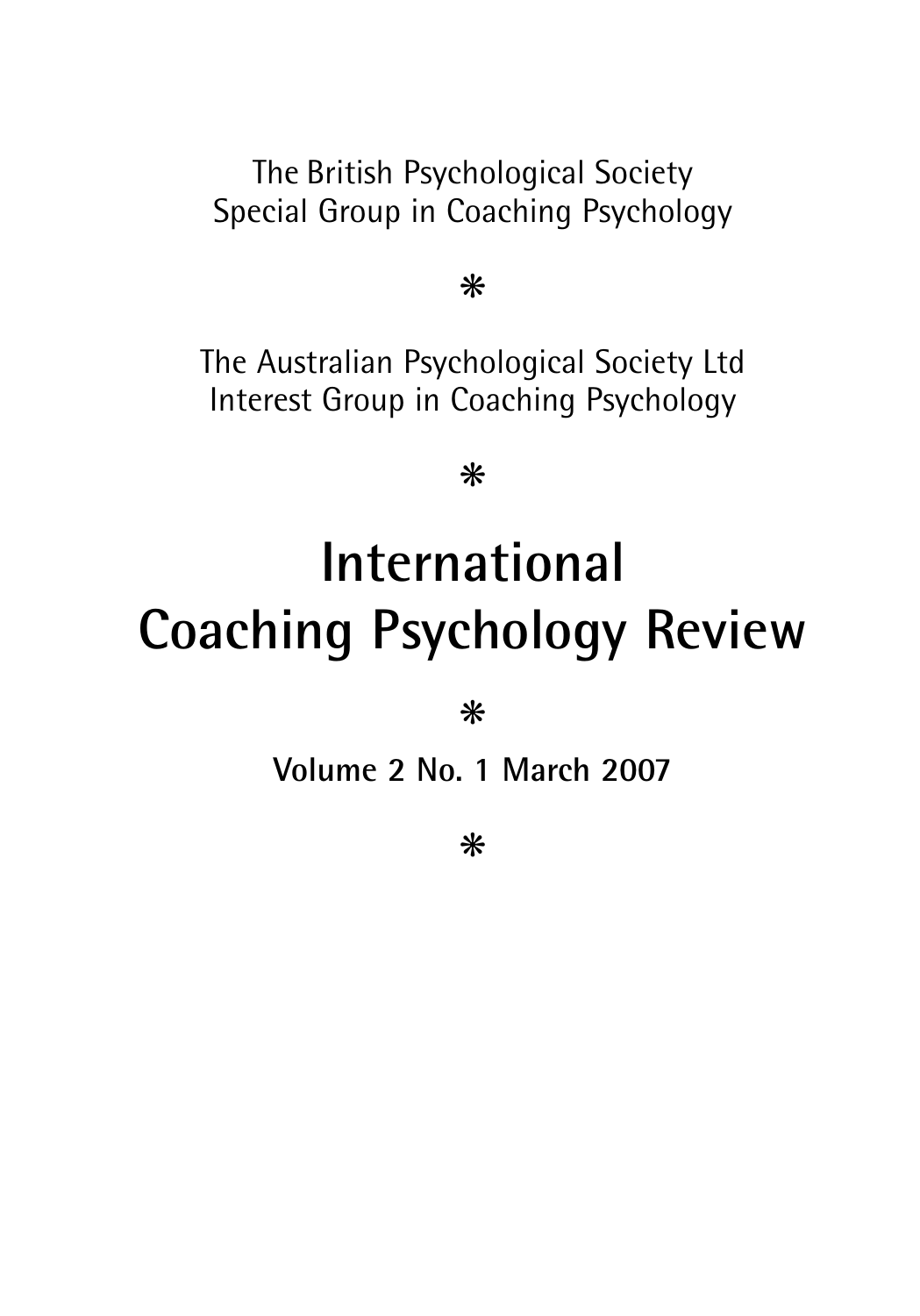## **Contents**

- **3 Co-Editors Editorial Special Issue: Positive Psychology** Michael Cavanagh & Stephen Palmer
- **5 Guest Editors Editorial Special Issue: Positive coaching psychology: Integrating the science of positive psychology with the practice of coaching psychology** P. Alex Linley & Carol Kauffman
- **9 Character strengths and type: Exploration of covariation** Sulynn Choong & Kathryn Britton
- **24 Evidence-based life coaching for senior high school students: Building hardiness and hope** Suzy Green, Anthony Grant & Jo Rynsaardt
- **33 Flow theory its application to coaching psychology** Karen Wesson & Ilona Boniwell
- **44 An intervention for fostering hope, athletic and academic performance in university student-athletes** Cristina Rolo & Daniel Gould
- **62 Enhancing goal self-concordance through coaching** Daniel Burke & P. Alex Linley
- **70 Positive intervention self-selection: Developing models of what works for whom** Jordan Silberman
- **78 Optimistic managers and their influence on productivity and employee engagement in a technology organisation: Implications for coaching psychologists** Dana Arakawa & Margaret Greenberg
- **90 The meeting of the minds: Positive psychology and coaching psychology** Carol Kauffman & P. Alex Linley
- **97 A pragmatic perspective: Putting positive coaching psychology into action** Carol Kauffman & P. Alex Linley
- **103 Book Reviews**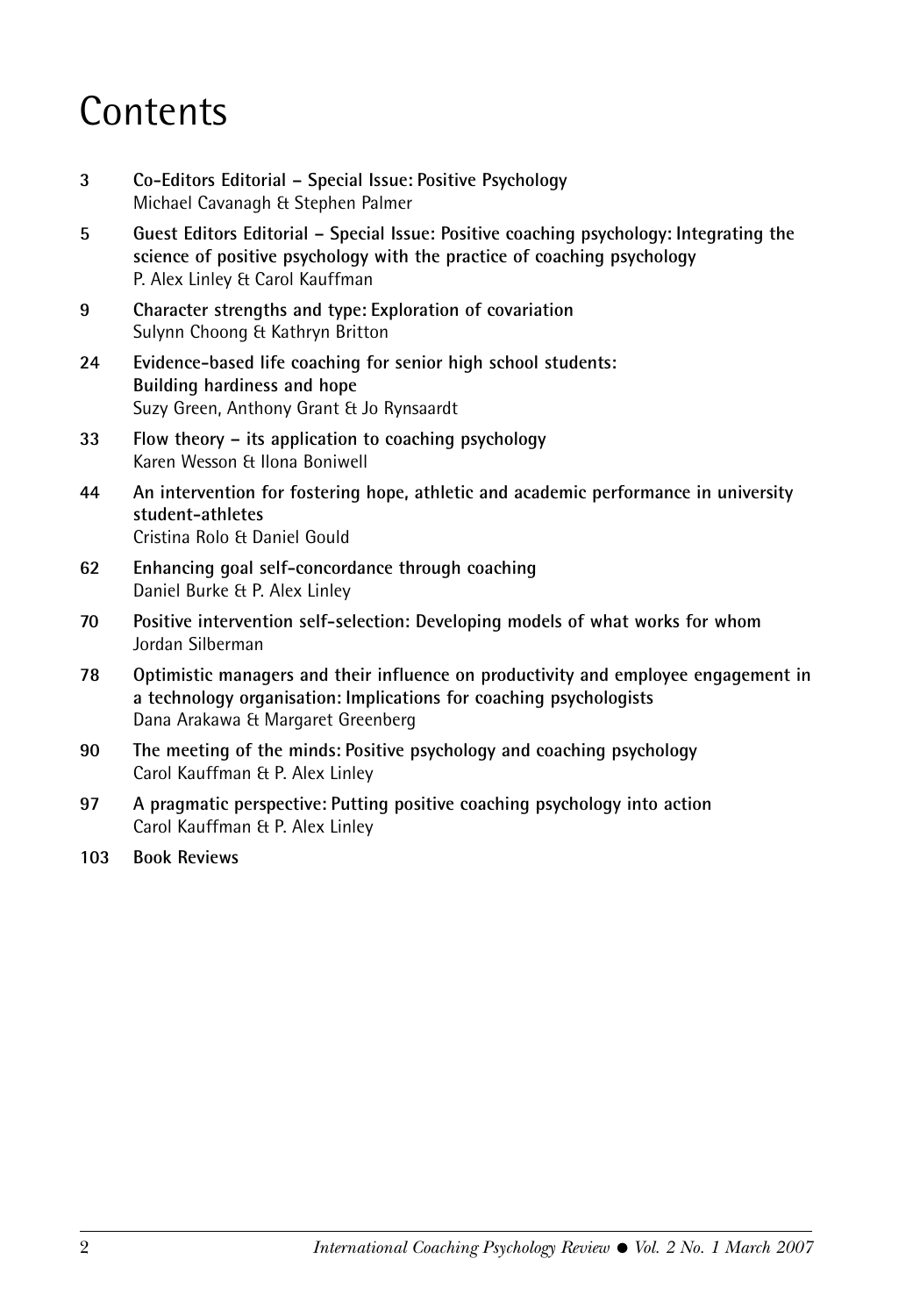## **Co-Editors Editorial – Special Issue: Positive Psychology**

Michael Cavanagh & Stephen Palmer

**WELCOME TO THE LATEST ISSUE**<br>of the *ICPR* and to our first special<br>issue! It seems very fitting that the<br>first special issue should deal with the interof the *ICPR* and to our first special issue! It seems very fitting that the first special issue should deal with the interface between coaching psychology and positive psychology. As Drs Alex Linley and Carol Kauffman have pointed out in their editorial, coaching psychology and positive psychology share similar roots. Both branches of psychology are committed to helping people lead more productive and fulfilling lives, and both seek to nurture the development of strengths, and are committed to the development of theory and practice in ways which extend beyond the remediation of deficit. It is little wonder that this edition is such a bumper edition.

Speaking of the development of strengths, the contributions from around the globe clearly show something of the depth of strength available in the areas of positive and coaching psychology. This is perhaps not so surprising as for many psychologists the language of positive psychology articulates a direction and emphasis which has always been in their practice, at least in a nascent form. In this sense, as Stephen Joseph points out in his interview, the boundaries between different areas of applied psychology are quite blurred. The remediation of deficit and the development of positive function are often two sides of the same coin. As psychology develops more and more toward a cohesive vision of the human person, the distinctions between areas of applied psychology are likely to become more blurred rather than distinct.

Alex Linley and Carol Kaufman have done a marvellous job as guest editors for this special issue. They have selected articulate researchers and writers and have brought those contributions together neatly. Kauffman and Linley's final paper (titled, *A pragmatic perspective, putting positive coaching psychology into practice*), nicely draws out some practical implication of each of the papers presented.

We hope to make at least one of the issues of the *ICPR* a special issue each year. To this end we are looking for suggestions of what you would like to see as focus topics. If you have an area of passion in coaching psychology, and/or would like to act as a special editor, please drop us a line.

#### **Michael Cavanagh**

Coaching Psychology Unit, Department of Psychology, Sydney University, Sydney, Australia. E-mail: michaelc@psych.usyd.edu.au

#### **Stephen Palmer**

Coaching Psychology Unit, Department of Psychology, City University, Northampton Square, London, UK. E-mail: s.palmer-1@city.ac.uk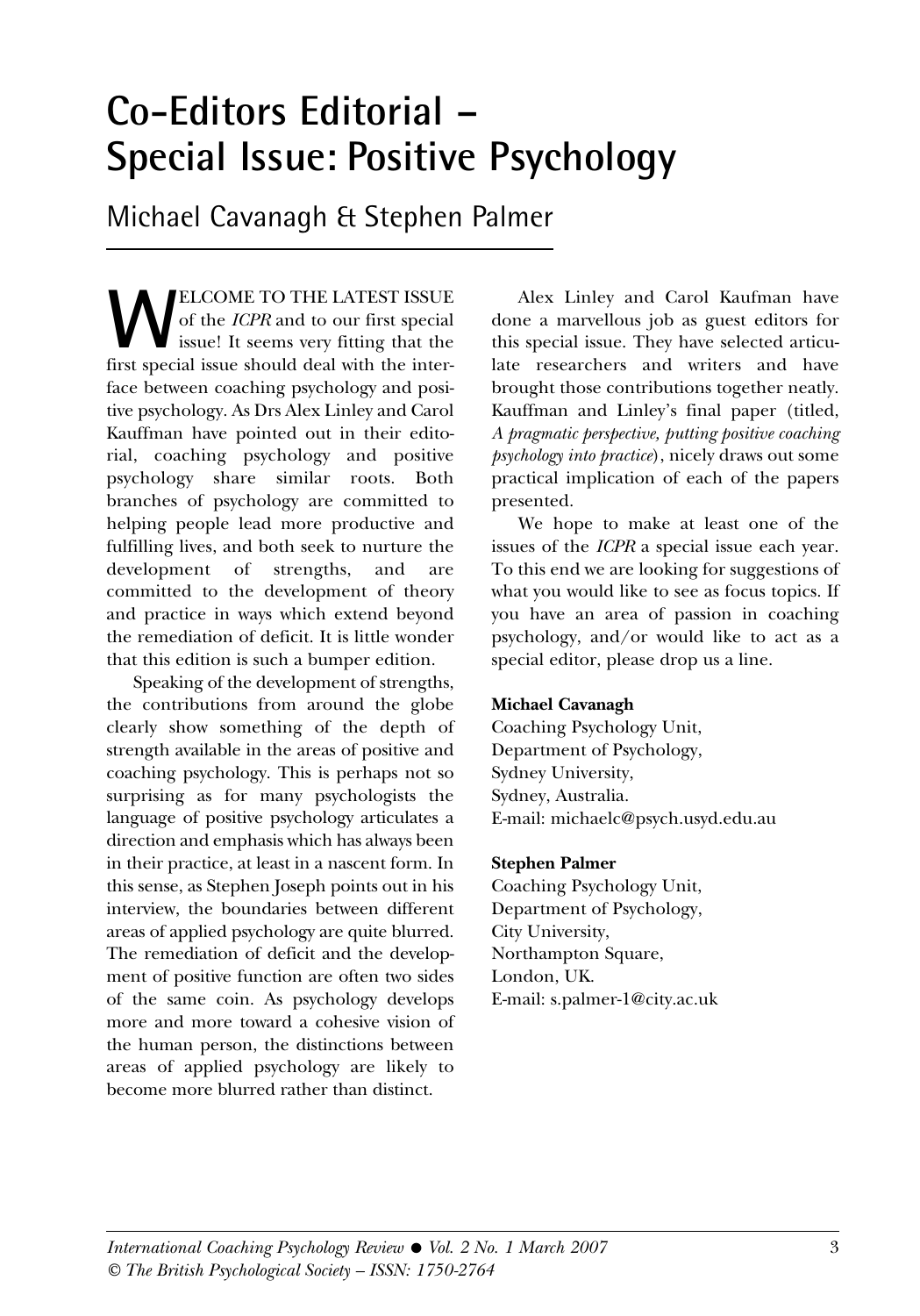



### **THE SPECIAL GROUP IN COACHING PSYCHOLOGY**

### **3rd National Coaching Psychology Conference 17th and 18th December 2007**

#### **To be held at City University, London, UK**

### **Keynote Speakers will include:**

**Dr Tony Grant,** Coaching Psychology Unit, Sydney

**Dr Carol Kauffman,** Harvard Medical School, Harvard

**Sir John Whitmore,** Performance Consultants International, UK

Building on our previous successes, we are putting together an exciting and topical conference examining the latest theory and practice in Coaching Psychology with keynote papers, full-day masterclasses, research and case study presentations, skills-based sessions and round-table discussions.

The programme will be delivered by national and international leaders in the field.

#### **Conference Themes and Call for Papers:**

Capitalising on emerging research and practices relevant in today's context, our conference themes include:

- Transpersonal Coaching
- Multicultural Coaching
- **Health Coaching**
- The Coaching Relationship
- Coaching Psychology and Return on Investment
- The Evidence base for Coaching Psychology

**For further information about the conference and information about submitting a paper or workshop, please see the 'News Page' of the SGCP website on: http://www.sgcp.org.uk/coachingpsy/news or email sgcpcon@bps.org.uk**

*The 2007 membership fee to join SGCP is £3.50. SGCP membership benefits include membership rates at our events and free copies of the 'International Coaching Psychology Review' and 'The Coaching Psychologist'. BPS members can join now and obtain the discounted conference fee.*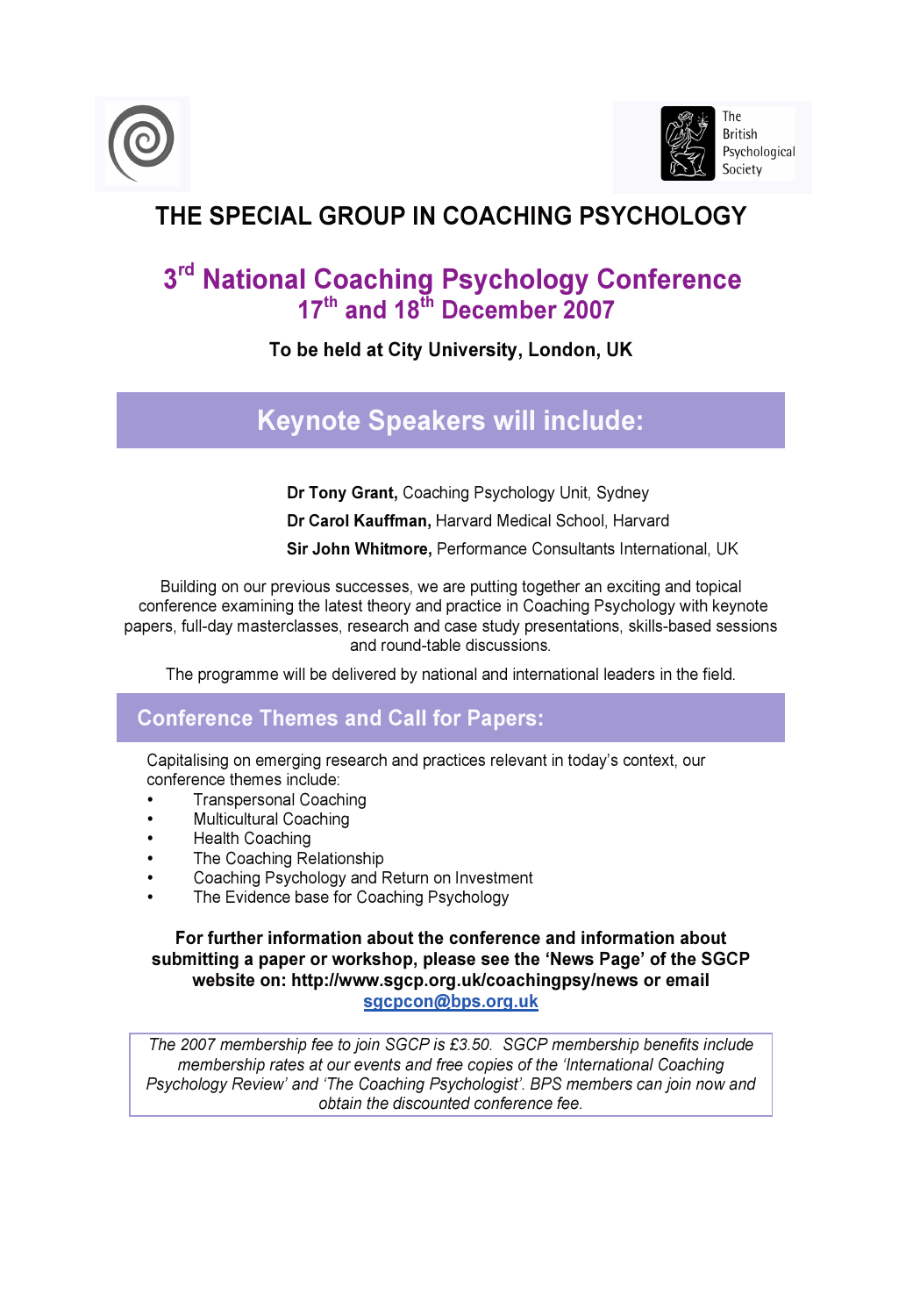## **Guest Editors Editorial – Positive coaching psychology: Integrating the science of positive psychology with the practice of coaching psychology**

### P. Alex Linley & Carol Kauffman

**P** OSITIVE PSYCHOLOGY AND<br>coaching psychology are often recog-<br>nised as complementary bedfellows,<br>but to date there have not been many systemcoaching psychology are often recognised as complementary bedfellows, but to date there have not been many systematic attempts to explore how each can inform the other. This special issue of the *International Coaching Psychology Review* was conceptualised as a way of beginning this integrative process, and seeks to provide coaching psychologists with some perspectives from empirical and theoretical work at the intersection of these areas. Additionally the special issue includes interviews from leading positive psychologists, and four positive psychology book reviews, the intention of which are to introduce some of the breadth and excitement of this field to the coaching psychologist who may not be familiar with it.

So, to begin, what is positive psychology, and how did it come about? The advent of 'positive psychology' as we know it today can be traced back to Martin E.P. Seligman's 1998 Presidential Address to the American Psychological Association (Seligman, 1999). Seligman realised that psychology had largely neglected the latter two of its three pre-World War II missions: curing mental illness, helping all people to lead more productive and fulfilling lives, and identifying and nurturing high talent. The advent of the Veterans Administration (in 1946) and the National Institute of Mental Health (in 1947) had largely rendered psychology a healing discipline based upon a disease model and illness ideology (see also Maddux, 2002; Maddux, Snyder & Lopez, 2004). With this realisation, Seligman resolved to use his APA Presidency to initiate a shift in psychology's focus toward a more positive psychology (Seligman, 1999).

However, it is also eminently clear from a cursory examination of the research literature that positive psychology did not 'begin' in 1997, or 1998, or 1999, or 2000 (see also McCullough & Snyder, 2000). More than 50 years ago, Abraham Maslow – who also called for a 'positive psychology,' but one that would study the extreme positive ends of the distribution – also lamented psychology's preoccupation with disorder and dysfunction:

'The science of psychology has been far more successful on the negative than on the positive side. It has revealed to us much about man's shortcomings, his illness, his sins, but little about his potentialities, his virtues, his achievable aspirations, or his full psychological height. It is as if psychology has voluntarily restricted itself to only half its rightful jurisdiction, and that, the darker, meaner half' (Maslow, 1954, p.354).

We would argue that positive psychology has always been with us. We are equally sure that many coaching psychologists reading this special issue will proclaim, if only to themselves – 'but this is what I have believed – and practiced – all along.' This is a common refrain that we hear often. Yet we also suggest that it is only with the advent of the positive psychology movement as we know it today that we have developed a shared language and acknowledged heritage that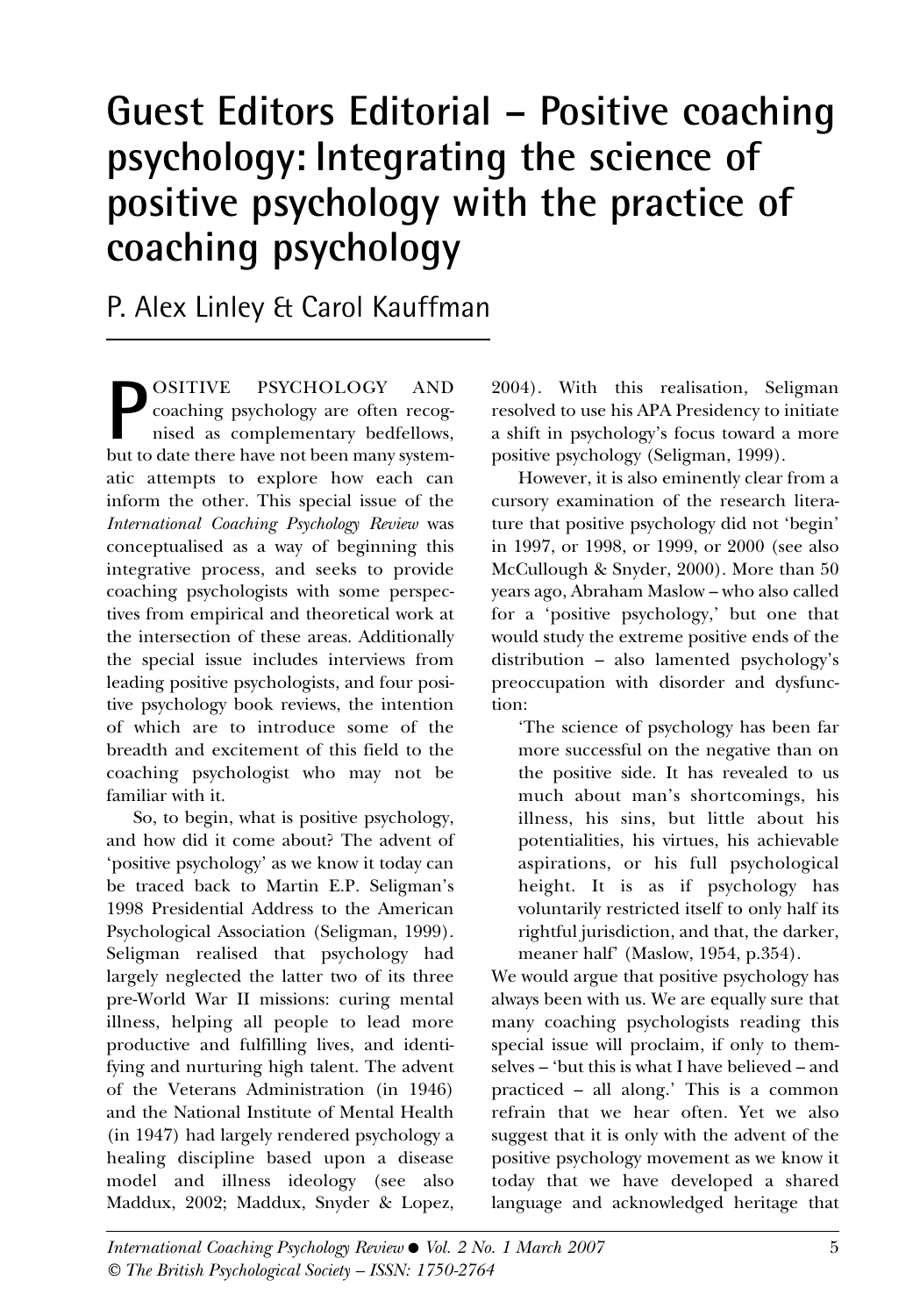allows us to lift up and celebrate what we *do* know about what makes life worth living, as well as carefully delineating the areas where we need to do more. If nothing else, positive psychology has served to give a voice and identity to the things that many of us always did, but that often went unrecognised (see Linley & Joseph, 2004).

How might one define positive psychology? A simple definition that is often used is 'the scientific study of optimal human functioning,' but here are some other ways of understanding this approach:

'The field of positive psychology at the subjective level is about valued subjective experiences: well-being, contentment, and satisfaction (in the past); hope and optimism (for the future); and flow and happiness (in the present). At the individual level, it is about positive individual traits: the capacity for love and vocation, courage, interpersonal skill, aesthetic sensibility, perseverance, forgiveness, originality, future mindedness, spirituality, high talent, and wisdom. At the group level, it is about the civic virtues and the institutions that move individuals toward better citizenship: responsibility, nurturance, altruism, civility, moderation, tolerance, and work ethic.' (Seligman & Csikszentmihalyi, 2000, p.5).

'What is positive psychology? It is nothing more than the scientific study of ordinary human strengths and virtues. Positive psychology revisits 'the average person,' with an interest in finding out what works, what is right, and what is improving…positive psychology is simply psychology.' (Sheldon & King, 2001, p.216).

'Positive psychology is the study of the conditions and processes that contribute to the flourishing or optimal functioning of people, groups, and institutions.' (Gable & Haidt, 2005, p.104).

There is much in these definitions that resonates with what we do – and what we believe – as coaching psychologists. Writing about perspectives on the integration of positive psychology and coaching psychology, Linley and Harrington (2005) identified three primary reasons as to why positive psychology and coaching psychology 'fit.' First, they are both concerned with the enhancement of performance and wellbeing. Second, they focus on the plus side of human nature, and thus to an extent at least, have challenged practitioners to think about their fundamental assumptions about human nature. And third, they both attend to people's strengths and what they do well (see also Linley & Harrington, 2006).

At a superficial level, the view has often been expressed that positive psychology can provide the research backbone for the practice of coaching psychology. We see this relationship as much more symbiotic than this view may suggest. There are undoubtedly instances, and probably many instances, where positive psychology research findings can inform the practice of coaching psychology. But we do not need to claim, or even suggest in any way, that positive psychology has the monopoly on the research underpinning coaching psychology. Indeed, a stark differentiator between coaching and coaching psychology is the psychological base from which coaching psychology explicitly draws its principles. That said, there are of course areas where positive psychology has a lot that it might offer the practicing coaching psychologist. One example could be the positive interventions work reported by Seligman, Steen, Park and Peterson (2005) who demonstrated that having people use their strengths in new and different ways each day, and writing down three good things that had happened to them each day, both produced significant increases in happiness at a six-month followup. This research, rigorously conducted, lends itself easily to applications within the coaching psychology engagement. But the information-flow needs to go both ways: academic researchers are often quite detached from the practical applications of their work, and as practicing coaching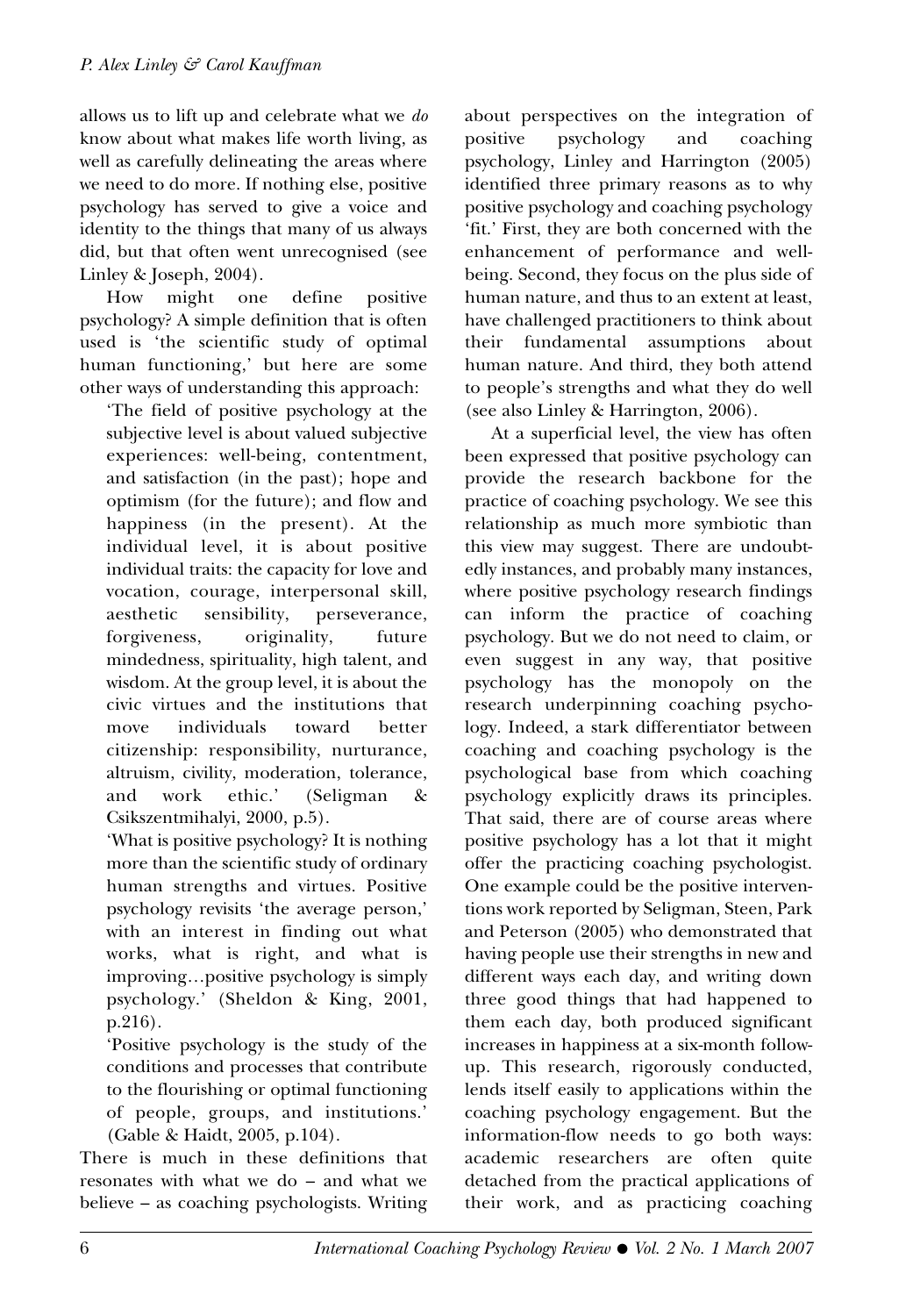psychologists we should ensure that part of our agenda should be about influencing the nature and direction of academic research to make it more applied and relevant to real world, everyday issues. One of the most powerful ways of doing so is at the grassroots level through collaboration between academic researchers and applied practitioners tackling questions of mutual interest together. The academic brings a wealth of background knowledge and theory, while the practitioner has a handle on what can really be used in practice. Any readers looking for a template of how to understand the different drivers of academic research and applied research are recommended to consider the pragmatic-pedantic-populistpuerile matrix provided by Anderson, Herriot and Hodgkinson (2001). While this was developed in relation to organisational psychology, it is readily applicable to any other researcher-practitioner interface.

Our aim for this special issue of the *International Coaching Psychology Review* was to collate a series of contributions that speak to the positive psychology – coaching psychology interface, and thereby to provide coaching psychologists with a first foray into the different ways in which positive psychology can be applied in coaching psychology practice. In the first article, Sulynn Choong and Kathryn Britton explore how the MBTI and the VIA Inventory of Strengths relate to each other. Many coaching psychologists will be familiar with the MBTI, but perhaps less so with the VIA Inventory of Strengths, and this article shows how using them both can add real value to understanding the preferences and strengths of your clients. Suzy Green, Anthony Grant and Jo Rynsaardt then explore the use of evidence-based life coaching for senior high school students as a means to build hardiness and hope. High school can be a time of transition and turmoil for many students, so building their psychological resources to deal with this through coaching is a valuable activity. Karen Wesson and Ilona Boniwell explore the implications of flow theory for

coaching psychology, and demonstrate how flow as a positive psychological concept can be both created and harnessed through the coaching psychology engagement. Building on this theme of peak performance, Cristina Rolo and Daniel Gould report on an intervention study that was designed to enhance hope in student athletes. Clearly, enhancing athletic performance is an area where coaches (in the traditional sense of the word) and psychologists have been very active, and their article shows how work is now beginning to apply some core positive psychology tenets and theories to real world settings. Daniel Burke and Alex Linley continue this theme of application of theory to coaching, with a study that examines the effects of coaching on self-concordance. They show that even short coaching interventions can increase goal self-concordance, which in other work has also been related to goal attainment and well-being (Sheldon & Elliot, 1999: Sheldon & Houser-Marko, 2001). As such, this linkage may be one through which coaching has its positive effects. Taking a variant on the question of 'what works for whom?' Jordan Silberman examines if people can accurately self-select the interventions that may be most appropriate for them. His data indicate 'no,' which suggests an important role for the informed expert coaching psychologist, who can make recommendations based on the state of the empirical literature. Moving the perspective slightly wider, the last empirical article is from Dana Arakawa and Margaret Greenberg who explored the role of optimism and positivity in managers and the implications for performance. They found that optimistic managers who operated from a strengths focus achieved better results, and examine the implications of this work for coaching psychologists who are working with executives and within organisations. The special issue then includes a series of short interviews with leading positive psychology figures (Ilona Boniwell, Chris Peterson, Shane Lopez, Robert Biswas-Diener, Stephen Joseph), exploring their perspectives on the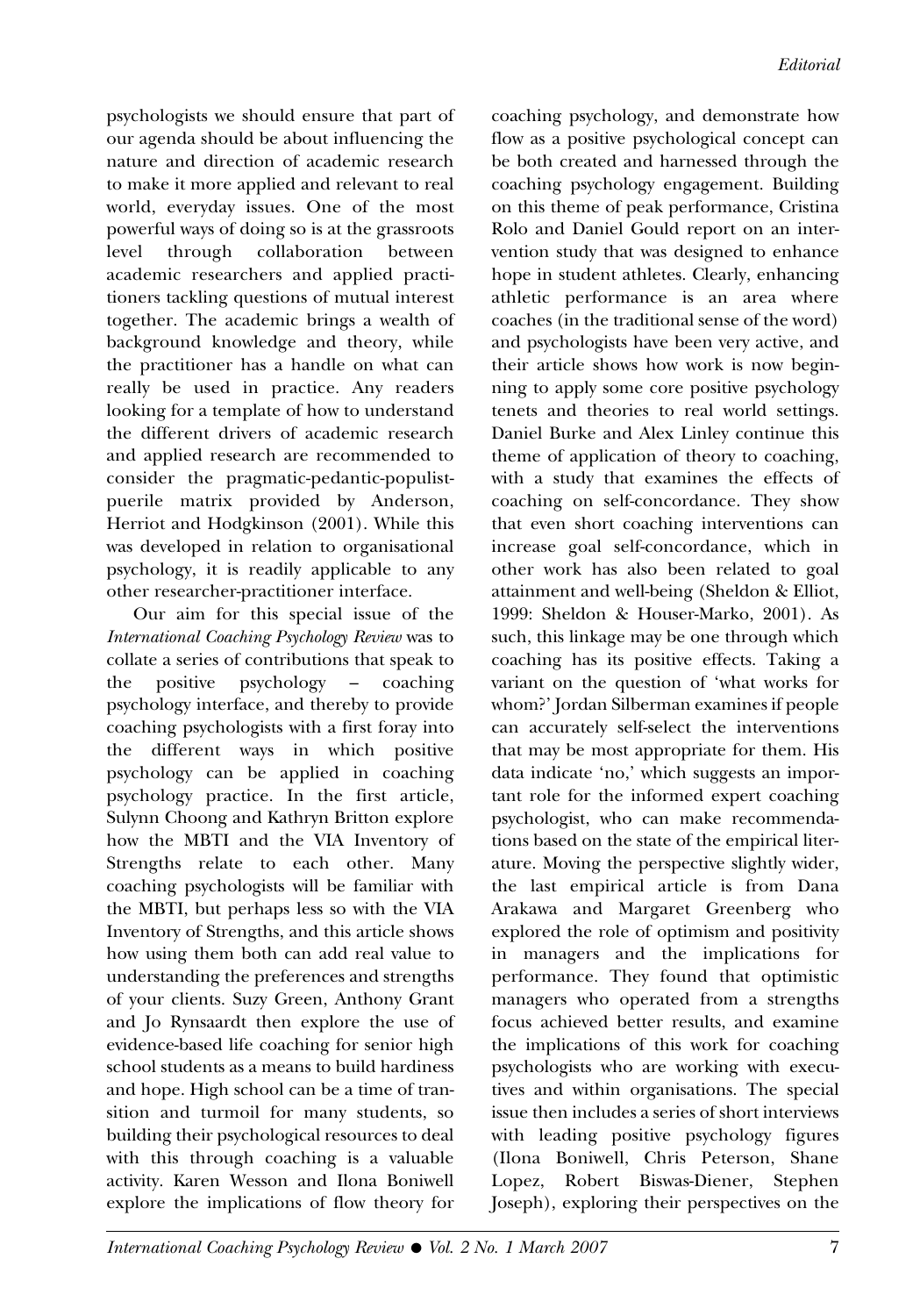further integration of positive psychology and coaching psychology. Our concluding article then reviews the contributions to this special issue and in the spirit of researcherpractitioner integration, draws out some of the pragmatic applications of the studies that have been presented. The special issue closes with three positive psychology book reviews that are designed to further introduce the reader to positive psychology, and especially the applications of positive psychology to coaching psychology. We hope that the special issue inspires you with the possibilities that positive psychology research and practice offers for coaching psychology, as well as enthusing you as coaching psychologists to engage with academics in positive psychology and more broadly to shape the research agenda so that the research being conducted is more aligned with, and supportive of the directions for our practice, both now and into the future.

#### **References**

- Anderson, N., Herriot, P. & Hodgkinson, G.P. (2001). The practitioner-researcher divide in industrial, work and organizational (IWO) psychology: Where are we now, and where do we go from here? *Journal of Occupational and Organizational Psychology, 74*, 391–411.
- Gable, S.L. & Haidt, J. (2005). What (and why) is positive psychology? *Review of General Psychology, 9*, 103–110.
- Linley, P.A. & Harrington, S. (2005). Positive psychology and coaching psychology: Perspectives on integration. *The Coaching Psychologist, 1*(1), 13–14.
- Linley, P.A. & Harrington, S. (2006). Strengths coaching: A potential-guided approach to coaching psychology. *International Coaching Psychology Review, 1*(1), 37–46.
- Maddux, J.E. (2002). Stopping the madness: Positive psychology and the deconstruction of the illness ideology and the DSM. In C.R. Snyder & S.J. Lopez (Eds.), *Handbook of positive psychology* (pp.13–25). New York: Oxford University Press.
- Maddux, J.E., Snyder, C.R. & Lopez, S.J. (2004). Toward a positive clinical psychology: Deconstructing the illness ideology and constructing an ideology of human strengths and potential. In P.A. Linley & S. Joseph (Eds.), *Positive psychology in practice* (pp.320–334). Hoboken, NJ: Wiley.

#### **P. Alex Linley**

Centre for Applied Positive Psychology, Barclays Venture Centre, University of Warwick Science Park, Coventry CV4 7EZ, UK.

E-mail: alex@cappeu.org www.cappeu.org

#### **Carol Kauffman**

Coaching Psychology Institute: Positive Psychology in Action.

Harvard Medical School, 22 Mill Street, Suite 405, Arlington, Massachusetts, 02476, USA.

#### E-mail:

Carol@PositivePsychologyCoaches.com www.positivepsychologycoaches.com

- Maslow, A.H. (1954). *Motivation and personality.* New York: Harper.
- McCullough, M.E. & Snyder, C.R. (2000). Classical sources of human strength: Revisiting an old home and building a new one. *Journal of Social and Clinical Psychology, 19*, 1–10.
- Seligman, M.E.P. (1999). The President's Address. *American Psychologist, 54*, 559–562.
- Seligman, M.E.P. & Csikszentmihalyi, M. (2000). Positive psychology: An introduction. *American Psychologist, 55*, 5–14.
- Seligman, M.E.P., Steen, T.A., Park, N. & Peterson, C. (2005). Positive psychology progress: Empirical validation of interventions. *American Psychologist, 60*, 410–421.
- Sheldon, K.M. & Elliot, A.J. (1999). Goal striving, need satisfaction and longitudinal well-being: The Self-Concordance Model. *Journal of Personality and Social Psychology, 76*, 482–497.
- Sheldon, K.M. & Houser-Marko, L. (2001). Selfconcordance, goal attainment, and the pursuit of happiness: Can there be an upward spiral ? *Journal of Personality and Social Psychology, 80*, 152–165.
- Sheldon, K.M. & King, L. (2001). Why positive psychology is necessary. *American Psychologist, 56*, 216–217.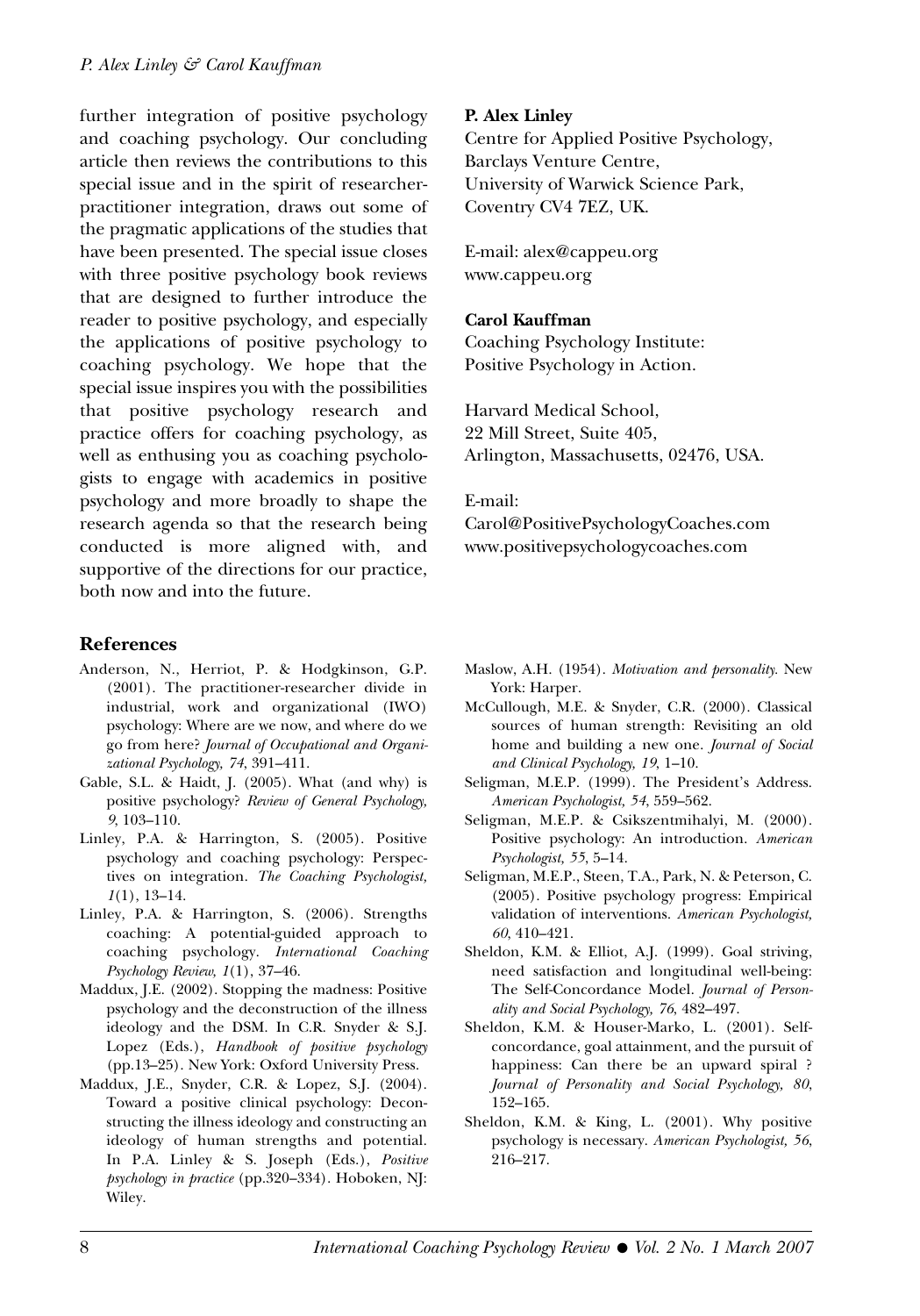## **Character strengths and type: Exploration of covariation**

### Sulynn Choong & Kathryn Britton

**Objective:** *To explore covariation between character strengths and psychological types as per the MBTI®.*  **Design:** *Using a survey design, the study collected data on the Values in Action Inventory of Strengths and the MBTI®.*

**Method:** *98 adult volunteers participated in this exploratory study of potential links between psychological type as determined by the Myers-Briggs Type Indicator® and signature strengths as identified by the Values in Action Inventory of Strengths.*

**Results:** *The results show significant covariations between nine signature strengths and single type dimensions namely, creativity (intuition), open-mindedness (thinking), love of learning (introversion), integrity (sensing and thinking), persistence (judging), vitality (extraversion), love (extraversion and feeling), fairness (sensing), and gratitude (extraversion). Love, integrity, and gratitude also covary with multiple paired type combinations. Curiosity covaries only with a single paired type combination (introverted intuition).* 

**Conclusion:** *There is meaningful covariation between psychological type and character strengths. The discussion addresses the applicability of the results to coaching psychology.* **Keywords:** MBTI®; character strengths; covariation.

#### **Character strengths and type**

**P** SYCHOLOGISTS HAVE LONG<br>
searched for possible explanations of<br>
how a person thinks, feels, and<br>
behaves Positive psychology emphasises the searched for possible explanations of behaves. Positive psychology emphasises the experience of human flourishing and focuses much attention on the three pathways to happiness, namely subjective wellbeing, engagement of strengths, and pursuit of meaning (Seligman, 2002). Understanding how happy individuals think, feel, and behave provides a basis for helping individuals and institutions perceive and act upon factors within their control that foster life satisfaction and improve human performance. Coaching, as one of the primary applications of positive psychology, places a strong emphasis on self-awareness, particularly awareness of positive factors such as strengths and preferences.

The Myers-Briggs Type Indicator (MBTI) and the Values-in-Action Inventory of Strengths (VIA-IS) are widely used for increasing self-awareness of positive factors. These instruments are built on different theoretical platforms but both provide information that coaches can use to help individuals increase life satisfaction (Myers & Myers, 1995; Seligman, 2002). The MBTI helps people understand the implications of their preferences in mental functioning, while the VIA-IS ranks character strengths in the order that people tend to express them. The ones that are most often and naturally used are *signature strengths*. Using the MBTI, coaches can help people understand their own mental preferences and accept that other people may prefer to think and so behave differently. Using the VIA-IS results, coaches can help people build on their strengths as foundations of successful change.

#### **Character strengths and virtues**

According to Seligman (2002), people can enhance happiness by discovering their signature strengths, owning them, and choosing to use them in the main realms of life. Peterson and Seligman (2004) studied character strengths and values and defined 24 character strengths that seem to be valued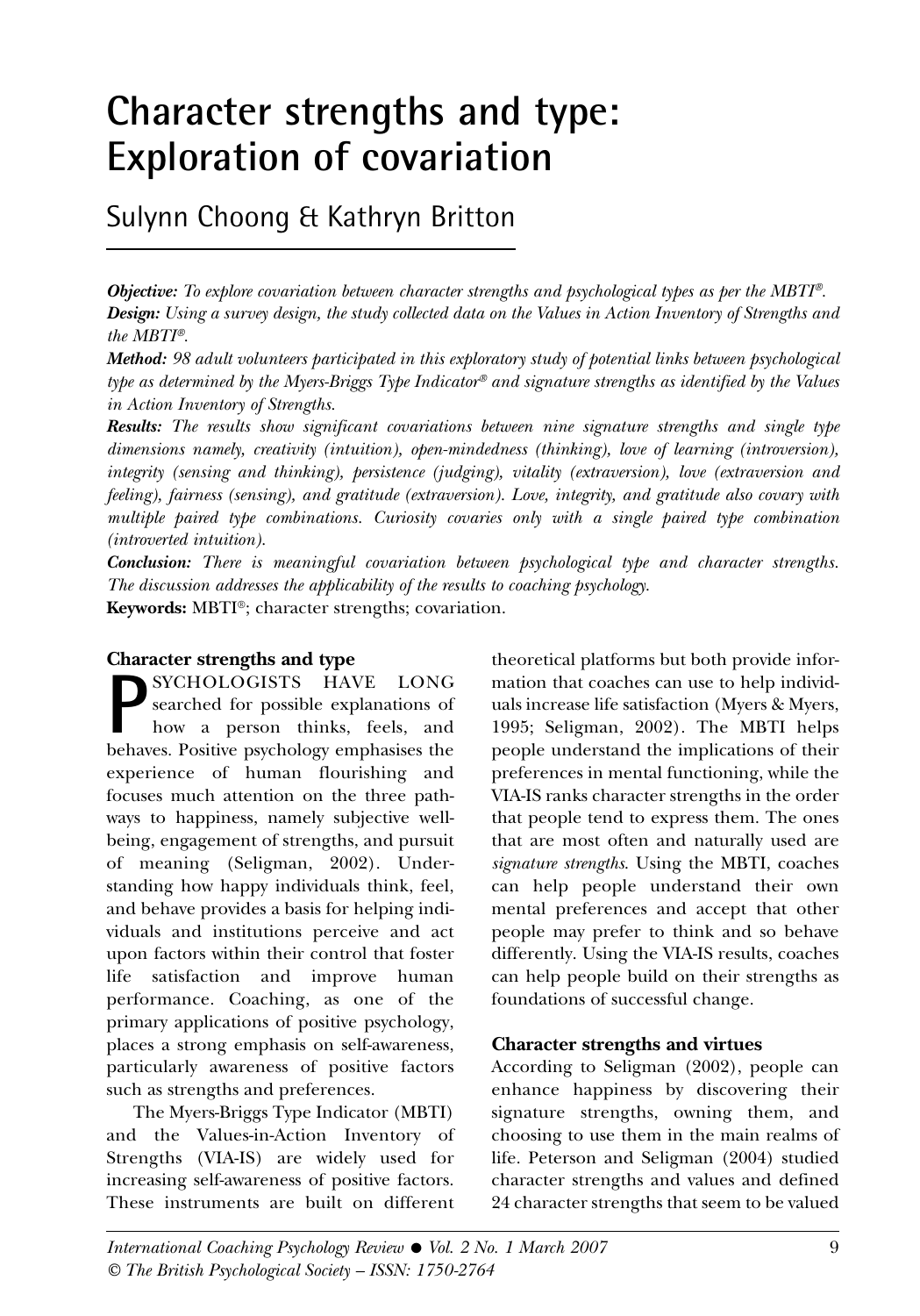by virtually every culture and hold true across time and geographic borders. These strengths are grouped under six virtue categories, namely, *wisdom, courage, humanity, justice, temperance* and *transcendence*. According to the criteria set by Peterson and Seligman (2004), a character strength is fulfilling and morally valued in itself, does not diminish others, is pervasive and traitlike, is distinct from other strengths, is embodied by paragons and prodigies, and is supported by rituals within the larger society. Table 1 shows a summary of the 24 character strengths in the VIA classification.

Seligman (2002) says that the highest success in life comes from enhancing and using our character strengths rather than focusing on our weaknesses. Coaches can use the VIA-IS to help people shift focus from weaknesses to strengths. Furthermore, coaches can use awareness of signature strengths to tailor client action requests and positive interventions for specific individuals, improving the probability of significant impact.

#### **Psychological type**

Myers and Briggs extended Jungian psychological type theory (Jung, 1927/1971) to form a discipline for helping people understand and use natural preferences of mental functioning (Myers & Myers, 1995). The MBTI embodies the practical application of type theory, enabling people to understand their own and others' psychological types and to integrate such understanding into everyday life (Myers, McCauley, Quenk & Hammer, 1998).

MBTI indicates preferences on four type dichotomies, each consisting of two opposite poles representing the natural ways that people use their minds differently (Myers, 1998). The four type dichotomies vary independently and result in 16 psychological types. Psychological type is 'an underlying personality pattern resulting from the dynamic interaction of our four preferences, environmental influences, and our own choices' (Myers, 1998, p.5).

Two of the dichotomies represent *functions*, that is, the basic mental processes that take in information *(perceiving)* and act upon it *(judging)*. The opposite poles of the perceiving function are *sensing* (S) and *intuition* (N), and those of the judging function are *thinking* (T) and *feeling* (F). The other two dichotomies, known as *orientations*, affect the expression of the perceiving and judging functions. The two opposite poles of the *orientation of energy* are *extraversion* (E) and *introversion* (I). Orientation to the external world indicates that a person prefers to deal with the external world by using either the *judging* (J) function or the *perceiving* (P) function.

The perceiving (S-N) function represents the way information is taken in for processing without evaluation. Ss (sensing types) attend to information that is observable and discernible through the five senses, and Ns (intuitive types) attend to meanings, relationships or possibilities that come by way of insight or have been 'worked out beyond the reach of conscious mind' (Myers *et al.*, 1998, p.6). The judging (T-F) function represents the way perceived information is evaluated and decisions are made. Ts (thinking types) tend to make impersonal decisions on the basis of logical consequences whereas Fs (feeling types) decide primarily on the basis of personal and group values.

The orientation of energy (extraversionintroversion) refers to the direction to which energy is directed and from which energy is drawn. Es (extraverted types) focus energy on the outer world of people and activity, and receive 'energy from interaction with people and from taking action', while Is (introverted types) direct energy inward into their 'inner world of ideas and experience", and receive energy "from reflecting on their thoughts, memories, and feelings' (Myers, 1998, p.6).

The fourth dichotomy, the orientation to the external world, represents how a person prefers to deal with the outer world. Js (judging types) typically use thinking or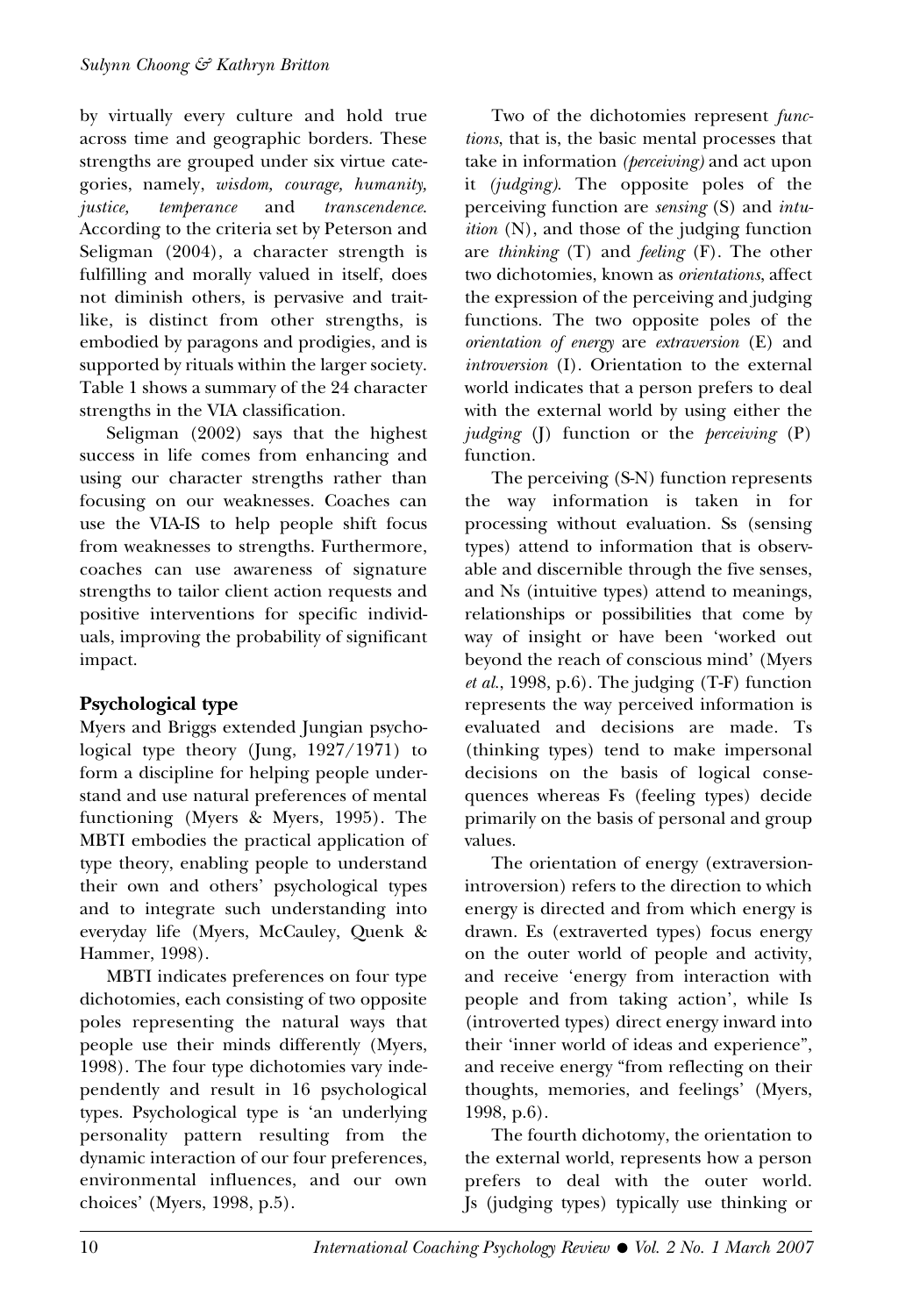#### **Table 1: VIA Classification of Character Strengths.**

| Wisdom: Cognitive strengths involving acquisition and use of knowledge.<br>Creativity: Thinking of novel and productive ways to do things.<br>Curiosity: Exploring, discovering, taking an interest in all ongoing experience.<br>Open-mindedness (Judgment): Examining things from all sides, thinking things through.<br>Love of learning: Mastering skills or topics, adding systematically to bodies of knowledge.<br>Perspective: Providing wise counsel to others.                       |
|------------------------------------------------------------------------------------------------------------------------------------------------------------------------------------------------------------------------------------------------------------------------------------------------------------------------------------------------------------------------------------------------------------------------------------------------------------------------------------------------|
| Courage: Emotional strengths that exercise the will to accomplish goals in the face of obstacles.<br>Bravery: Acting on convictions without shrinking from threat or difficulty.<br>Persistence: Finishing what gets started, continuing in the face of obstacles.<br>Integrity: Acting according to personal values, taking responsibility for one's self and actions.<br>Vitality: Approaching life with energy and excitement.                                                              |
| Humanity: Interpersonal strengths.<br>Love: Valuing and fostering close reciprocal relationships with others.<br>Kindness: Helping others, doing good deeds and favours.<br>Social Intelligence: Understanding motives and feelings of self and others, fitting in socially.                                                                                                                                                                                                                   |
| Justice: Civic strengths that underlie healthy community life.<br>Citizenship: Working well as a member of a group, doing one's share, being loyal.<br>Fairness: Giving everyone a fair chance, treating people the same according to a sense of<br>justice.<br>Leadership: Organising group activities and seeing that they happen.                                                                                                                                                           |
| Temperance: Strengths that protect against excess.<br>Forgiveness and mercy: Forgiving those who have done wrong, giving second chances.<br>Humility and modesty: Letting accomplishments speak for themselves, not seeking limelight.<br>Prudence: Being careful, refraining from saying or doing what would later be regretted.<br>Self-regulation: Being disciplined, controlling appetites and emotions.                                                                                   |
| Transcendence: Strengths of connection to the larger universe that provide meaning.<br>Appreciation of beauty and excellence: Awe for excellence in art, nature, all domains of life.<br>Gratitude: Being thankful for the good things that happen.<br>Hope: Expecting the best and believing one can work to achieve it.<br>Humour: Seeing the light side, bringing smiles and laughter.<br>Spirituality: Having beliefs about the meaning of life that shape conduct and provide<br>comfort. |

*Note: These are excerpts from Table 27.1 (Park & Peterson, 2004), reproduced with permission.*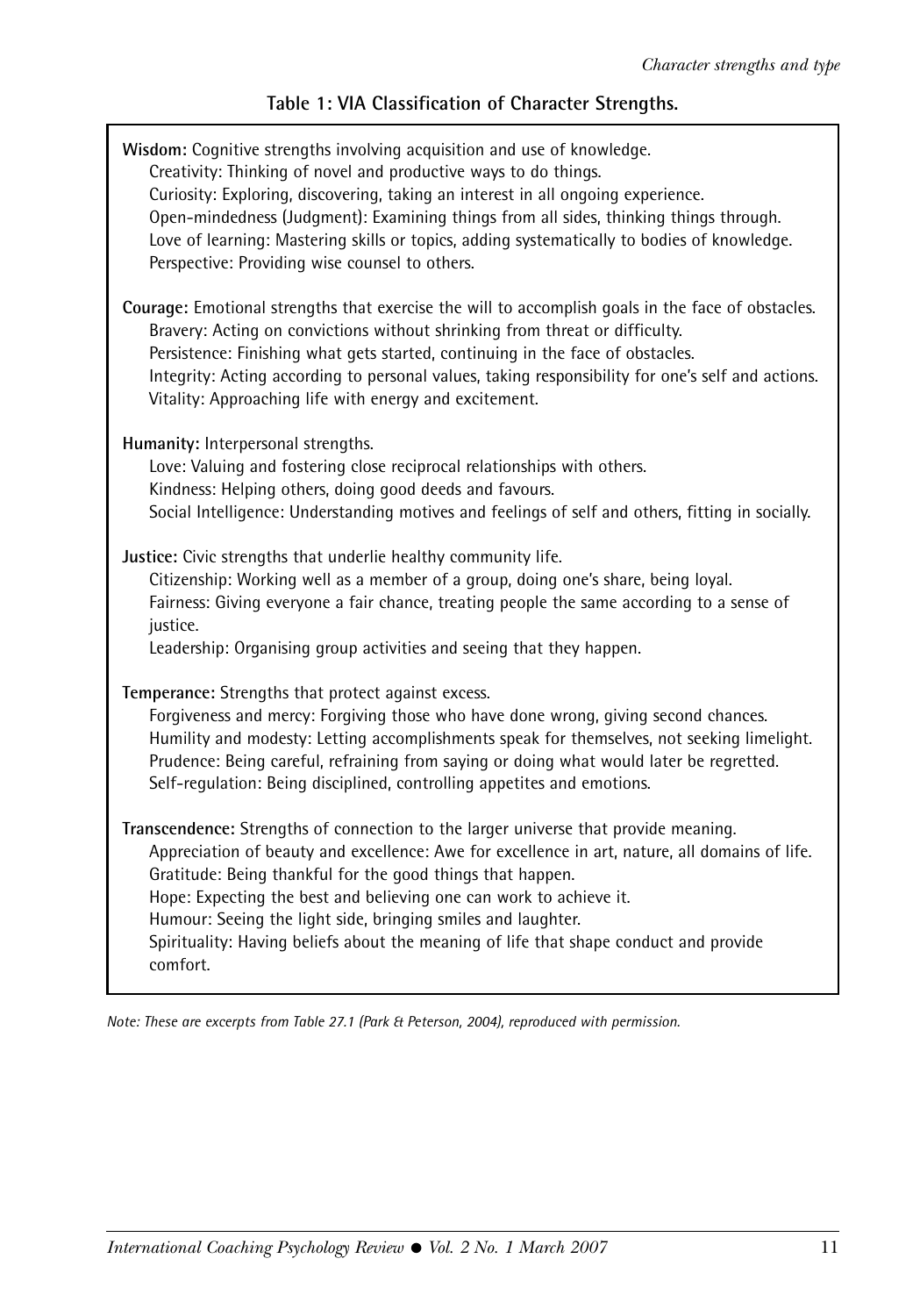feeling (the judging processes) and prefer to live in a planned, orderly manner, seeking to regulate, structure, and organise the outer world in pursuit of closure (Myers, 1998). Ps (perceiving types) use sensing or intuition (the perceiving processes) when dealing with the outer world and prefer to live in a flexible and spontaneous way, remaining open to experience and understanding, rather than controlling life (Myers).

These eight mental processes are available to and used by everyone, but each person has a natural preference for one of the two opposing poles in each dichotomy. These natural preferences cause individuals to develop habits of behaviour and personality patterns characteristic of the preferred processes (Jung, 1927/1971; Myers *et al.*, 1998). Myers *et al.* observed that some people are able to use their type differences more effectively than others. Type psychologists encourage building on natural preferences before dealing with less preferred functions or orientations.

Coaches can help people explore how well they capitalise on their natural preferences both in everyday behaviour and in periods of stress. Unlike most personality measurements, MBTI directly addresses interactions between people, both those who share the same preferences and those who do not. Using MBTI information, coaches can help clients raise energy and optimism by reframing the way they interpret difficulties arising from their differences with others. They can then adapt behaviour and communication styles (Myers *et al.*, 1998) to interact with others more effectively.

#### **Covariation between type and signature strengths**

This study explores the value of looking at people from the two perspectives of psychological type and signature strengths. The VIA-IS and MBTI instruments both provide information about the uniqueness of an individual, and both have been completed extensively by thousands of individuals worldwide. However, there is to date no published research of which we are aware that examines the associations between these two widely used instruments. This study begins an exploration of using type and strengths together by posing the basic question of whether there are covariations between type preferences and particular signature strengths.

#### **Method**

#### **Participants**

Ninety-eight adults between the ages of 20 and 65, 70 female and 28 male, participated in this study by submitting to the researchers a list of their top five VIA character strengths and their MBTI type. The sample population was gathered by the snowball sampling method. Proficiency in the English language was required for participation because the materials used were in English. All participants signed informed consent forms allowing their data to be used in this study. Further demographic information was not collected.

#### **Measures and materials**

Psychological type was determined using MBTI Form G, a proprietary self-report instrument owned by Consulting Psychologists Press. Form G, the research version, is an inventory of 126 forced-choice phrase questions and word pairs (Myers *et al.*, 1998). Respondents mark their answers to the questions on custom Form G answer sheets. Answer sheets are scored by the Center for Application of Psychological Type (CAPT), and respondents receive the results through the administrator.

Character strengths were determined using the Values in Action Inventory of Strengths (VIA-IS) web-based self-report questionnaire (Values-in-Action Institute, n.d.). The VIA-IS comprises 240 five-point Likert scale items relating to the 24 character strengths in the VIA classification (Peterson & Seligman, 2004). Participants indicate the degree to which they endorse statements presented in the questionnaire. The VIA-IS responses are computer-scored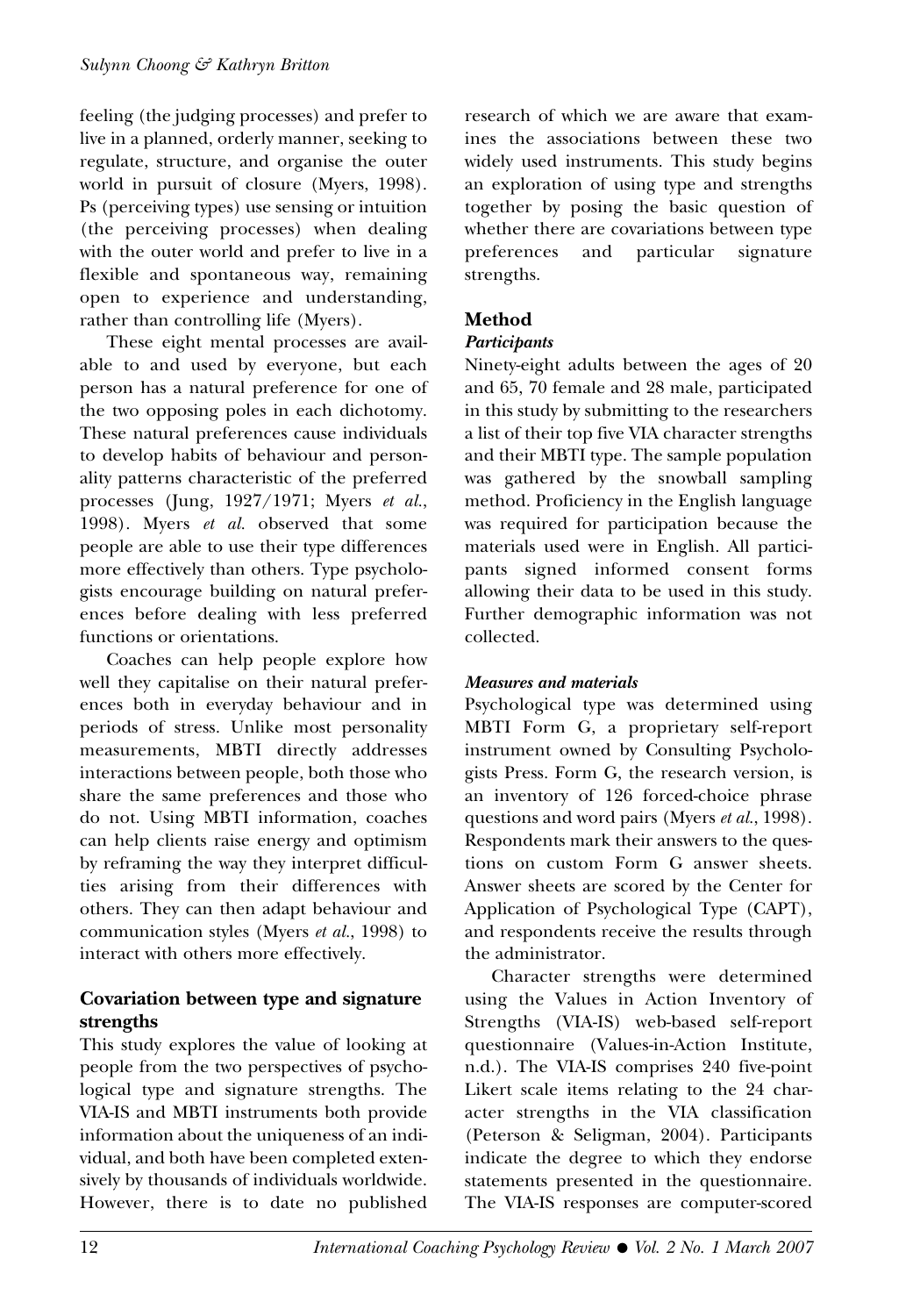using ipsative rank scoring. A list of the top five strengths is made instantly available to the respondent.

#### **Procedure**

We administered the MBTI Form G to 75 participants in small groups. Completed answer sheets were sent to the CAPT for batch processing. Each participant received notification of his/her MBTI results and general information on characteristics frequently associated with the 16 type profiles. The remaining 23 participants provided type information they had obtained previously in work or school settings.

All participants completed the web-based VIA-IS questionnaire and submitted their lists of top five signature strengths to the researchers through electronic mail.

#### **Results**

The frequency of occurrence of individual character strengths ranged from a count of 3 for *self-control* to 45 for *curiosity*. The covariation of MBTI types with character strengths was explored using *chi-square* analysis on actual and expected frequency measures for each MBTI preference or paired combination against each of the 24 VIA character strengths. Identification of significant covariation was based on computed exact twosided significance levels. Some of the character strengths did not occur frequently enough in the sample for the results to be conclusive, given they had chi-square scores with one or more cells with an expected count less than five. In the spirit of exploration, these inconclusive results, which are clearly marked, are included for discussion as they may indicate interesting possibilities for research with larger samples.

Table 2 shows the results for each of the four individual type dichotomies. In

summary, the character strengths of *vitality*  $(\cancel{p} \times 0.005)$  and *love*  $(\cancel{p} \times 0.05)$  are more likely among Es than Is, and *love of learning*  $(\cancel{p} < .005)$  and *humility* ( $\cancel{p} < .05$ ) are more likely among Is than Es although there were too few occurrences of humility in the sample for the results to be conclusive. Ss are more likely to have *integrity* (*p*<.005) and *fairness*  $(\cancel{p} < .05)$ , while Ns are more likely to have *creativity* (*p*<.05). Inconclusive results were found for *prudence* among Ss (*p*<.05), and *vitality* (*p*<.05) and *social intelligence* (*p*<.05) among Ns. Ts are more likely to have *open* $mindedness$  ( $p<.05$ ), while Fs are more likely to have *love* ( $p \le 0.05$ ), and *gratitude* ( $p \le 0.005$ ). *Persistence* is more likely among [s  $(p<.05)$ ; no relationship was found to be significant for Ps.

Tables 3, 4, and 5 show the chi-square test scores on covariation of character strengths with paired type combinations such as EI x TF, which stands for Extraversion/Introversion combined with Thinking/Feeling, resulting in the paired combinations of ET, EF, IT, IF.

Table 3 shows that *curiosity* covaries significantly with the IN paired combination (*p*<.05) in contrast to Table 2 that shows no significant covariation of *curiosity* with any individual type dichotomy. It also shows significant covariation between the EF paired combination and the character strengths *love* ( $p \le 01$ ) and *gratitude* ( $p \le 005$ ). The other significant covariations in this table are suggestive but inconclusive.

Table 4 shows that *integrity* covaries significantly with both ST and SF  $(p<sub>x</sub>.05)$ , while *love* ( $p \nless 01$ ) and *gratitude* ( $p \nless 005$ ) covary with EF.

Table 5 shows that *gratitude* covaries significantly (*p*<.005) with both FP and FJ.

The paired combinations of IF, IP, NJ, TJ, and TP do not show significant covariance with any character strength.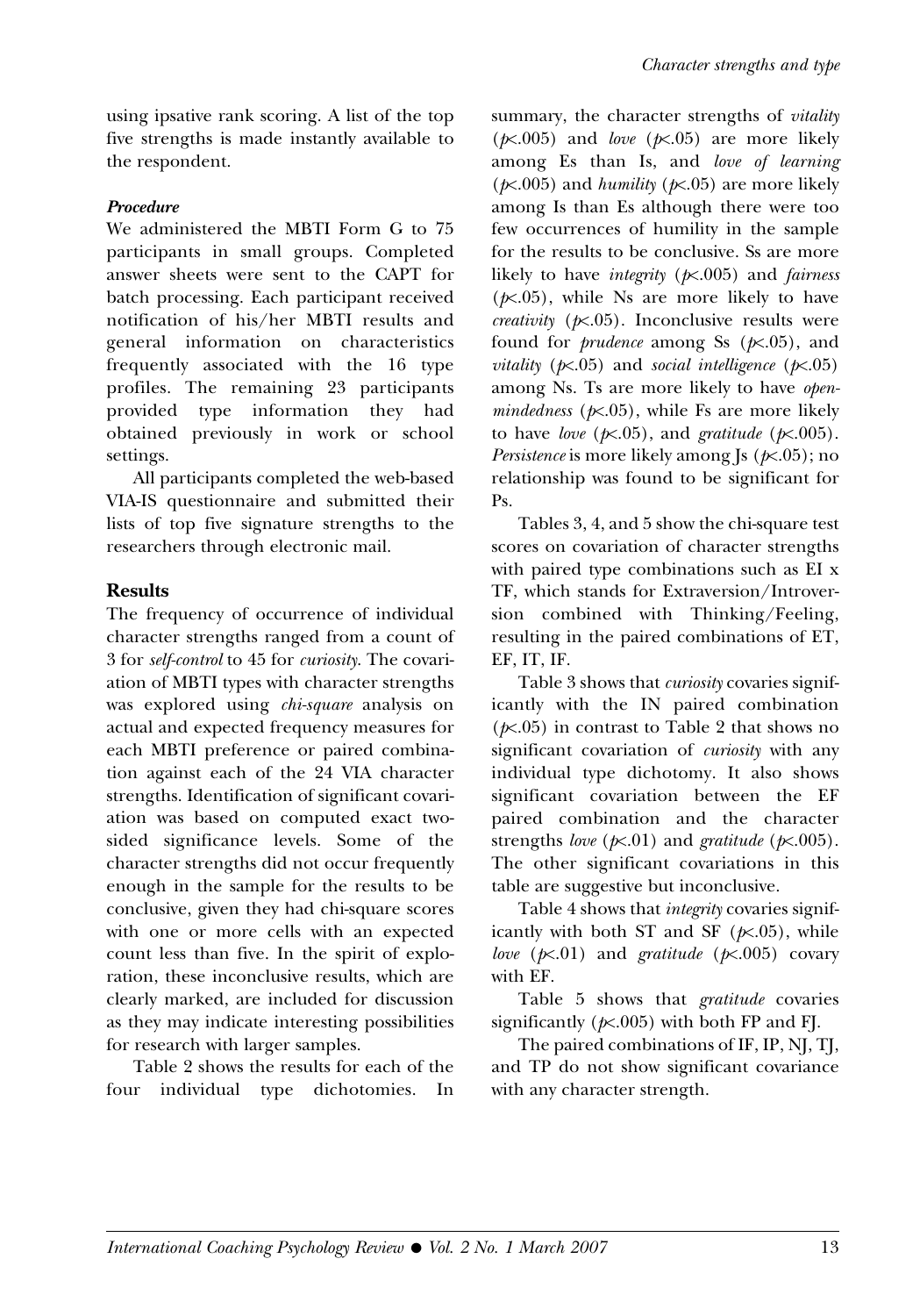|                     | Table 2: Incide | nce     |          | of individual | MBTI                    |                       | type preterences | with | particular                                         | character |         | strenaths | $(N=98)$ .              |                                                              |          |                                                                                                                                                                                                                                                                                                                                                                                                                                                            |
|---------------------|-----------------|---------|----------|---------------|-------------------------|-----------------------|------------------|------|----------------------------------------------------|-----------|---------|-----------|-------------------------|--------------------------------------------------------------|----------|------------------------------------------------------------------------------------------------------------------------------------------------------------------------------------------------------------------------------------------------------------------------------------------------------------------------------------------------------------------------------------------------------------------------------------------------------------|
| Strengths           |                 | .<br>49 | $x \neq$ | Q             | ი<br>ვე                 | = ສ                   | $x^2 \neq 1$     | p    | ⊢ ౘ                                                | $-4$      | $x^2 +$ | Q         | ე<br>მე                 | ല ജ                                                          | $x \neq$ | p                                                                                                                                                                                                                                                                                                                                                                                                                                                          |
|                     | 49              |         |          |               |                         |                       |                  |      |                                                    |           |         |           |                         |                                                              |          |                                                                                                                                                                                                                                                                                                                                                                                                                                                            |
| Creativity          |                 |         |          |               |                         |                       |                  |      |                                                    |           |         |           |                         |                                                              |          |                                                                                                                                                                                                                                                                                                                                                                                                                                                            |
| Curiosity           |                 |         |          |               |                         |                       |                  |      |                                                    |           |         |           |                         |                                                              |          |                                                                                                                                                                                                                                                                                                                                                                                                                                                            |
| Open-mindedness     |                 |         |          |               |                         | ひかはおっち                |                  |      | <b>10 2 3 4 5 5 5</b>                              |           |         |           | <b>にのみに</b>             | <i>5</i> 5 7 8 7 8 9 9 9 9 9 7 5 4 6 4 9 9 9 9 0 9 0 7 0 9 9 |          | $\begin{array}{ccc} \mathcal{L}_1^1 & \mathcal{C}_2^1 & \mathcal{C}_3 & \mathcal{C}_4 & \mathcal{C}_5 & \mathcal{C}_6 & \mathcal{C}_7 & \mathcal{C}_7 & \mathcal{C}_8 & \mathcal{C}_8 & \mathcal{C}_9 & \mathcal{C}_9 & \mathcal{C}_9 & \mathcal{C}_9 & \mathcal{C}_9 & \mathcal{C}_9 & \mathcal{C}_9 & \mathcal{C}_9 & \mathcal{C}_9 & \mathcal{C}_9 & \mathcal{C}_9 & \mathcal{C}_9 & \mathcal{C}_9 & \mathcal{C}_9 & \mathcal{C}_9 & \mathcal{C}_9 & \$ |
| ove to learn        |                 |         |          |               |                         |                       |                  |      |                                                    |           |         |           |                         |                                                              |          |                                                                                                                                                                                                                                                                                                                                                                                                                                                            |
| Perspective         |                 |         |          |               |                         |                       |                  |      |                                                    |           |         |           | $\infty$                |                                                              |          |                                                                                                                                                                                                                                                                                                                                                                                                                                                            |
| Bravery             |                 |         |          |               |                         |                       |                  |      |                                                    |           |         |           |                         |                                                              |          |                                                                                                                                                                                                                                                                                                                                                                                                                                                            |
| Persistence         |                 |         |          |               |                         |                       |                  |      |                                                    |           |         |           | $\frac{\infty}{\infty}$ |                                                              |          |                                                                                                                                                                                                                                                                                                                                                                                                                                                            |
| Integrity           |                 |         |          |               |                         | 225000                |                  |      | ဍ                                                  |           |         |           |                         |                                                              |          |                                                                                                                                                                                                                                                                                                                                                                                                                                                            |
| Vitality            |                 |         |          |               |                         |                       |                  |      | $\circ$                                            |           |         |           |                         |                                                              |          |                                                                                                                                                                                                                                                                                                                                                                                                                                                            |
| Love                |                 |         |          |               |                         |                       |                  |      |                                                    |           |         |           |                         |                                                              |          |                                                                                                                                                                                                                                                                                                                                                                                                                                                            |
| Kindness            |                 |         |          |               |                         |                       |                  |      |                                                    |           |         |           |                         |                                                              |          |                                                                                                                                                                                                                                                                                                                                                                                                                                                            |
| Social Intelligence |                 |         |          |               |                         |                       |                  |      | $\overline{a}$ is $\overline{a}$ in $\overline{a}$ |           |         |           |                         |                                                              |          |                                                                                                                                                                                                                                                                                                                                                                                                                                                            |
| Citizenship         |                 |         |          |               |                         | r 1<br>1              |                  |      |                                                    |           |         |           |                         |                                                              |          |                                                                                                                                                                                                                                                                                                                                                                                                                                                            |
| Fairness            |                 |         |          |               | $0.8 - 5.5$ $0.5$ $0.4$ |                       |                  |      | $\overline{5}$ $\infty$ $\overline{5}$             |           |         |           | $27 - 29 - 29$          |                                                              |          |                                                                                                                                                                                                                                                                                                                                                                                                                                                            |
| eadership           |                 |         |          |               |                         | $\infty$              |                  |      |                                                    |           |         |           |                         |                                                              |          |                                                                                                                                                                                                                                                                                                                                                                                                                                                            |
| Forgiveness         |                 |         |          |               |                         | $\frac{1}{6}$         |                  |      |                                                    |           |         |           |                         |                                                              |          |                                                                                                                                                                                                                                                                                                                                                                                                                                                            |
| Humility            |                 |         |          |               | ∞ w © O 4 I w L I       |                       |                  |      | $\circ$                                            |           |         |           |                         |                                                              |          |                                                                                                                                                                                                                                                                                                                                                                                                                                                            |
| Prudence            |                 |         |          |               |                         |                       |                  |      |                                                    |           |         |           |                         |                                                              |          |                                                                                                                                                                                                                                                                                                                                                                                                                                                            |
| Self-Contro         |                 |         |          |               |                         | <u>– ພ ∓ ၉ ພ </u> ສ ∞ |                  |      |                                                    |           |         |           |                         |                                                              |          |                                                                                                                                                                                                                                                                                                                                                                                                                                                            |
| Beauty              |                 |         |          |               |                         |                       |                  |      |                                                    |           |         |           | <b>ロッレにょ</b>            |                                                              |          |                                                                                                                                                                                                                                                                                                                                                                                                                                                            |
| Gratitude           |                 |         |          |               |                         |                       |                  |      |                                                    |           |         |           |                         |                                                              |          |                                                                                                                                                                                                                                                                                                                                                                                                                                                            |
| Hope                |                 |         |          |               |                         |                       |                  |      |                                                    |           |         |           |                         |                                                              |          |                                                                                                                                                                                                                                                                                                                                                                                                                                                            |
| Humour              |                 |         |          |               |                         |                       |                  |      |                                                    |           |         |           |                         |                                                              |          |                                                                                                                                                                                                                                                                                                                                                                                                                                                            |
| Spirituality        |                 |         |          |               |                         |                       |                  |      |                                                    |           |         |           |                         |                                                              |          |                                                                                                                                                                                                                                                                                                                                                                                                                                                            |
|                     |                 |         |          |               |                         |                       |                  |      |                                                    |           |         |           |                         |                                                              |          |                                                                                                                                                                                                                                                                                                                                                                                                                                                            |

14 *International Coaching Psychology Review* ● *Vol. 2 No. 1 March 2007*

<sup>a</sup> Results are inconclusive because one or more cells have counts less than five. Results are inconclusive because one or more cells have counts less than five.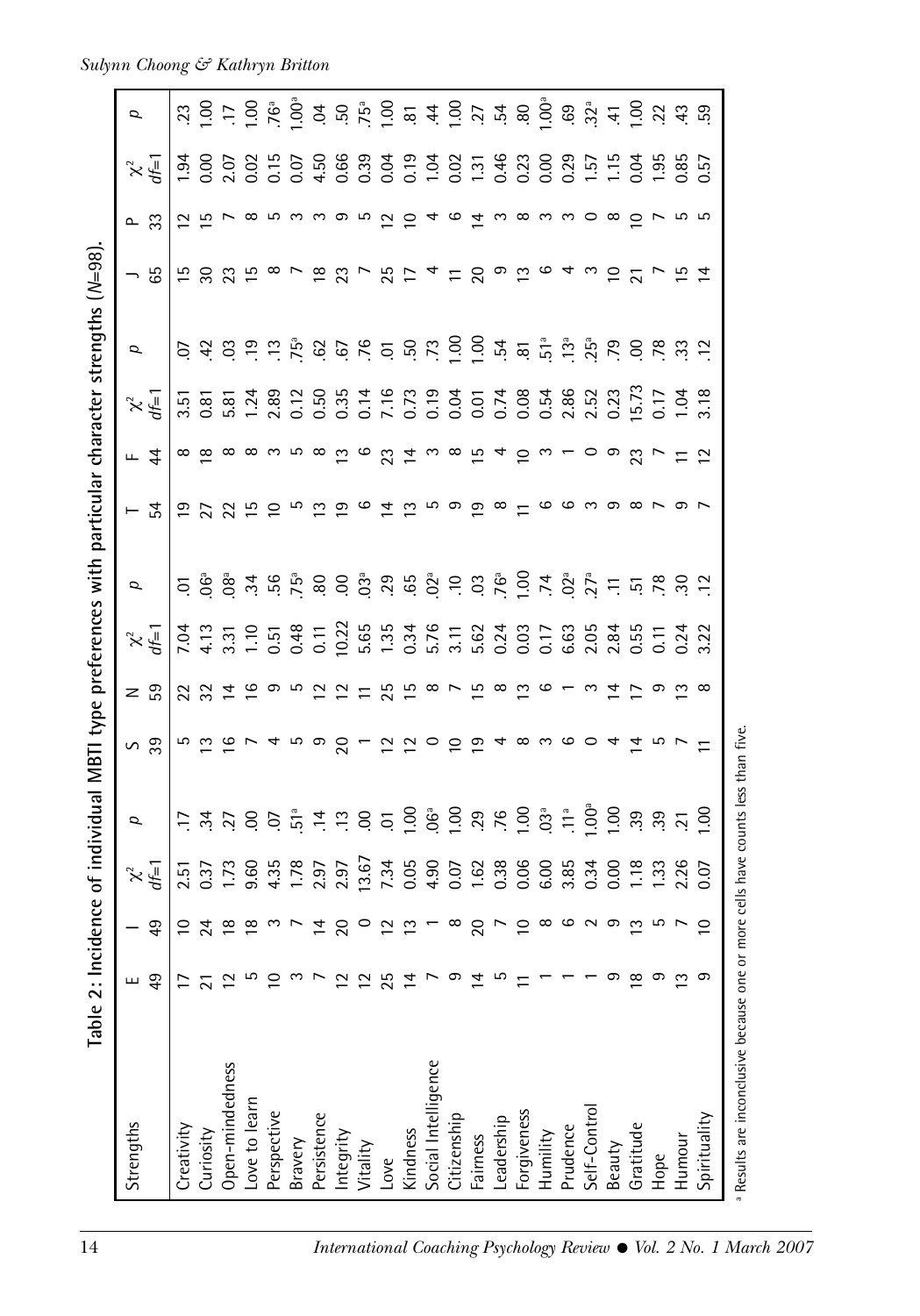|                                                               |                |               |                |                  | Table 3: Frequency of paired type combinations for character strengths: El x SN and El x TF (N=98). |   |                 |              |                   |        |                                                                                                                                                                                                                                                                                                 |                          |
|---------------------------------------------------------------|----------------|---------------|----------------|------------------|-----------------------------------------------------------------------------------------------------|---|-----------------|--------------|-------------------|--------|-------------------------------------------------------------------------------------------------------------------------------------------------------------------------------------------------------------------------------------------------------------------------------------------------|--------------------------|
|                                                               |                | EI x SN       |                |                  |                                                                                                     |   |                 | EIXTF        |                   |        |                                                                                                                                                                                                                                                                                                 |                          |
| Strengths                                                     | S              | $\frac{2}{3}$ | <b>S</b><br>27 | $\leq$ $\approx$ | $x^2$<br>df=3                                                                                       | Q | $\frac{\pi}{2}$ | $E_{2}$      | $=$ $\frac{5}{2}$ |        | $x^2$<br>df=3                                                                                                                                                                                                                                                                                   | $\overline{\phantom{a}}$ |
|                                                               | $\overline{c}$ |               |                |                  |                                                                                                     |   |                 |              |                   | F      |                                                                                                                                                                                                                                                                                                 |                          |
| Creativity                                                    |                | $\frac{6}{5}$ |                |                  |                                                                                                     |   | Ξ               |              |                   | $\sim$ |                                                                                                                                                                                                                                                                                                 |                          |
| Curiosity                                                     |                |               |                | ဖေ               |                                                                                                     |   | $\simeq$        |              |                   | တ      |                                                                                                                                                                                                                                                                                                 |                          |
| Open-mindedness                                               |                |               |                | అ                |                                                                                                     |   |                 |              |                   |        |                                                                                                                                                                                                                                                                                                 |                          |
| Love of learning                                              |                |               |                |                  |                                                                                                     |   |                 |              | ≌                 |        | $\begin{array}{c} 2.73 \\ 2.73 \\ 1.20 \\ 1.41 \\ 0.50 \\ 0.53 \\ \end{array}$                                                                                                                                                                                                                  |                          |
| Perspective                                                   |                |               |                |                  |                                                                                                     |   |                 |              |                   |        |                                                                                                                                                                                                                                                                                                 |                          |
| Bravery                                                       |                |               |                |                  |                                                                                                     |   |                 |              |                   |        |                                                                                                                                                                                                                                                                                                 |                          |
| Persistence                                                   |                |               |                |                  |                                                                                                     |   |                 |              | $\circ$           |        |                                                                                                                                                                                                                                                                                                 |                          |
| Integrity                                                     |                |               |                |                  |                                                                                                     |   |                 |              |                   |        | 3.39                                                                                                                                                                                                                                                                                            |                          |
| Vitality                                                      |                |               |                |                  |                                                                                                     |   |                 |              |                   |        |                                                                                                                                                                                                                                                                                                 |                          |
| Love                                                          |                | $= 8$         |                | ما               |                                                                                                     |   |                 | $\mathbf{e}$ | ما                |        |                                                                                                                                                                                                                                                                                                 |                          |
| Kindness                                                      |                | ြ             |                | అ                |                                                                                                     |   |                 |              | అ                 |        |                                                                                                                                                                                                                                                                                                 |                          |
| Social Intelligence                                           |                |               |                |                  |                                                                                                     |   |                 |              |                   |        |                                                                                                                                                                                                                                                                                                 |                          |
| Citizenship                                                   |                | ن<br>م<br>ب   |                |                  |                                                                                                     |   |                 |              | ဖ                 |        | $\begin{array}{l} 10.76 \pm 0.000 \\ 10.76 \pm 0.000 \\ 10.76 \pm 0.000 \\ 10.76 \pm 0.000 \\ 10.76 \pm 0.000 \\ 10.76 \pm 0.000 \\ 10.76 \pm 0.000 \\ 10.76 \pm 0.000 \\ 10.76 \pm 0.000 \\ 10.76 \pm 0.000 \\ 10.76 \pm 0.000 \\ 10.76 \pm 0.000 \\ 10.76 \pm 0.000 \\ 10.76 \pm 0.000 \\ 10$ |                          |
|                                                               |                |               | ဖြေ ကို ကို    |                  |                                                                                                     |   |                 |              | က က               |        |                                                                                                                                                                                                                                                                                                 |                          |
| Fairness<br>Leadership<br>Forgiveness<br>Humility<br>Prudence |                |               |                |                  |                                                                                                     |   |                 |              |                   |        |                                                                                                                                                                                                                                                                                                 |                          |
|                                                               |                |               |                |                  |                                                                                                     |   |                 |              |                   |        |                                                                                                                                                                                                                                                                                                 |                          |
|                                                               |                |               |                |                  |                                                                                                     |   |                 |              | ဖ                 |        |                                                                                                                                                                                                                                                                                                 |                          |
|                                                               |                |               |                |                  |                                                                                                     |   |                 |              | అ                 |        |                                                                                                                                                                                                                                                                                                 |                          |
| Self-Control                                                  |                |               |                |                  |                                                                                                     |   |                 |              | $\sim$            |        |                                                                                                                                                                                                                                                                                                 |                          |
| Beauty                                                        |                |               |                |                  |                                                                                                     |   |                 |              | ∽                 |        |                                                                                                                                                                                                                                                                                                 |                          |
| Gratitude                                                     |                |               |                |                  |                                                                                                     |   |                 |              | 5                 |        | 2.65<br>0.46<br>16.146                                                                                                                                                                                                                                                                          |                          |
| Hope                                                          |                |               |                |                  |                                                                                                     |   |                 |              |                   |        |                                                                                                                                                                                                                                                                                                 |                          |
| Humour                                                        |                |               |                |                  |                                                                                                     |   |                 |              |                   |        | $3.64$<br>$5.11$                                                                                                                                                                                                                                                                                |                          |
| Spirituality                                                  |                | c<br>G        |                |                  |                                                                                                     |   |                 |              | ు                 |        |                                                                                                                                                                                                                                                                                                 |                          |

Spirituality

<sup>a</sup> Results are inconclusive because one or more cells have counts less than five. Results are inconclusive because one or more cells have counts less than five.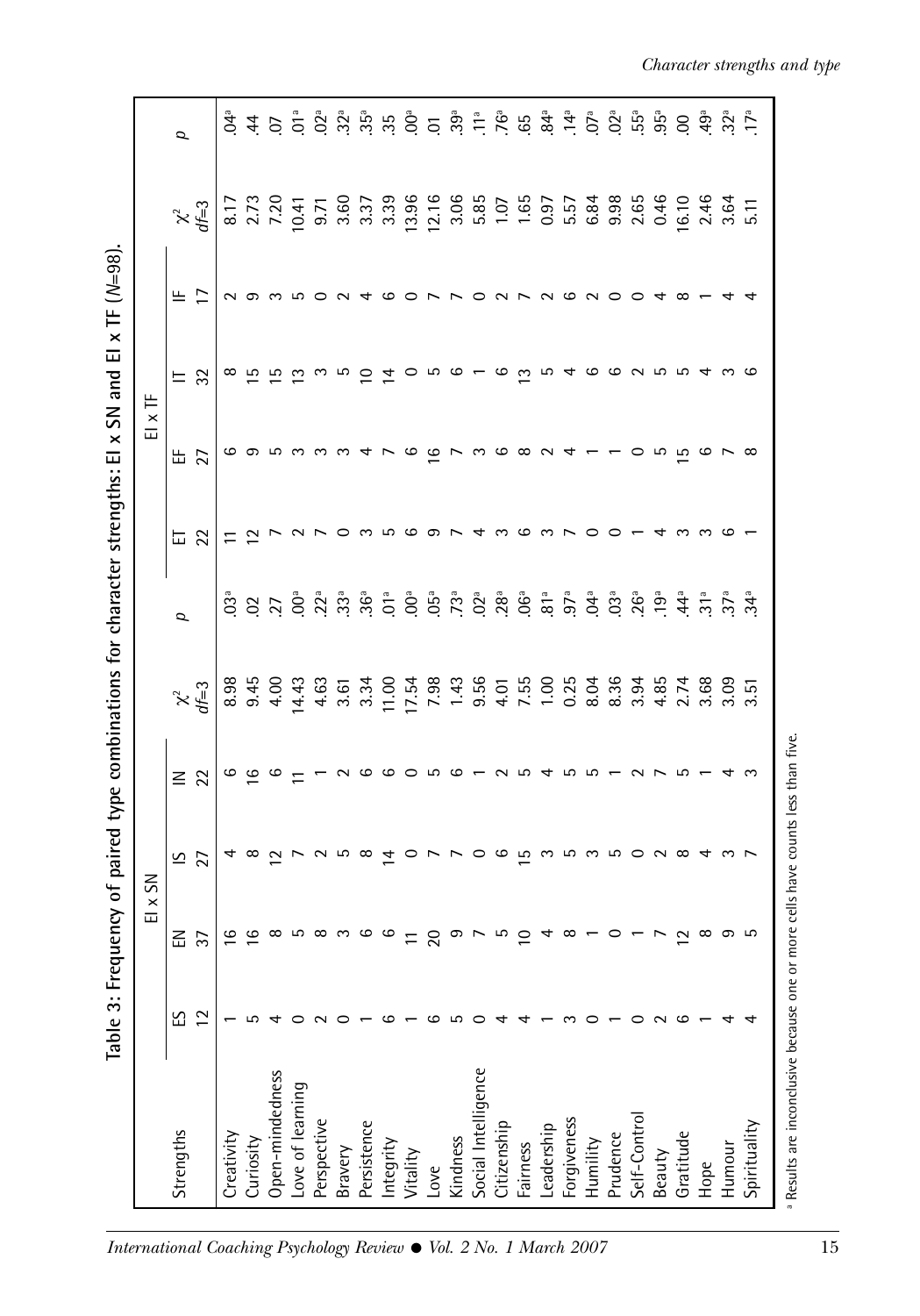|                     |    |                                          |                |                | Table 4: Frequency of paired type combinations for character strengths: El x JP and SN x TF (N=98).                                                                                                                                                                                                                                                                                                                                         |   |                 |                |     |                          |                   |   |
|---------------------|----|------------------------------------------|----------------|----------------|---------------------------------------------------------------------------------------------------------------------------------------------------------------------------------------------------------------------------------------------------------------------------------------------------------------------------------------------------------------------------------------------------------------------------------------------|---|-----------------|----------------|-----|--------------------------|-------------------|---|
|                     |    | $\frac{1}{x}$<br>$\overline{\mathbf{u}}$ |                |                |                                                                                                                                                                                                                                                                                                                                                                                                                                             |   |                 | $SN \times TF$ |     |                          |                   |   |
| Strengths           | ய  | 岀                                        |                | ≙              | $x^2$<br>$x^2$                                                                                                                                                                                                                                                                                                                                                                                                                              | p | 57<br>23        | 55             | 능 드 | $\frac{12}{28}$          | $x^2$<br>$\neq$ 3 | p |
|                     | 30 |                                          | 35             | $\overline{4}$ |                                                                                                                                                                                                                                                                                                                                                                                                                                             |   |                 | $\frac{6}{1}$  |     |                          |                   |   |
| Creativity          |    |                                          | $^{\circ}$     |                |                                                                                                                                                                                                                                                                                                                                                                                                                                             |   |                 |                |     |                          |                   |   |
| Curiosity           |    |                                          |                |                |                                                                                                                                                                                                                                                                                                                                                                                                                                             |   | ∞               |                |     | ా                        |                   |   |
| Open-mindedness     |    |                                          | $\overline{4}$ |                |                                                                                                                                                                                                                                                                                                                                                                                                                                             |   |                 |                | ≘   |                          |                   |   |
| Love of learning    |    |                                          | $\frac{4}{3}$  |                | $7.88$ $0.3945$ $0.3438$ $0.3438$ $0.3438$ $0.3438$ $0.3438$                                                                                                                                                                                                                                                                                                                                                                                |   |                 |                |     |                          |                   |   |
| Perspective         |    |                                          |                |                |                                                                                                                                                                                                                                                                                                                                                                                                                                             |   |                 |                |     |                          |                   |   |
| Bravery             |    |                                          |                |                |                                                                                                                                                                                                                                                                                                                                                                                                                                             |   |                 |                |     | randradi Chausan Cordini |                   |   |
| Persistence         |    |                                          | ≌              |                | 8.58<br>4.08                                                                                                                                                                                                                                                                                                                                                                                                                                |   | Φ               |                |     |                          |                   |   |
| Integrity           |    |                                          |                |                |                                                                                                                                                                                                                                                                                                                                                                                                                                             |   |                 |                |     |                          |                   |   |
| Vitality            |    |                                          |                |                |                                                                                                                                                                                                                                                                                                                                                                                                                                             |   |                 |                |     |                          |                   |   |
| Love                |    |                                          | ∞              |                |                                                                                                                                                                                                                                                                                                                                                                                                                                             |   |                 |                | တ   |                          |                   |   |
| Kindness            |    |                                          | $\infty$       |                | $\begin{array}{cccccccccc} \mathbf{r}_{1} & \mathbf{r}_{2} & \mathbf{r}_{3} & \mathbf{r}_{4} & \mathbf{r}_{5} & \mathbf{r}_{6} & \mathbf{r}_{7} & \mathbf{r}_{8} & \mathbf{r}_{9} & \mathbf{r}_{9} & \mathbf{r}_{1} & \mathbf{r}_{1} & \mathbf{r}_{2} & \mathbf{r}_{3} & \mathbf{r}_{6} & \mathbf{r}_{7} & \mathbf{r}_{8} & \mathbf{r}_{9} & \mathbf{r}_{9} & \mathbf{r}_{9} & \mathbf{r}_{9} & \mathbf{r}_{9} & \mathbf{r}_{9} & \mathbf{$ |   | n n o n o n a u |                | 235 |                          |                   |   |
| Social Intelligence |    |                                          | $\circ$        |                |                                                                                                                                                                                                                                                                                                                                                                                                                                             |   |                 |                |     |                          |                   |   |
| Citizenship         |    |                                          | $\circ$        |                |                                                                                                                                                                                                                                                                                                                                                                                                                                             |   |                 |                |     |                          |                   |   |
| Fairness            |    |                                          |                | တ              |                                                                                                                                                                                                                                                                                                                                                                                                                                             |   |                 |                |     |                          |                   |   |
| Leadership          |    |                                          | ما             |                |                                                                                                                                                                                                                                                                                                                                                                                                                                             |   |                 |                |     |                          |                   |   |
| Forgiveness         |    |                                          |                |                |                                                                                                                                                                                                                                                                                                                                                                                                                                             |   |                 |                |     |                          |                   |   |
| Humility            |    |                                          |                |                |                                                                                                                                                                                                                                                                                                                                                                                                                                             |   |                 |                |     |                          |                   |   |
| Prudence            |    |                                          | S              |                |                                                                                                                                                                                                                                                                                                                                                                                                                                             |   | . പ             |                |     |                          |                   |   |
| Self-Control        |    |                                          |                |                |                                                                                                                                                                                                                                                                                                                                                                                                                                             |   |                 |                |     |                          |                   |   |
| Beauty              |    |                                          |                |                |                                                                                                                                                                                                                                                                                                                                                                                                                                             |   | $\sim$          | $\sim$         |     |                          |                   |   |
| Gratitude           |    |                                          |                |                |                                                                                                                                                                                                                                                                                                                                                                                                                                             |   | 4               | ∘              |     |                          |                   |   |
| Hope                |    |                                          |                |                |                                                                                                                                                                                                                                                                                                                                                                                                                                             |   |                 |                |     |                          |                   |   |
| Humour              |    |                                          |                |                |                                                                                                                                                                                                                                                                                                                                                                                                                                             |   |                 |                |     |                          |                   |   |
| Spirituality        |    |                                          |                |                |                                                                                                                                                                                                                                                                                                                                                                                                                                             |   |                 |                |     |                          |                   |   |

<sup>a</sup> Results are inconclusive because one or more cells have counts less than five. Results are inconclusive because one or more cells have counts less than five.

<sup>16</sup> *International Coaching Psychology Review* ● *Vol. 2 No. 1 March 2007*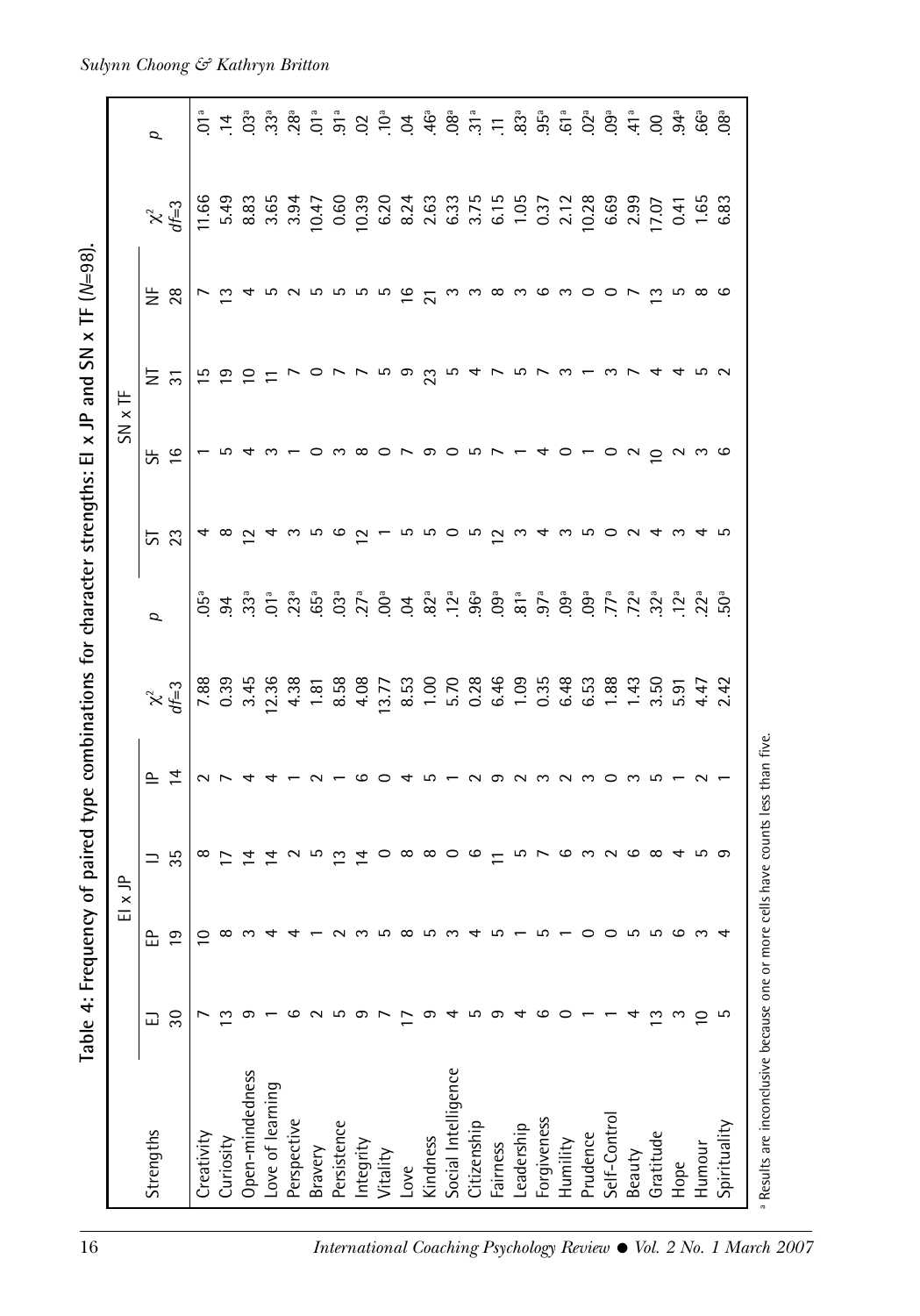Table 5: Frequency of paired type combinations for character strengths: SN x IP and TF x IP  $(M=98)$ **Table 5: Frequency of paired type combinations for character strengths: SN x JP and TF x JP** (*N*=98)**.**

|                                                                                             |                     |      | $SN \times JP$                               |              |                                                                                                                                                                                                                                                                                                                   |                          |                 | TF x JP               |                               |              |                            |                                                                                                                                                                                                                         |
|---------------------------------------------------------------------------------------------|---------------------|------|----------------------------------------------|--------------|-------------------------------------------------------------------------------------------------------------------------------------------------------------------------------------------------------------------------------------------------------------------------------------------------------------------|--------------------------|-----------------|-----------------------|-------------------------------|--------------|----------------------------|-------------------------------------------------------------------------------------------------------------------------------------------------------------------------------------------------------------------------|
| Strengths                                                                                   | $\overline{3}$<br>ವ | ႕ စ  | ≧ ≄                                          | 25           | $x^2$<br>$x^2 = 3$                                                                                                                                                                                                                                                                                                | $\overline{\phantom{a}}$ | 38<br>$\Box$    | $F \n\in \mathcal{C}$ | $\frac{1}{2}$                 | 田 こ          | $x^2$<br>df=3              | $\overline{\mathcal{L}}$                                                                                                                                                                                                |
| Creativity                                                                                  |                     | $-4$ |                                              |              |                                                                                                                                                                                                                                                                                                                   |                          |                 |                       |                               |              |                            |                                                                                                                                                                                                                         |
| Curiosity                                                                                   |                     |      | $= 5$ $\omega$ $= 0$ $\omega$ $= 0$ $\omega$ | $= 500$      | $3.68$ 5<br>$\frac{1}{2}$ $\frac{1}{2}$ $\frac{1}{2}$ $\frac{1}{2}$ $\frac{1}{2}$ $\frac{1}{2}$ $\frac{1}{2}$ $\frac{1}{2}$ $\frac{1}{2}$ $\frac{1}{2}$ $\frac{1}{2}$ $\frac{1}{2}$ $\frac{1}{2}$ $\frac{1}{2}$ $\frac{1}{2}$ $\frac{1}{2}$ $\frac{1}{2}$ $\frac{1}{2}$ $\frac{1}{2}$ $\frac{1}{2}$ $\frac{1}{2}$ |                          | $= 85.28$       | $\infty$ $\sim$       | $\overline{4}$ $\overline{0}$ | $4~\infty$   |                            | يَّةَ وَالْكَ الْمَارَّةِ وَالْمَرْيَةِ وَالْمَرْيَةِ وَالْمَرْيَةِ وَالْمَرْيَةِ وَالْمَرْيَةِ وَالْ<br>وَالْمَرْيَةِ وَالْمَرْيَةِ وَالْمَرْيَةِ وَالْمَرْيَةِ وَالْمَرْيَةِ وَالْمَرْيَةِ وَالْمَرْيَةِ وَالْمَرْيَة |
| Open-mindedness                                                                             |                     |      |                                              |              |                                                                                                                                                                                                                                                                                                                   |                          |                 |                       |                               |              |                            |                                                                                                                                                                                                                         |
| Love of learning                                                                            |                     |      |                                              |              |                                                                                                                                                                                                                                                                                                                   |                          |                 |                       |                               |              |                            |                                                                                                                                                                                                                         |
| Perspective                                                                                 |                     |      |                                              |              |                                                                                                                                                                                                                                                                                                                   |                          |                 |                       |                               |              |                            |                                                                                                                                                                                                                         |
| Bravery                                                                                     |                     |      |                                              |              |                                                                                                                                                                                                                                                                                                                   |                          | 4               |                       |                               |              |                            |                                                                                                                                                                                                                         |
| Persistence                                                                                 |                     |      |                                              |              |                                                                                                                                                                                                                                                                                                                   |                          |                 |                       |                               |              |                            |                                                                                                                                                                                                                         |
| Integrity                                                                                   |                     |      |                                              |              |                                                                                                                                                                                                                                                                                                                   |                          | $\tilde{c}$     |                       |                               |              |                            |                                                                                                                                                                                                                         |
| Vitality                                                                                    |                     |      | ు                                            |              |                                                                                                                                                                                                                                                                                                                   |                          | 4               |                       | က                             |              |                            |                                                                                                                                                                                                                         |
| Love                                                                                        |                     |      | $\overline{4}$                               |              |                                                                                                                                                                                                                                                                                                                   |                          | $\tilde{=}$     |                       | 므                             |              |                            |                                                                                                                                                                                                                         |
| Kindness                                                                                    |                     |      | $^{\circ}$                                   |              |                                                                                                                                                                                                                                                                                                                   |                          |                 |                       |                               |              |                            |                                                                                                                                                                                                                         |
| Social Intelligence                                                                         |                     |      | ᠴ                                            |              |                                                                                                                                                                                                                                                                                                                   |                          | $\infty$ $\sim$ |                       |                               |              |                            |                                                                                                                                                                                                                         |
| Citizenship                                                                                 |                     |      |                                              |              |                                                                                                                                                                                                                                                                                                                   |                          | $\circ$         |                       | ഥ ന                           | က            |                            |                                                                                                                                                                                                                         |
| Fairness                                                                                    |                     |      |                                              |              |                                                                                                                                                                                                                                                                                                                   |                          |                 |                       |                               |              |                            |                                                                                                                                                                                                                         |
| Leadership                                                                                  |                     |      |                                              |              |                                                                                                                                                                                                                                                                                                                   |                          | $\overline{ }$  |                       |                               | <b>G N H</b> |                            |                                                                                                                                                                                                                         |
| Forgiveness                                                                                 |                     |      |                                              |              |                                                                                                                                                                                                                                                                                                                   |                          | $\infty$        |                       |                               |              |                            |                                                                                                                                                                                                                         |
| Humility                                                                                    |                     |      | <b>10000</b>                                 | $\omega$ $-$ |                                                                                                                                                                                                                                                                                                                   |                          |                 |                       | 2527                          |              |                            |                                                                                                                                                                                                                         |
| Prudence                                                                                    |                     |      |                                              |              |                                                                                                                                                                                                                                                                                                                   |                          |                 |                       |                               |              |                            |                                                                                                                                                                                                                         |
| Self-Control                                                                                |                     |      | က                                            |              |                                                                                                                                                                                                                                                                                                                   |                          |                 |                       |                               |              |                            |                                                                                                                                                                                                                         |
| Beauty                                                                                      |                     |      |                                              |              |                                                                                                                                                                                                                                                                                                                   |                          | n w r           |                       |                               |              |                            |                                                                                                                                                                                                                         |
| Gratitude                                                                                   |                     |      | $\subseteq$                                  |              |                                                                                                                                                                                                                                                                                                                   |                          |                 |                       | $\overline{4}$                | ೦ ೦ ७ ೧ ७    |                            |                                                                                                                                                                                                                         |
| Hope                                                                                        | ო                   |      |                                              |              |                                                                                                                                                                                                                                                                                                                   |                          |                 |                       |                               |              |                            |                                                                                                                                                                                                                         |
| Humour                                                                                      |                     |      | $4\overline{0}4$                             |              |                                                                                                                                                                                                                                                                                                                   |                          |                 |                       |                               |              | $9.57$<br>$2.20$<br>$4.08$ |                                                                                                                                                                                                                         |
| Spirituality                                                                                | $\subseteq$         |      |                                              |              |                                                                                                                                                                                                                                                                                                                   |                          |                 |                       | ∞                             |              |                            |                                                                                                                                                                                                                         |
| <sup>a</sup> Results are inconclusive because one or more cells have counts less than five. |                     |      |                                              |              |                                                                                                                                                                                                                                                                                                                   |                          |                 |                       |                               |              |                            |                                                                                                                                                                                                                         |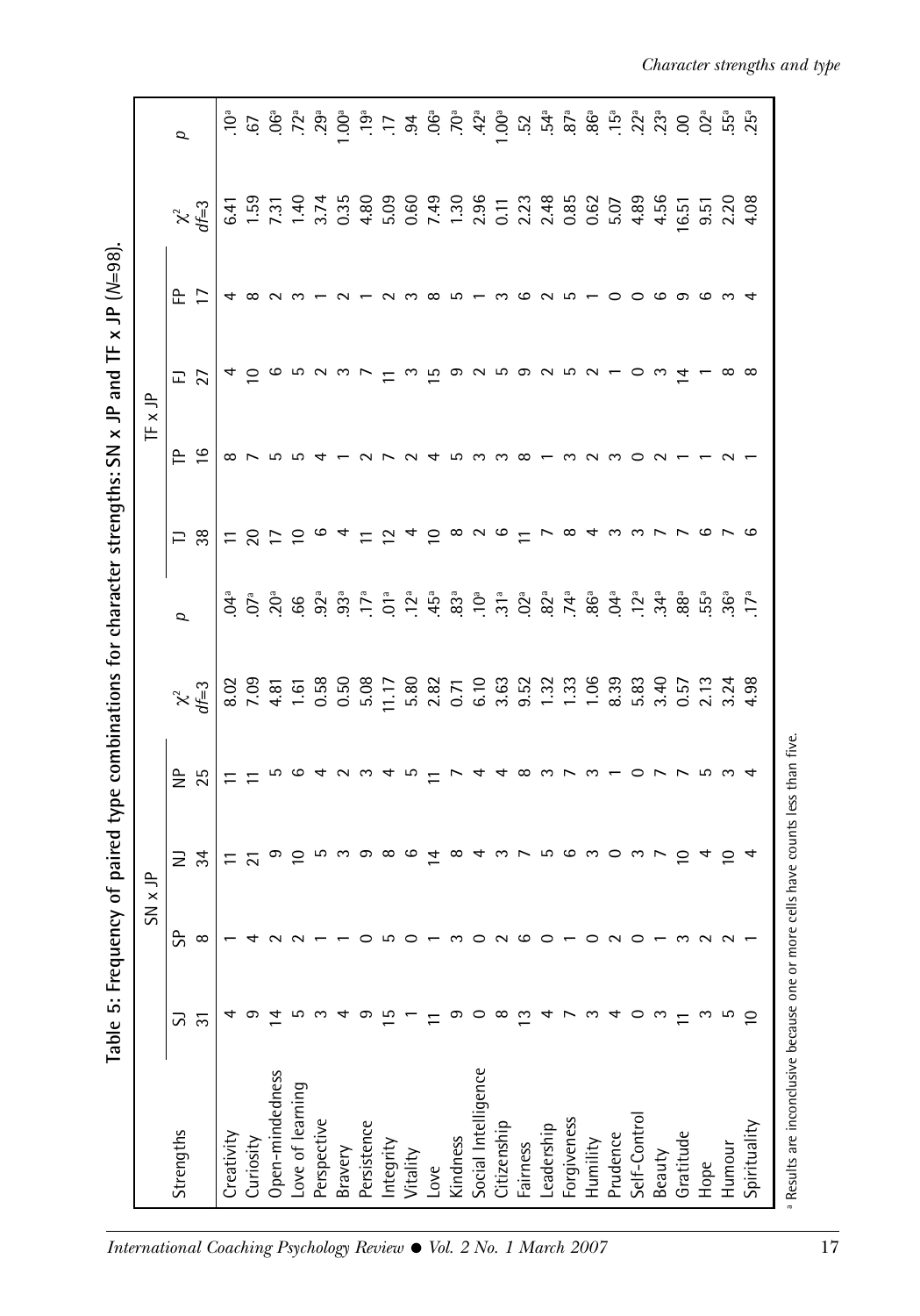#### **Discussion**

We now discuss the meaningful and interpretable patterns of covariation in the results.

#### **From a type perspective**

Sixteen of the 24 VIA character strengths covary with one or more of the MBTI type dichotomies or paired combinations, although the test results on six of these remain inconclusive. Eight of the nine most prevalent strengths in this sample (*curiosity, love, fairness, integrity, gratitude, love of learning, creativity* and *open-mindedness*) have significant covariation(s) with one or more of the MBTI type dichotomies or paired combinations. Of note is the strong covariation between *vitality* and extraversion  $(p<.005)$ . It is also interesting that *curiosity*, the most frequently occurring strength in the sample, covaries with the paired combination of introversion and intuition (IN) but not with any particular type dichotomy. *Love* is the only strength that covaries with more than one individual type dichotomy, namely, with E and F.

It seems that that paired combinations might have a carryover effect from one of the dichotomies in the pair. For example, SF covaries with both *integrity* and *gratitude*, whereas *integrity* only covaries with S but not F, and *gratitude* covaries with F but not S. In the four cases where there is no likelihood of carryover effect, namely *curiosity, perspective, bravery* and *hope*, it may be that the combination of individual types produce a dynamically unique type profile that is more than just the sum of the parts.

*Curiosity* is such a strength that only covaries with IN but not I or N. What is it about the pairing of I and N that creates an association that does not show up with I or N independently? Table 1 describes *curiosity* as discovery, exploration, and taking an interest in all ongoing experience, while Myers describes the IN combination as finding 'greatest value in the interpretation of life and the promotion of understanding' (1998, p.81). *Perspective* covaries with ET without covarying with either E or T separately. This strength is characterised by giving wise counsel to others, so an extraverted thinker who tends to have a broad experience of what life presents and a bent toward 'enlargement of human knowledge and understanding' (1998, p.68) could be expected to have more worldly wisdom to share with the outer world. *Hope*, described in Table 1 as expecting the best, covaries inconclusively with FP. It is understandable how the F focus on happy endings influenced by the P tendency to stay open to whatever life hands outs, eagerly expecting new experiences and loathe to foreclose any situation with irrevocable judgment, might be the same as being hopeful. *Bravery* covaries with SN and TF pairs rather inconclusively since only 10 participants included *bravery* as a signature strength and half of them were STs and half were NFs. This may be a sampling anomaly worth exploring in a larger sample.

#### **From a strengths perspective**

Wisdom strengths are cognitive strengths (see Table 1) that are logical and rational in nature (Peterson & Seligman, 2004), which may explain the covariation of the logical and impersonal T types with all but one of the wisdom strengths. *Curiosity* is the exception. Wisdom types are clustered around the EI and SN dichotomies with *creativity* and *perspective* more common among Es and *curiosity* and *love of learning* more common among Is. *Creativity*, *curiosity*, and *love of learning* all covary with Ns who crave inspiration and prefer the joy and enterprise of opportunities and possibilities (Myers, 1998). In contrast, we note that *open-mindedness* is more common among Ss who are practical, factual and detail-oriented (Myers, 1998), reflecting the individual's search and evaluation of evidence and opinions different from those held personally (Peterson & Seligman, 2004). An earlier finding of a correlation between N and the character strength of *perspective* (Stone, 2005) was not seen in the results of our study.

*Curiosity* and *love of learning* both covary with IN, a type combination that tends to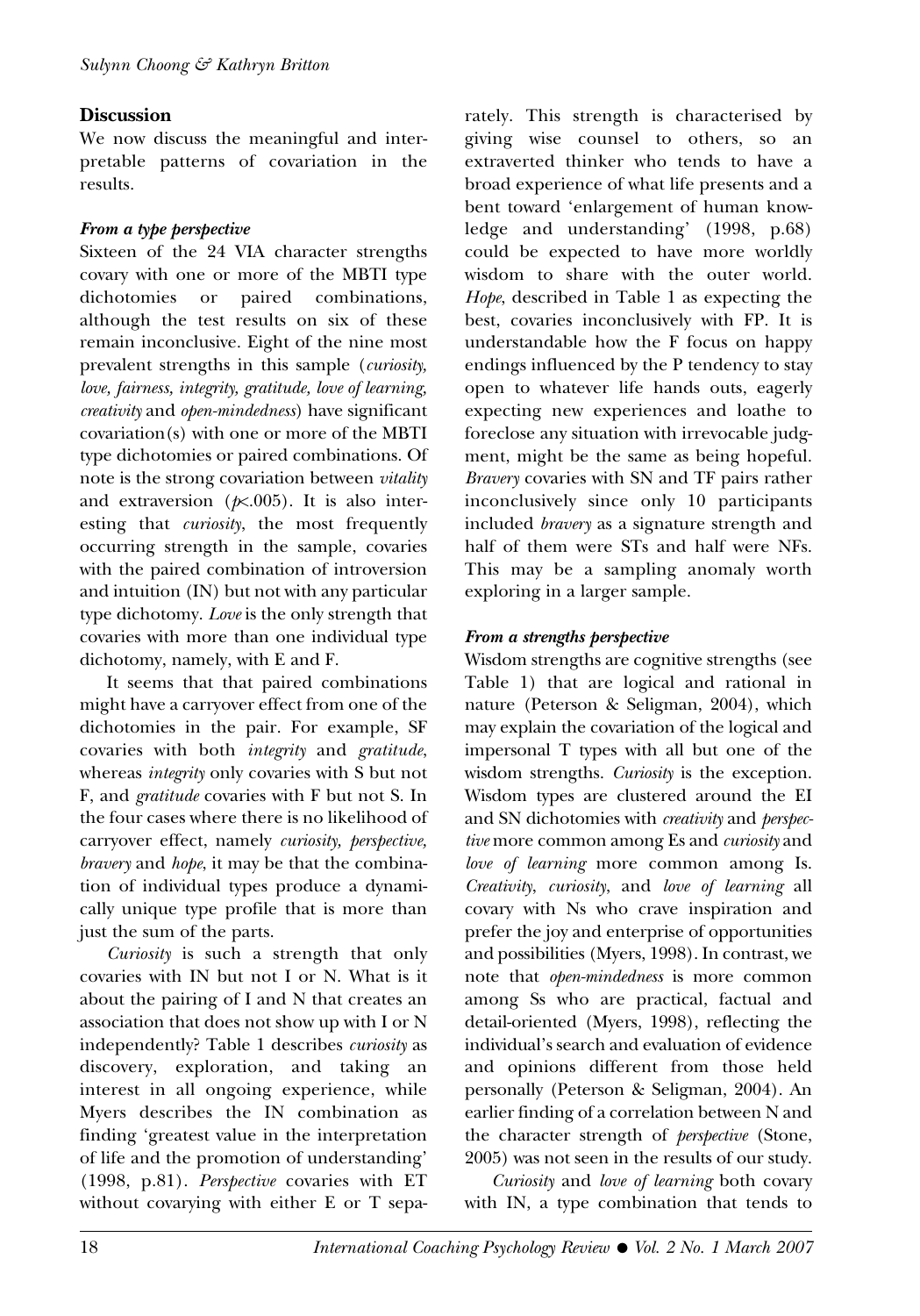value knowledge for its own sake (Myers, 1998). The covariation with IN indicates that both *love of learning* and *curiosity* are more of an internal state than an activity. Cognitive process theory indicates that curiosity is fuelled by the anxiety-provoking nature of inner conceptual conflicts (Hebb, 1949; Beswick, 1971, as cited in Peterson & Seligman, 2004), which corresponds to an IN's drive to make sense of amassed information through internal pattern recognition and concept formation (Myers *et al.*, 1998). The covariation of *love of learning* with J while *curiosity* has no other covariations provides a helpful insight into the difference between the two. The J covariation represents the action orientation and need for organisation involved in *love of learning* described in Table 1 as systematic accrual of knowledge. This is consistent with the view that *love of learning* may be conceptualised as 'effectance motivation: the drive to interact competently with the world' (Peterson & Seligman, 2004, p.103), thus necessitating more decisiveness than *curiosity* (White, 1959 as cited in Peterson & Seligman, 2004; Myers, 1998).

The VIA-IS does not include sensationseeking as a construct for *curiosity*, which helps explain the association of curiosity with I types. Introverts delight in novel, unanticipated, and affect–arousing experiences but not the sensation-producing aspects of experiences, according to a study which examined correlations between type and Zuckerman's Sensation Seeking Scale (Thorne & Gough, 1991). In terms of the EI orientation, past research had shown that Es tend to be sensation-seekers whereas I types prefer to reduce the sensation-producing aspects of their experience (Thorne & Gough, 1991).

The strengths with an EN covariation, namely, *creativity, love, vitality* and *social intelligence*, are strengths that involve other people and the external world. This supports observations of ENs who tend to be enthusiastic about living well, find meaning in life through shared values and successful interpersonal relationships, and use their 'intuitive and global thought processes' (Berens & Nardi, 1999, p.36) to change the reality of the world around them (Myers, 1998).

That *creativity* also covaries with EN, ET, EP, NT, and NP type pairs seems to add up to ENTP, a type profile that matches the definition of *creativity* being both original and adaptive (Peterson & Seligman, 2004). Berens and Nardi describe the ENTP as an imaginative and clever *explorer inventor* who enjoys the creative process, sees the world from 'multiple perspectives using multiple models' and trusts instincts to find 'creative, unusual and efficient' solutions to resolve problems (1999, p.32).

Type studies indicate that Ns respond favourably to 'open, fluid, task-linked environments' (Thorne & Gough, 1991, p.73), and Ss prefer friction-free, defined, and regularised environments where they can focus on practical and realistic problemsolving. Introverted Sensing (IS) types tend to be 'thoughtful realists' (Myers, 1998, p.30), and this is perhaps well-reflected in its covariation with the signature strengths of *integrity, fairness* and *prudence*, all of which are concerned with what is true, proper and right. *Persistence* covaries with IJ, the introvert who deals with the world using the judging function, marching to a personal drum beat as it were, seemingly adamant and inflexible until convinced by compelling reason to change course or timing (Myers *et al.*, 1998).

The VIA description of *prudence* and the ISTJ profile are very close. The prudent person according to the VIA classification is very careful and avoids potentially dangerous situations by thinking through consequences (Peterson & Seligman, 2004). This is a very close match for ISTJ types, the dependable, sensible and risk adverse *planner inspectors* whose theme is planning ahead meticulously, monitoring and regulating, and ensuring predictable quality and conservation of resources or culture (Berens & Nardi, 1999).

*Love* covaries with E, F, EF, EJ and NF types. Putting the various type combinations together suggests that the ENFJ type may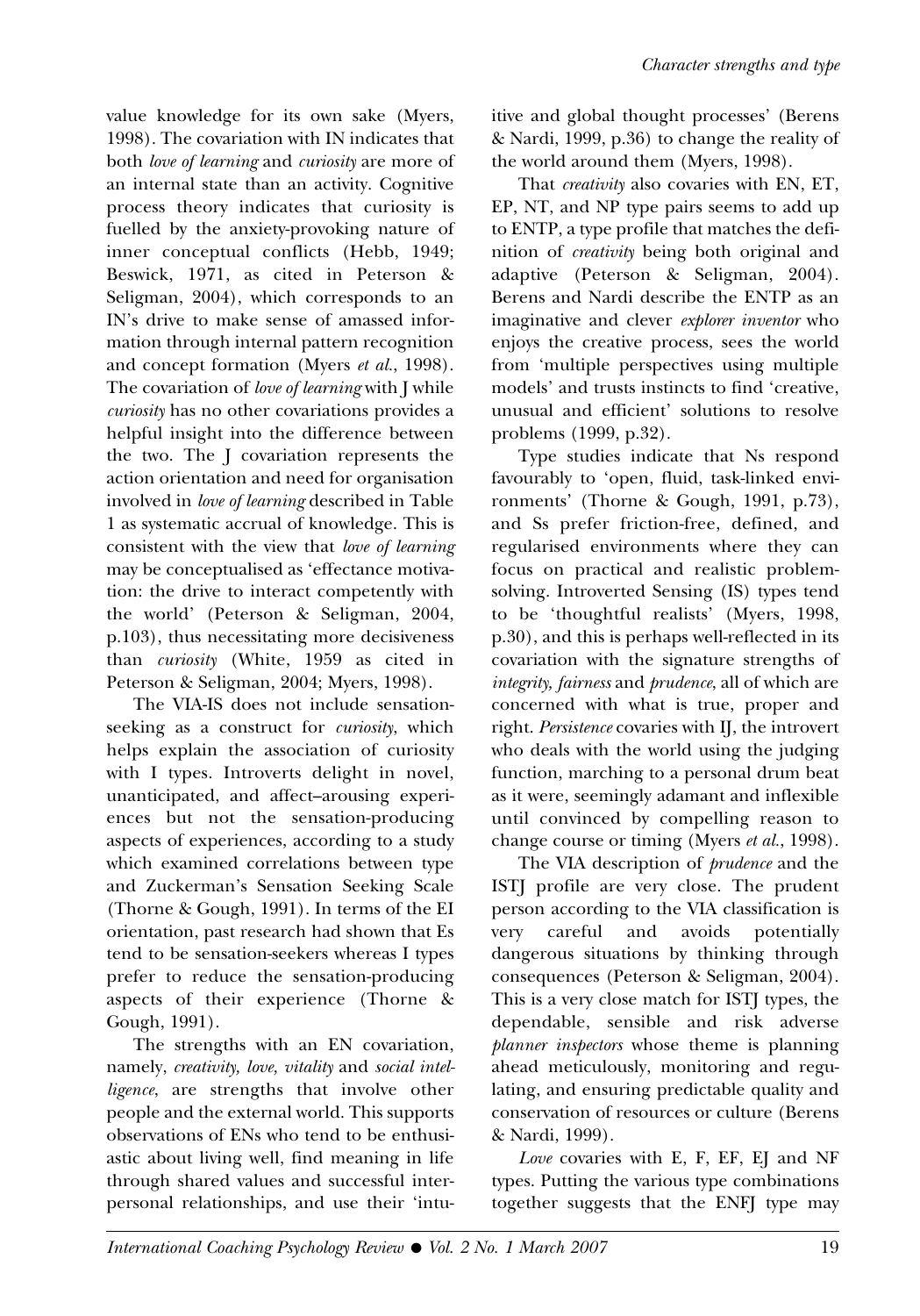characterise the signature strength of 'capacity to love and be loved' (Steen, Kachorek & Peterson, 2003). For ENFJs, meaning and purpose in life comes from nurturing relationships and empathic connections that foster mutual growth through communication and sharing values, 'drawing the best out of others' (Berens & Nardi, 1999, p.36). These results mirror the VIA definition of love being 'within a reciprocated relationship with another … marked by the sharing of aid, comfort and acceptance … (involving) strong positive feelings, commitment, and even sacrifice' (Peterson & Seligman, 2004, p.293). Comparing type tendencies to the VIA constructs of *love*, we find that the EF combination may account for the outpouring of care and affection as well as the concern for harmony and acceptance. NF's profound insights into human relationships may support the willingness to take risks in building relationships, *and* the tendency of EJs to cause things to happen makes them active and effective in caring for others (Myers *et al.*, 1998).

*Gratitude* covaries very significantly with F alone ( $\cancel{p}$ <.005) and in EF, SF, F[/FP combinations  $(p<.01)$ . Grateful people are prompt and profuse in appreciating the good around them and in others (Peterson & Seligman, 2004). This may be observed in SFs who exude warmth and concern for others based on personal values and empathy and EFs who reach out to people and expect mutual appreciation of who they are and their contributions. Both the FJs who express support and encourage others' growth and FPs who are 'adaptable, affiliative harmony seekers' (Myers *et al.*, 1998, p.54), add to the grateful caricature. All said, for the ESFJ/ESFP, being happy and living harmoniously means that life is a process of acceptance and giving on a day-to-day basis (Berens & Nardi, 1999).

This study highlighted several areas of significant covariation between signature strengths and type. Some are inconclusive due to cell count deficiency. The findings of this study imply that observations of type

(Myers *et al.*, 1998, Berens & Nardi, 1999) and several constructs of character strength (Peterson & Seligman, 2004) are mutually supportive. Further study is warranted to validate these findings and to explore the implications of these covariations for coaching and other positive psychology applications.

#### **Improvements to method and procedure**

The external validity of data and findings in a study like this may be threatened by the effect of social desirability on participant responses or by individuals who secondguess the intention of the survey/questionnaire and respond to perceived demand characteristics (Bordens & Abbott, 2002). In order to mitigate the threat to external validity, we adhered to a written script in the administration of the MBTI to ensure proper framing of the situational context for the self-report. A better alternative to eradicate the effect of social desirability and narcissism would be the use of non-transparent self-report instruments (Peterson & Seligman, 2004).

The sample size for this study was also a limiting factor which might have led to 34 out of 55 of the significant test results being inconclusive. To validate the results of this study, a replication with a considerably larger sample size of 500 to 1000 people, would be ideal.

The findings in this study may be skewed as a result of the data that we used in the analysis. We had only asked for the participants' five VIA signature strengths and the 4 letter type, instead of the full score details. It seems that the VIA-IS ranking of signature strengths is processed by sorting the strengths by score size and where the scores are identical, the strengths are arranged alphabetically. Without access to the raw VIA scores, we were unable to determine the extent of variability across the 24 character strengths. Similarly, we did not use the MBTI preference scores which could have yielded information about the clarity of the preference in each dichotomy instead of the assumed extreme choice. As a result, we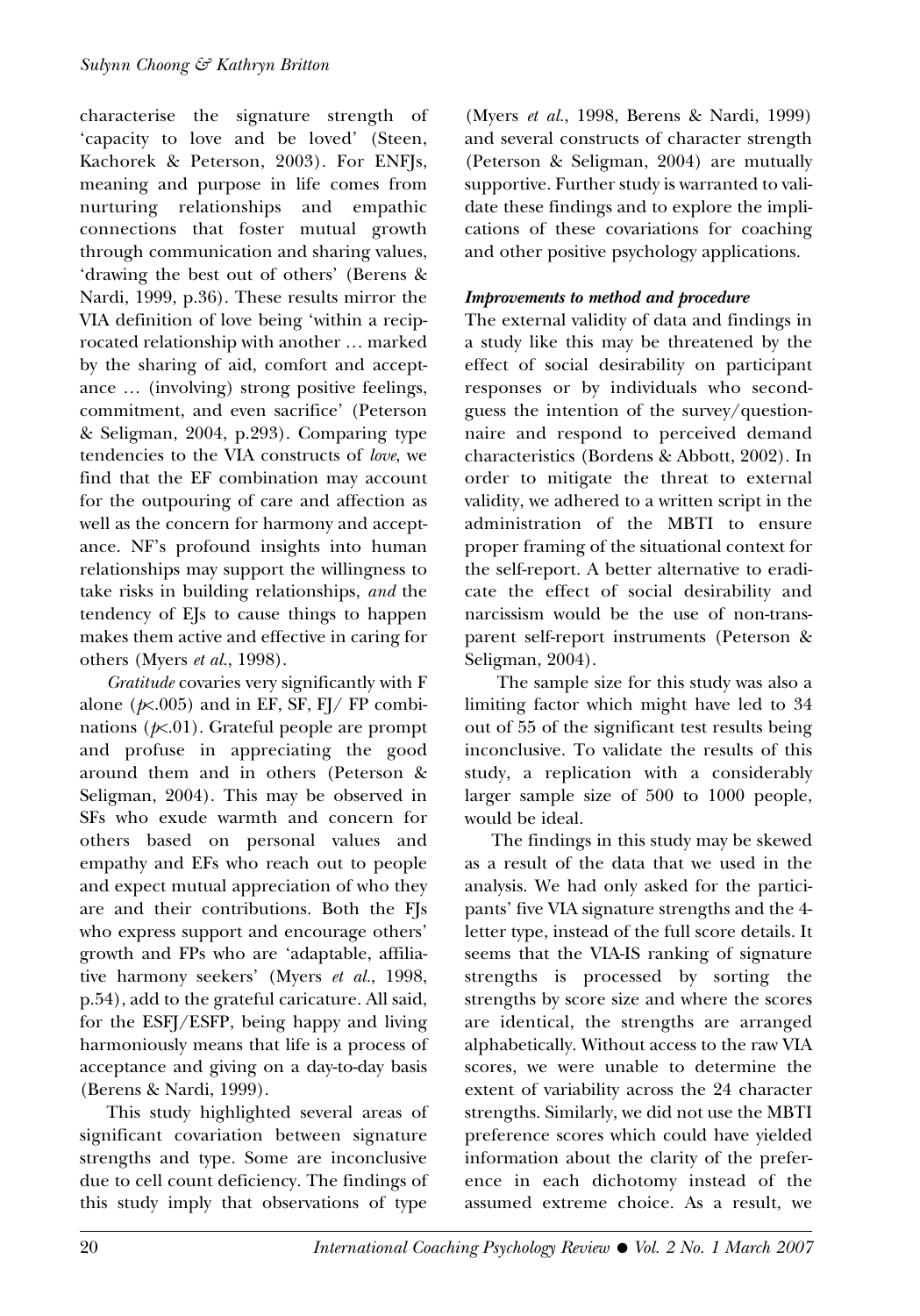lacked the ability to determine how much any covariation depended on the intensity of a strength or the clarity of a type preference. To enhance the understanding of the relationship between type preference and character strength, future researchers should consider using the actual scores on both the MBTI and VIA-IS, which are available upon request from their respective owners.

The sample diversity in this study was handicapped by the snowball sampling method used, given that participants tend to recruit others like themselves demographically. Using sample recruitment methods that are more random could yield a more representative sample in terms of gender, age, education, and ethnicity, thus making the results more generally applicable.

#### **Implications for coaching**

Jungian psychology tells us that the sixteen psychological types are merely indicative of mental preferences and that there are multitudes of variations in behaviour due to other influences. We suggest character strengths as defined by the VIA are important among these influences.

Coaches and clients use personality measures like MBTI and VIA independently to increase client self-awareness and to tailor action requests to enhance client success. This study provides a very preliminary indication that using the MBTI and VIA measures in combination *(strength-type combinations)* may become a means for skillful coaches 'to forward the action and deepen the learning' (Whitworth, Kimsey-House & Sandahl, 1998, p.11).

An informed coach can use awareness of the covariations between type and character strength as the basis for asking a client to pay attention to the way strengths are affected by mental preferences or vice versa. This offers insight both when the client's strength-type combination is in line with the research results, but even more so when it is not. For instance, our study shows that *vitality* covaries with extraversion. How is *vitality* manifested by an introvert? Does the character strength create impulses so strong that the preference for introversion is overcome? Are there ways that introversion affects the way *vitality* is expressed, and can these be useful for achieving particular goals? How is *vitality* in an extraverted client distinguishable from *vitality* in an introverted individual? Understanding the dynamics of strength-type covariation may provide clues to the action triggers that are prerequisites to behavioural change.

Client and coach can explore the interaction between their own two strength-type combinations as a way to enhance the coaching relationship by promoting better rapport and communication. Similarly, the client's ability to interact with others may be boosted by awareness of strength-type combinations.

Eventually knowledge of strength-type combinations may help coaches pick positive interventions more effectively for specific clients (see also Silberman, this issue). Practitioners of positive psychology are actively building a collection of positive interventions to help people work on resilience, optimism, gratitude, intrinsic motivation, self-efficacy, and other characteristics that contribute to subjective well-being and happiness (Seligman, 2002; Peterson & Seligman, 2004; Peterson, 2006). Not all positive interventions are equally helpful for all people. There is not a great deal of research evidence to help people select positive interventions for particular people, so selection is usually done by trial and error. Over time, empirical research on the outcomes of certain positive interventions could include evaluation of how they work for certain strength-type combinations. For example, our results indicate that *love* is significantly linked to extraverted types with feeling. A coaching assignment for improving expressions of the *love* strength may yield different outcomes among extraverted feelers than among introverted thinkers. Similarly, *gratitude* is one of the factors most highly correlated with happiness (Peterson, 2006), and there are specific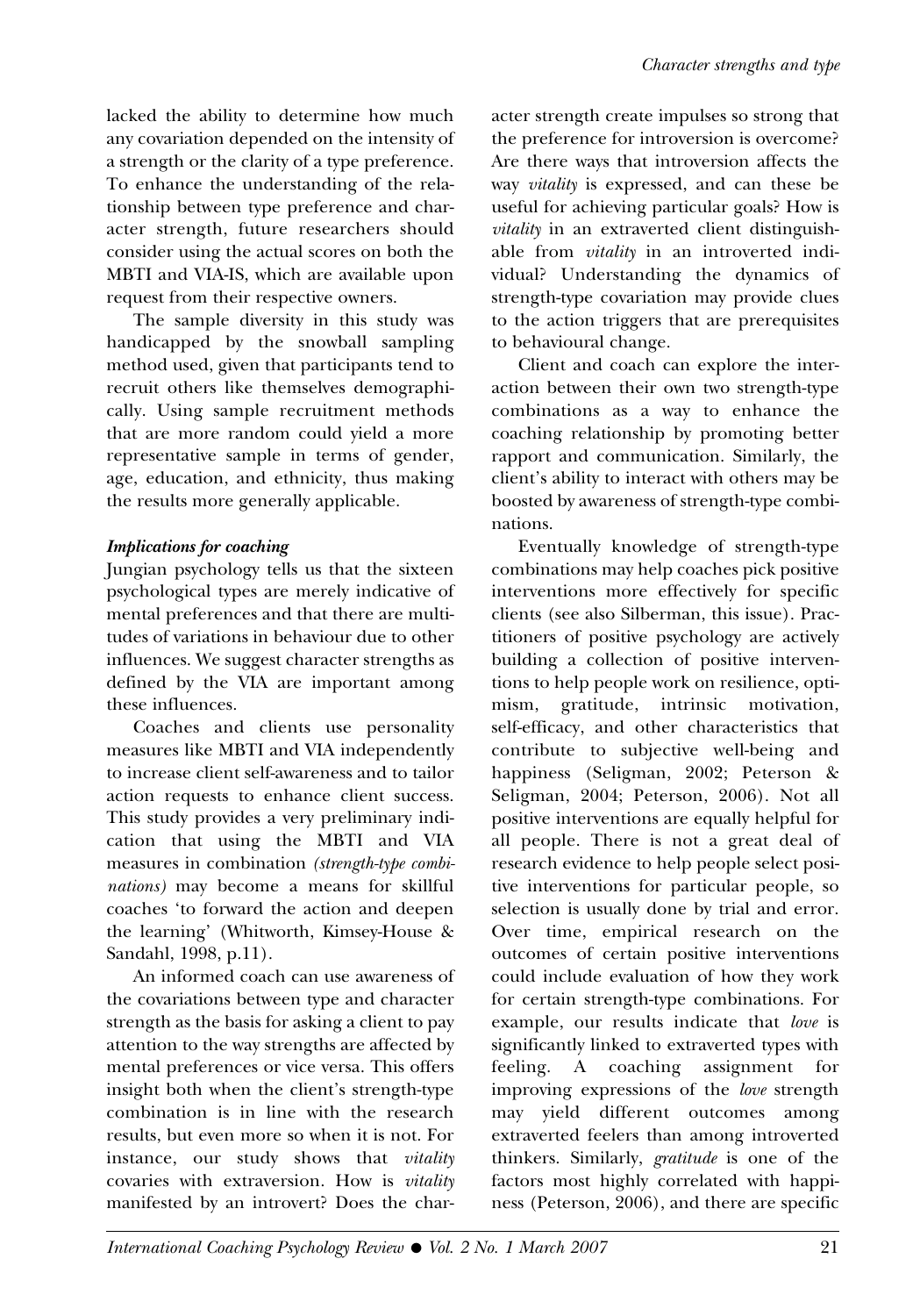positive interventions such as the three good things exercise (Seligman, 2002; Peterson, 2006) and the gratitude visit (Seligman, 2002) that aim to increase use of this strength. Our data shows that *gratitude* covaries with the feeling type. Are there special challenges for helping people with the thinking type increase the gratitude strength?

Further research on strength-type covariation may highlight certain combinations that support or impede behavioural change, thereby providing valuable information to coaches in the design of strength building assignments as well as guidance in the evaluation of learning and development outcomes. This is a very early stage of exploratory research, and these are early sketches of ways that this data can impact the coaching profession.

#### **Going forward**

Further research into this area could take several directions. Going beyond understanding the covariation of the two instruments, we would like to study the synergistic effect of different combinations of signature strengths and type on individual behaviour. Longitudinal studies into the stability and vulnerability of strength-type combinations across individual life spans may yield useful insights for application in the development of character education initiatives. The study of the two measures of strengths and types together might highlight informational gaps that could influence the design of the constructs of the instruments.

Understanding the influences of strength-type combination on behaviour through empirical research might contribute richly to applications of positive psychology. For example, how do strengthtype combinations affect explanatory styles? Given that optimism can be learned (Seligman, 1990), it would be interesting to find out how different strength-type combinations enable or inhibit such learning. Such understanding of behaviour might also be useful to coaches and consultants in the design or selection of highly individualised interventions for clients, particularly in reducing the costs associated with trial and error and improving the sustainability of personal change effects. Resiliency training programs would also benefit from research in this area.

The study of synergistic applications of personality profiling instruments could be extended to research using other instruments such as the Gallup Strengthsfinder survey (Buckingham & Clifton, 2001) or the Hermann Brain Dominance Inventory (Hermann International, n.d.). Instead of taking an either-or approach to the selection of personality tools, studies like these could improve the attractiveness of using multiple instruments to add perspective and so enhance the effectiveness of change interventions where self-awareness is a key factor.

This study affirms the need for research that examines, by simple comparison or more complex analyses, the synergistic value of the tools and instruments designed by psychologists in their respective fields to measure specific factors of personality or character. Such research findings would augment and enhance the impact and value of the separate contributions of such measures to the understanding and management of human behaviour, and allow coaches greater insight into the strengths and preferences that guide people to act and respond in the ways they do.

#### **Author note**

Sulynn (Soo Lin) Choong, Master of Applied Positive Psychology Program, University of Pennsylvania; Kathryn H. Britton, Master of Applied Positive Psychology Program, University of Pennsylvania.

Sulynn Choong is now the lead positive organisation consultant and coach at Human Capital Perspectives, Petaling Jaya, Selangor, Malaysia. She also advises on internal communications with Perspective Strategies (http://www.perspective.com.my) and on behavioural change in organisations with Mindspring Group (http://www.mind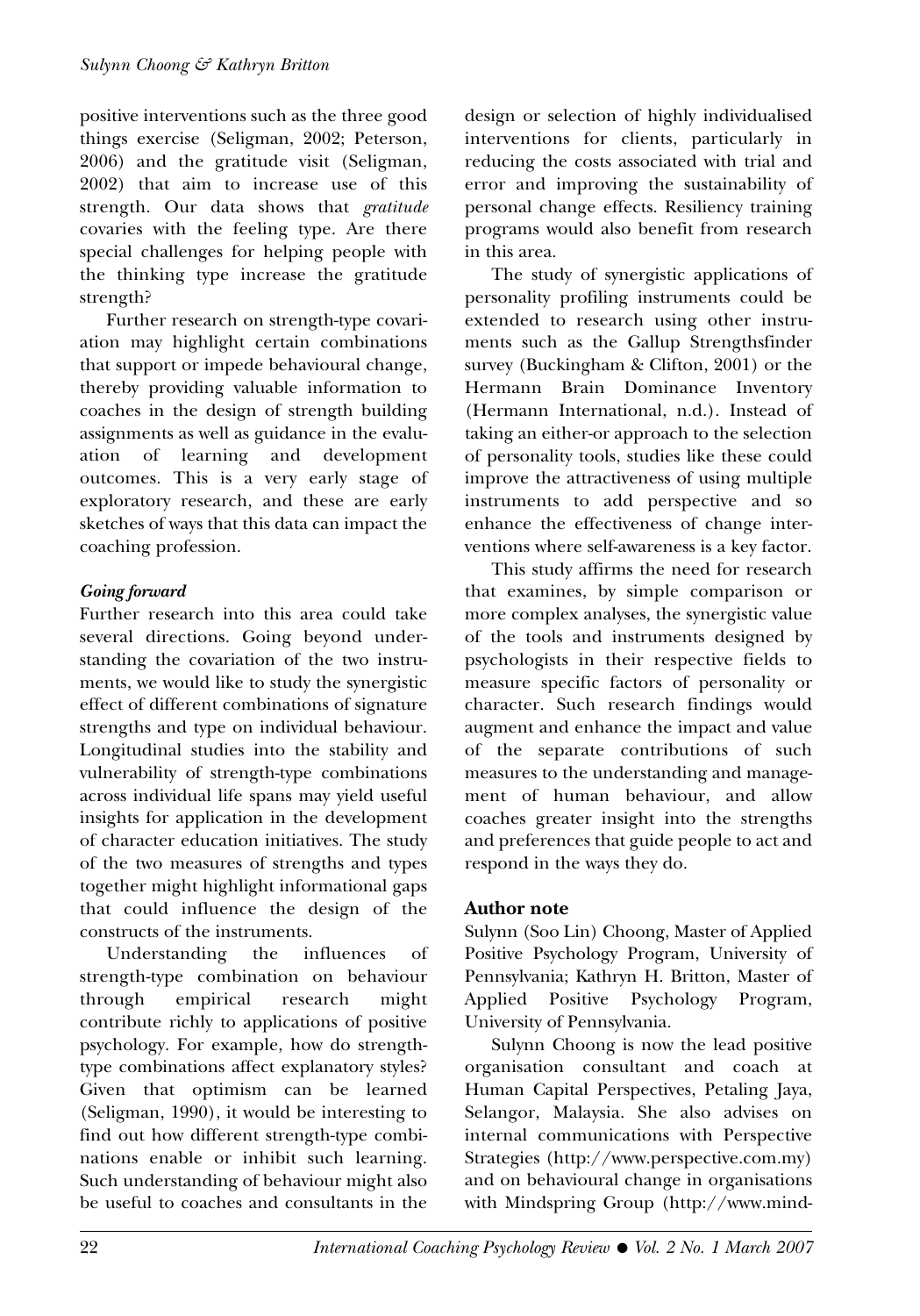springgroup.com). Kathryn Britton is now a professional coach at Theano Coaching (http://theano-coaching.com). She is also a positive organisation advisor at IBM Corporation, Research Triangle Park, North Carolina.

This article is based on the capstone research carried out in compliance with the requirements of the Master of Applied Positive Psychology Program at the University of Pennsylvania. We thank our advisor, Christopher Peterson, for his unstinting and wise guidance, and our project administrator, Michael Maniaci, for help with analysis and interpretation of results. We also thank the 98 participants who generously supported this study without any compensation other than interest in the topic.

#### **References**

- Berens, L.V. & Nardi, D. (1999). *The sixteen personality types: Descriptions for self-discovery.* Huntingdon Beach, CA: Telos Publications.
- Bordens, K.S. & Abbott, B.B. (2002). *Research design and methods: A process approach* (5th ed.). New York: McGraw-Hill.
- Buckingham, M. & Clifton, D. (2001). *Now, discover your strengths.* New York: Free Press.
- Hermann International (n.d.). *Hermann International Resources: Research.* Retrieved 17 July, 2006, from: http://www.hbdi.com/Resources/Research/ index.cfm
- Jung, C.G. (1927/1971). *Psychological Type: Vol. 6. Collected works of C.G. Jung.* London: Routledge & Kegan Paul.
- Myers, I. (1998). *Introduction to Type: A guide to understanding your results on the Myers-Briggs Type Indicator* (6th ed. revised by L. Kirby & K. Myers). Palo Alto, CA: Consulting Psychologists Press.
- Myers, I. & Myers, P. (1995). *Gifts differing.* Mountain View, CA: Davies-Black Publishing.
- Myers, I., McCauley, M.H., Quenk, N.L. & Hammer, A.L. (1998). *MBTI® manual: A guide to the development and use of the Myers-Briggs Type Indicator®* (3rd ed.). Palo Alto, CA: Consulting Psychologists Press.
- Park, N. & Peterson, C. (2004). Classification and measurement of character strengths: Implications for practice. In P.A. Linley & S. Joseph (Eds.), *Positive psychology in practice* (pp.433–446). Hoboken, NJ: John Wiley & Sons.

#### **Correspondence**

Correspondence concerning this article from the Americas and Europe should be addressed to:

#### **Kathryn Britton**

Theano Coaching, 613 Caswell Road, Chapel Hill, North Carolina, 27514, USA. E-mail: Kathryn@theano-coaching.com

Correspondence concerning this article from Asia, Australia, and elsewhere should be addressed to:

#### **Sulynn Choong**

Human Capital Perspectives Sdn Bhd,

E09-12 Menara Melawangi,

18 Persiaran Barat, 46050 Petaling Jaya,

Malaysia.

E-mail: sulynn@cappasia.com

Peterson, C. (2006). *A primer in positive psychology.* Oxford, England: Oxford University Press.

- Peterson, C. & Seligman, M.E.P. (2004). *Character strengths and virtues: A handbook and classification.* New York: Oxford University Press.
- Seligman, M. (2002). *Authentic happiness.* New York: Free Press.
- Seligman, M.E.P. (1990). *Learned optimism.* New York: Knopf.
- Steen, T.A, Kachorek, L.V. & Peterson, C. (2003). Character strengths among youth. *Journal of Youth and Adolescence, 32*, 5–16.
- Stone, P. (2005, October). *Comparing results of Clifton StrengthsFinder (CSF), Myers-Briggs Type Indicator (MBTI) and Values-In-Action (VIA).* Paper presented at the Positive Psychology Summit, Washington, DC.
- Thorne, A. & Gough, H. (1991). *Portraits of type: An MBTI research compendium.* Palo Alto, CA: Consulting Psychologists Press.
- Values-in-Action Institute. (n.d.). *Authentic happiness: VIA signature strengths questionnaire.* Retrieved 10 July, 2006, from:

http://www.authentichappiness.sas.upenn.edu/

Whitworth, L., Kimsey-House, H. & Sandahl, P. (1998). *Co-active coaching: New skills for coaching people toward success in work and life.* Mountain View, CA: Davies-Black Publishing.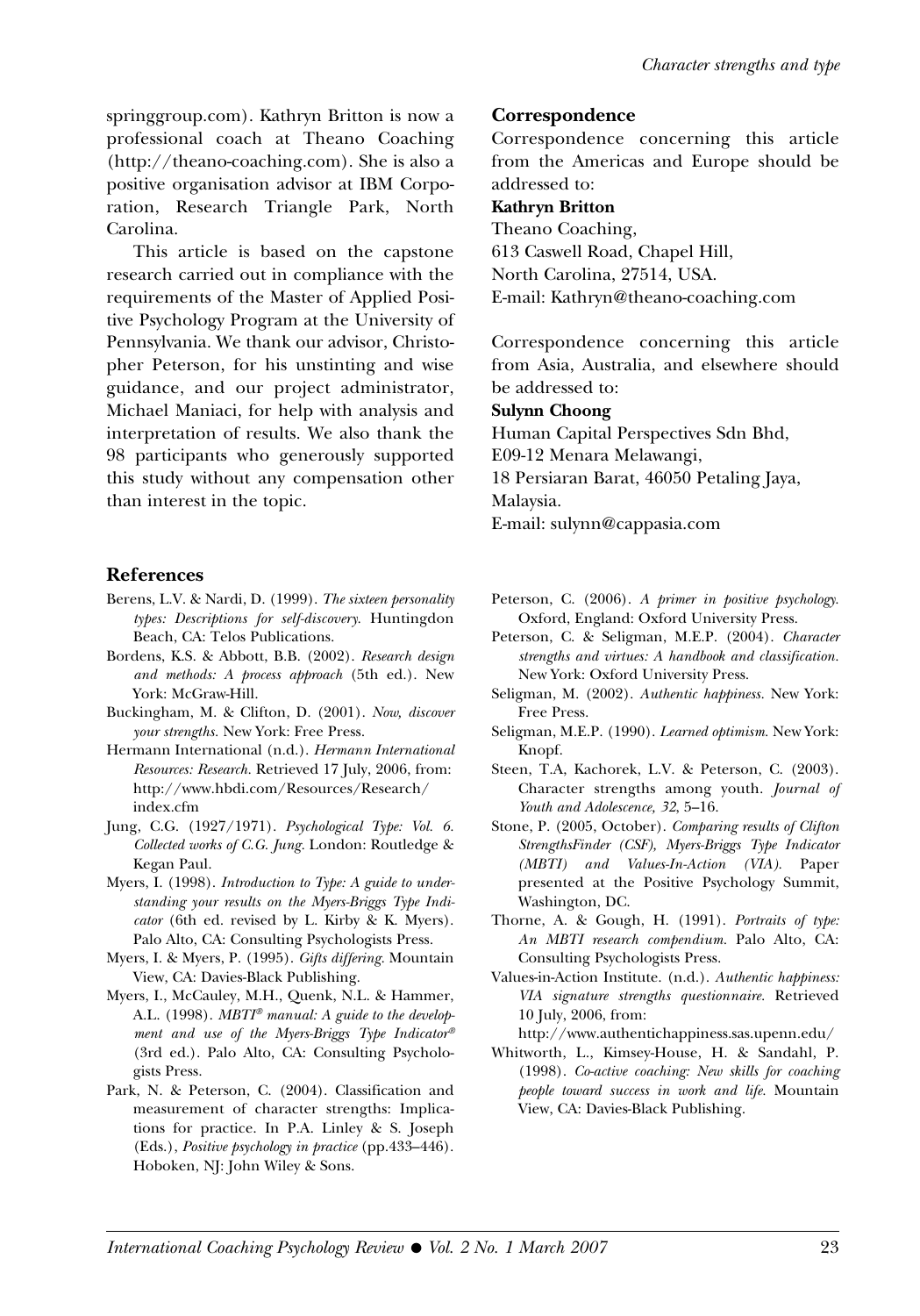## **Evidence-based life coaching for senior high school students: Building hardiness and hope**

Suzy Green, Anthony Grant & Jo Rynsaardt

**Objective:** *To extend the knowledge base on the use of life coaching as an applied positive psychology. Studies to date have utilised community samples with participants of varying ages and most research has used adult community samples. The present study is unusual in that it examined the efficacy of an evidence-based (cognitive-behavioural, solution-focused) life coaching programme in enhancing cognitive hardiness and hope in senior female high school students.* 

**Design:** *In a randomised controlled experimental design, 56 female senior high school students (mean age 16 years) were randomly allocated to an individual life coach (N=28) or to a wait-list control group (N=28).* 

**Method:** *10 teachers were trained in theories and techniques of coaching psychology through a manualised 'Teacher as Coach' workshop. Participants were randomly allocated to a Teacher-Coach with whom they met individually for 10 sessions over two school terms.* 

**Results:** *Life coaching was associated with significant increases in levels of cognitive hardiness and hope, and significant decreases in levels of depression.*

**Conclusions:** *Life coaching may be an effective intervention for high school students.*

**Keywords:** Evidence-based life coaching, hope theory, cognitive hardiness, resilience.

**LIFE** (OR PERSONAL) COACHING<br>can be understood as a collaborative,<br>solution-focused, results-orientated<br>systematic process, in which the coach facili-IFE (OR PERSONAL) COACHING can be understood as a collaborative, solution-focused, results-orientated tates the enhancement of the coachee's life experience, goal attainment and well-being and fosters the self-directed learning and personal growth of the people from normal (i.e. non-clinical) populations.

Recent studies have provided preliminary evidence for the efficacy of evidence-based life coaching. These studies, from the emerging field of coaching psychology, have indicated that an evidence-based life coaching intervention can enhance goal striving, well-being and hope (Green, Oades & Grant, 2006), increase goal attainment and satisfaction with life, increase perceived control over environmental factors and result in greater openness towards new life experiences (Spence & Grant, 2005). In addition, life coaching can increase quality of life, and reduce depression anxiety and stress (Grant, 2003). To date, such life coaching research has focused on adult, community populations.

Within the life coaching industry, varying niche applications have developed, such as retirement coaching, relationship coaching, and financial coaching. One emerging specialised area lies within the educational setting. Life coaching within educational settings is distinct from educational coaching (or tutoring) which is specifically aimed at improving academic performance.

A pilot life coaching study conducted by Campbell and Gardner (2005) in an educational setting examined the effects of life coaching on high school students' personal and academic development (Year 12). Their findings indicated that life coaching may have the potential to build resilience and well-being in young people, and help students cope with the stresses of high school. In the Campbell and Gardner (2005) pilot study, only 12 students took part in the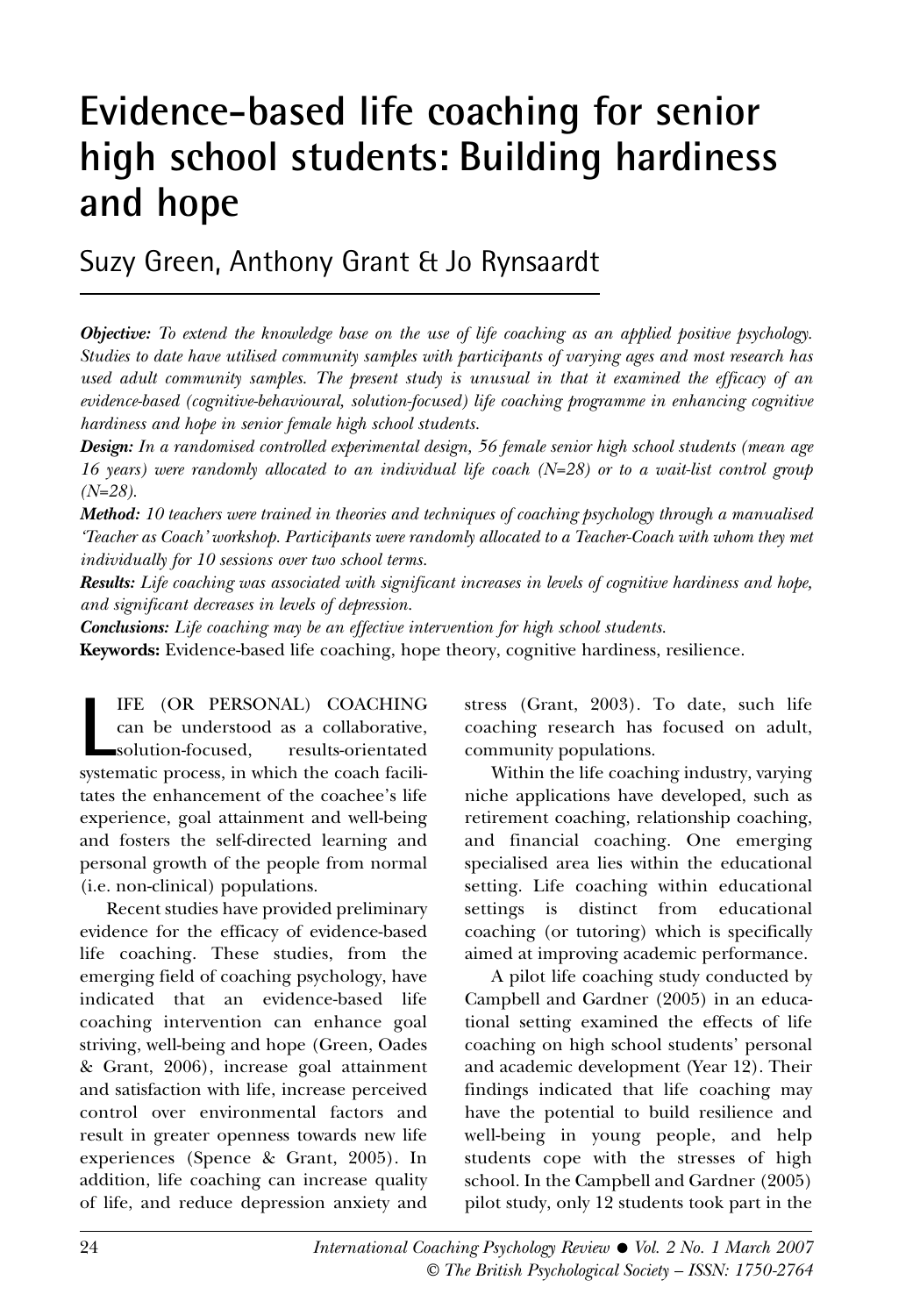life coaching programme, and the coaching was delivered by the school counsellor. The present study sought to extend the work of Campbell and Gardner (2005) by training teachers to be the life coaches and by using a larger sample size.

#### **The challenge of senior high school**

Senior high school (15 to 18 years) is a difficult time for many students. Students frequently feel under considerable pressure to perform well academically, as performance at high school impacts on university entry and future career prospects. A largescale study in Sydney, Australia, involving over 400 high school students showed that over 50 per cent of respondents had levels of anxiety, depression and stress that were above the 'normal' range (Smith & Sinclair, 2000). High school students typically worry about a range of issues including academic performance, relationships, family, and friends and peers (Amen & Reglin, 1992).

Interventions that have attempted to help students deal with the challenges of high school typically focused on identifying students with problems (Tait & Entwistle, 1996) and delivering study skills training (Zimmerman, Bonner & Kovach, 1996). However, with the rise of the positive psychology movement, there is interest in developing interventions that build high students' resilience and well-being, rather than merely treating symptoms of dysfunctionality. Resilience has been described as an individual's capacity for maintenance, recovery or improvement in mental health following life challenges (Ryff, Singer, Dienberg Love & Essex, 1998).

#### **Cognitive hardiness**

Cognitive hardiness is an important dimension of resilience (Bonanno, 2004).

Hardiness, originally described by Kobasa and Maddi (1977), comprises an individual's *commitment* to their life goals, a sense of *control* or belief that they can control life events, and a perception of change as a *challenge*. Thus hardiness assists individuals to face stressful situations and provides protection from possible damaging effects (Maddi, 2002).

Indeed, it has been shown that hardiness provides a buffering effect to stress and as such protects mental health (Oullete, 1993). College students high in hardiness tend to have more effective coping strategies, lower levels of stress and better academic grades (McHenry, 1993). Furthermore they perceive potential future stressors as being more controllable (Gerson, 1998). However, much resilience and hardiness research in student populations has focused on college or university students (e.g. Mathis & Lecci, 1999; Lindberg, 2002) or young elementary students (Borman & Overman, 2004), and such work has tended to focus on dysfunctional or at-risk populations (e.g. Nettles, Mucherah & Jones, 2000).

There has been little work in looking at the enhancement of hardiness in 'normal' high school students, although the hardiness construct seems useful in assisting high school students in dealing with both schoolrelated stressors such as exams and the more personal issues associated with adolescence. The present study sought to address this gap in the literature.

#### **Hope**

Hope is defined as 'the process of thinking about one's goals, along with the motivation to move toward those goals (agency) and the ways to achieve those goals (pathways)' (Snyder, 1995, p.355). Hope as a cross-situational construct has been shown to correlate positively with self-esteem, perceived problem-solving capabilities, perceptions of control, optimism, positive affectivity, and positive outcome expectancies (Synder *et al.*, 1991).

Hope has predicted problem-focused coping and mental health outcomes (Snyder *et al.*, 1991). Additionally Hope Scale scores have correlated positively with perceived scholastic competence (Onwuegbuzie & Daley, 1999), greater academic satisfaction (Chang, 1998), and hope has been shown to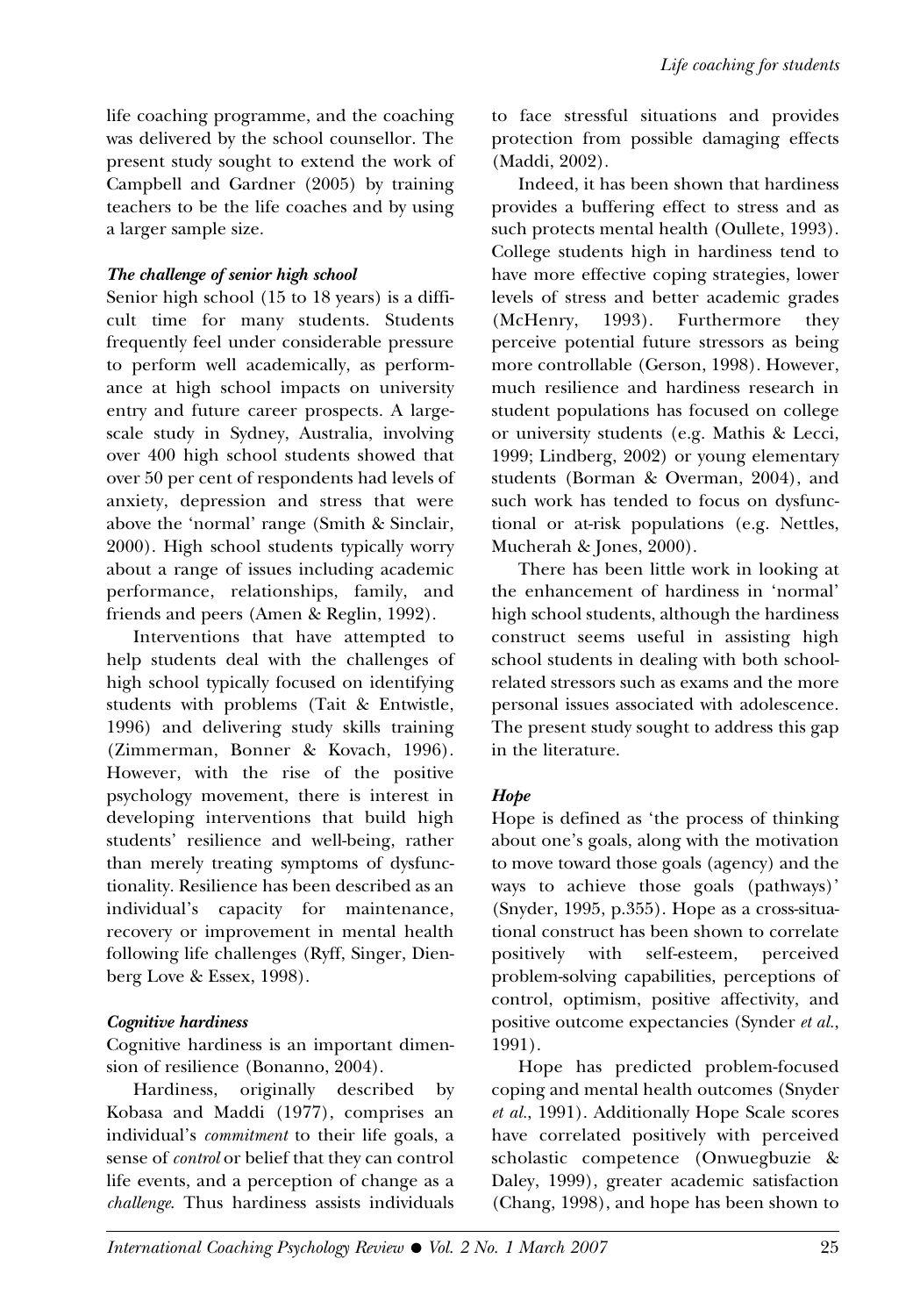predict better overall grade point averages (Snyder *et al.*, 2002).

It has been found that thinking about goals immediately triggers the agentic and pathways thoughts that are both necessary for goal-directed behaviour. Thus helping individuals to articulate their goals, as is required in an evidence-based life coaching intervention, may enhance hope (Snyder, 1999). Snyder (2000) argues that hope enhancement is best achieved by integration of solution-focused, narrative and cognitivebehavioural interventions with hope therapy designed to 'help clients in conceptualising clearer goals, producing numerous pathways to attainment, summoning the mental energy to maintain the goal pursuit and reframing insurmountable obstacles as challenges to be overcome' (p.123). These are the key features of the evidence-based approach to life coaching used in the present study.

#### **Aims of the research**

The present study sought to investigate the impact of an evidence-based life coaching programme, in an educational setting utilising a randomised, wait-list control design with a sample of high school students who were not dysfunctional or at-risk. It was anticipated that the life coaching programme would be associated with increases in cognitive hardiness, hope and decreases in depression, anxiety and stress.

#### **Method**

#### **Participants**

Participants were 56 adolescent females (16 to 17 years, mean age=16.09) from a normal (non-clinical) population. Their scores on the Depression, Anxiety and Stress Scale (DASS-21, Lovibond & Lovibond, 1995) all fell within the normal range of psychopathology. Participants were all senior high school students in Year 11 attending a private girls' high school in Sydney, Australia. The 56 participants were randomly assigned to Group 1 (Coaching Group, *N*=28) or Group 2, a Wait-list Control Group

(Control Group, *N*=28) and completed selfreport measures at Time 1 (pre-intervention) and Time 2 (post-intervention). Of the 56 participants assigned to take part in the study, seven participants (four control, three experimental) withdrew from the study prior to completion of the intervention (before Time 2). It should be noted that participants were volunteers and thus self-selected. Sample size was sufficient to detect a medium to large effect size (Cohen, 1977).

#### **Experimental design**

A between-subjects design was utilised. Hope, cognitive hardiness, depression, anxiety and stress of both groups were assessed at Time 1 and Time 2. Academic performance and goal attainment measures were not taken.

#### **Procedure**

The life coaching programme was advertised through an information session held during school hours with all Year 11 girls in attendance. Additionally, the programme was advertised in the school newsletter and at an information evening for parents of Year 11 students held at the beginning of the year. Interested students were provided with a Participant Information Sheet and a Consent Form for both themselves and their parents to sign if they wished to participate in the study.

Participants were assigned to enter the Coaching Group or the Control Group utilising a wait-list control, randomisation procedure with 28 participants in each group. Participants assigned to the Coaching Group completed a 10-session life coaching programme while those participants randomly assigned to the Control Group completed a 10-week waiting period concurrently.

Participants in Group 1 were randomly assigned to a Teacher-Coach. Ten teachers were trained as coaches. The Teacher-Coaches had been trained in the theories of Coaching Psychology through two half-day workshops conducted by the School Counsellor who has a Masters in Applied Science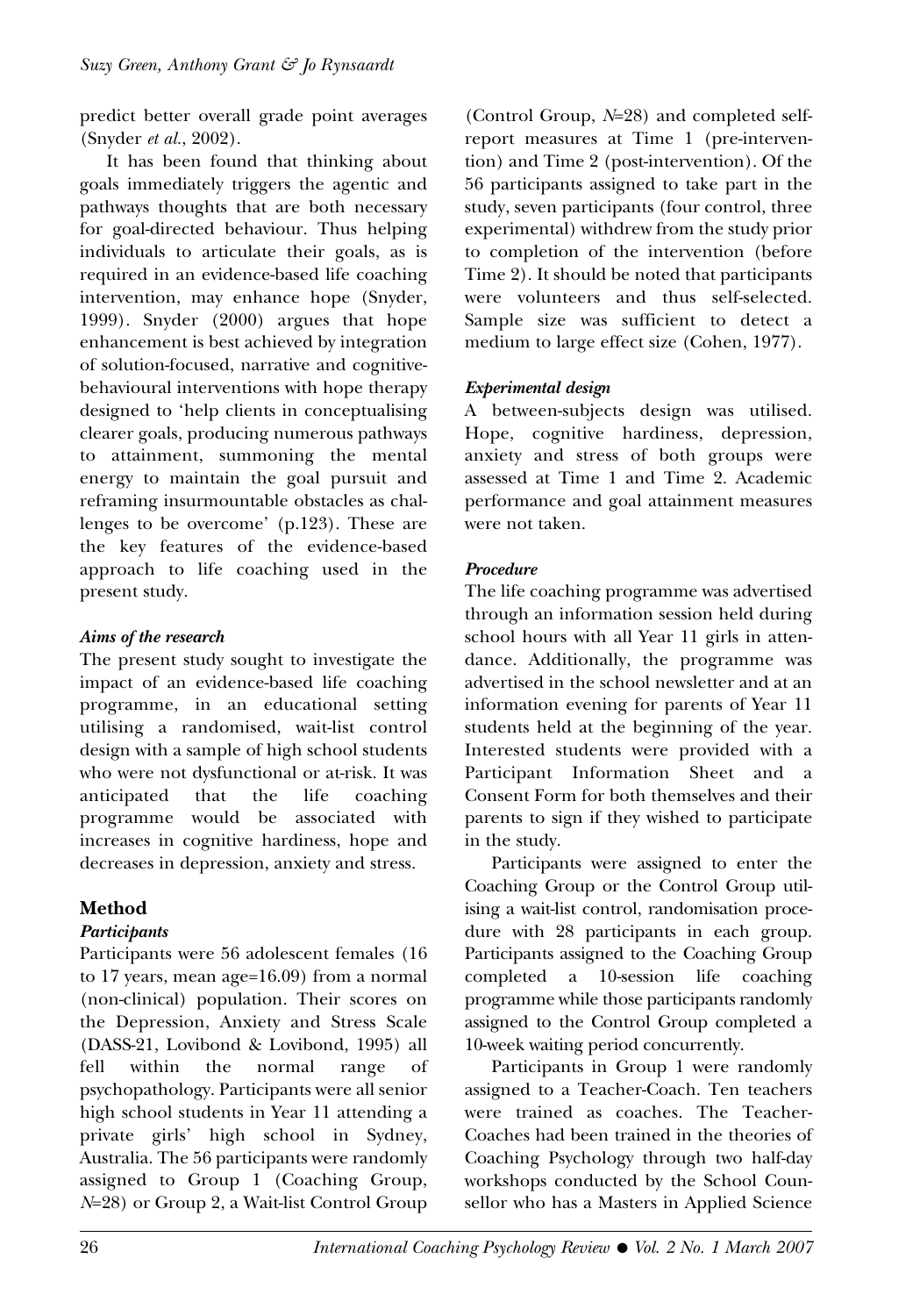(Coaching Psychology). The workshop was based on a manualised programme (available from the authors).

#### **The coaching programme**

The life coaching programme consisted of ten individual face-to-face coaching sessions with the allocated Teacher-Coach, and was conducted over a period of two school terms (28 weeks including a two-week semester break). The life coaching programme involved participants holistically examining aspects of their lives and identifying two issues that they wished to be coached on; one school-related and one personal. The programme was based on a solution-focused cognitive-behavioural framework that has been utilised in two previous randomised, controlled studies on evidence-based life coaching (for details see Green, Oades & Grant, 2006; Spence & Grant, 2005). Each coaching session involved the setting of session goals, followed by a discussion of what was going on in the coachee's life. The aim of the coaching was to raise the coachee's personal awareness of their current situation. Participants were then coached to identify personal resources that could be utilised in moving towards their goals, and to develop self-generated solutions and specific action steps, systematically working through the self-regulation cycle of setting goals, developing action plans, monitoring and evaluating progress.

#### **Measures**

Participants of both groups completed all of the following questionnaires at Time 1 and Time 2.

The Trait Hope Scale (Snyder *et al.*, 1991) is a 12-item measure of the two dimensions of hope ranging from 1 (definitely false) to 4 (definitely true). It consists of four agency items (i.e. items that tap the belief in one's ability to initiate and maintain movement towards goals); four pathways items (i.e. items that tap the ability to conceptualise routes to a goal and four filler items). A total score is used as a measurement of the

global concept of hope and is calculated as the sum of the eight agency and pathways items (range=8 to 32). Test retest reliabilities for the Hope Scale suggest temporal stability (.83 over a three-week interval, .73 over an eight-week period) (Synder *et al.*, 1991). Alpha coefficients for the two subscales are acceptable (agency=.71 to .77; pathway=.63 to .80) (Snyder *et al.*, 1991). The alpha coefficients in this study were .79 for agency and .80 for pathways. This instrument demonstrates both internal and temporal reliability, with two separate and yet related factors, as well as an overarching hope factor (Babyak, Snyder & Yoshinobu, 1993). Several studies have confirmed its convergent and discriminant validity (Snyder, 2000).

The Cognitive Hardiness Scale (Nowack, 1990) was utilised to measure cognitive hardiness, based on Kobasa's (1979) concept of hardiness comprising the dimension of Commitment, Control and Challenge. This measure consists of 30 items on a five-point Likert-type scale assessing personal beliefs about life. Nowack (1990) reported an internal consistency of .83. The alpha coefficient in the present study was .78.

The Depression Anxiety and Stress Scale (DASS-21; Lovibond & Lovibond, 1995) was utilised as a measure of psychopathology. The DASS-21 is designed to be used with both clinical (Brown, Chorpita, Korotitsch & Barlow, 1997) and community populations (Antony, Bieling, Cox, Enns & Swinson, 1998), uses a dimensional rather than categorical approach to mental health assessment, and views the differences between normal and clinical populations in depression, anxiety, and stress as being essentially differences of degree. As such it is a useful tool in life coaching research for screening participants in order to detect mental health issues that require referral, and for monitoring levels of depression, anxiety and stress that fall within both the normal and clinical ranges. Internal consistency (Lovibond & Lovibond, 1995) and test-retest reliability has been found to be good (*r*=.71 to .81; Brown *et al.*, 1997). The internal reliability in this study was .91.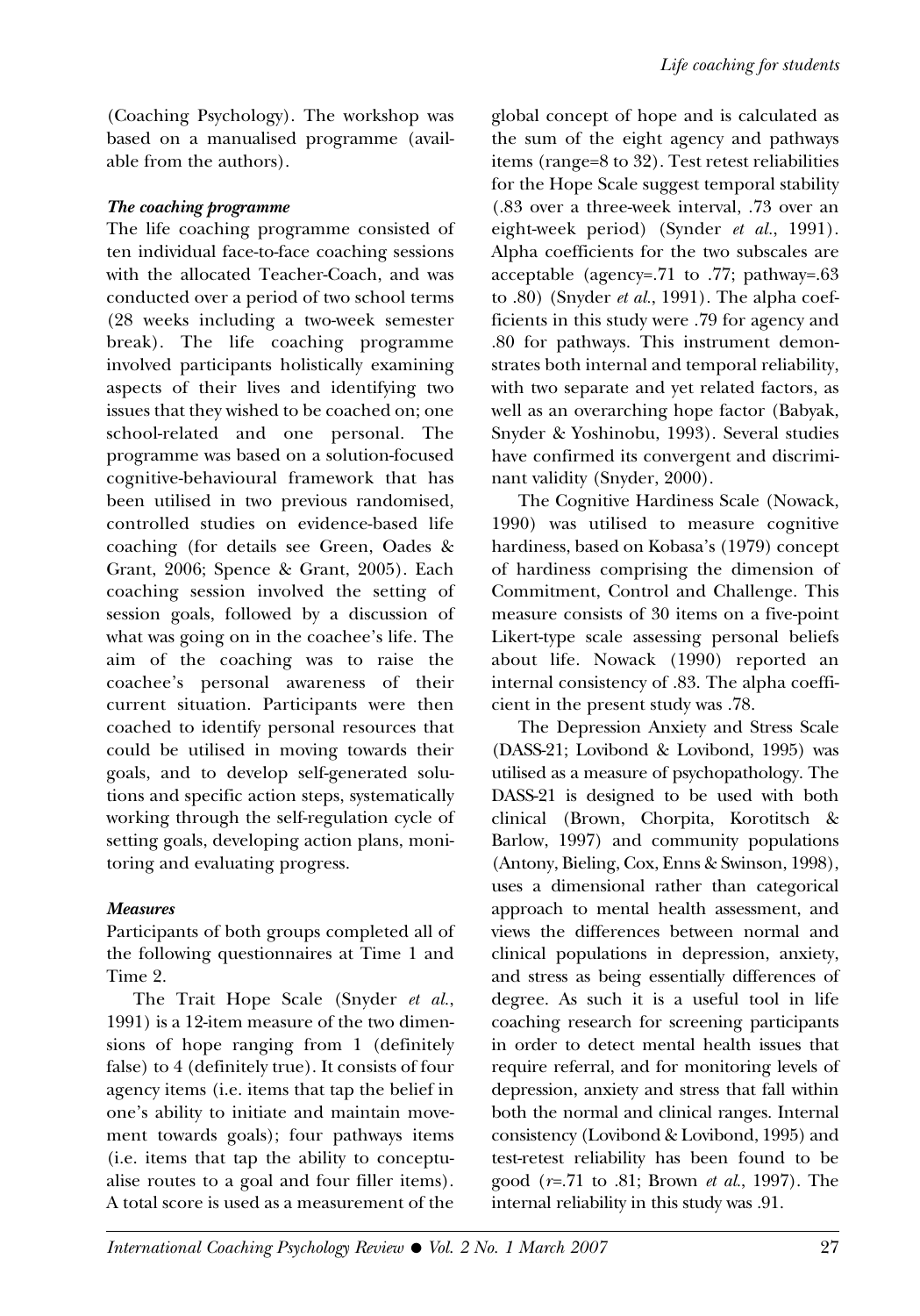#### **Results**

Before the analyses were conducted, the data was checked for violations of normality. Violations were detected on the variables of Depression and Anxiety and the appropriate non-parametric tests were utilised. Means for the Coaching Group and the Control Group on the major variables for Time 1 and Time 2 for are shown in Table 1 (alongside).

#### **Hope**

A repeated measures ANOVA revealed a significant treatment by time interaction effect for Hope, *F*(1,35)=6.65, *p*<.05. Followup tests revealed significant increases in Hope,  $t(17) = -4.076$ ,  $\cancel{p} < 0.001$ , for the Coaching Group whereas participants in the Control Group showed no such changes.

A repeated measures ANOVA revealed significant treatment by time interaction effect for Agency, *F*(1,36)=4.622, *p*<.05. Follow-up tests revealed significant increases in Agency, *t*(18)=–4.776, *p*<.001 for the Coaching Group whereas participants in the Control Group showed no such changes. A repeated measures ANOVA revealed a significant treatment by time interaction effect for Pathways, *F*(1,35)=4.98, *p*<.05. Follow-up *t*-tests revealed significant increases in Pathways,  $t(17) = -2.601$ ,  $p \lt 0.05$  for the Coaching group whereas participants in the Control Group showed no such changes.

#### **Cognitive hardiness**

A repeated measures ANOVA revealed a significant treatment by time interaction effect for Cognitive Hardiness, *F*(1,33)=7.631, *p*<.05. Follow-up tests revealed significant increases in Cognitive Hardiness, *t*(17)=–8.401, *p*<.001, for the Coaching Group whereas participants in the Control Group showed no such changes.

#### **Depression, anxiety and ctress**

The Wilcoxon Signed-Rank Test was performed to examine changes within each group over time for the variables Depression and Anxiety. Results revealed significant decreases from Time 1 to Time 2 on the variable Depression (T= $-1.968$ ,  $\cancel{\mu}$ <05) for the Coaching Group, whereas the Control Group showed no significant change in these scores over the same period. There were no significant changes for either group from Time 1 to Time 2 for Anxiety. A repeated measures ANOVA on Stress revealed no significant treatment by time interaction. It is important to note that all participants fell within the 'normal' range of psychopathology, and thus in this respect were not an 'at-risk' or dysfunctional population.

#### **Discussion**

It has been argued that it is important to investigate holistic salutogenic approaches to health and well-being rather than focusing on issues related to overcoming dysfunction or adverse life events in at-risk populations (Linley & Joseph, 2005). The present study represents a small step in that direction by showing that a holistic life coaching intervention in a 'normal' high school population is associated with increased hope and cognitive hardiness and significant decreases in depression.

Past research has investigated the enhancement of hardiness through training programmes specifically designed to target hardiness (e.g. Khoshaba & Maddi, 2001). Maddi, Kahn and Maddi (1998) describe a four-part training programme incorporating: (i) a structured psycho-educational component; (ii) cognitive behavioural techniques such as situational reconstructing (stretching the imagination to develop a broader understanding of the stressor), focusing on bodily sensations in order to develop emotionally based insights; (iii) developing of action plans to deal with stressors; and (iv) a relapse prevention phase. Such programmes are associated with improvement in self-reported hardiness (Maddi *et al.*, 1998), improvements in college grade and retention rates, job satisfaction and health (Maddi, 2002).

Hardiness training tends to focus specifically on enhancing hardiness and overcoming stressors through a diagnostic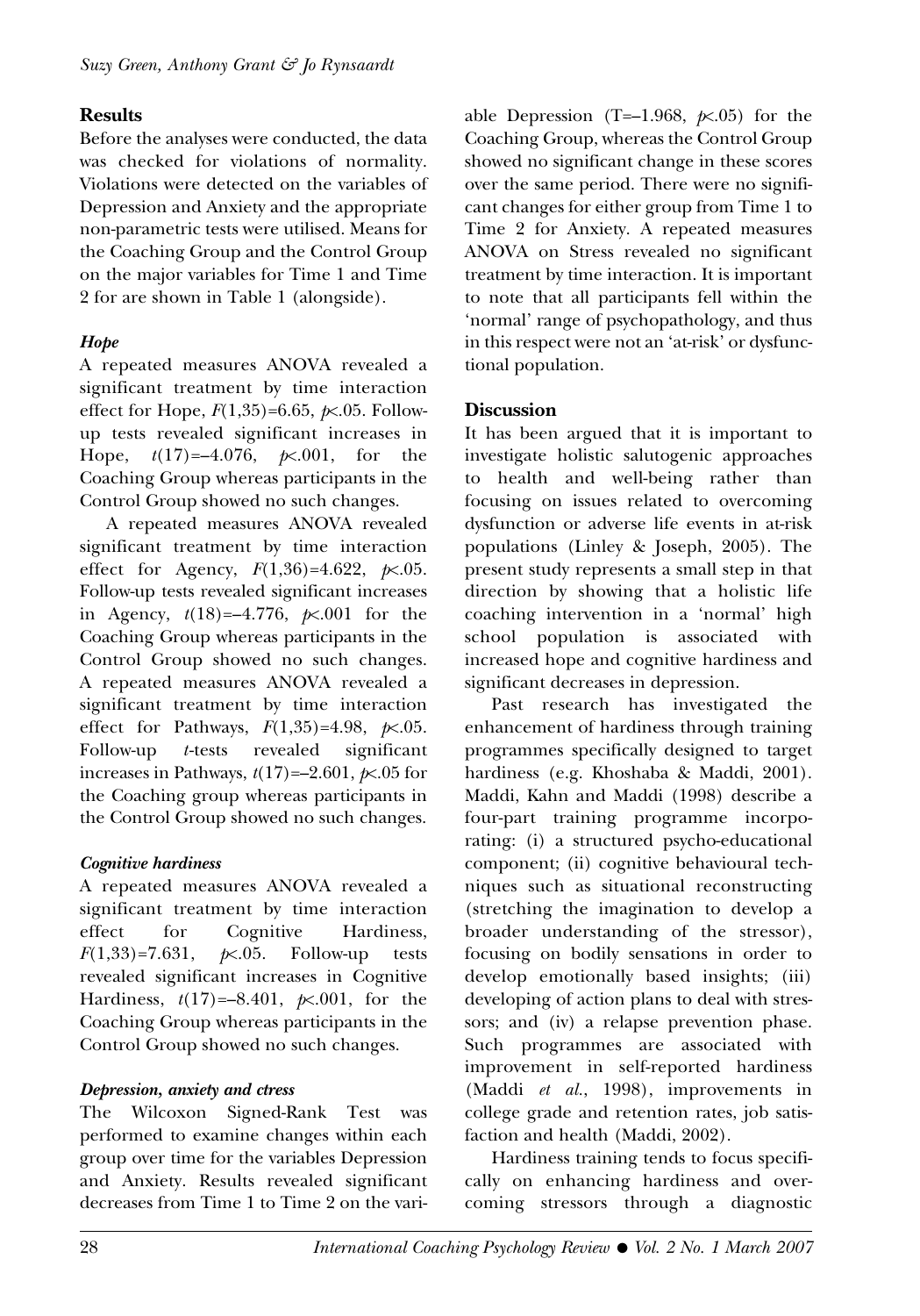| Variable                   |       | <b>Coaching Group</b> | <b>Control Group</b> |          |  |
|----------------------------|-------|-----------------------|----------------------|----------|--|
|                            |       | Time 1 Time 2         | Time 1               | Time 2   |  |
| Agency                     |       | $N = 19$              | $N = 19$             |          |  |
| Μ                          |       | 21.17 24.84           | 20.92                | 18.68    |  |
| SD                         | 5.43  | 5.55                  | 5.31                 | 6.86     |  |
| Pathways                   |       | $N = 25$              | $N = 24$             |          |  |
| M                          | 22.79 | 24.79                 | 23.03                | 21.05    |  |
| SD                         | 4.68  | 4.28                  | 4.22                 | 7.63     |  |
| <b>Total Hope</b>          |       | $N = 25$              | $N = 24$             |          |  |
| M                          | 43.86 | 49.63                 | 43.96                | 39.74    |  |
| SD                         | 9.35  | 9.36                  | 8.70                 | 14.27    |  |
| <b>Cognitive Hardiness</b> |       | $N = 18$              | $N = 17$             |          |  |
| M                          | 88.00 | 108.89                | 88.00                | 99.41    |  |
| SD                         | 7.96  | 10.79                 | 8.53                 | 10.62    |  |
| Depression                 |       | $N = 25$              | $N = 22$             |          |  |
| M                          | 14.87 | 8.63                  | 9.36                 | 8.33     |  |
| <b>SD</b>                  | 11.33 | 11.86                 | 6.80                 | 7.77     |  |
| Anxiety                    |       | $N = 25$              |                      | $N = 24$ |  |
| M                          | 11.07 | 11.00                 | 6.82                 | 6.22     |  |
| <b>SD</b>                  | 9.11  | 10.63                 | 6.16                 | 5.82     |  |
| <b>Stress</b>              |       | $N = 16$              |                      | $N = 18$ |  |
| M                          | 15.25 | 13.86                 | 13.33                | 9.22     |  |
| SD                         | 7.44  | 10.29                 | 8.00                 | 7.52     |  |

**Table 1: Means and Standard Deviations for Major Study Variables for Times 1 and 2.**

psycho-educational process (Maddi, 1987). Although similar to hardiness training in some respects, the life coaching programme used in the present study differed in that it involved participants holistically examining their lives, looking for ways to enhance their life experience, rather than merely addressing issues related to distress. Participants then set goals, identified personal resources and developed goal-focused action steps. Despite the differences in emphasis, the current life coaching programme appeared to be an effective hardinessenhancing intervention.

In regard to hope, it was found that participants who had completed the life coaching intervention reported significant increases in agency, pathways and total hope. These results are consistent with hope theory which suggests the articulation of goals stimulates hope (Snyder, 1999). In the present study, in addition to talking about their goals and action plans, cognitive-behavioural techniques were used to help participants identify positive selftalk that would help them in the goal striving process, and in this way were encouraged to increase their agentic thoughts. The use of solution-focused techniques helped participants determine possible routes to their goal, thereby increasing pathways thinking. As such, a cognitive-behavioural, solution-focused coaching intervention, such as the one utilised in this study becomes a hope-enhancing intervention. These results are consistent with Green *et al.*'s (2006) study, which also found significant increases in agency, pathways and total hope as a result of an evidence-based life coaching intervention.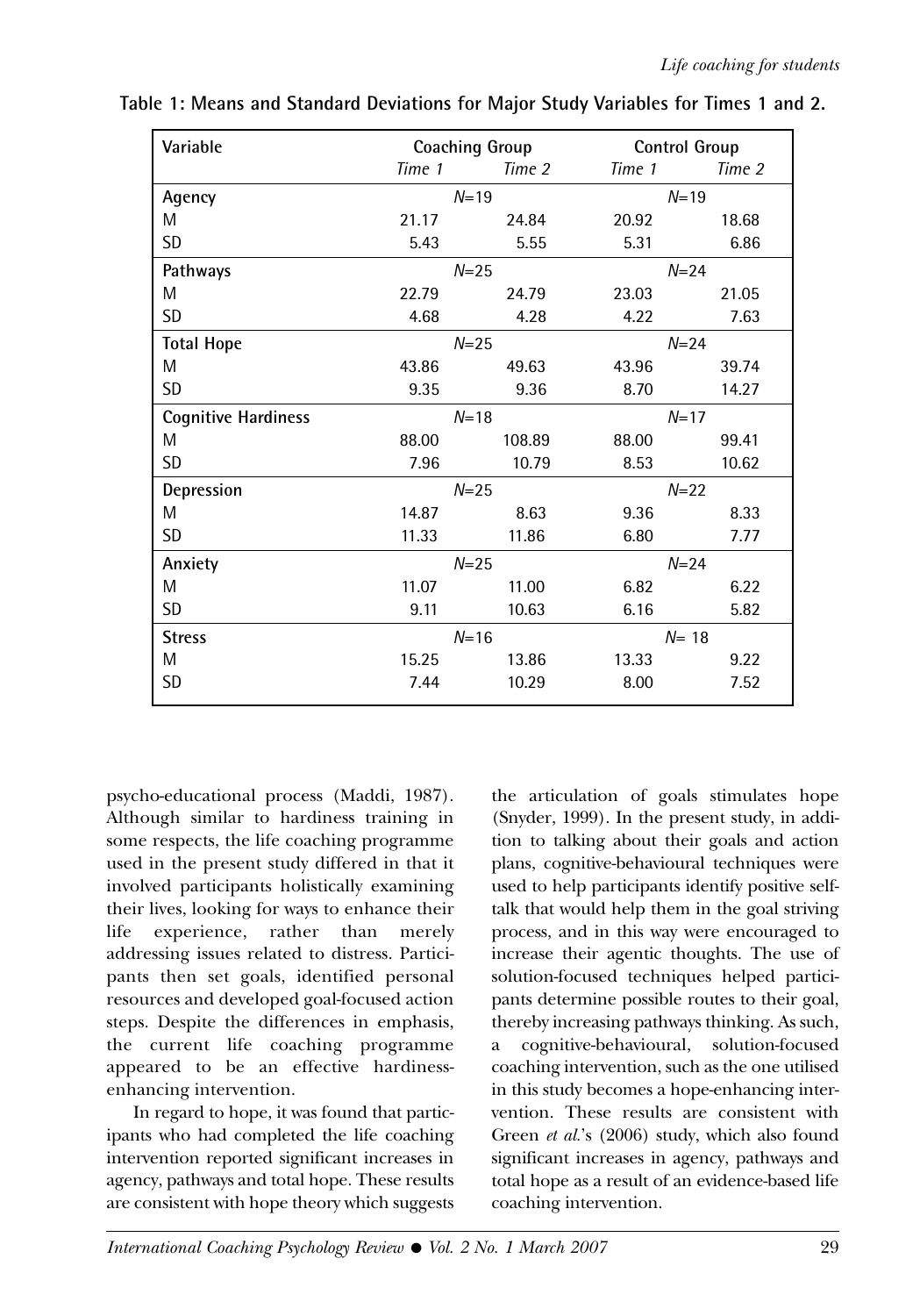Given the correlation between depression, anxiety and stress (Lovibond & Lovibond, 1995), it is interesting that this study found that only depression (not anxiety or stress) was reduced. The reason for this is not immediately clear. It may be that the items on the DASS that measure depression include questions related to pessimism about the future and being unable to be interested or involved in life, whereas the anxiety and stress scales refer to being panicky, being aware of a dry mouth, breathing difficulties, and pounding of the heart. This study specifically focused on helping participants find ways to enhance their life experience and build hope and resilience, rather than reducing stress or anxiety, thus the primary impact on psychopathology may have been a reduction in depression (which can be viewed as the opposite of hope) rather than a reduction in anxiety or stress.

A limitation in the current study is that participants were self-selected members of a specific community (all females attending a private high school), who may not be representative of the general population. Students volunteered and as such may have been highly motivated. Further, academic performance measures were not taken. This was because the participants were studying a wide range of different subjects, at varying levels of difficulty, and there was no valid or reliable means of making comparisons. In addition, no longitudinal measures were taken, thus it is not known if these results were maintained over time. However, it should be noted that in a longitudinal study, Green *et al.* (2006) found that gains from a similar life coaching programme were maintained at a 30-week follow-up.

Whereas many high school-based interventions are aimed at teaching skills targeted at enhancing academic performance, or counselling for bullying or other distressing factors, life coaching programmes have the potential to be an effective holistic mental health promotion strategy for high school students. Such positively-framed programmes, with a lack of the stigma often associated with remedial counselling, may assist in increasing long-term social and emotional well-being, provide a preventative function and potentially achieve significant savings in mental health costs. The findings of the present study suggest that meeting life's challenges with a positive and confident attitude regarding one's ability or competence to survive life challenges appears to insulate against depression. This is particularly relevant during major life transitions such as those experienced by senior high school students.

By utilising a wait-list control and an experimental design, the present study has demonstrated that life coaching can be effective for female high school students. However, it may be that the attention of a caring supportive adult alone would be sufficient to enhance hope and resilience in high school students. It is noteworthy, however, that recent research (Spence & Grant, in press; Sue-Chan & Latham (2004) has found that, in an adult sample, peer coaching was not as effective as a professionally-trained coach. Emphasising the importance of expertise in coaching, Spence and Grant (in press) argued that the presence of a supportive person was a necessary but insufficient condition for enhancing well-being and goal attainment. Future studies using high school students should extend this line of research and compare the effect of a supportive adult with participation in a life coaching programme.

Future research should also use other educational samples (e.g. students in primary and junior high school, and both males and females) and also measure academic performance. Life coaching interventions that utilised participants from one specific educational cohort would allow the accurate and meaningful comparison of academic performance. Further, studies that compared life coaching interventions with educational tutoring or positive parental involvement would provide additional information about the effectiveness of life coaching for students. In addition, it would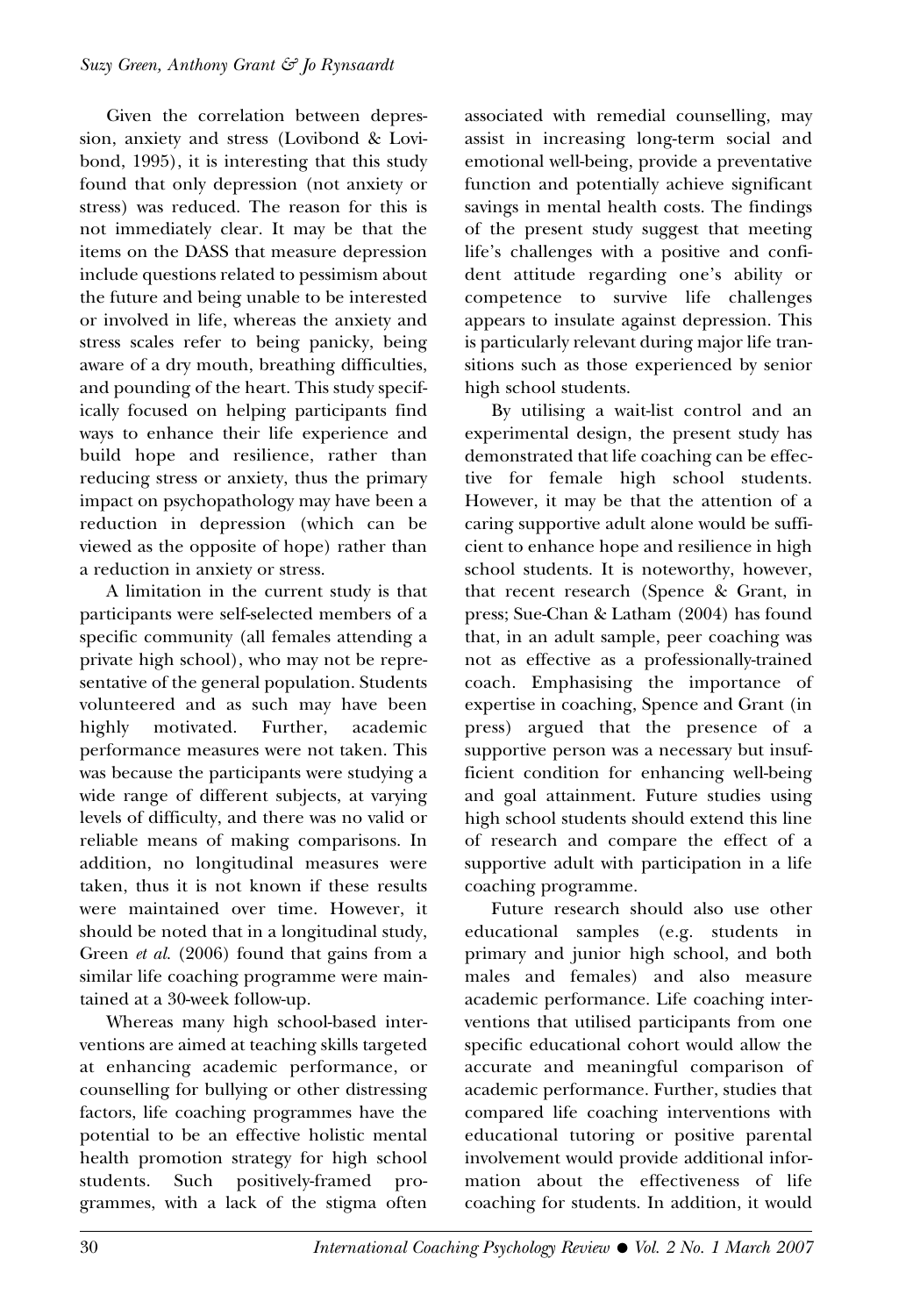be useful to conduct longitudinal studies to examine if such life coaching interventions have a long-term prophylactic effect, and a follow-up study of the present intervention is planned.

#### **Summary**

This study is the first controlled study of an evidence-based life-coaching intervention for senior high school students. It provides preliminary evidence that a cognitive-behavioural, solution-focused life coaching group programme can be effective in increasing hope and cognitive hardiness, and in decreasing self-reported symptoms of depression. This study provides encouraging empirical support for the usefulness of evidence-based life coaching interventions in an educational setting. An evidence-based life coaching programme implemented in schools may provide a platform for an applied positive psychology, delivering a multitude of benefits that impact positively on students' overall health and well-being.

#### **References**

- Amen, J. & Reglin, G. (1992). High school seniors tell why they are 'stressed out.' *Clearing House, 66*(1), 27–29.
- Antony, M., Bieling, P.J., Cox, B.J., Enns, M.W. & Swinson, R.P. (1998). Psychometric properties of the 42-item and 21-item Depression Anxiety Stress Scales in Clinical Groups and a Community Sample. *Psychological Assessment, 19*(2), 176–181.
- Babyak, M.A., Snyder, C.R. & Yoshinobu, L. (1993). Psychometric properties of the Hope Scale: A confirmatory factor analysis. *Journal of Research in Personality, 27*, 234–252.
- Bonanno, G.A. (2004). Loss, trauma, and human resilience: Have we underestimated the human capacity to thrive after extremely aversive events? *American Psychologist, 59*(1), 20–28.
- Borman, G.D. & Overman, L.T. (2004). Academic resilience in mathematics among poor and minority students. *Elementary School Journal, 104*(3), 177–195.
- Brown, T.A., Chorpita, D.F., Korotitsch, W. & Barlow, D.H. (1997). Psychometric properties of the Depression Anxiety Stress Scales (DASS) in clinical samples. *Behaviour Research & Therapy, 35*(1), 79–89.

#### **Correspondence Dr Suzy Green**

Coaching Psychology Unit, School of Psychology, University of Sydney, NSW 2006, Australia. E-mail: suzygreen@optusnet.com.au Tel: 61 2 9328 3253 Fax: 61 2 9238 2536

#### **Dr Anthony Grant**

Coaching Psychology Unit, School of Psychology, University of Sydney, NSW 2006, Australia. E-mail: anthonyg@psych.usyd.edu.au Tel: 61 2 9351 6792 Fax: 61 2 9351 2603

#### **Ms Jo Rynsaardt**

Coaching Psychology Unit, School of Psychology, University of Sydney, NSW 2006, Australia.

- Campbell, M.A. & Gardner, S. (2005). A pilot study to assess the effects of life coaching with year 12 students. In M. Cavanagh, A.M. Grant & T. Kemp (Eds.), *Evidence-Based Coaching: Vol 1: Theory, research and practice from the behavioural sciences.* Bowen Hills, Qld: Australian Academic Press.
- Chang, E.C. (1998). Hope, problem-solving ability, and coping in a college student population: Some implications for theory and practice. *Journal of Clinical Psychology, 54*, 953–962.
- Cohen, J. (1977). *Statistical power analysis for the behavioral sciences.* New York: Academic Press.
- Gerson, M.S. (1998). The relationship between hardiness, coping skills, and stress in graduate students. *Dissertation Abstracts International: Section B: The Sciences and Engineering, 59*(6-B), 3056.
- Grant, A. (2003). The impact of life coaching on goal attainment, metacognition and mental health. *Social Behavior & Personality, 31*(3), 253–264.
- Green, L.S., Oades, L.G. & Grant, A.M. (2006). Cognitive-behavioural, solution-focused life coaching: Enhancing goal striving, well-being and hope. *Journal of Positive Psychology, 1*(3), 142–149.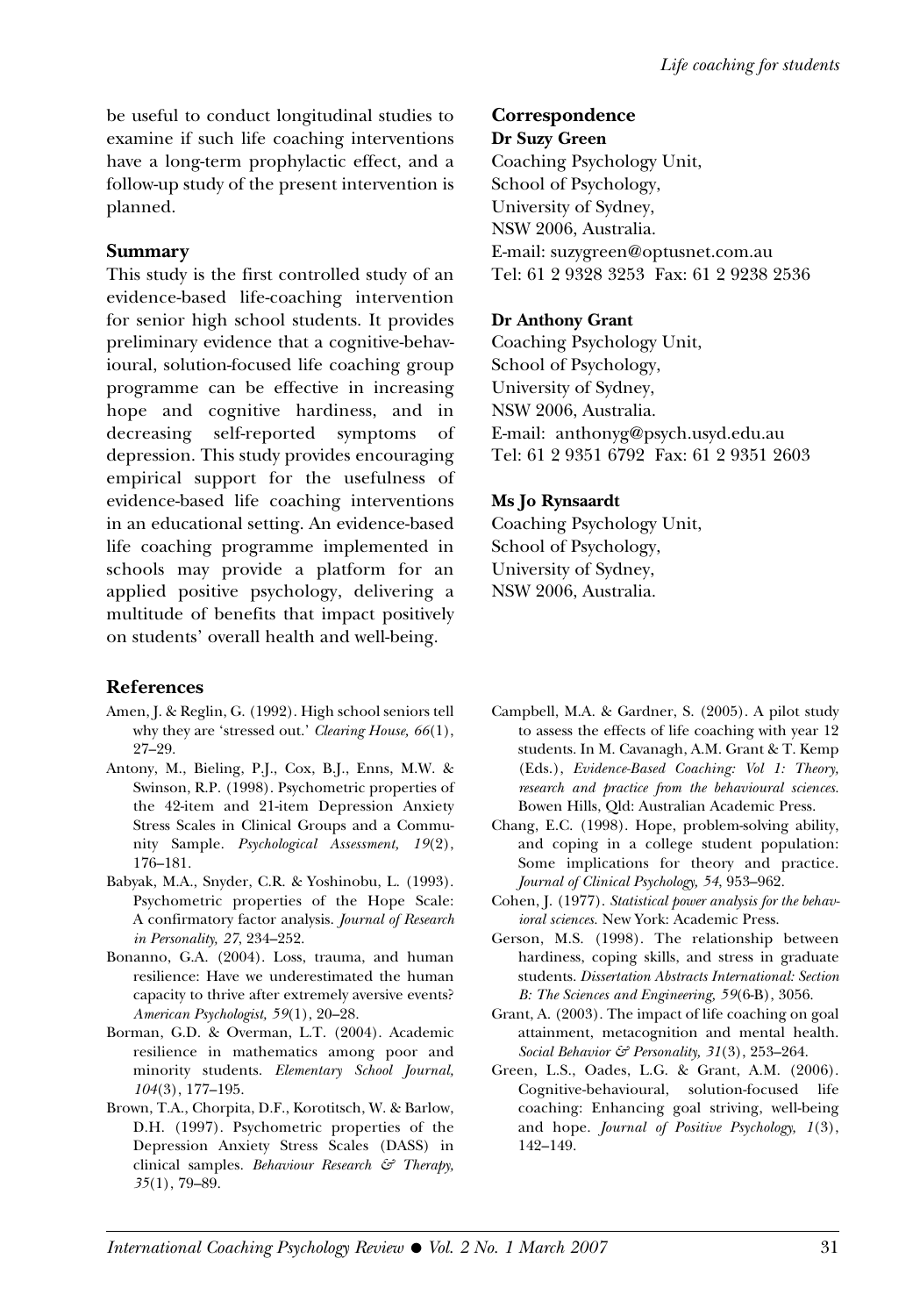- Khoshaba, D.M. & Maddi, S.R. (2001). *HardiTraining* (4th ed.). Newport Beach, CA: Hardiness Institute.
- Kobasa, S.C. (1979). Stressful life events, personality and health: An inquiry into hardiness. *Journal of Personality and Social Psychology, 79*, 1–11.
- Kobasa, S.C. & Maddi, S.R. (1977). Existential personality theory. In. R.J. Corsini (Ed.), *Current personality theories* (pp.243–276). Itaska, IL: F.E. Peacock.
- Lindberg, M.A. (2002). The role of suggestions and personality characteristics in producing illness reports and desires for suing the responsible party. *Journal of Psychology: Interdisciplinary and Applied, 136*(2), 125–140.
- Linley, P.A. & Joseph, S. (2005). The human capacity for growth through adversity. *American Psychologist, 60*(3), 262–264.
- Lovibond, S.H. & Lovibond, P.F. (1995). *Manual for the Depression Anxiety Stress Scales.* Sydney: Psychology Foundation of Australia.
- Maddi, S.R. (1987). Hardiness training at Illinois Bell Telephone. In J. Opatz (Ed.), *Health promotion evaluation* (pp.101–115). Stephens Point, WI: National Wellness Institute.
- Maddi, S.R. (2002). The story of hardiness: Twenty years of theorising, research, and practice. Consulting *Psychology Journal: Practice and Research, 54*(3), 175–185.
- Maddi, S.R., Kahn, S. & Maddi, K.L. (1998). The effectiveness of hardiness training. *Consulting Psychology Journal: Practice & Research, 50*(2), 78–86.
- Mathis, M. & Lecci, L. (1999). Hardiness and college adjustment: Identifying students in need of services. *Journal of College Student Development, 40*(3) 305–309.
- McHenry, S.D. (1993). *Hardiness and student status as a noncognitive predictor of academic success and achievement for generic baccalaureate nursing students.* Unpublished dissertation, Widener U School of Nursing, PA, US.
- Nettles, S.M., Mucherah, W. & Jones, D.S. (2000). Understanding resilience: The role of social resources. *Journal of Education for Students Placed at Risk, 5*(1,2), 47–60.
- Nowack, K. (1990). Initial development of an inventory to assess stress and health risk. *American Journal of Health Promotion, 4*, 173–180.
- Onwuegbuzie, A.J. & Daley, C.E. (1999). Relation of hope to self-perception. *Perceptual and Motor Skill, 88*, 535–540.
- Oullete, S.C. (1993). Inquiries into hardiness. In L. Goldberger & S. Bresnity (Eds.), *Handbook of stress. Theoretical and clinical aspects* (2nd ed., pp.77–100). New York: Free Press.
- Ryff, C.D., Singer, B., Dienberg Love, G. & Essex, M.J. (1998). Resilience in adulthood and later life. In J. Lomaranz (Ed.), *Handbook of aging and mental health: An integrative approach* (pp.69–96). New York: Plenum Press
- Smith, L. & Sinclair, K.E. (2000). Transforming the HSC: Affective implications. *Change Transformations in Education, 3*, 67–80.
- Snyder, C.R. (1995). Conceptualising, measuring and nurturing hope. *Journal of Counselling and Development, 73*, 355–360.
- Snyder, C.R. (1999). Hope, goal blocking thoughts, and test-related anxieties. *Psychological Reports, 84*, 206–208.
- Snyder, C.R. (Ed.). (2000). *Handbook of hope: Theory, measures and applications.* San Diego, CA: Academic Press.
- Snyder, C.R., Harris, C., Anderson, J.R., Holleran, S.A., Irving, L.M., Sigmon, S.T., Yoshinobu, L., Gibb, J., Langelle, C. & Harney, P. (1991). The will and the ways: Development and validation of an individual differences measure of hope. *Journal of Personality and Social Psychology, 60*, 570–585.
- Snyder, C.R., Shorey, H.S., Cheavens, J., Pulvens, K.M., Adams, V.H. & Wiklund, C. (2002). Hope and academic success in college. *Journal of Educational Psychology, 94*(4), 820–826.
- Spence, G. & Grant, A.M. (in press). Professional and peer life coaching and the enhancement of goal striving and well-being: An exploratory study. *Journal of Positive Psychology.*
- Spence, G.B. & Grant, A.M. (2005). Individual and group life-coaching: Initial findings from a randomised, controlled trial. In M. Cavanagh, A.M. Grant & T. Kemp (Eds.), *Evidence-based Coaching Vol. 1: Theory, research and practice from the behavioural sciences* (pp.143–158). Bowen Hills, Qld: Australian Academic Press.
- Sue-Chan, C. & Latham, G. P. (2004). The relative effectiveness of external, peer, and self-coaches. *Applied Psychology: An International Review, 53*(2), 260–278.
- Tait, H. & Entwistle, N. (1996). Identifying students at risk through ineffective study strategies. *Higher Education, 31*(1), 97–116.
- Zimmerman, B.J., Bonner, S. & Kovach, R. (1996). *Developing self-regulated learners: Beyond achievement to self-efficacy.* Washington, DC: American Psychological Association, 147.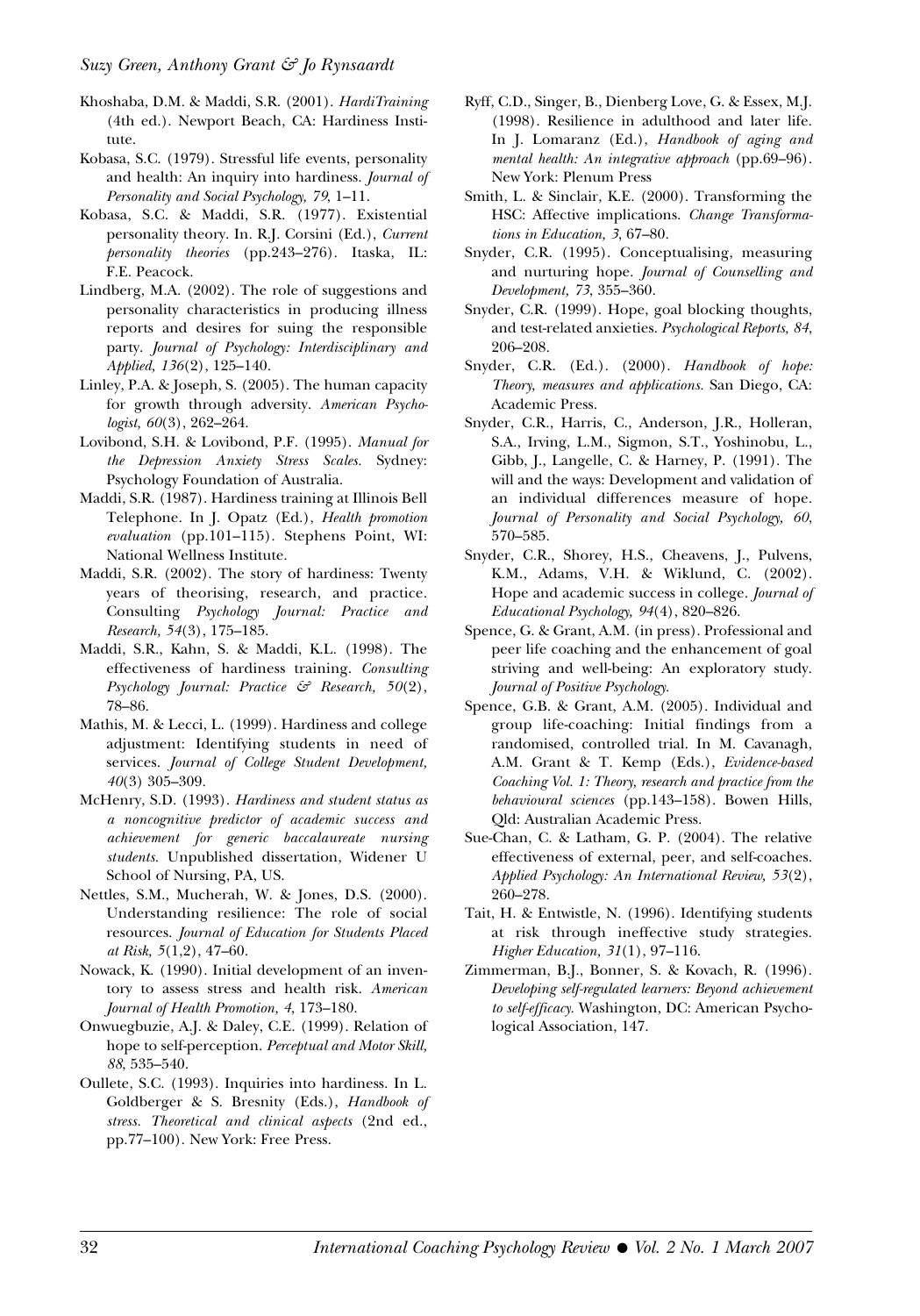## **Flow theory – its application to coaching psychology**

### Karen Wesson & Ilona Boniwell

**Purpose:** *Being 'in flow' or 'in the zone' enables individuals to focus on tasks more fully and to maximise performance. As this phenomenon results in pleasure being experienced whilst mastery is gained, it can be a natural aid to goal-oriented activities such as coaching. This paper explores the applications of flow theory to coaching psychology.*

**Method:** *Various conditions are thought to influence the acquisition and maintenance of psychological flow. These are reviewed and linked to the work of coaches and coaching psychologists.*

**Results:** *The literature and models reviewed indicate that flow theory has a number of applications to coaching psychology, and that it can provide a useful framework for coaching psychology practice.*

**Conclusions:** *This paper suggests how these factors may be captured by coaching methodology thereby: (i) helping the client and coach to find focus and fulfilment during sessions; and (ii) encouraging the client to remain 'on task' whilst engaging in goal actioning activities afterwards.*

**Keywords:** Coaching, flow, strengths, flow-favouring methodology, flow-enhancing model.

**FRACE EXECUTE STATE**<br>
Frelated to an intense engagement in an<br>
activity. It is characterised by a person<br>
experiencing a loss of self-consciousness to LOW IS A SUBJECTIVE STATE related to an intense engagement in an activity. It is characterised by a person an extent that action and awareness become merged, a sense of control over what they are doing and an altered sense of time (Csikszentmihalyi, Abuhamdeh & Nakamura, 2005). Most activities can be flow-conducive, irrespective of whether they are work or leisure based. Thus, for example, flow may be found when people undertake hobbies such as reading, mountain climbing and amateur astronomy. It might occur in activities at work one perceives as stretching - for instance, when creating a script for a software package, producing a piece of art work, performing surgery or being on stage. Coaching psychologists may feel in flow whilst they are working with clients, undertaking research or writing an academic paper. At a physiological level changes may occur in the brain which elicit increased focusing on specific activities (Durstewitz, Kelc & Gunturkun, 1999) and result in feelings of pleasure, happiness and satisfaction (Ashby, Isen & Turken, 1999).

Flow may have significance from an evolutionary point of view in that natural selection could have favoured those individuals who enjoyed learning how to master and control a hostile and changing environment (Csikszentmihalyi, Abuhamdeh & Nakamura, 2005). These individuals would have become the best hunters and home builders as they used the resources around them to shield their families from adversity. These families would have prospered and grew in their number, whilst others declined. Optimal efficiency requires that various physiological needs are met and that during our lifetime we are able to engage in a changing array of activities. The requirement to sleep and recuperate after activity will result in propensity to find flow varying with time.

Over the last 30 years much research has been undertaken by the originator of the concept, Mihaly Csikszentmihalyi, and others to elucidate the situations in which flow is experienced, its characteristics and conditions leading to its occurrence (e.g. Csikszentmihalyi, 1975; Csikszentmihalyi, 1992; Nakamura & Csikszentmihalyi, 2002). It has been established that flow is most commonly experienced when the level of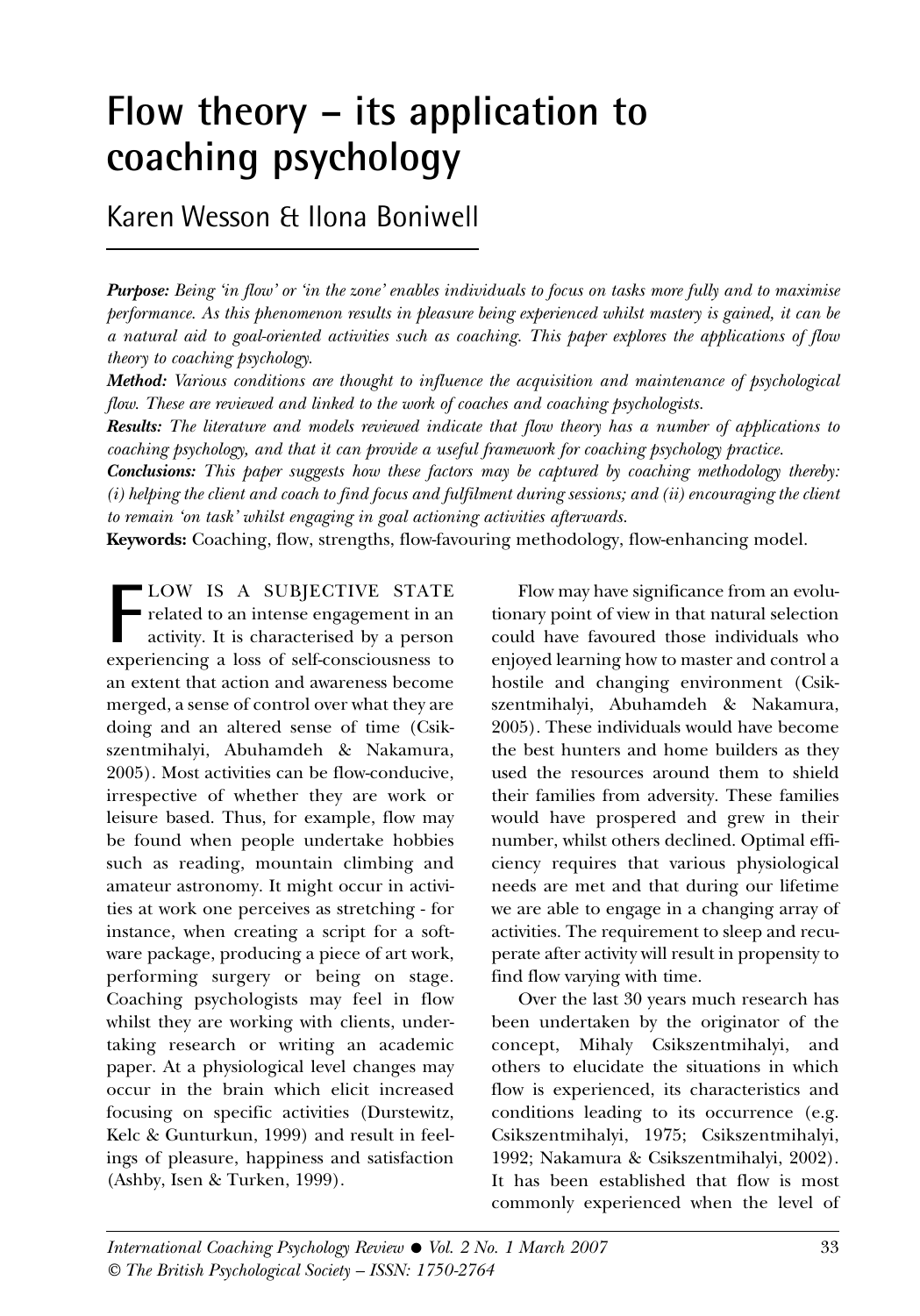challenge encountered is high and skills are tested to the full (Csikszentmihalyi, 1992). If the task in hand is too difficult, activity slows down or stops because the person becomes anxious and if the activity is too easy, one is likely to become bored.

With regard to factors which help to encourage flow, a number of researchers suggest that identification and use of one's strengths may play a role in this process. According to Linley and Harrington (2006a), a strength is a natural capacity for behaving, thinking, or feeling in a way that allows optimal functioning and performance in the pursuit of valued outcomes. Linley and Harrington (2006b, p.45) propose that a 'strengths coaching approach' leads to increased engagement, energy and motivation resulting in positive emotions, greater creativity, mental flexibility, resilience and enhanced performance. Seligman (2003) advocates that identification and use of 'signature strengths' directly contribute to living a 'good life', which he sees in obtaining gratifications (which are activities we like doing, akin to flow).

Over the years Csikszentmihalyi has suggested a number of elements of flow (e.g. Csikszentmihalyi, 1992), without always necessarily distinguishing between its characteristics and conditions. However, in a recent publication Csikszentmihalyi, Abuhamdeh and Nakamura (2005) drew a clear distinction between these two categories. In addition to the characteristics introduced in the opening paragraph of this paper, they propose three conditions that are important in encouraging flow. They include: having a clear set of goals, a balance between perceived challenges and perceived skills, and clear and immediate feedback. The authors add that two further factors affect how much a person commits to a task. These relate to the importance the individual places on doing well in the activity and the perceived congruence between higher and lower level goals. The authors also note that flow experience appears to be positively related to individual differences, such as autonomy orientation (the amount a person's behaviour emanates from one's self) and absorption. Even though no causal relationships have been established, it is reasonable to assume that developing both autonomy and the capacity for absorption may contribute to experiencing and maintaining flow.

Although Csikszentmihalyi, Abuhamdeh and Nakamura (2005) do not mention signature strengths in their account, it is possible to see how using a strengths model may support the flow favouring conditions which they do include. When clients use their strengths, it is likely that their perception of their skills in relation to the perceived challenge will remain at a high level which would help to facilitate flow. They might also be able to work with greater autonomy and be more mindful and appreciative of issues involved in their strength areas, so will apply themselves to a task with greater ease.

Given the benefits of flow and the quality of experience associated with it, it is possible to argue that enhancing a client's sense of flow can be seen as a worthwhile objective of coaching. This paper aims to apply the conditions of flow identified by Csikszentmihalyi, Abuhamdeh and Nakamura (2005) outlined above to the processes involved in coaching, thereby proposing a flowenhancing model of coaching. It is believed that application of this model may result in a higher likelihood of flow being experienced both within and outside sessions.

#### **The processes of coaching**

Coaching generally refers to an activity where a client is assisted in achieving well-defined goals. These goals may be either those of an organisation, as in work-based and executive coaching, or of an individual, as in life coaching. In addition to facilitating specific achievement, successful coaching may also result in increased insight (Anderson & Anderson, 2005), self-direction, self-esteem and efficacy (Cox & Ledgerwood, 2003). Green, Oades and Grant (2006) suggest that goal striving, well-being and hope may be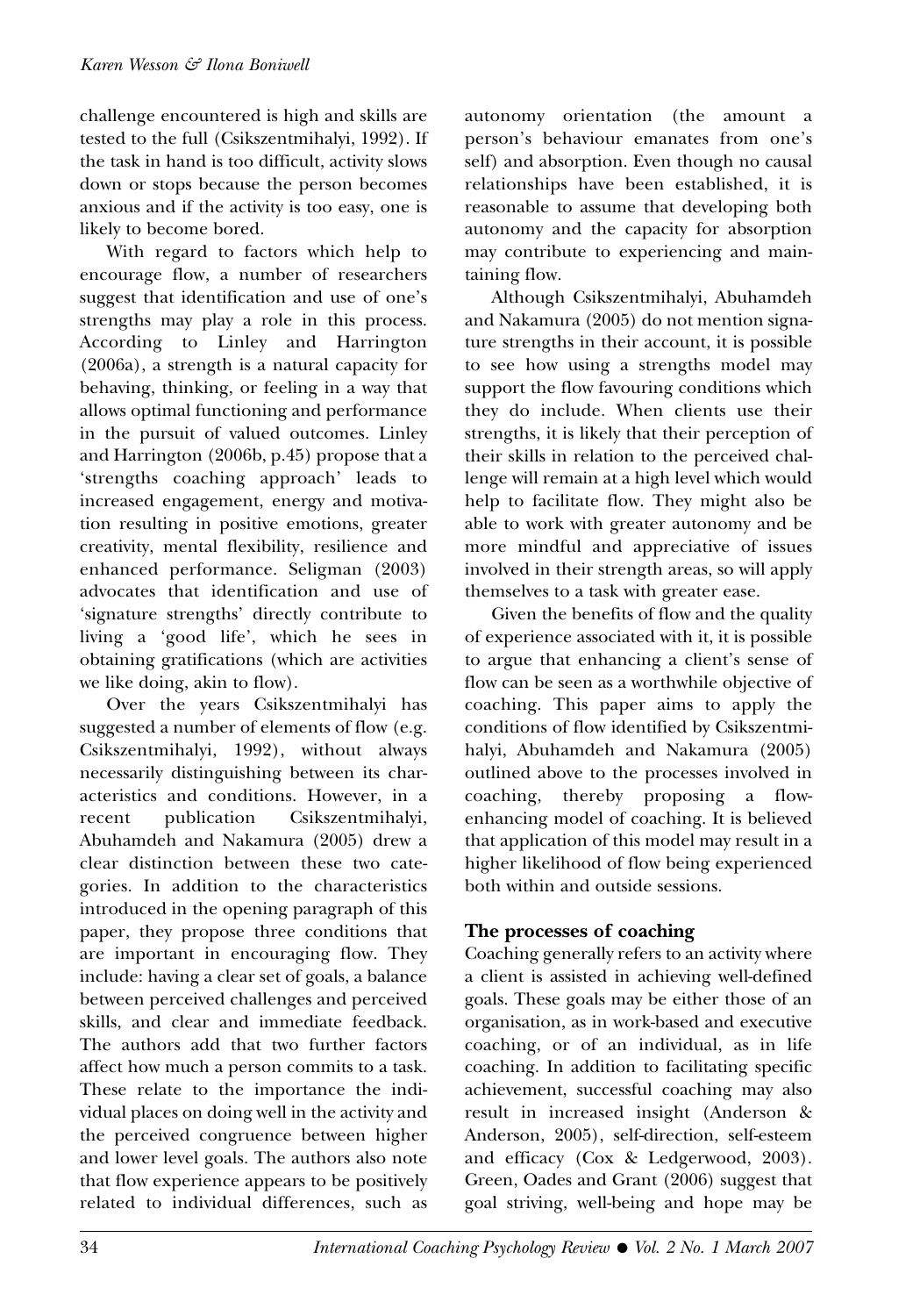enhanced by the use of a cognitive-behavioural solution-focused coaching approach.

Before proposing our flow-enhancing model we will consider the processes involved in coaching. Generally this activity can be presented as consisting of a series of processes, each of which can utilise different tools and interventions. Typically these include communicating a framework, contracting and possibly assessment, goalsetting, modifying goals, actioning goals and closure.

However, our experience as coaches indicates that the processes of coaching cannot be reduced to a **'goal-setting progression'** as described above. A whole range of life situations surround each client in terms of their life experience, valuing systems and the context in which they live. These factors will affect a client's level of self-efficacy, autonomy and awareness with respect to goal-orientated tasks. Whilst goals are set and actioned a coach is therefore **'identifying and addressing additional issues'**, some of which may emerge during the contracting session and others later in a coaching programme.

Our model will, therefore, refer to these two coaching areas and will consider how flow-favouring methodology may be utilised in each. We would like to propose a flowenhancing model that:

- 1. Looks to maximise opportunities for finding flow during the activities of coaching.
- 2. Transforms the patterns of everyday experience, enabling the client to pinpoint times of optimal experience.
- 3. Helps the client to identify competition for attention that comes from external sources, thus equipping them to make more informed decisions in the future in respect to how they choose to use their time and energy.

As previously discussed, Csikszentmihalyi, Abuhamdeh and Nakamura (2005) list seven conditions thought to promote engagement in activities conducive to flow. A coach who wished to facilitate flow could look to maximise the inclusion of these seven factors during a coaching programme. It is proposed that some of these conditions may be more important during the 'goal-setting progression' and others whilst 'identifying and addressing additional issues'. These conditions are listed below.

#### **Conditions which are important during the 'goal setting progression'**

- Having clear goals.
- Balancing challenges and skills.
- Maintaining a high level of goal congruence.
- Importance placed on doing well.
- Having clear and immediate feedback.

Various factors, including commitment to task, feedback, task complexity and the proximity of goals, have been shown to be important in enhancing performance (Locke, Shaw, Saari & Latham 1981). These factors, which will be addressed later, appear to encompass the conditions listed by Csikszentmihalyi, Abuhamdeh and Nakamura (2005) which we see as being significant during the 'goal-setting progression'.

#### **Conditions which are important whilst 'identifying and addressing additional issues'**

- Increasing autonomy.
- Increasing absorption.

Superimposing these seven conditions onto the coaching framework described earlier results in the flow-enhancing model of coaching that can be found in Figure 1 (overleaf). The star-like shapes indicate stages during a coaching programme when each of the above conditions is particularly relevant.

The paper will now elaborate on how these seven conditions may be incorporated into coaching. We will also discuss how certain coaching tools may be used to satisfy each of these factors. These tools are also summarised in Table 1.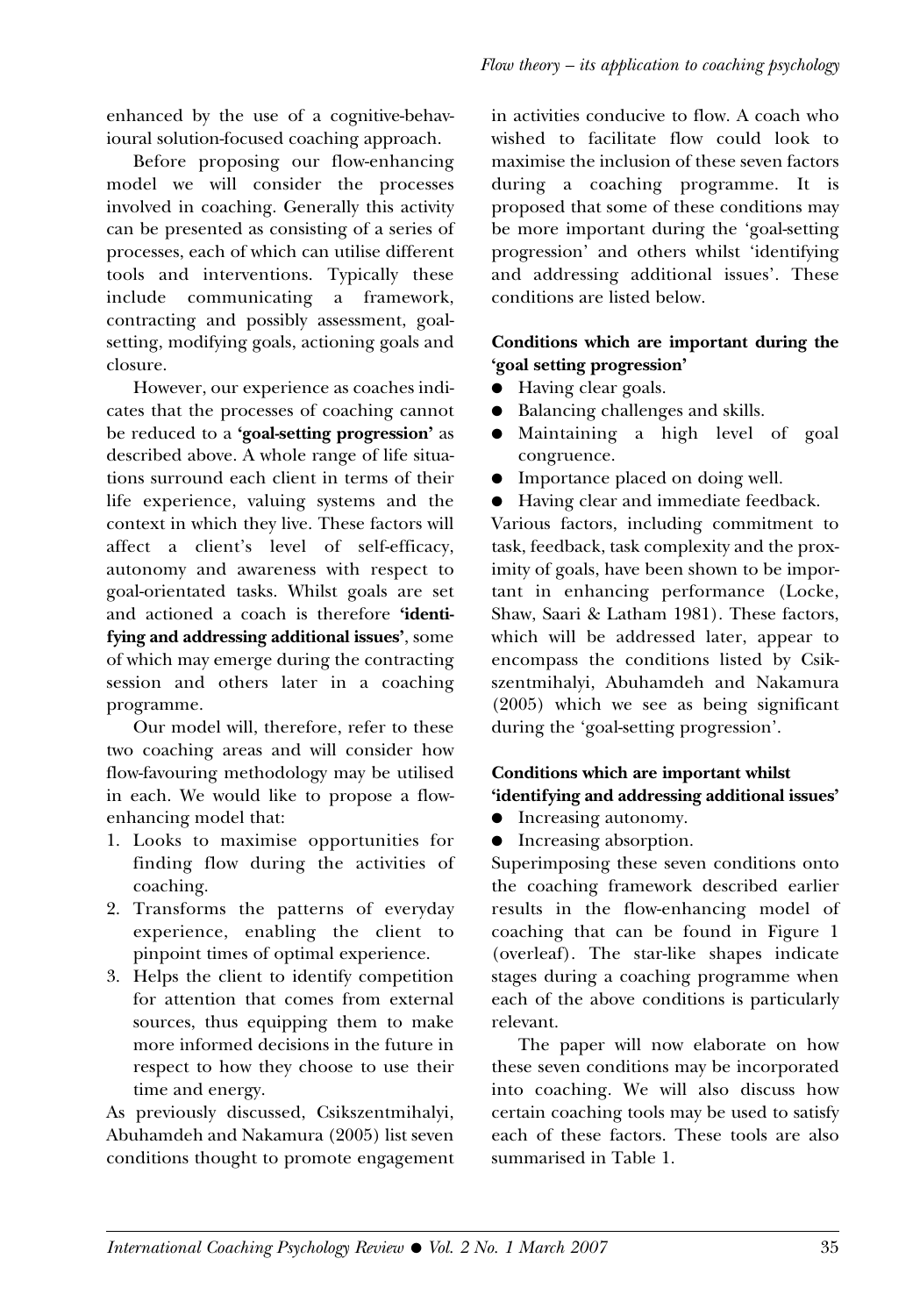

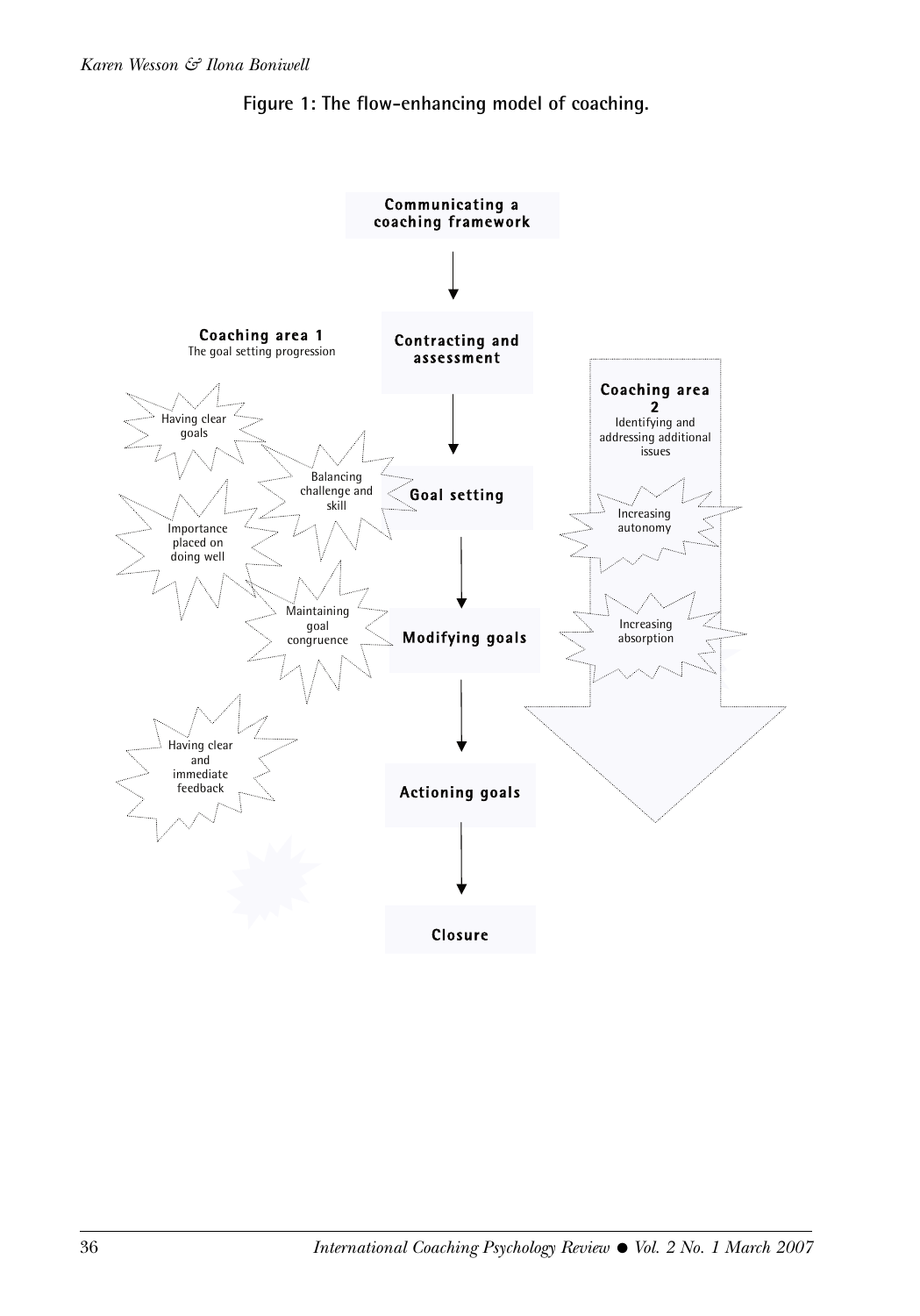### **1. Having clear goals**

According to our model, clarification of goals can start during the contracting and assessment session and be continued in the meetings that follow. Csikszentmihalyi, Abuhamdeh and Nakamura (2005, p.601) suggest that 'goals serve to add direction and purpose to behaviour' and their value 'lies in their capacity to structure experience.' Goal setting is an integral part of coaching and a number of different models can be used to assist this process, including SMART (Locke and Latham, 1990) and Graham Alexander's GROW model (Whitmore, 2002).

The role of a coach involves encouraging divergent thinking by asking questions such as 'How will you achieve this goal?', 'What will you need?' and 'When will you complete this?'. This helps to provide a clearer picture of what is entailed. Once goals are set it is easier for a client to conceptualise and face the challenge, committing themselves to the task as best they can. Without this structure of goals it is difficult for them to know where to apply their effort and this uncertainty can lead to a reduction in the capacity for flow.

#### **2. Balancing challenge and skill**

Csikszentmihalyi, Abuhamdeh and Nakamura (2005) contend that flow is dependent on maintaining a balance between perceived challenge and perceived skill. Figure 1 shows this condition as initially having importance at the time when goals are set although it then needs to be sustained throughout the coaching programme. Flow theory implies that clients are happiest setting goals which they feel are just slightly beyond their capabilities. This stretches an individual and encourages then to develop new skills. If challenges begin to exceed skills by too much, a person becomes anxious, and if skills begin to exceed challenges, they become bored. The role of the coach includes encouraging the client to pace a challenge, to break down goals so they are achievable or encourage greater levels of challenge at each point. At the same time opportunities for skill enhancement are provided, thereby helping the client to work within new areas. These may include acquiring new skills or developing existing skills that would help the client to achieve his or her goals.

The levels of perceived challenge and perceived skill also have relevance to the coaching session itself. If a client comes to a session feeling anxious, a sensitive practitioner will be able to work on increasing the client's confidence in handling the session. If the client comes to the session bored, a practitioner can attempt to increase the challenge provided. The best possible scenario would be a session where both client and coach felt they were experiencing flow most of the time.

Seligman (2003) proposes that flow is more likely if a person concentrates on using their 'signature strengths'. During the initial stages of coaching, emphasising the use of a client's strengths might help to improve the match between perceived skill and perceived challenge. Flow-favouring methodology would also suggest that at a later stage, as confidence increases and greater challenge is sought, a coach might find opportunities to work with a client on improving strengths which are less strong.

# **3. Importance placed on doing well**

An individual's application to task might be affected by the importance they place on doing well in that activity. By an early age children are able to differentiate between the relative importance of effort and ability in achievement. They realise that if they have ability in a subject, it is possible to outshine their classmates with relatively little effort, but that keeping up in other areas requires working harder (Elliot, 2005). They may discern that recognition is given to those who perform well and this may affect their application to different tasks. This perception, when carried on into adult life, might not always lead to individuals engaging in activities most conducive to their growth.

According to the 'Flow-enhancing model of coaching' the 'importance placed on doing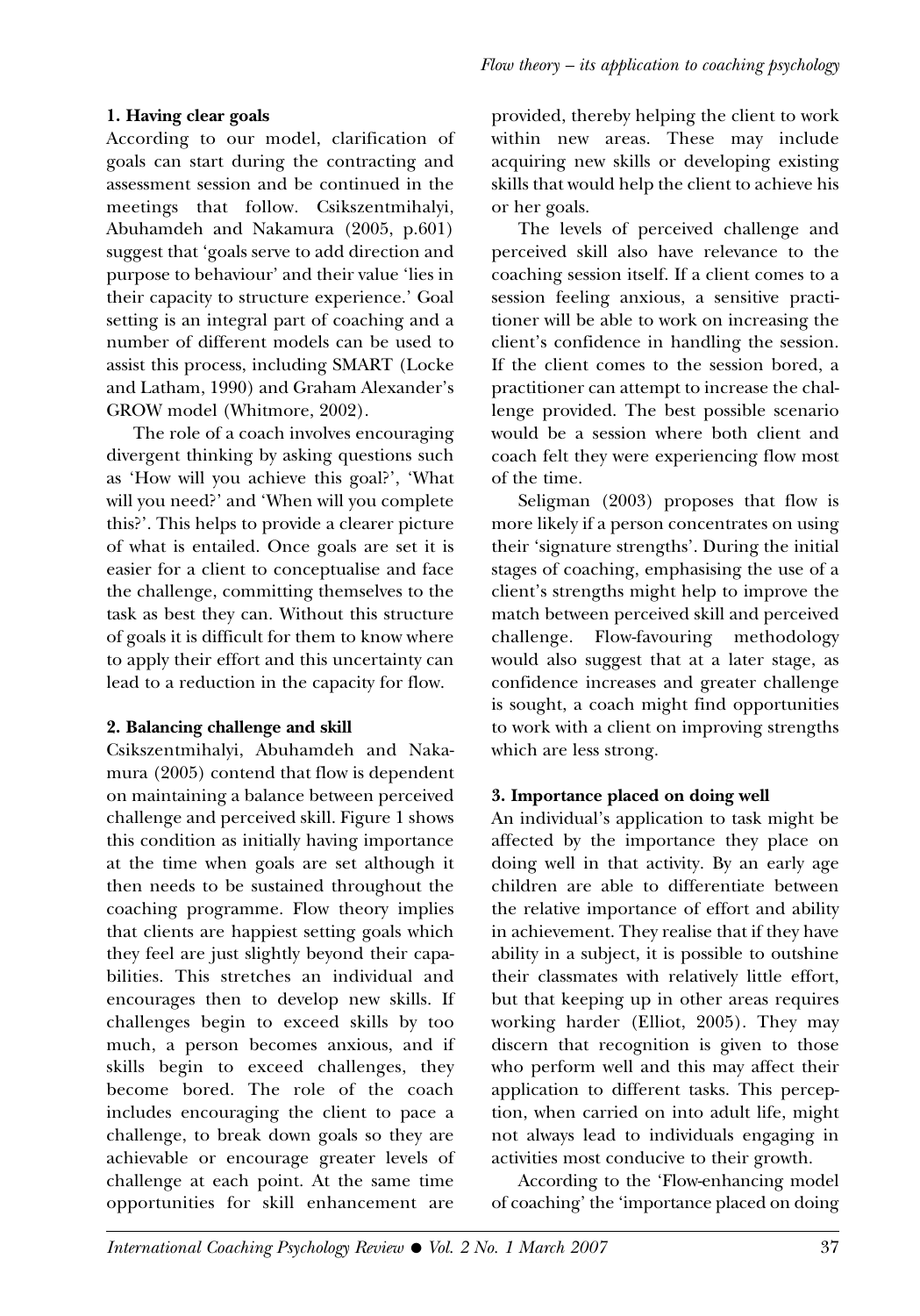well' first has significance when goals are set. If a coach can help a client see why competence in a particular activity is important this might enable the client to give more time to that endeavour. A client who is initially indifferent or bored by an activity might then experience flow when they discover they can master it successfully (Csikszentmihalyi, Abuhamdeh & Nakamura, 2005).

At a later stage it might become apparent that there are substantial barriers to progress and that a client's interest in achieving their goals is limited. It might then be necessary to explore the reasons for this and realign the goals so that they are more significant to the client. Careful pacing of activity and increased feedback may enable the client to experience satisfaction as they work in areas which previously they had not tried.

#### **4. Maintaining goal congruence**

At any time a person has a particular set of concerns that are important to them which will determine the goals they set (Smith & Spurling, 2001). According to Figure 1, maintaining goal congruence has particular relevance when goals are modified. As coaches we recognise that clients are unlikely to discuss goals which are most important to them until rapport is built up and trust established. A client might come to the first session listing a set of goals they wish to achieve. However, after a couple of sessions it might become apparent that another set of interests more accurately represents the client's aspirations.

Goal congruence is to some extent affected by perceived choice. Research using flow questionnaires suggests that disabled people are often better able to discover new opportunities for optimal experience despite only being able to invest their attention in a subset of activities, relationships and values (Delle Fave & Massimini, 2003). One could envisage this narrowing down of options as possibly improving the congruence of remaining goals, encouraging activity to be focused in areas where more satisfaction will be found.

Rogers (2004) outlines the scope of coaching and describes techniques and approaches coaches may use. This handbook provides an array of activities which can help clients to establish goal congruence, for example, the priorities and balance wheel, drawing life now and in the future, and writing a personal mission statement. Although some of these techniques may appear simplistic at first sight, they are widely used in coaching practice.

# **5. Having clear and immediate feedback**

According to our model 'having clear and immediate feedback' has most relevance when goals are being actioned. During a session a practitioner may prompt the client to think divergently to deepen their selfknowledge. Additional awareness could come through reflective practice; thoughts that come to mind during the course of an activity could be noted down in a logbook and assimilated at a later stage. Thinking tools such as Mind mapping (Buzan & Buzan, 2003) and Ishikawa fishbone diagrams (Cameron, 2001) might also be helpful. By reflecting on activities in this way it is possible to consolidate emerging ideas and consider new ways forward.

Csikszentmihalyi, Abuhamdeh and Nakamura (2005) suggest that because flow takes place at a high level of challenge, an individual is likely, at stages, to receive negative feedback. As long as the person perceives that they have adequate skill to take on the challenge this feedback will help in establishing corrective action without the flow experience being diminished.

Whilst experiencing flow, attention is focused and a person is usually well aware of how they are performing. It is important therefore that any feedback given by the coach is accurate, and can be challenged, otherwise it might confuse the client's own assessment. Having correct feedback helps the client to stay on task by reinforcing their own awareness of how different activities are progressing. Clutterbuck (1998) stresses the importance of a client's 'intrinsic feedback'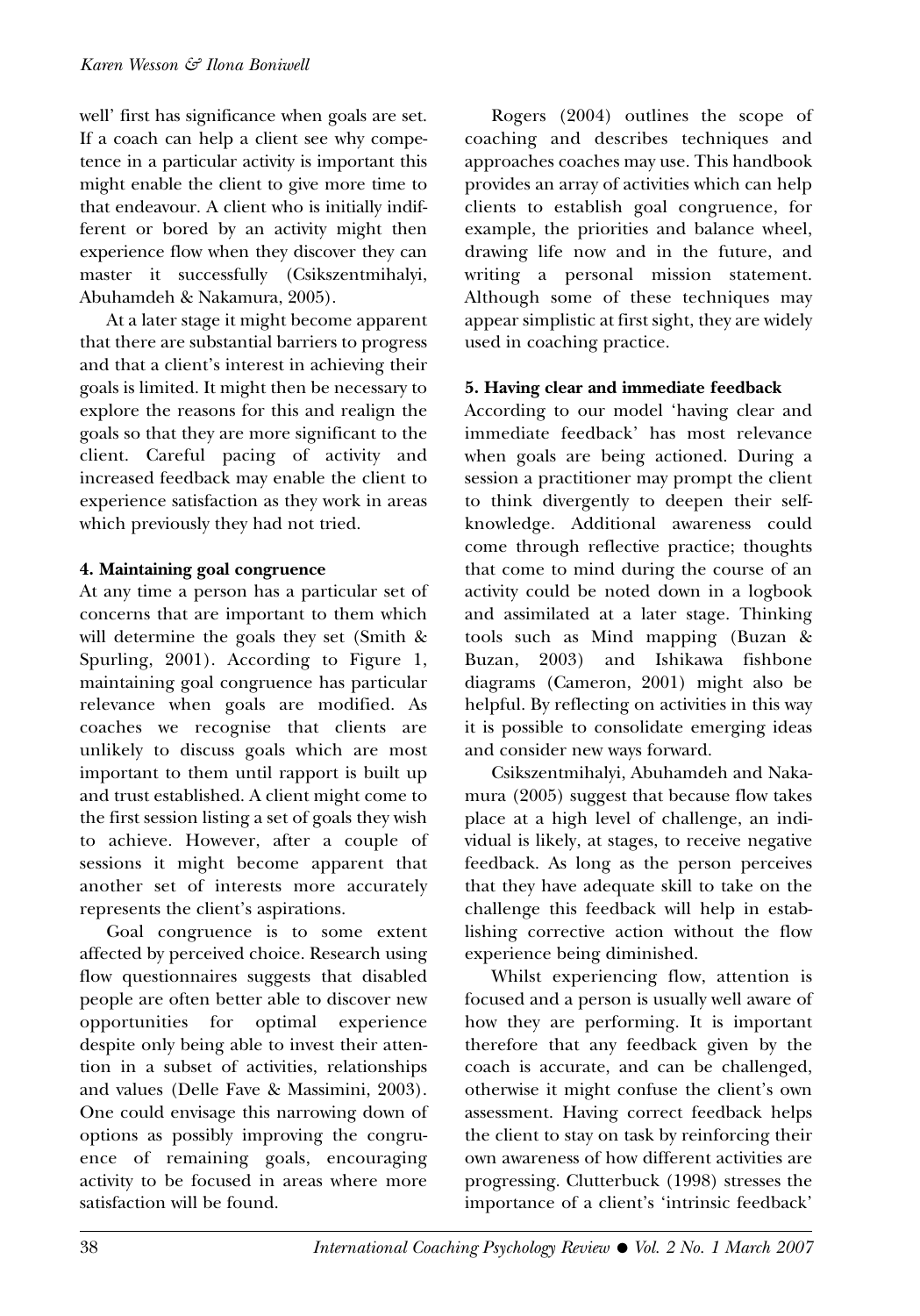and says that a practitioner's feedback should be timely and as close as possible to the observed behaviour, any extrinsic feedback from a coach matching the intrinsic observations of the client. Flow during a coaching programme may be helped if there is substantial feedback from the client with regard to the usefulness of activities. This has importance to the practitioner who is concerned to know whether or not their methodology is working.

#### **6. Increasing autonomy**

A lack of autonomy may be an important element in constraining flow (Csikszentmihalyi, 2003). Ryan and Deci (2000, p.65) compare 'behaviours that are volitional and accompanied by freedom and autonomy – those that emanate from one's sense of self – and those that are accompanied by the experience of pressure and control and are not representative of one's self.' A coach can work to help a client differentiate between behaviours that show autonomy and those that do not. In doing so the client may appreciate more fully the significance of external demands on their time and energy.

In Figure 1 the process of 'increasing autonomy' has importance throughout a coaching programme. The acquisition of autonomy perhaps becoming more evident later on when a person has gained greater insight into the challenges they face. It may be possible to pinpoint particular times during a series of sessions when a client takes significant steps in establishing their independence and more fully directing their own development.

A coach can help a client to develop independence by encouraging them to explore and extend their own interests. One may use the balance wheel exercise (Rogers, 2004), Ishikawa fishbone diagrams (Cameron, 2001) and Force field analysis (Lewin, 1951) to help clients identify external factors that impact adversely on their lifestyle, and to plan situations where they will have greater autonomy. Activities such as 'An ideal day', and 'A week without going to work' (Rogers,

2004) encourage a client to conceptualise and to experiment with new possibilities. The 'Personal Synthesis' approach that aims to enhance a person's independence and sense of control over their life might also be useful (Popovic, 2005).

#### **7. Increasing absorption**

A capacity for absorption may be one factor explaining individual differences with regard to the likelihood of experiencing flow (Csikszentmihalyi, Abuhamdeh & Nakamura, 2005). In order for a person to find an activity absorbing they need to find the subject of interest and possible to focus on. Therefore, other factors relating to a person's openness may also be important in establishing flow, for example a person's awareness and value structure. Nakamura and Csikszentmihalyi (2002) consider the importance of the capacity to direct and regulate one's attention. In our model 'increasing absorption' has importance throughout a coaching programme. At all stages it is helpful for the coach and client to be open to new possibilities and to be aware of emerging issues and opportunities. It is also important that together they are able to explore these new issues in depth.

Sometimes autobiographical work has particular relevance in that it allows delayed reflection on events that occurred earlier on in life and might help a person to become more aware of options available to them and of aspects that might have hindered them in the past. This may allow a client to view similar up and coming challenges in a more positive light, seeing them as opportunities for growth.

At some stage during the coaching programme it may be worth explaining the concept of flow to the client. They may then explore for themselves times of optimal experience and become more mindful of when flow occurs and in which kind of situations. We suggest that a modified version of an 'experience sampling diary' could be kept for a few days outside of the coaching sessions (Hektner, Schmidt & Csikszentmi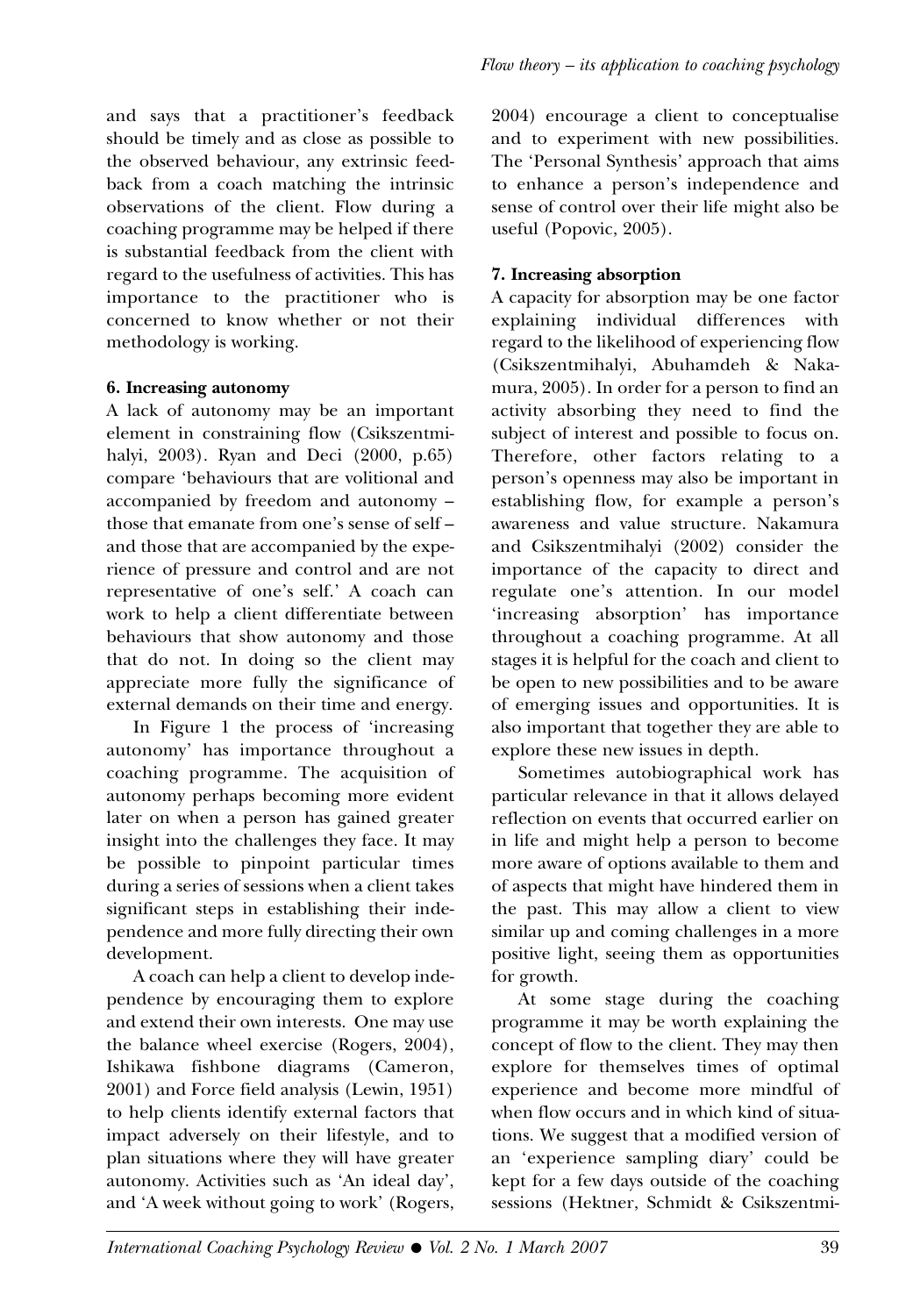halyi, 2007). It can be designed to enable the client to record: (a) the date and time; (b) their current affective state (for example anxiety, apathy, boredom and flow); (c) the activity being undertaken at that time; (d) an explanation for feeling the way they did; and (e) a consideration of how they could influence a similar situation in the future, which could perhaps be discussed with their coach at their next meeting.

# **Potential setbacks of flow**

Although flow can be useful and lead to increased learning there can also be dangers. It would be misleading to think that all activities that result in flow are beneficial. Taking up a new sport such as golf may affect a person's use of time as they work on improving the finer points of their game; this might affect time spent with their family and on activities at home. A similar situation might occur in the workplace if a director takes an interest in a new area of business that takes her away from dealing with problems that are faced by her staff in the office. Gambling and some anti-social behaviour might also provide flow experience. As responsible coaching psychologists we might wish to discuss both the pros and cons of seeking optimal experience through flow: 'The question regarding flow is not only how we can make it happen, but also how we can manage it; using it to enhance life, yet being able to let go when necessary' (Boniwell, 2006, p.29).

# **Implications and conclusions**

Nowadays, at least in the affluent world, people are often faced with too much choice (Schwartz, 2000) and there is less pressure on individuals to work on areas conducive to personal growth. It is easy to spend time watching television, shopping or shallow socialising rather than engaging in challenging activities where new skills may be learnt. The increased demand for personal as well as professional coaching may be due to people realising that they have potential for development that remains untapped.

The greatest benefit of flow would seem to be that it enables people to be challenged within their capabilities. If these challenge situations are being used to good effect, to bring about personal growth and development, then finding flow can be as advantageous for us now, as it was for our early ancestors.

We have considered seven conditions that are thought to be important in assisting flow and have suggested how flow-favouring methodology can be incorporated into coaching. The flow-enhancing model proposed in this paper works at three levels. Firstly, it helps to establish flow during sessions, enabling the client and coach to find focus and fulfilment in their work. Secondly, it works to increase the likelihood of a client staying on task between sessions and recognising times of optimal experience. Thirdly, it helps to increase awareness of the constraints which reduce opportunities for individuals to find flow. This might have a long-term positive effect in enabling the client to differentiate between activities which are conducive to growth and those which are not.

There are many implications for further research. Bakker (2005) has investigated the transfer of the state of flow from music teachers to their students, and indicated that emotional contagion may play a role in these cases. There may be benefits to coaches in enhancing their own flow if this helps the client to achieve a similar state. Furthermore, in a dynamic coaching relationship each party may affect the level of perceived challenge and perceived skill that the other feels, thereby influencing whether or not the other experiences flow. Once one party has found flow, the other by emotional contagion may enter the same experience. One can envisage situations where both parties help to sustain each other's flow for the duration of a coaching session. Using Experience Sampling Methodology (Hektner, Schmidt & Csikszentmihalyi, 2007), it should be possible to establish if one of the parties acts as a trigger for the flow experience of the other.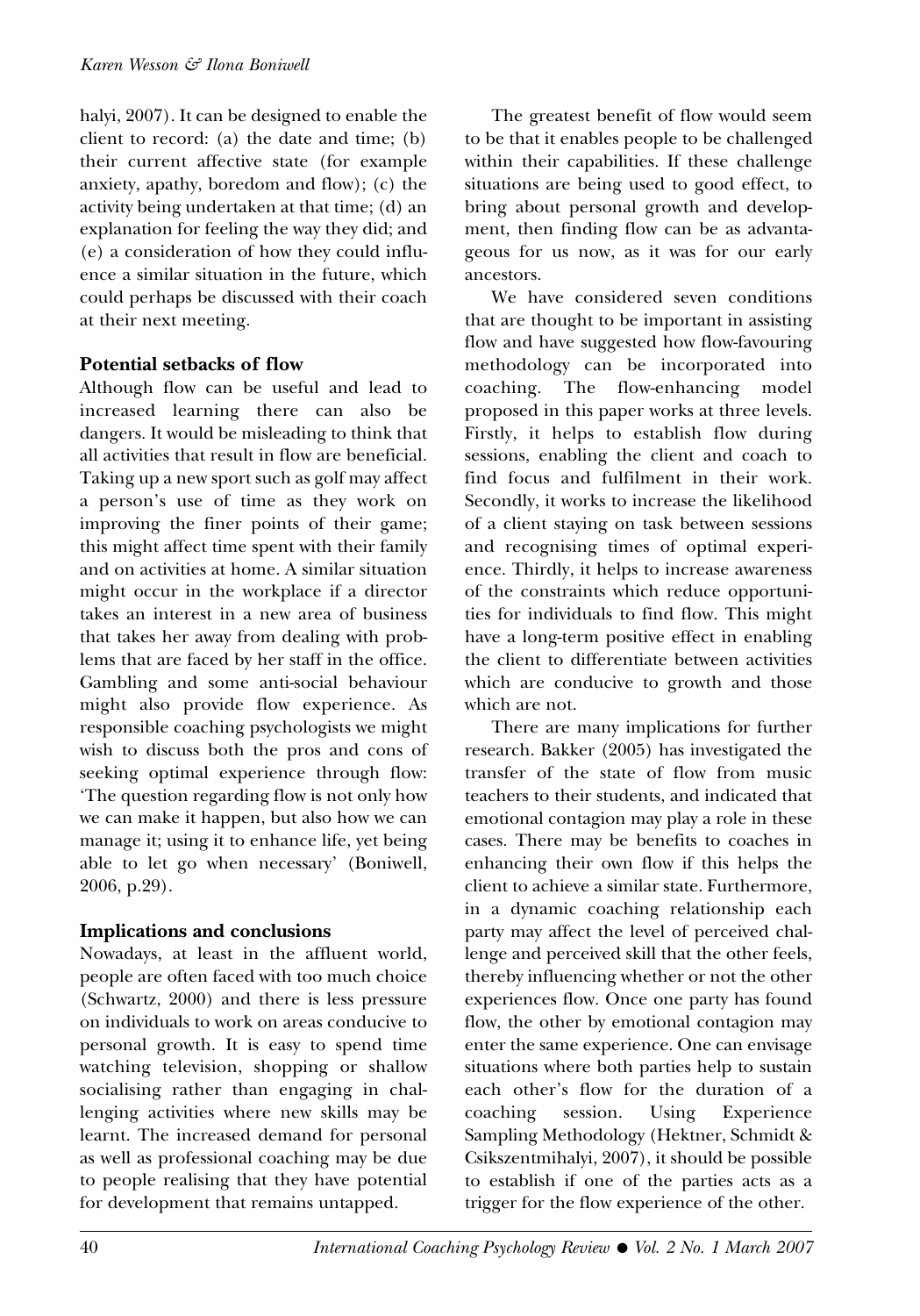| Flow favouring condition                             | Interventions that may help to facilitate flow                                                                                                                                 |
|------------------------------------------------------|--------------------------------------------------------------------------------------------------------------------------------------------------------------------------------|
| 1. Having clear goals                                | SMART<br>GROW<br>• Clear action points                                                                                                                                         |
| 2. Balancing challenge and skill                     | Using preferred strengths<br>Developing new skills<br>• Introducing different learning styles                                                                                  |
| 3. Importance placed on doing well<br>in an activity | • Considering the wider implications<br>of success<br>• Writing resolutions<br>• Celebrating small steps                                                                       |
| 4. Maintaining goal congruence                       | • Priorities and balance wheel<br>• Drawing life now and in future<br>Writing a personal mission statement                                                                     |
| 5. Receiving clear and immediate feedback            | Log book<br>Structured reflection<br>• Use of thinking tools, e.g. mind mapping<br>and fishbone diagrams<br>Minuting meetings<br>• Touching base with client between sessions  |
| 6. Increasing autonomy                               | • Personal Synthesis model<br>Priorities and balance wheel<br>Drawing life now and in future<br>• Autobiographical work<br>Considering life chapters<br>• Reflecting on values |
| 7. Increasing absorption                             | $\bullet$ Six thinking hats<br>• Ishikawa fishbone diagrams<br>• Lewin force field analysis<br>ABCDE<br>Jo-Hari window<br>Social and cultural context reading                  |

# **Table 1: Tools that may help to facilitate flow.**

Source: Adapted from Csikszentmihalyi, Abuhamdeh & Nakamura (2005, pp.601–602).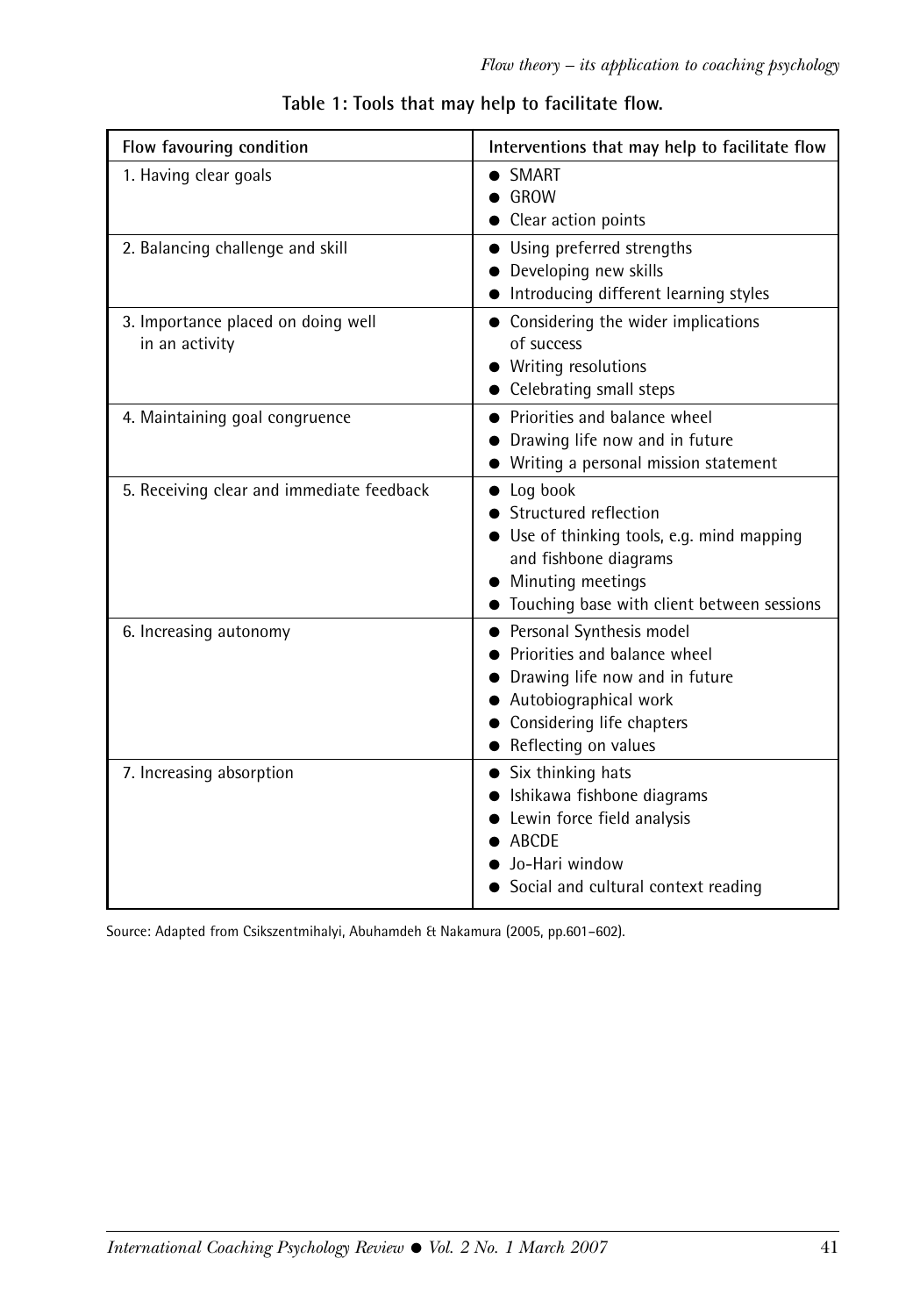It is well known that human interaction and communication is one of the best ways to induce flow (Csikszentmihalyi, 1992). Given that coaching frequently makes use of less traditional means of interaction, such as telephone and internet, it would be interesting to study to what extent the new media has an effect on flow experience in the session. In other words, does the lack of the physical presence have a reverse effect on flow experience?

Survey methods can be used to evaluate coaching programmes in terms of their effectiveness in enabling clients to find flow in areas conducive to growth. The Experience Sampling Method (Hektner, Schmidt & Csikszentmihalyi, 2007) offers opportunities to establish the levels of flow achieved and sustained whilst undertaking different coaching activities. As there exists a potential danger that the data collection would distract from the work of the alliance, both parties need to be aware of these implications and happy to record and comment on their experience. In fact, this method may be of particular interest to coaches involved in peer coaching arrangements who wish to monitor and reflect on their own practice as part of their training and personal development.

#### **References**

- Anderson, D. & Anderson, M. (2005). *Coaching that counts – Harnessing the power of leadership Coaching to deliver strategic value.* Oxford: Elsevier Butterworth-Heinemann.
- Ashby, F.G., Isen, A.M. & Turken, A.U. (1999). A neuropsychological theory of positive affect and its influence on cognition. *Psychological Review, 3*, 529–550.
- Bakker, A.B. (2005). Flow among music teachers and their students: The crossover of peak experiences. *Journal of Vocational Behavior, 66*, 26–44.
- Boniwell, I. (2006). *Positive psychology in a nutshell a balanced introduction to the science of optimal functioning.* London: PWBC.
- Buzan, T. & Buzan, B. (2003). *The mind map.* London: BBC Worldwide Limited.
- Cameron, S. (2001). *The MBA handbook Study skills for postgraduate management study.* Harlow, England: Financial Times: Prentice Hall.

The consolidation of ideas around the significance of flow theory for coaching is probably now a real possibility. It is interesting that the tools already used by coaches seem to provide the prerequisites for flow. Is this pure coincidence, or is coaching really just about enabling clients, once again, to use flow for the purpose it was intended for, that is to interact as best they can with their environment and to grow?

#### **Correspondence**

**Karen Wesson** Oxford Brookes University, Harcourt Hill, Oxford, OX2 9AT, United Kingdom. Tel: 01235 520778 E-mail: Karen@kwesson.plus.com

#### **Dr Ilona Boniwell**

Department of Psychology, University of East London, Stratford Campus, Romford Road, London, E15 4LZ, United Kingdom. Tel: 07901 555902 E-mail: I.Boniwell@uel.ac.uk

- Clutterbuck, D. (1998). *Learning alliances tapping into talent.* London: Institute of Personnel and Development.
- Cox, E. & Ledgerwood, G. (2003). The New Profession. *International Journal of Evidence Based Coaching and Mentoring, 1*(1).
- Csikszentmihalyi, M. (1975). *Beyond boredom and anxiety.* San Francisco: Jossey-Bass.
- Csikszentmihalyi, M. (1992). *Flow: The psychology of happiness.* London: Rider.
- Csikszentmihalyi, M. (2003). *Good business.* London: Hodder & Stoughton.
- Csikszentmihalyi, M., Abuhamdeh, S. & Nakamura, J. (2005). Flow. In A.J. Elliot & C.S. Dweck (Eds.), *Handbook of competence and motivation* (pp.598–608). New York: Guilford Press.
- Delle Fave, A. & Massimini, F. (2003). Making disability into a resource. *The Psychologist, 16*, 133–134.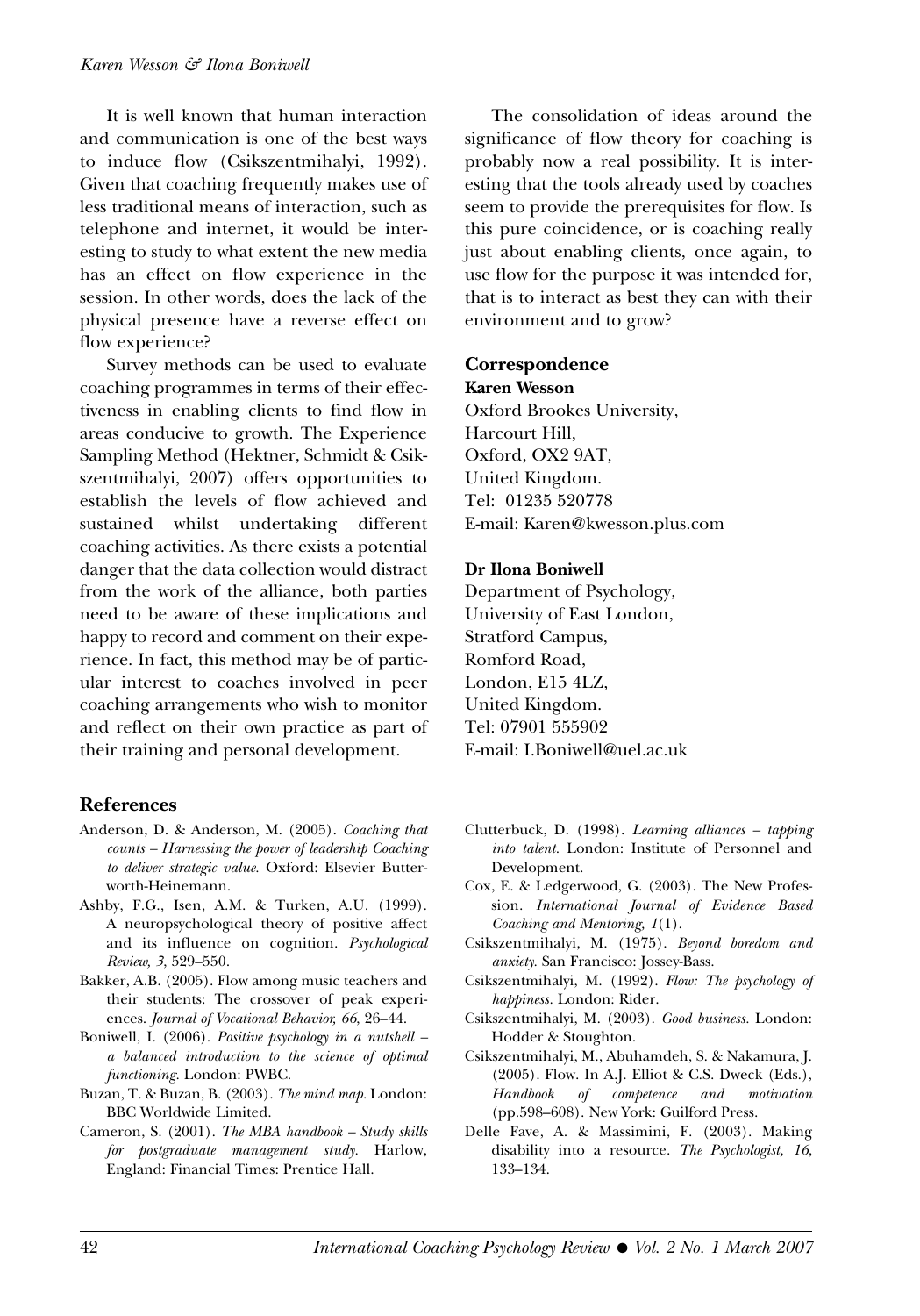- *Flow theory its application to coaching psychology*
- Durstewitz, D., Kelc, M. & Gunturkun, O. (1999). A Neurocomputational theory of the dopaminergic modulation of working memory functions. *The Journal of Neuroscience, 19*(7), 2807–2822.
- Elliot, A.J. (2005). A conceptual history of the achievement goal construct. In A.J. Elliot & C.S. Dweck (Eds.), *Handbook of competence and motivation* (pp.52–72). New York: Guilford Press.
- Green, L.S., Oades, L.G. & Grant, A.M. (2006). Cognitive-behavioral, solution-focused life coaching: Enhancing goal striving, well-being and hope. *Journal of Positive Psychology, 1*(3), 142–149.
- Hektner, J.M., Schmidt, J.A. & Csikszentmihalyi,M. (2007). *Experience sampling method: Measuring the quality of everyday life.* Thousand Oaks, California: Sage.
- Lewin, K. (1951). *Field theory in social science.* New York: Harper and Row.
- Linley, P.A. & Harrington, S. (2006a). Playing to your strengths. *The Psychologist, 19*, 86–89.
- Linley, P.A. & Harrington, S. (2006b). Strengths coaching: A potential-guided approach to coaching psychology. *International Coaching Psychology Review, 1*(1), 37–46.
- Locke, E.A. & Latham, G.P. (1990). *A theory for goal setting and task performance.* Upper Saddle River, NJ: Prentice-Hall.
- Locke, E.A., Shaw, K.N., Saari, L.M. & Latham, G.P. (1981). Goal setting and task performance: 1969–1980. *Psychological Bulletin, 90*(1), 125–152.
- Nakamura, J. & Csikszentmihalyi, M. (2002). The concept of flow. In C.R. Snyder & S.J. Lopez (Eds.), *Handbook of positive psychology* (pp.89–105). New York: Oxford University Press.
- Popovic, N. (2005). *Personal synthesis a complete guide to personal knowledge.* London: PWBC
- Rogers, J. (2004). *Coaching skills: A handbook.* Open University Press.
- Ryan, R.M. & Deci, E.L. (2000). Intrinsic and extrinsic motivations: Classic definitions and new directions. *Contemporary Educational Psychology, 25*, 54–67.
- Schwartz, B. (2000). Self-determination: The tyranny of freedom. *American Psychologist, 55*, 79–88.
- Seligman, M.E.P. (2003). *Authentic happiness using the new positive psychology to realise your potential for lasting fulfilment.* London: Nicholas Brealey Publishing.
- Smith, J. & Spurling, A. (2001). *Understanding motivation for lifelong learning.* London: Campaign for Learning.
- Whitmore, J. (2002). *Coaching for performance.* London: Nicholas Brealey Publishing.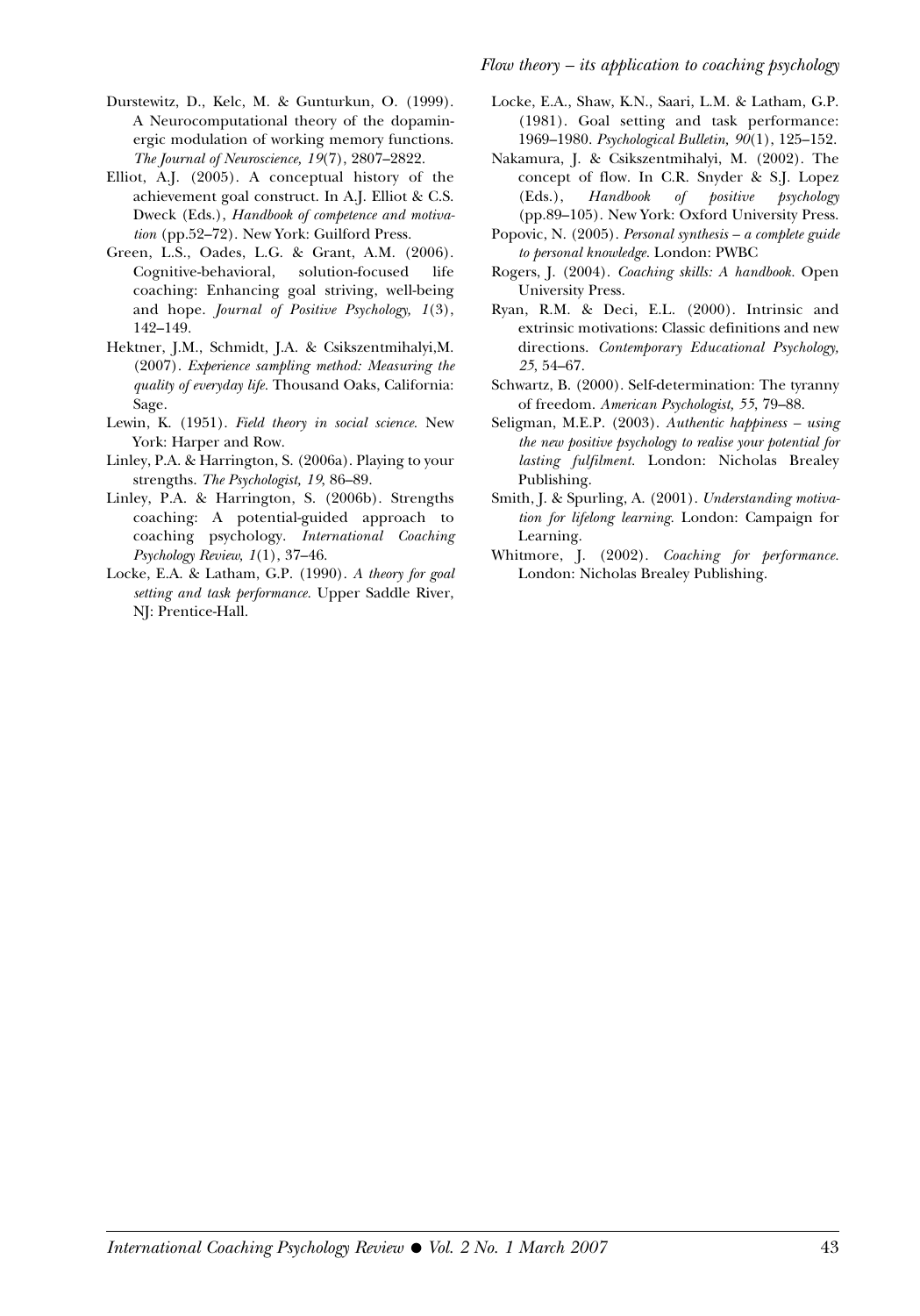# **An intervention for fostering hope, athletic and academic performance in university student-athletes**

Cristina Rolo & Daniel Gould

**Objective:** *To examine the effectiveness of an intervention programme in fostering hope (Snyder, 1994), athletic and academic performance in university student-athletes participating in a mandatory structured study.*

**Design:** *A two-group (hope facilitation intervention vs. no intervention control) pre- vs. post-test design was employed. Between pre-test and post-test the intervention group was exposed to a six-week (12 session) intervention to foster hope.*

**Method:** *Division I NCAA-member institution University varsity athletic team members were administered measures on the key dependent variables (dispositional and state hope, academic and athletic domain hope, and perceived athletic and academic performance). Using stratified random sampling, 44 student-athletes were selected. Intervention and control groups were each composed of 22 student-athletes (nine female, 13 male; 10 female, 12 male, respectively), with a mean age of 19 years.* 

**Results:** *Repeated measures ANOVA results showed that the intervention programme participants did not differ significantly from the control participants at Time 1 on hope (dispositional, state, athletic and academic), athletic and academic performance. However, after taking part in the six-week hope building programme the intervention group student-athletes' state hope total scores significantly increased.* 

**Conclusions:** *The study hypothesis was partially supported; the intervention programme was effective in fostering university student-athletes' state hope. Support was not found for the effectiveness of the intervention programme in fostering dispositional hope, academic and athletic domain hope or perceptions of athletic and academic performance.*

**Keywords:** Hope theory, student-athletes hope development, academic and athletic performance enhancement, coaching.

THE AUTHORS WOULD LIKE THE reader to keep in mind, as they read through this article, that diverse methodologies and techniques imple-HE AUTHORS WOULD LIKE THE reader to keep in mind, as they read through this article, that diverse mented in the present intervention study with student-athletes have been successfully used to enhance performance and wellbeing in diverse coaching contexts (e.g. business, education, sports) and in different countries such as United States of America (US) and Portugal. Although this article focus on coaching US university studentathletes to enhance their hope and performance, as you read this article, the authors suggest thinking about how this information could be adapted and used in your own coaching endeavours.

Although differences between studentathletes and other college students may seem subtle, playing an intercollegiate sport often adds an unexpectedly complex layer to student-athletes' lives (Watt & Moore, 2001). In addition to the challenges experienced by non-athletes, such as social adjustment, career exploration, and keeping up with one's daily student routine, student-athletes also have their sport-related activities: practice and competitions, injury treatment, travelling, or studying team plays (Street, 1999). This fact contributes to increased stress and sometimes leads to sport or academic dropouts. Therefore, many university educators and athletic department staff feel that something has to be done in order to help college student-athletes balance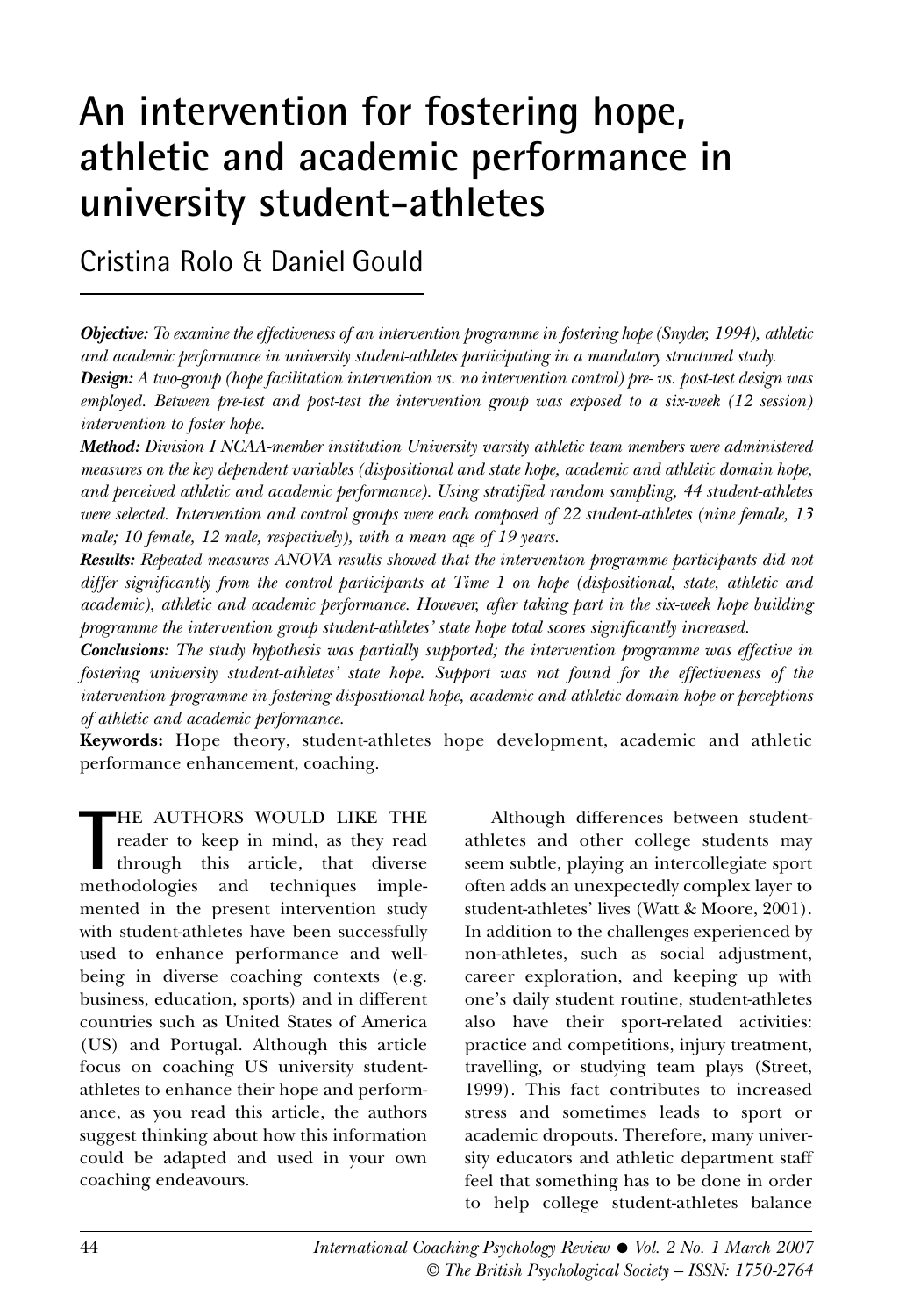these two life domains and foster their athletic and academic performance.

# **Positive psychology and hope**

Coaches and other athletic staff members often tell their student-athletes: 'stay positive', 'focus on your goals', 'keep your head up', or 'view adversity as a challenge'. In doing so, they assume that staying goal directed and positive will lead to higher levels of motivation and enhanced performance. Their beliefs are not without scientific support. For example, in a study of Olympic champions, Gould, Dieffenbach and Moffett (2002) identified these individuals as being characterised as high on dispositional hope.

Given the focus practitioners and researchers place on optimistically pursuing goals, it is surprising that the relationship between hope, athletic and academic performance has not been more extensively studied in sport psychology (Gould *et al.*, 2002; Curry *et al.*, 1997). Moreover, even fewer intervention studies have been conducted in sport psychology to determine if athletes' hope and performance can be enhanced (Curry & Maniar, 2003). Measurement issues relative to measuring goal driven behaviour, as well as issues relative to measuring athletic performance may have inhibited research in this area. Psychology's focus on deficits and problems may have also contributed. However, a paradigmatic shift has taken place in psychology. As a consequence, it was created the Positive Psychology movement with a renewed focus on making people's lives more productive and fulfilling (Seligman & Csikszentmihalyi, 2000). Positive Psychology focuses on valued subjective experiences such as well-being, contentment, satisfaction, flow, happiness, optimism and hope.

Snyder (1992) defined the hope construct within the context of goal setting behaviour, as a *thinking process about one's goals, in which a person has the perceived pathways and agency to achieve their goals.* Specifically, hope is a goal-related thinking process in which individuals have well-defined goals, knowledge of how to achieve those goals and the determination and energy to act (Snyder, 1994; Snyder, 1995; Snyder, 1997; Snyder, Cheavens & Michael, 1999). Hope is composed of *agency* (the will; the perceived ability to begin as well as to continue along a selected pathway to a goal) and *pathway's* thinking (the way; the perceptions of being able to produce one or more workable routes to goals). These two components have a reciprocal, additive, and positive correlated relationship with one another, but are not synonymous (Snyder, 1995). Snyder further contends that difficulties in one or more of the hope components (agency, pathways) may undermine hopeful thinking, while improvements in any of these may foster it. Furthermore, having information regarding our clients' pathways and agency levels contributes to develop meaningful interventions based on the clients' needs.

Snyder *et al.* (1991, 1996, 1999), have developed several psychometrically sound measures of hope. Research has shown that high levels of hope are associated with better psychological adjustment, achievement, problem solving and health in a variety of populations and life domains (Snyder & McDermott, 1999; Scheier & Carver, 1992; Schneider, 2001; Seligman, 1990; Snyder, Irving & Anderson, 1991). Additionally, high hope people have an advantage in a variety of goal pursuit activities such as academics and sports, and are at lower risk of dropping out of sport and school (Curry & Snyder, 2000; Curry, Snyder, Cook, Ruby & Rehm, 1997). Research in general psychology (Irving, Cheavens, Snyder, Gravel, Hanke, Hilbert & Nelson, in press) has also shown that hope can be fostered with training. Furthermore, Curry and Maniar (2003) found that an academic course combining psychological skills training and life skills education enhanced hope, sports and academic achievement, and contributed to students, and student-athlete's well-being. Likewise, Rolo and Kamphoff (2003) found that an eight-week programme combining psychological skills with life skills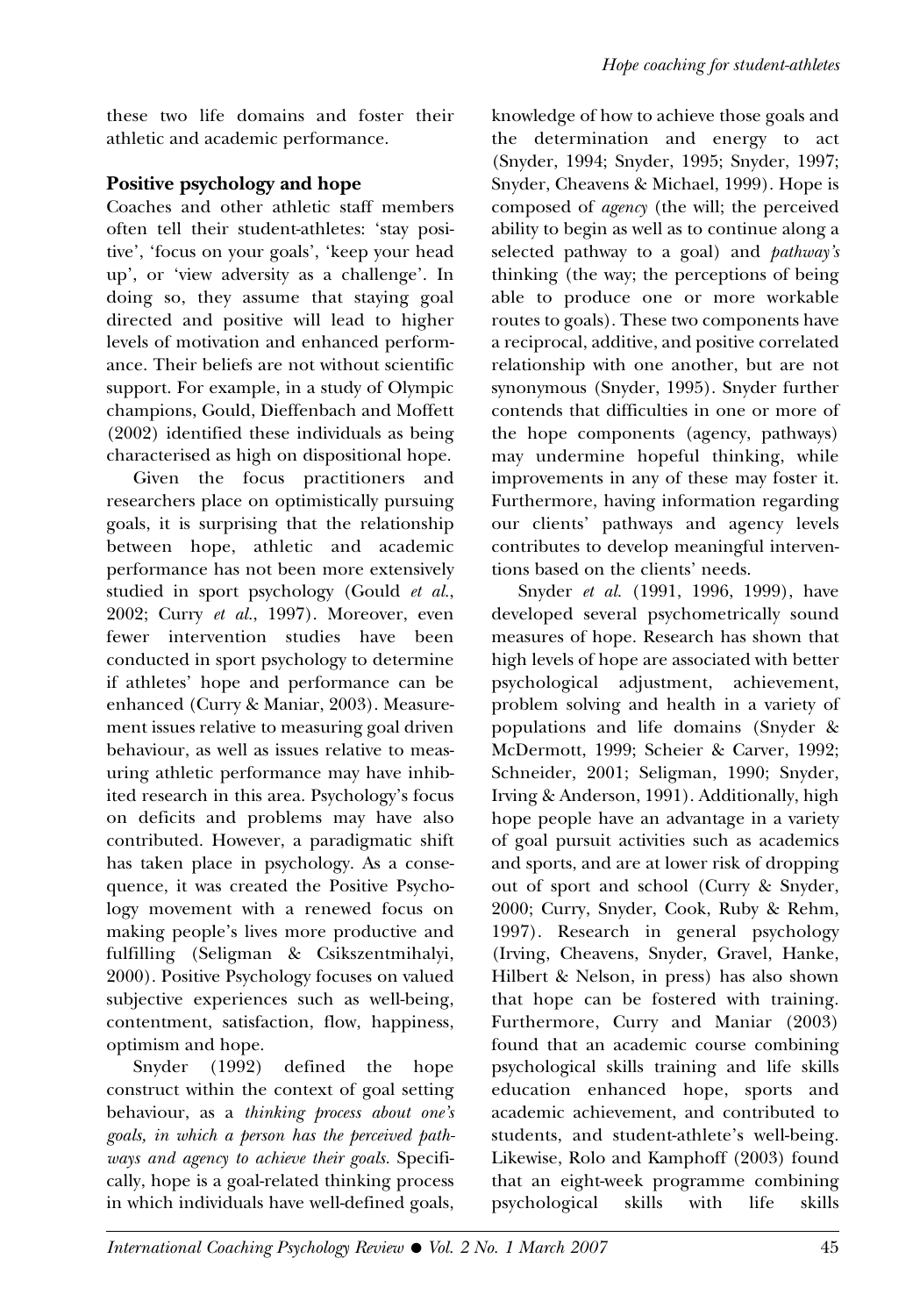contributed to foster university academic probation students' levels of hope and had a positive impact on academic performance measured by semester Grade Point Average (GPA).

# **Purposes, rationale and predictions**

Taking into consideration that no studies to date have examined the impact of a shortterm intervention programme to foster hope and in turn improve academic and athletic performance, the purpose of this study was to do so. It was predicted that from pre-test to post-test the intervention group would increase more than the control group on all hope measures (dispositional, state, academic, and athletic), as well as on academic and athletic performance.

The present intervention study was conceived to assist student-athletes use mandatory structured study hours more effectively. Specifically, the intervention focused on fostering student-athletes' hope (pathways and agency) with the purpose of enhancing their academic and athletic performance.

# **Method**

# **Design overview**

To examine the effectiveness of the shortterm intervention programme in fostering hope, athletic and academic performance, university varsity athletic team members participating in mandatory structured study during the Spring semester (*N*=55) were administered measures on the key dependent variables (dispositional and state hope, academic and athletic domain hope, and perceptions of athletic and academic performance). In addition, semester and cumulative GPA information were collected.

A two-group (hope facilitation intervention vs. control) pre- vs. post-test design was employed. Primarily, the pre-test included student-athlete baseline data on hope, perceptions of academic and athletic performance. Between pre-test and post-test the intervention group was exposed to a sixweek/12-session intervention to foster hope, while the control group participated in regular structured study and did not have access to the intervention. Post-test measures were the same taken at pre-test. Information on intervention group student-athletes' perception relative to the intervention programme effectiveness was also gathered.

# **Participants**

Using stratified random sampling based on gender, males and females were selected for each group. Participants were drawn from the initial 55 student-athletes in a mandatory structured study at a Division I NCAAmember institution. Intervention and control groups were each composed of 22 student-athletes (nine female, 13 male; 10 female, 12 male, respectively). Participants' age ranged from 18 to 21, with a mean age of 19 years. Ninety-three per cent (41) of the student-athletes were US Citizens, while 47 per cent (3) were foreign student-athletes from Iceland, South Africa and Venezuela. The majority of participating studentathletes were White (25), 14 African-American, three Hispanic, and the remaining two were included in the 'Other' category. Participants represented the following sports: basketball, cross country, golf, soccer, softball, tennis, track and field, baseball, and wrestling. The groups also included cheerleading and dance team members.

# **Measures**

# *Adult Trait Hope Scale*

The Adult Trait Hope Scale (Snyder, Harris, Anderson, Hollerand, Irving, Sigmon, Yoshinobu, Gibb, Langelle & Harney, 1991) is a 12-item measure of hope and includes two subscales: agency and pathways. It comprises eight items, with four additional unscored items (3, 5, 7, and 11) to disguise the nature of the test. Respondents are asked to use an eight-point Likert scale to indicate how false or true each of 12 statements is for him or her (e.g. 'I energetically pursue my goals', 1=definitely false to 8=definitely true). A total hope score is calculated by summing the four pathways and four agency items.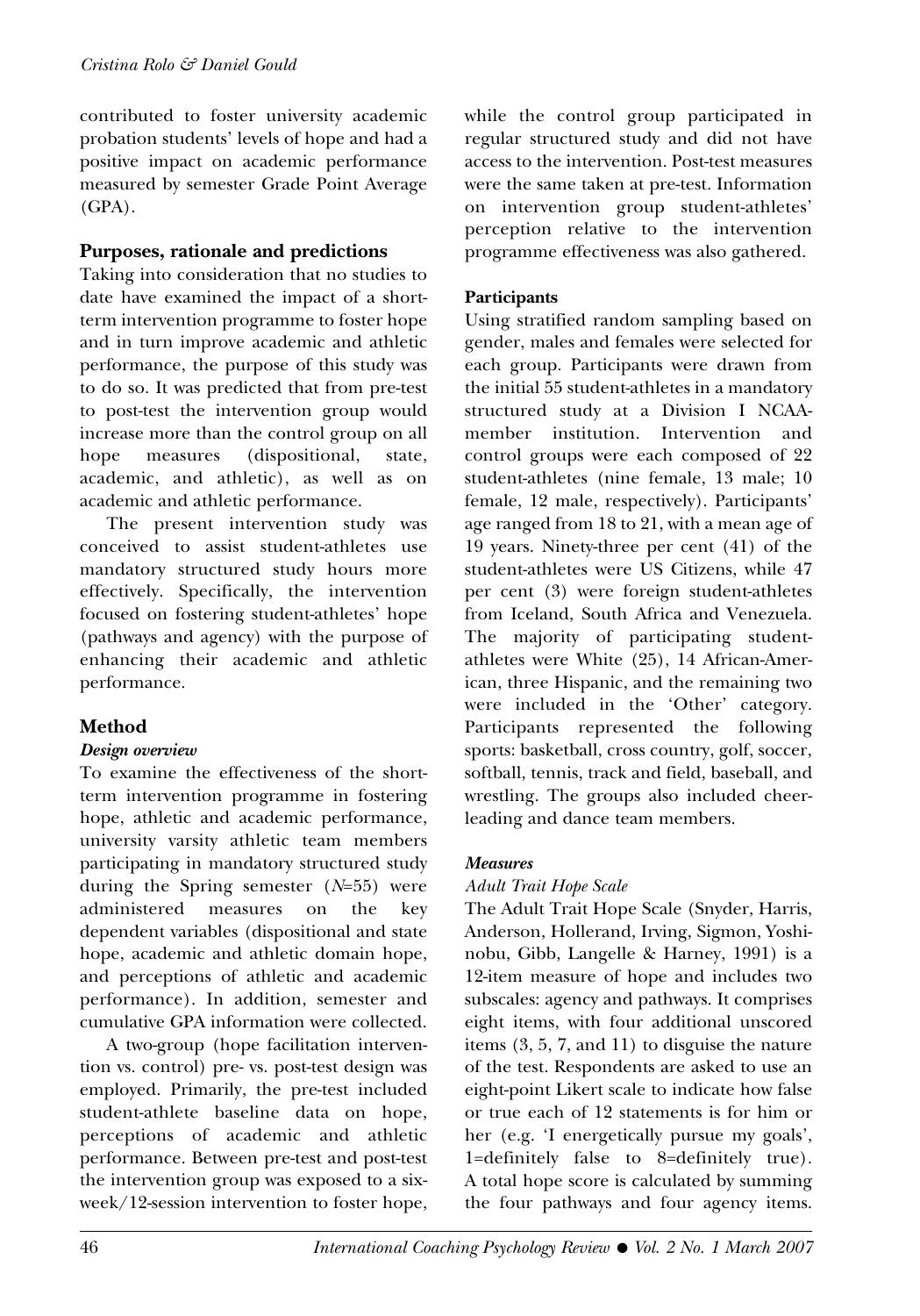Overall hope scores range from 8 to 64. A series of studies have demonstrated acceptable internal consistency, test-retest reliability and temporal stability for the dispositional hope scale (Snyder *et al.*, 1991; Snyder *et al.*, 2001). The Adult Trait Hope Scale items are internally consistent, with alpha coefficients ranging from .71 to .76 for the agency subscale, .63 to .80 for pathways subscale, and .74 to .84 for the overall scale.

#### *Adult State Hope Scale*

The Adult State Hope Scale (Snyder *et al.*, 1996) is a six-item self-report that assesses goal-directed thinking in a given moment. Respondents are asked to use an eight-point Likert scale to indicate how false or true each of six statements is for him or her (e.g. 'at the present time I am energetically pursuing my goals', 1=definitely false to 8=definitely true). Even numbers are agency items while odd-numbered items reflect pathway thinking. The total hope score is obtained by summing all six-item responses. Snyder (2000) has demonstrated the validity and internal consistency reliability of the Adult State Hope Scale. The state hope scale items are internally consistent, with alpha coefficients ranging from .79 to .95 for the agency subscale, .76 to .95 for pathways subscale, and .59 to .93 for the overall scale.

# *Domain Hope Scale-Revised*

McDermott and Snyder (1999) developed a domain specific measure of hope, which the authors suggest could be used instead of the general hope measure to provide more accurate hope scores for each life domain. Snyder, Shorey and Sympson (2003) developed and validated a revised version of the original domain specific measure of hope, named Domain Hope Scale-Revised. This scale comprises nine areas or life domains: academics, family life, leisure activities, physical health, psychological health, romantic relationships, social relationships, religion/ spiritual life, and work. Due to the relevance of the academic and athletic domains in the present study, the existing academic domain hope scale was used. Since no athletic domain specific hope scale was available, Rolo (2003) developed and used one athletic domain hope scale adapted from Snyder, Shorey and Sympson (2003). Both scales (academic and athletic hope) ask respondents to use an eight-point Likert scale to indicate how false or true each of six statements is for him or her (e.g. 'I actively pursue my school work'; 'I actively pursue my athletic preparation'; 1=definitely false to 8=definitely true). Pathways and agency subscale scores are obtained by summing the three odd- and the three even-numbered items, respectively. The total score is obtained by adding the six item responses (range=6 to 48). To the researchers' knowledge no articles to date have been published reporting the use of the domain hope scale or the scale psychometrics.

#### *Athletic performance*

Athletic performance was measured by having student-athletes fill out a modified version of the athletic performance report (Coach Evaluation Rating Scale) developed by Curry and Maniar (2003). Studentathletes were asked to rate on an eight-point Likert scale (1=superior to 8=poor) a series of eight questions (e.g. 'When healthy, the actual level of athletic performance achieved by me to date'). Although Curry and Maniar (2003) looked at each of the eight as a separate predictive outcome to assess intervention effectiveness, in the present study, a total score relative to the sum of the eight questions was used as a marker of studentathletes' perceived athletic performance (range=8 to 64).

#### *Academic performance*

Academic performance baseline data was collected using student-athletes' academic self-reports, as well as cumulative and semester GPA. Specifically, the studentathletes' academic performance report form was conceived to match the athletic performance report form and included eight questions (e.g. 'The actual level of academic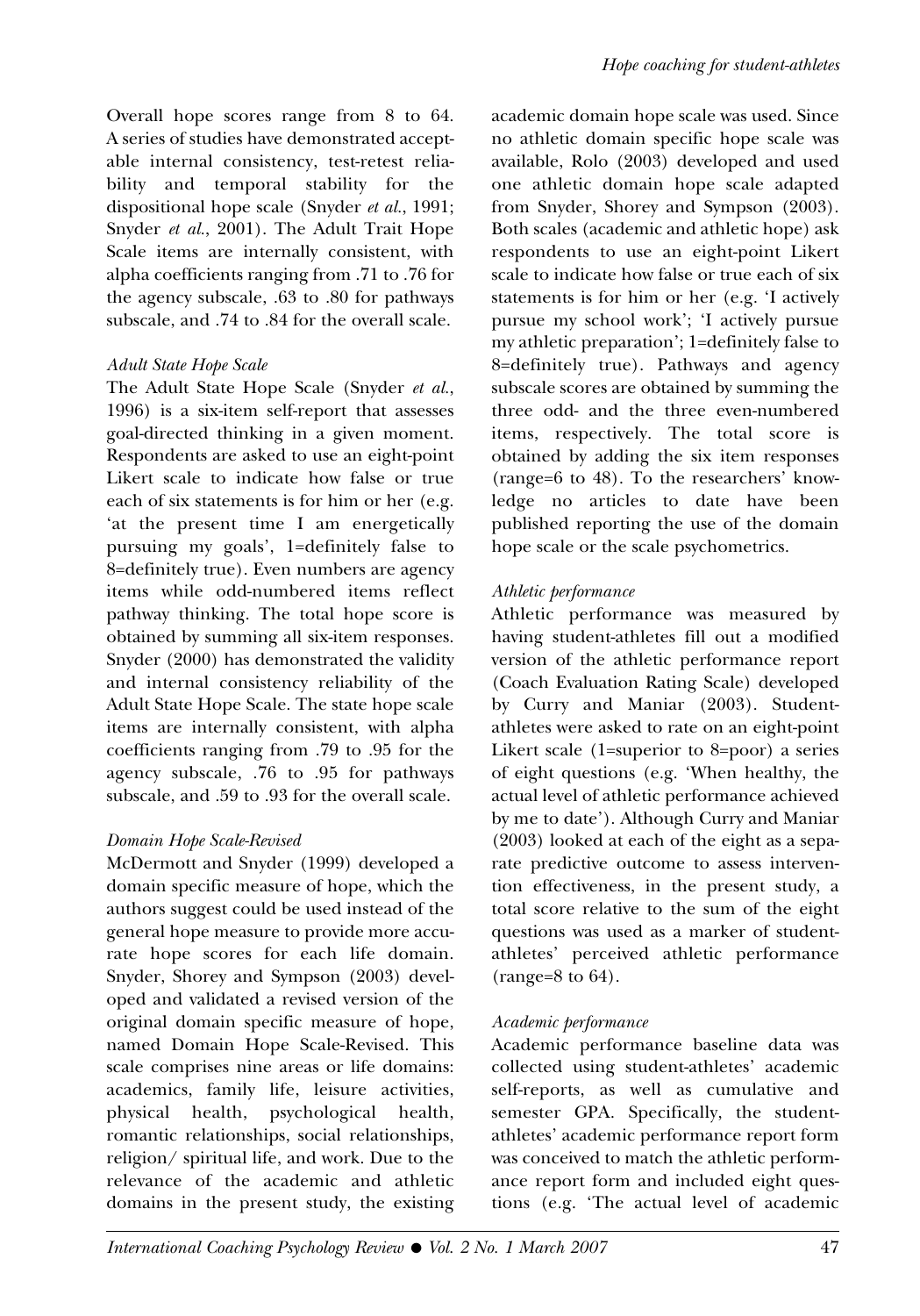performance achieved by me to date'). A total score relative to the sum of the eight questions was used as a marker of perceived academic performance (range=8 to 64).

In addition to the measures mentioned above, information relative to studentathletes' perceptions of the intervention content, methods, duration, if and how they benefited from it, as well as suggestions for improving the intervention were also collected and analysed.

# **Intervention**

The intervention programme called 'First Steps to Athletic and Academic Success' focused on changing student-athletes' perceptions and thought processes relative to hope, in order to assist them change their actions and behaviour. The ultimate goal was to provide tools to assist student-athletes reach their athletic and academic potential. Specifically, the intervention group was exposed to the learning, practicing and monitoring of effective goal setting principles and strategies (as well as other mental and life skills) to foster both pathways and the agency component of hope. Hope was in turn predicted to have a positive impact on academic and athletic performance (see Figure 1).

#### *Duration, organisation and methods*

The intervention programme lasted six weeks and was composed of 12 sessions. It included 10 group sessions and 2 individual conferences, with an approximate duration of 60 minutes (Terry, Mayer & Howe, 1998; Manzo, 2003; Jaycox, Reivich, Guillham & Seligman, 1994). Two individual conferences were held with each student-athlete participating in the programme. The first to get to know the student-athletes, and guided by hope theory, assist them develop a comprehensive and specific goal achievement strategic plan, which included setting personal, meaningful, and effective athletic and academic goals. The second focused on re-evaluating, re-adjust or change the goal achievement strategic plans. Intervention programme group size was limited to a maximum of nine student-athletes to facilitate the interaction between participants, and to contribute to the effectiveness of small group activities and respective debriefings (Shatté, Guillham & Reivich, 2000). Throughout the intervention, diverse methodologies were used to facilitate student-athletes' understanding and application of the concepts. These included: group activities, games, discussions, stories, metaphors, quotes, pictures, and worksheets.



#### **Figure 1: Intervention Model.**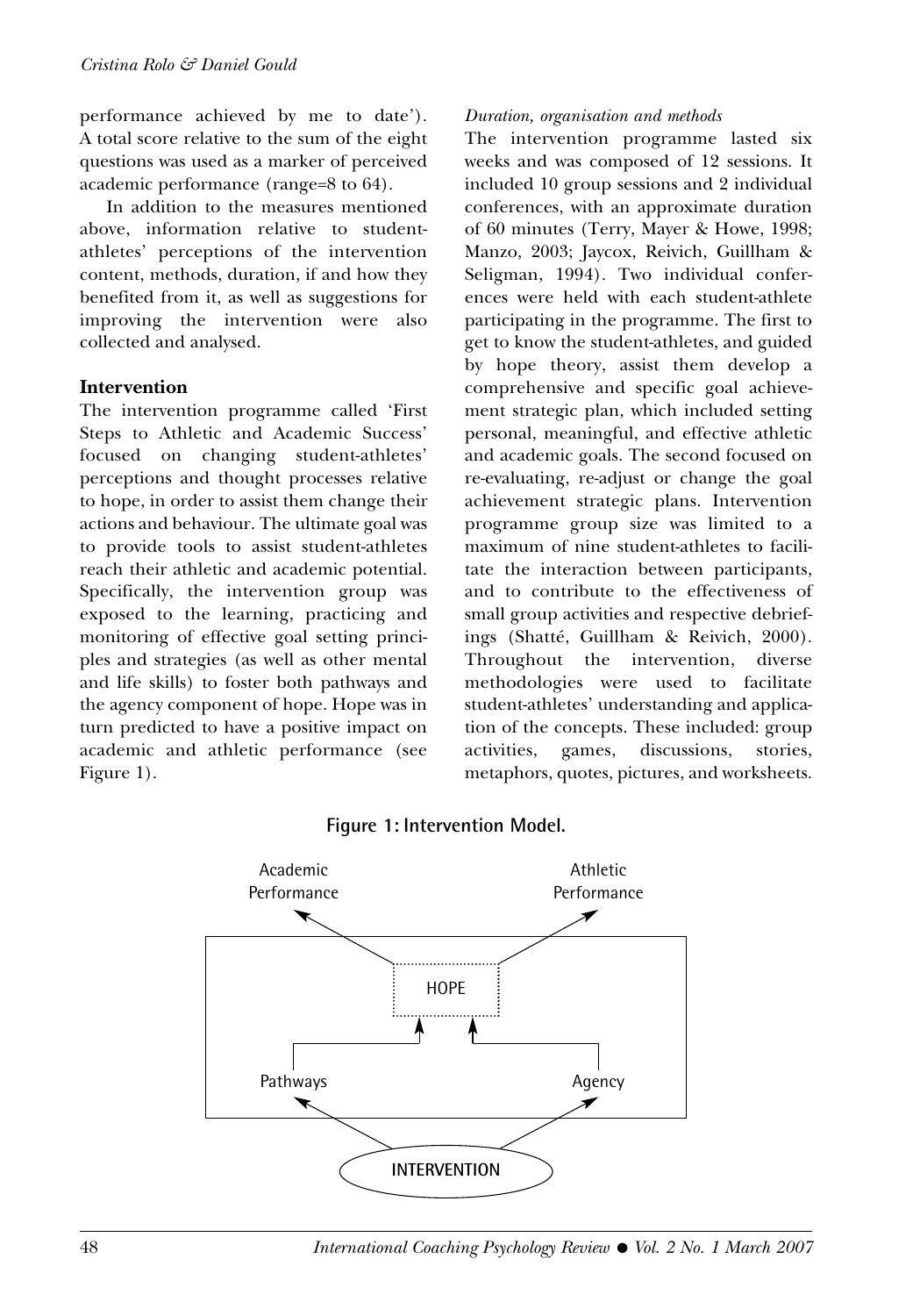### *Content*

The intervention focused mainly on cognitive-behavioural interventions, with strong emphases placed upon goal-setting, strategy generation, and modification of negative thoughts and beliefs regarding goal attainment (Curry & Maniar, 2003; Snyder, Ilardi, Cheavens *et al.*, 2000; Shatté, Guillham & Reivich, 2000). The intervention programme content is based upon one main theory: hope (Snyder, 1991) and it was selected with the purpose of: (1) increasing student-athletes' awareness and understanding of hope (pathways and agency), as well as how these constructs influence their behaviours and performance; and (2) assist student-athletes develop the necessary skills to foster hope and in turn improve their athletic and academic performances. Intervention content by session is presented in Table 1, which contains also a reference to the purpose of each activity.

# *Protocol*

Twenty-two student-athletes participated in the intervention programme while 22 were part of the control group. The later group participated in the mandatory academic structured study only and did not have access to the intervention programme sessions. It was emphasised to the intervention group participants that the programme was a process of experiential learning opportunities, which could not be fully acquired by simply conveying the missed content. Therefore, the student-athletes who accepted to participate in the intervention programme were asked to fill out a six-week commitment form. Intervention sessions were scheduled according to student-athletes schedules and preferences and participating studentathletes were asked to keep the content of the intervention programme confidential.

At the end of the 12-session intervention, student-athletes who went through the programme answered a series of questions evaluating the intervention programme content, process, duration, and outcomes. Furthermore, each participant received a certificate of successful completion of the 'First Steps to Athletic and Academic Success' programme.

#### *Procedures*

A meeting was held with the University Director of Intercollegiate Athletics, the Associate Director of Athletics for Student Welfare and the Academic Enhancement Programme Director, in which the characteristics of the intervention study and the benefits to the student athletes were explained. As a result, full support was obtained and a letter of agreement to conduct the intervention study was produced and signed.

At the beginning of the semester, after receiving approval by the University IRB, the researcher participated in a meeting conducted by the Academic Enhancement Programme Director. During this meeting, mandatory structured study procedures, rules, and regulations were explained to all student-athletes and the 'First Steps to Athletic and Academic Success' intervention programme was introduced. Study purposes and participation criteria were explained and confidentiality was assured. After conveying the voluntary nature as well as the random selection of potential intervention programme participants, written consent forms were distributed and baseline data was collected. The initial survey completion lasted 15 minutes. Student-athletes provided also information about days/times they would be at study hall and available to participate in the intervention programme. Student-athletes were informed that these two hours would count towards the weekly eight hours of mandatory study time requirement.

At the end of the study, a final report summary of the results as well as a thank you note was given to the student-athletes, coaches and staff involved in the study. Additionally, each student-athlete (intervention and control group) received a clean copy of the *First Steps to Athletic and Academic Success* workbook.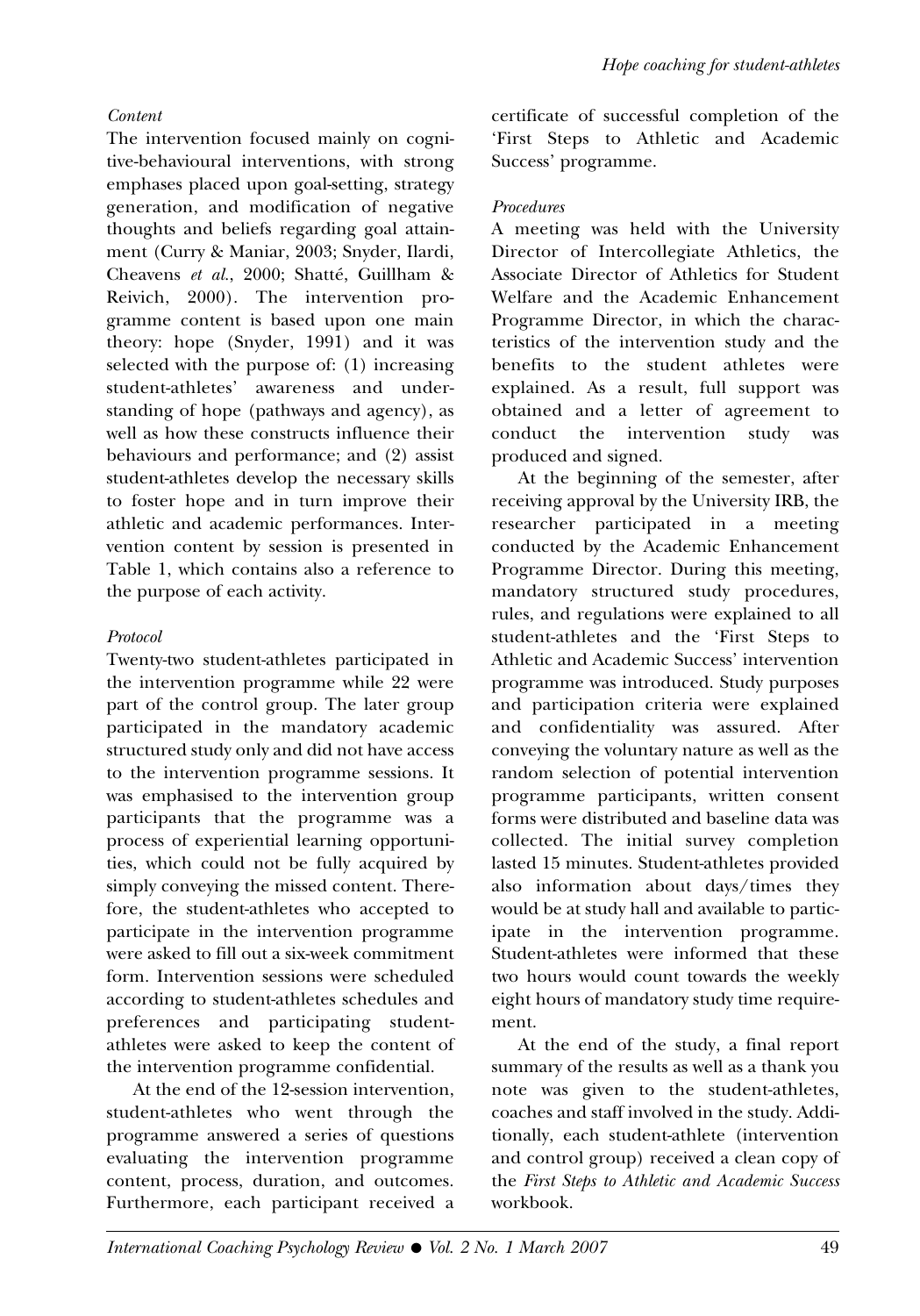| No. | Session Content and Activities                                                                                                                                                                                                                                                                                                                          | <b>Purposes</b>                                                                                                                                                                                                                                                                                                     |
|-----|---------------------------------------------------------------------------------------------------------------------------------------------------------------------------------------------------------------------------------------------------------------------------------------------------------------------------------------------------------|---------------------------------------------------------------------------------------------------------------------------------------------------------------------------------------------------------------------------------------------------------------------------------------------------------------------|
| 1   | Introduce programme purpose,<br>content and methods.<br>Request student-athletes to keep<br>programme content confidential<br>until the end of the six-week period.<br>a. 'Toss a goal' activity.<br>b. Goal Setting 'Maize' activity.<br>c. 'Soccer ball' activity.<br>d. Goal setting principles, SMART goals<br>and common problems in goal-setting. | a, b, c & d. Illustrate goal setting importance<br>and introduce effective goal-setting principles.<br>c. Positive goals & positive thinking/thought<br>replacement.                                                                                                                                                |
| 2   | a. Perception of control game.<br>b. Goal setting group activity (Puzzle).<br>c. Power 4 W Success System.<br>(wish, wants, ways and will)<br>d. 'Sand' activity.                                                                                                                                                                                       | a. Perceived control and awareness of<br>possibilities: control over what they chose to<br>focus on (obstacle or solution).<br>b. Goal-setting principles; using available<br>resources; asking for help.<br>c. Introduce 4Power W Success System.<br>d. Time management.                                           |
| 3   | a. Power 4 W Success System<br>(quotes, metaphors, written exercises:<br>'Dan's story').<br>b. Self Power 4 W Success System for<br>academics and athletics.                                                                                                                                                                                            | a. Power 4 W Success System review and<br>written exercises (practice).<br>b. Apply the Power 4 W Success System to<br>themselves; discuss how each component<br>influences each other, and performance.                                                                                                            |
| 4   | a. GPA calculation worksheet.<br>b. Academic Strategic Plan.<br>c. Athletic Strategic Plan.<br>Schedule Individual Conferences and<br>remind student-athletes to bring<br>their Strategic Plans next session.                                                                                                                                           | a. Calculate academic semester GPA goal.<br>b. Et c. Fill out the academic and athletic<br>strategic plans.                                                                                                                                                                                                         |
| 5   | Individual Conference.                                                                                                                                                                                                                                                                                                                                  | Get to know reason why student came to the<br>university and why he/she is in study hall.<br>Discuss academic and athletic strategic plans.                                                                                                                                                                         |
| 6   | a. 'Car' Metaphor.<br>b. 'Control Circles' exercise.<br>c. 'Backpack with rocks' Metaphor.<br>d. 'Wall' Metaphor and Quotes.                                                                                                                                                                                                                            | a. Increase awareness of having direct control<br>over thoughts and behaviours, and indirect<br>control over emotions and physiology.<br>b. Focus on things that are under our control.<br>c. Organisation; prioritising; avoid<br>procrastination; asking for help.<br>d. 4 Power Ws (wish, want, will, and ways). |
| 7   | a. 'To Do List'.<br>b. Fill out semester planner<br>(tests, deadlines, competition, etc.).<br>c. Fill out weekly schedule (classes,<br>practice, competition, and study hall).                                                                                                                                                                          | a. Time management/goal-setting.<br>b & c. Time management.<br>c & d. Goal-setting.<br>e. Explain the benefits of temporary explanations<br>for failure and permanent for success<br>(foster agency).                                                                                                               |

# **Table 1: Intervention content, activities and purposes.**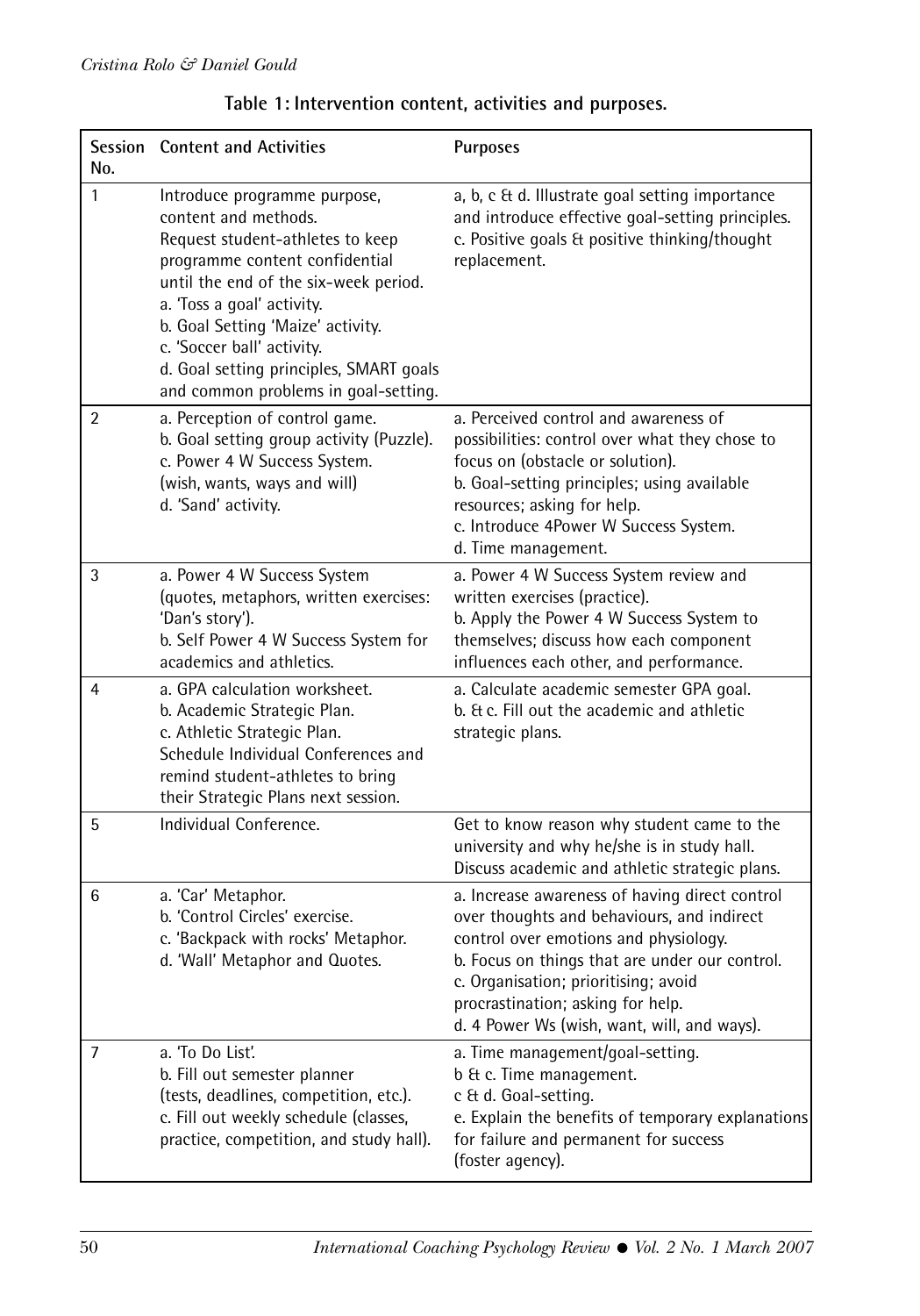| No. | Session Content and Activities                                                                                                                                                                                                                                                                         | <b>Purposes</b>                                                                                                                                                                                                                |
|-----|--------------------------------------------------------------------------------------------------------------------------------------------------------------------------------------------------------------------------------------------------------------------------------------------------------|--------------------------------------------------------------------------------------------------------------------------------------------------------------------------------------------------------------------------------|
|     | d. Weekly academic and athletic<br>goal setting worksheet.<br>e. Exercises on explanatory style<br>(permanent/temporary).                                                                                                                                                                              |                                                                                                                                                                                                                                |
| 8   | a. 'Being in the Moment' exercise<br>b. 'Brain conflict strategy' activity<br>c. 'Concentration grid' activity<br>(while playing distracting tape,<br>and without tape playing).                                                                                                                       | a. Direct control over the present<br>(not past or future).<br>b & c. Focus, block out distractions or find<br>quiet environment.                                                                                              |
| 9   | a. Previous week academic and<br>athletic goal-setting evaluation.<br>b. Weekly academic and athletic<br>goal-setting.<br>c. Exercises on explanatory style<br>(global/specific; internal/external).                                                                                                   | a. Goal-setting monitoring.<br>b. Effective goal-setting.<br>c. Explain the benefits of permanent, global,<br>and internal, explanations for success, and<br>temporary, specific, and external for failure<br>(foster agency). |
| 10  | a. 4 Power W Success System exercise.<br>b. 'Major goal of the week' exercise.<br>Schedule Individual Conferences and<br>remind student-athletes to bring their<br>Strategic Plans.                                                                                                                    | a. Remember successful experiences:<br>how they overcame obstacles (ways) and<br>what motivated them (agency).<br>b. 4 Power Ws and Use study hall time wisely.                                                                |
| 11  | Individual Conference.                                                                                                                                                                                                                                                                                 | Evaluate/readjust academic and athletic<br>strategic plans.<br>Verify programme workbook and classes'<br>notebook organisation.                                                                                                |
| 12  | a. Previous week academic and athletic<br>goal-setting evaluation.<br>b. Weekly academic and athletic<br>goal-setting.<br>Review of the programme.<br>Fill out hope questionnaires, academic<br>and athletic report forms.<br>Fill out the programme evaluation form.<br>c. Goal-setting closing game. | a. Goal-setting monitoring.<br>b. Effective goal-setting.<br>Programme review and evaluation.<br>c. Goal setting (three types of goals: safety goal,<br>realistic/challenging goal, barrier braking goal).                     |
|     |                                                                                                                                                                                                                                                                                                        |                                                                                                                                                                                                                                |

I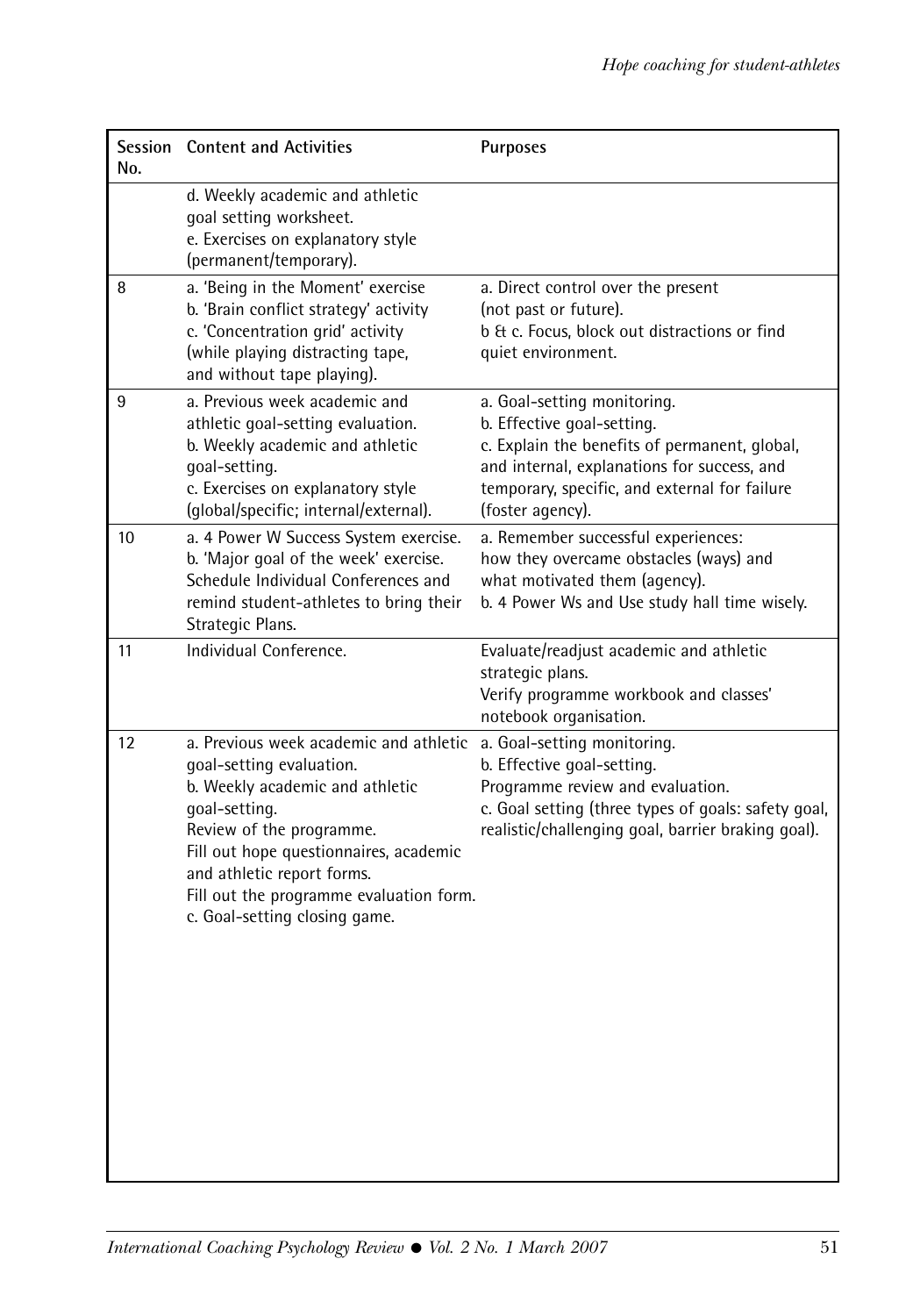#### **Results**

The results presented here assess the effectiveness of the short-term intervention programme in fostering hope, athletic and academic performance in university studentathletes participating in mandatory structured study. Using the data collected on all forty-four student-athletes who participated in the study, descriptive statistics and alpha reliability coefficients were calculated for each of the hope scales (dispositional, state , academic, and athletic) and for the academic and athletic performance report forms (see Tables 2 and 3).

Repeated measures ANOVA were conducted to determine if there were any differences on hope and performance between the groups (intervention and control) and over time (pre- to post-intervention). Specifically, six repeated measures ANOVAs were conducted with group and time used as independent variables (Within: Time 1, Time 2 and Between: Intervention and Control Groups) for each dependent measure used in the present study: dispositional hope, state hope, athletic hope, academic hope, athletic performance and academic performance. These results are presented here.

#### *State Hope*

Repeated measures ANOVA results showed a significant Time (pre-post intervention) by Group (intervention and control) interaction effect  $F(1,42)=7.20, p=.01$ , revealing a significant increase in intervention group student-athletes' state hope scores at Time 2, after taking part in the six-week hope building programme. Specifically, Time 2 state hope mean (*M*=40.0) was significantly greater than the Time 1 state hope mean (*M*=37.1). Furthermore, intervention group state hope scores at Time 2 (*M*=41.5, *SD*=4.5) were significantly greater than the state hope scores obtained at Time 1 (*M*=36.3, *SD*=6.9).

**Table 2: Dispositional Hope, State Hope, Athletic Hope and Academic Hope descriptive statistics and reliabilities.**

|                           | N<br>M                   |    |       | SD<br>SК       |      |                     | ΚU      |                | a           |                |     |                |          |
|---------------------------|--------------------------|----|-------|----------------|------|---------------------|---------|----------------|-------------|----------------|-----|----------------|----------|
| <b>Assessment Time</b>    | 1                        | 2  | 1     | $\overline{2}$ |      | $\overline{2}$      | 1       | $\overline{2}$ | 1           | $\overline{2}$ | 1   | $\overline{2}$ | Range    |
|                           | Dispositional Hope total |    |       |                |      |                     |         |                |             |                |     |                | $8 - 64$ |
| <b>Intervention Group</b> | 22                       | 22 | 49.18 | 54.27          | 5.65 | 5.14                | $-.29$  | $-86$          | $-.35$      | .75            | .80 | .83            |          |
| <b>Control Group</b>      | 22                       | 22 | 49.09 | 51.23          | 9.29 | 5.30                | $-1.95$ | .13            | 6.04        | $-.52$         | .92 | .74            |          |
| <b>Total Sample</b>       | 44                       | 44 |       | 49.14 52.75    | 7.60 | 5.38                | $-1.72$ | $-.32$         | 6.20        | $-.56$         | .89 | .80            |          |
|                           | State Hope total         |    |       |                |      |                     |         |                | $6 - 48$    |                |     |                |          |
| <b>Intervention Group</b> | 22                       | 22 | 36.27 | 41.50          | 6.87 | 4.50                | .17     | $-1.57$        | $-1.03$     | 2.38           | .92 | .91            |          |
| <b>Control Group</b>      | 22                       | 22 | 38.00 | 38.55          | 6.58 | 5.55                | $-.22$  | $-.01$         | $-.95$      | $-1.45$        | .88 | .87            |          |
| <b>Total Sample</b>       | 44                       | 44 | 37.14 | 40.02          | 6.71 | 5.21                | $-.029$ | -.64           | $-1.08$     | $-81$          | .90 | .89            |          |
|                           |                          |    |       |                |      | Athletic Hope total |         |                |             |                |     |                | $6 - 48$ |
| <b>Intervention Group</b> | 22                       | 22 | 41.73 | 42.68          | 3.67 | 6.84                | $-41$   | $-3.08$        | $-94$       | 11.48          | .80 | .93            |          |
| <b>Control Group</b>      | 21                       | 22 | 40.52 | 41.91          | 8.10 | 3.99                | $-2.80$ | .16            |             | $10.35 - 1.34$ | .95 | .83            |          |
| Total Sample              | 43                       | 44 |       | 41.14 42.30    | 6.19 | 5.55                |         | $-3.00 -2.55$  | 14.73 10.77 |                | .92 | .91            |          |
| Academic Hope total       |                          |    |       |                |      |                     |         |                |             | $6 - 48$       |     |                |          |
| <b>Intervention Group</b> | 22                       | 22 | 37.27 | 40.68          | 6.48 | 5.30                |         | $-.44 -1.26$   | $-66$       | 1.91           | .91 | .90            |          |
| <b>Control Group</b>      | 22                       | 22 | 37.14 | 38.82          | 8.86 | 4.77                | $-1.77$ | $-.76$         | 4.58        | $-.58$         | .96 | .83            |          |
| <b>Total Sample</b>       | 44                       | 44 | 37.20 | 39.75          | 7.67 | 5.07                | $-1.40$ | $-.91$         | 3.48        | .37            | .94 | .87            |          |

\*\* *p*<.01 level (2-tailed). \* *p*=.01 level (2-tailed).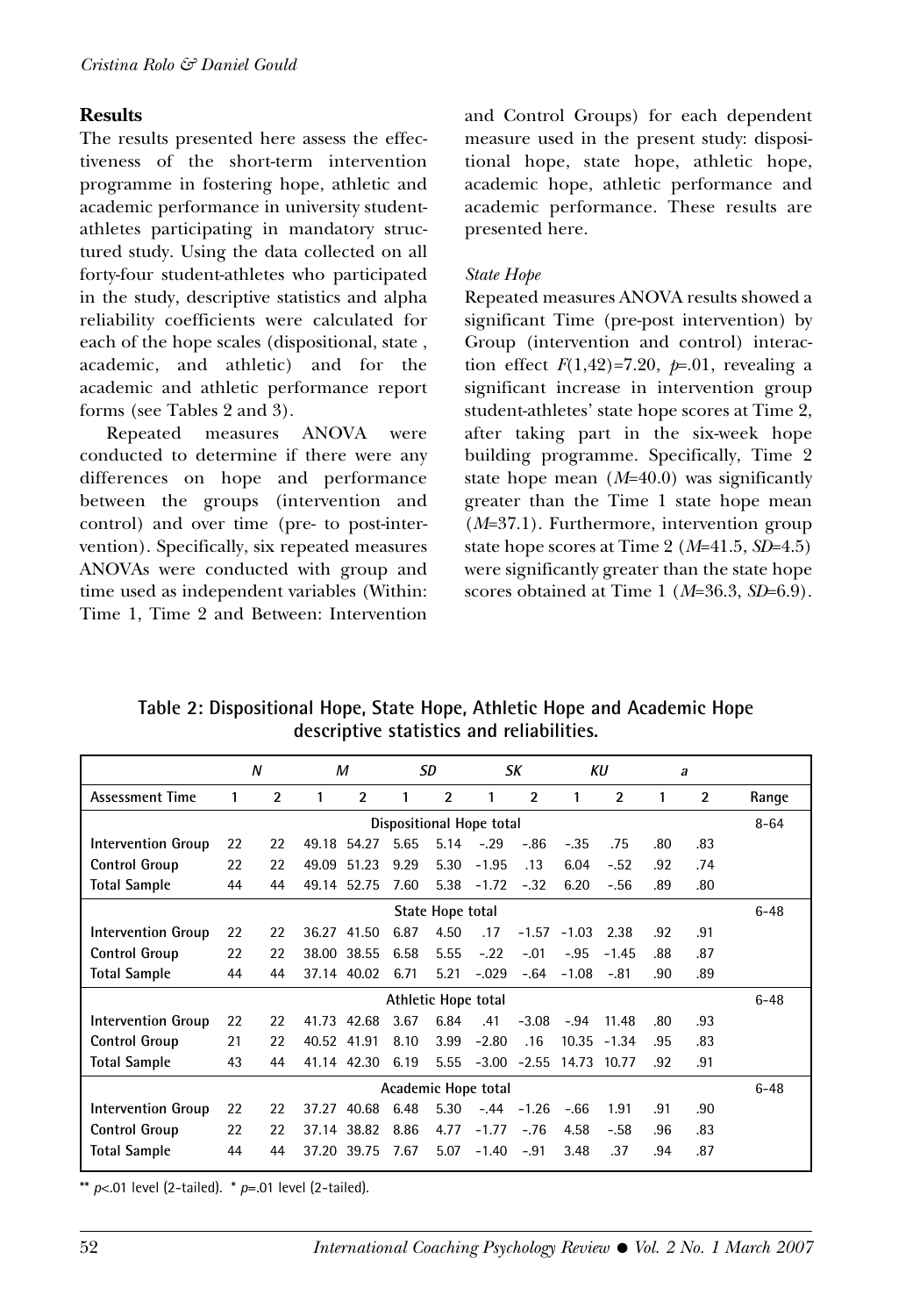|                           |    | N                    |              | м           |             | SD   |     | SК             |              | КU             |     | a              |       |
|---------------------------|----|----------------------|--------------|-------------|-------------|------|-----|----------------|--------------|----------------|-----|----------------|-------|
| <b>Assessment Time</b>    | 1  | $\mathcal{P}$        | $\mathbf{1}$ | 2           | 1           | 2    | 1   | $\overline{2}$ | 1            | $\overline{2}$ | 1   | $\overline{2}$ | Range |
|                           |    | Athletic Performance |              |             |             |      |     |                |              | $8 - 64$       |     |                |       |
| <b>Intervention Group</b> | 22 | 22                   |              | 45.91 50.95 | 8.15        | 8.73 | .24 | $-.63$         | $-.18$       | $-0.9$         | -91 | .92            |       |
| <b>Control Group</b>      | 22 | 21                   | 46.77        | 48.00       | 9.83        | 8.25 | .06 | $-.11$         | $-1.2$       | $-.09$         | .94 | .91            |       |
| <b>Total Sample</b>       | 44 | 43                   |              | 46.34 49.51 | 8.93        | 8.53 | .15 |                | $-.34 - .85$ | $-40$          | .93 | .92            |       |
|                           |    | Academic Performance |              |             |             |      |     |                |              | $8 - 64$       |     |                |       |
| Intervention Group        | 22 | 22                   |              | 38.41 43.27 | 5.96        | 8.89 | .20 | $-.55$         | .21          | $-.07$         | .81 | .92            |       |
| <b>Control Group</b>      | 22 | 22                   | 38.77        | 41.41       | 11.66 10.50 |      | .11 | .14            |              | $-.48 - 1.37$  | .95 | .95            |       |
| <b>Total Sample</b>       | 44 | 44                   |              | 38.59 42.34 | 9.15        | 9.66 | .17 | $-.17$         | .40          | $-1.00$        | .92 | .94            |       |

**Table 3: Student-athletes' perceptions of Athletic and Academic Performance descriptive statistics and reliabilities.**

\*\* *p*<.01 level (2-tailed). \* *p*=.01 level (2-tailed).

| Table 4: Repeated measures ANOVA using State Hope total as the dependent variable. |  |  |  |
|------------------------------------------------------------------------------------|--|--|--|
|------------------------------------------------------------------------------------|--|--|--|

| <b>Source</b>           | SS      | df | ΜS     | F          | n <sup>2</sup> | Φ   |  |
|-------------------------|---------|----|--------|------------|----------------|-----|--|
| <b>Between Subjects</b> |         |    |        |            |                |     |  |
| Group                   | 8.28    |    | 8.28   | .15        | .00            | .06 |  |
| Error                   | 2271.66 | 42 | 54.08  |            |                |     |  |
| <b>Within Subjects</b>  |         |    |        |            |                |     |  |
| Time                    | 183.28  |    | 183.28 | $10.94***$ | .21            | .90 |  |
| Time by Group           | 120.56  |    | 120.56 | $7.20*$    | .15            | .75 |  |
| Error                   | 703.66  | 42 | 16.75  |            |                |     |  |

\*\* *p*<.01 level (2-tailed). \* *p*=.01 level (2-tailed).

The significant increase in intervention group student-athletes' state hope scores between pre- and post-intervention may have been due to the fact that although the intervention programme focused on developing athletic and academic hope, hope related thinking as applied to other life domains such as work or personal relationships may have also increased. The development of hope related thinking is illustrated in the following student-athletes' quotes: 'I learned a lot about goal setting, organising and prioritising my time, ways to achieve goals and overcome obstacles in my way'; 'helped me become a person with discipline in life'; 'I can use these in my life to become a better person and perform better'.

#### *Dispositional, Athletic and Academic Hope*

Repeated measures ANOVA results revealed that the intervention programme participants did not differ significantly from the control group participants (at Time 1 and Time 2) on any of the other dependent variables examined in this study: dispositional hope, athletic hope, academic hope, athletic performance and academic performance. Although most scores improved from pre- to post-intervention, especially for the intervention group, no statistical significant differences were found between the two groups. There was a significant time effect for all key measures in the study (except for athletic hope), but no significant differences were found in the overall means for the interven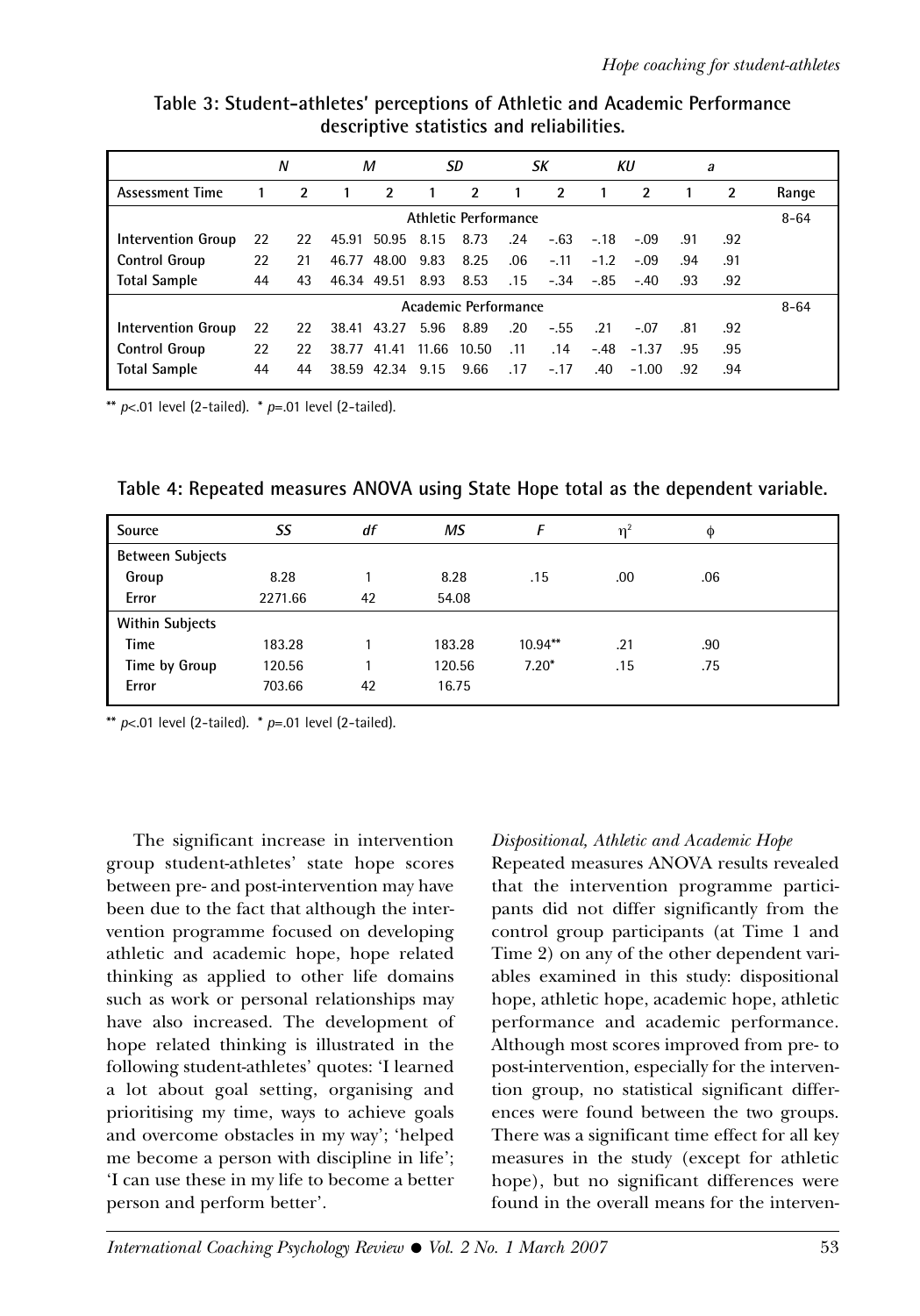tion and control groups. Likewise, the group by time interaction was not significant. Specifically, repeated measures ANOVA results using the dispositional hope scores as the dependent variable indicated a significant time main effect  $F(1,42)=2.50, \cancel{p}$ <.001. That is, when the intervention and the control groups were combined, the overall means at Time 1 (37.1) and Time 2 (40.0) were significantly different. When comparing the dispositional hope scores obtained in the present study with the ones obtained by Snyder *et al.* (2002), pre-scores for both groups (intervention and control respectively, *M*=49.2; *M*=49.1) were considered to be at moderate levels. Dispositional hope post-scores for the control group (*M*=51.2) were considered moderate, whereas post-scores for the intervention group (*M*=54.3) tended to approach Snyder *et al.* (2003) high-hope mean score of reference (*M*=58.8). Moreover, the intervention group post-intervention dispositional hope mean score was just slightly below the dispositional hope mean score obtained in Gould *et al.*'s (2002) study for US Olympic athletes (*M*=55.9, *SD*=3.48). Therefore, it appears that intervention group's dispositional hope level at Time 2 was relatively high.

The results of the repeated measures ANOVA conducted with athletic hope scores as the dependent variable revealed that the time and group main effects as well as the interaction effect were not significant. A factor that may help explain the intervention and the control groups not showing a significant increase on the athletic hope scores, is the fact that their mean score was already relatively high (41.7 and 40.5 out of 48, respectively) at the outset of the study. Additionally, the fact that throughout the intervention programme the majority of the intervention group student-athletes appeared to focus more on the academic domain (area they needed to improve to maintain their athletic eligibility and to be released from study hall) may also help explain not finding significant differences.

Repeated measures ANOVA results using the academic hope scores as the dependent variable showed a significant time main effect  $F(1,42)=4.94$ ,  $p \lt 0.05$ , with overall means at Time 1 (37.2) and Time 2 (39.8) being significantly different.

#### *Athletic and academic performance*

A Repeated Measures ANOVA was conducted with athletic performance as the dependent variable indicated a significant time main effect  $F(1,41)=7.11$ ,  $p<.01$ . When the intervention and the control group scores were combined, the overall means at Time 1 (46.3) and Time 2 (49.5) were significantly different. The repeated measures ANOVA conducted with academic performance as the dependent variable showed a significant time main effect  $F(1,42)=7.71$ ,  $p<sub>0</sub>$ .01. The overall means at Time 1 (37.1) and Time 2 (40.0) were significantly different. For all the repeated measures ANOVA, conducted in this study there was no significant difference in the overall means for the intervention and control groups (except for state hope). Likewise, the group by time interaction was not significant.

#### *Hope and Academic performance*

To examine the relationships among hope and performance, Pearson correlation coefficients were calculated using the total sample. Results revealed that the hope measures (dispositional, state and academic) were significantly and positively related with GPA. However, only state hope  $(r_{42}=47, \cancel{p}30, \cancel{r}_{42}=39, \cancel{p}30, \cancel{p}40)$ , and academic hope  $(r_{42}=.34, \cancel{p}-.05, r_{42}=.35, \cancel{p}-.05)$ were significantly related respectively with cumulative and semester GPA.

A one-way ANOVA conducted with semester GPA as a dependent variable and the dispositional hope groups (high, medium and low) as the independent variable did not show significant differences between the groups. However, significant differences were found when a one-way ANOVA was conducted with academic hope (low, medium, and high) as the independent variable and the dependent variable being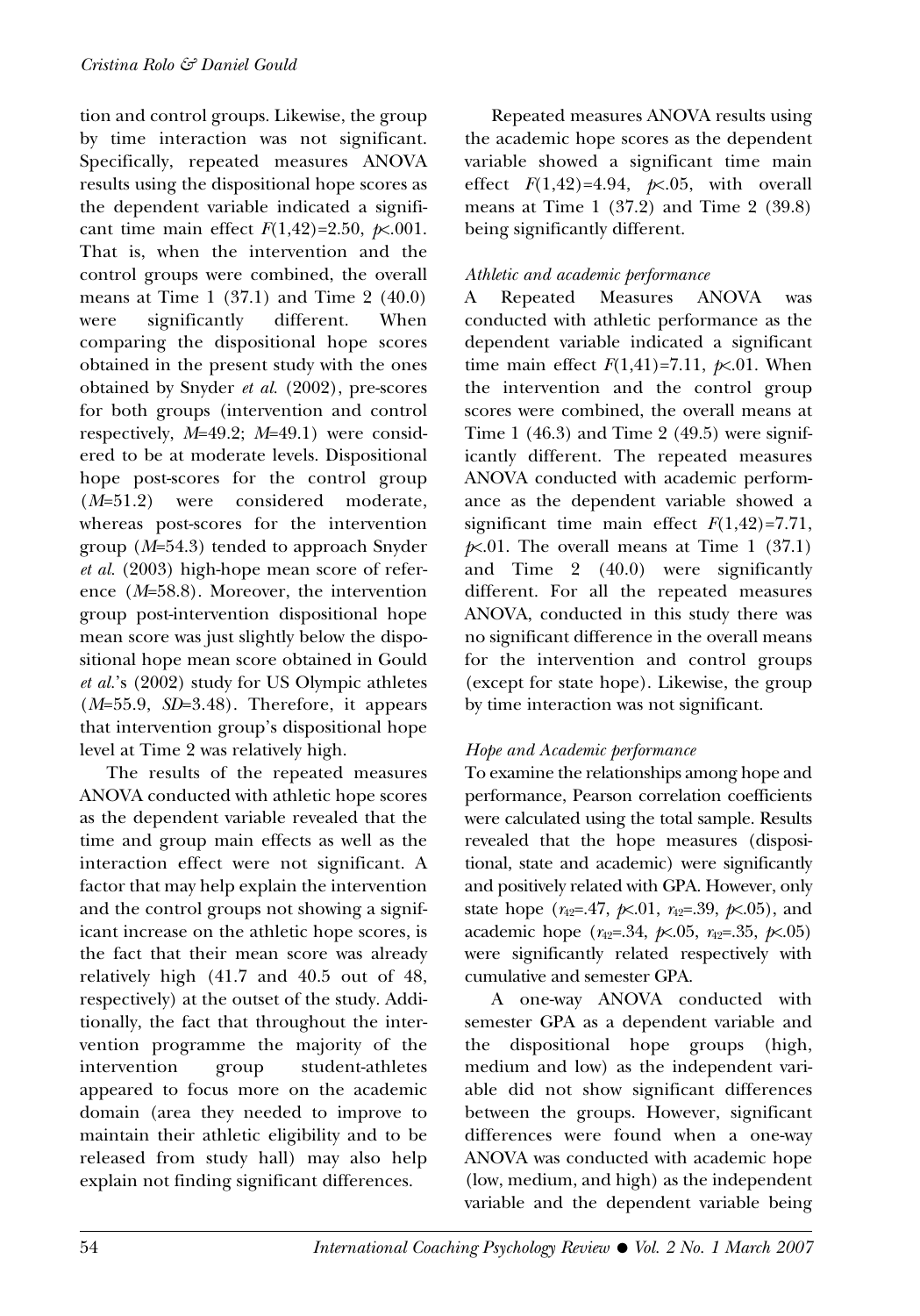semester GPA. Results indicated that the high and low hope groups significantly differed on semester GPA scores *F*(2,37)=1.6,  $p \lt 0.01$ , h<sup>2</sup>=21. Specifically, semester GPA means for high-hope (*M*=55.4) studentathletes was 2.5, while for the low-hope group (*M*=41.5) was 1.94. It is interesting to note that student-athletes with high academic hope had semester and cumulative GPA mean scores of 2.5, the minimum required for student-athletes to be released from mandatory structured study. Based on the previous results, it seems that academic hope scores may be a useful indicator of how well student-athletes are doing academically (and vice versa). This finding is consistent with Snyder *et al.* (1999; Curry *et al.*, 1997; Snyder *et al.*, 2002) in which hope correlated highly with superior academic performances.

Overtime the intervention group did improve on academic hope and perceptions of academic performance, but so did the control group. Some of these results may be due to the fact that throughout the intervention programme, 10 control group studentsathletes participated in mandatory weekly meetings with the structured study graduate assistants. These control group studentathletes received a great deal of personal attention, tools and support, which may have contributed to foster their academic hope levels and their perceptions of academic performance. This parallel intervention going on at the same time the intervention programme was taking place, may in part explain not finding significant differences on academic hope and perceptions of academic performance between the intervention (confounding variable) and control group.

#### *Intervention programme evaluation*

Considering that student-athletes are by nature very active, the methodologies (e.g. activities, games and metaphors) used in the intervention programme were considered to be very effective. It appeared that they learned better by participating in the activities and taking part in the debriefings, rather than just listening to the programme instructor explain the hope related key concepts. Furthermore, the individualised nature of the programme contributed to the effectiveness of the intervention programme. It allowed the instructor and the student-athlete to get to know each other better, and helped student-athletes improve their strategic plans. The weekly goal setting also made it more meaningful as it directed the programme towards student-athletes individual needs.

Information regarding student-athletes perceptions of the intervention programme content, methods and effectiveness indicated that the majority of the student-athletes rated the time management activities, as well as the goal setting activities (e.g. weekly goal setting, and strategic plans) as being the most beneficial. Curry and Maniar (2003) found similar results. Specifically, the authors found that for course-taking student-athletes who perceived positive behaviour change on their approach to performance, goal-setting assignments/ interventions were the ones they mentioned the most. This fact may guide the development of future interventions aimed at fostering hope, which should definitely include a major goal setting related component. Other factors such as the student-athletes received considerable attention from the programme instructor, may have also contributed to the results found in the present study. As illustrated by studentathletes' written programme evaluation, they perceived that the programme instructor really cared about them, which may have had a positive impact on the results obtained. This is similar to Curry *et al.* (2003) belief his programme implementation could not be solely attributed to the programme content and methods, as these were also greatly influenced by the characteristics of the person that delivers it.

Overall, the results of the present study suggest that the six-week intervention programme was successful in fostering state hope. However, there were no statistically significant improvements on dispositional,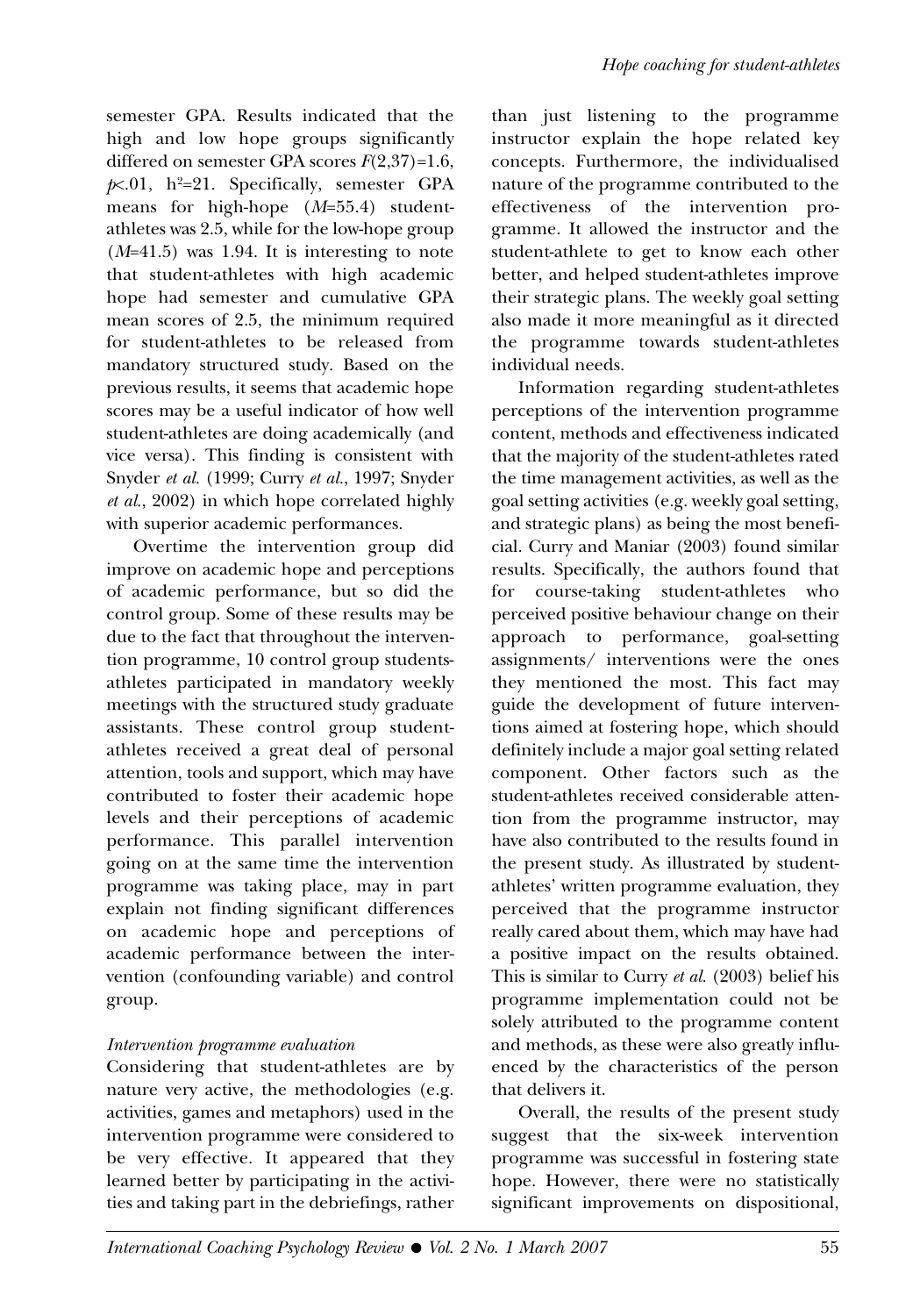academic and athletic hope, as well as on perceptions of athletic and academic performance.

# **Study strengths and limitations**

The study strengths include stratified random assignment of participants to groups from the available pool of student-athletes participating in mandatory structured study, as well as the use of a control group (often non existent in intervention studies of this nature). To the knowledge of the researchers, the present study was the first to use specific domain (academic and athletic) measures of hope, with results revealing that hope may significantly vary across domains.

The researchers' knowledge of the context as well as the trust built over the years working with the student-athletes, athletic and academic staff was a major factor contributing to the success of this intervention. The student-athletes were highly involved and considered the programme to have helped foster their academic and athletic performances. Specifically, the student-athletes mentioned that little changes they made in their daily routine, as the result of their participation in the programme made them manage their time more efficiently helped them set and achieve goals, and made them change some habits (e.g. being more disciplined, eating properly). These in turn allowed them to get more rest and be more energised to study, practice and compete.

There are also several limitations of the present study. First, athletic and academic performance measures used in this study were based on perceptions of performance and not based on actual performance behaviours statistics. However, this was the best option available at the time to measure performance across different sports. As Curry and Maniar (2003) also recommend, the results obtained by using such athletic performance measures should be interpreted with caution because they are not markers of behaviours, but rather opinions based on perceptions of behaviour. The fact that several sports were included is also considered a limitation. Because not all sports were in season, performance measures did not have the same meaning across sports. Having injured athletes in the sample may also have affected the study results, as they were not able to perform.

Another limitation of the present study was the fact that two Academic Enhancement Programme graduate assistants had weekly individual meetings with ten control group student-athletes. This parallel intervention going on at the same time the intervention programme was taking place, may in part explain not finding significant differences between the intervention and control group on the academic variables. Although the present study found that the intervention programme had a positive impact on state hope, cause-effect relationship cannot be verified. Caution, then, must be made in generalising the findings.

# **Practical implications and future research directions**

The present study attempts to contribute to advancing the field in this area, by providing insight on how hope may differ within the same individuals across domains, and how these relate to performance. No studies to date have simultaneously used a general hope questionnaire as well as domain specific (academic and athletic) hope questionnaires. Specifically, it was found that although student-athletes had moderate state hope and moderate academic hope scores at baseline, athletic hope scores were high. If the researcher had only used the state hope measure, these differences in academic and athletic hope would not have been found. It appears that both measures provide meaningful information to assist practitioners define areas for intervention.

Practically, this intervention study assisted student-athletes develop skills to foster hope. Furthermore, the fact that student-athletes with high academic hope had significantly higher semester GPA (2.5) as compared to the student athletes low on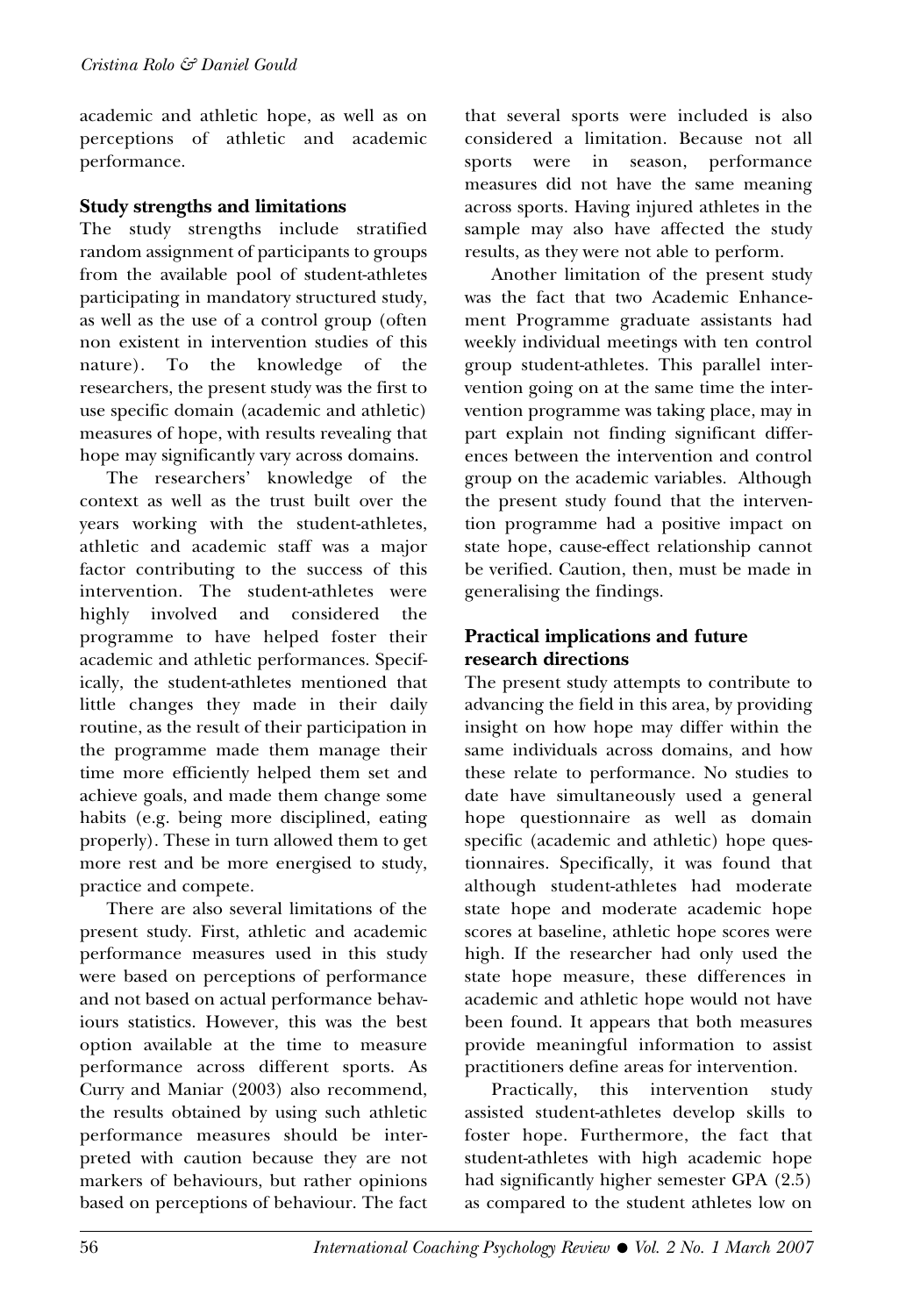academic hope (semester GPA <2.0) illustrates the usefulness of fostering academic hope. The results obtained in the present study suggest that individual differences in hope scores may help counsellors and coaches identify student-athletes who are at risk of having low performances, which in turn may lead to dropping out of school or sport (Curry & Snyder, 2000). Intervention programmes implemented to foster studentathletes hope are greatly recommended as they may contribute to enhance performance as well as increase sport and academic adherence. Future studies should empirically explore this relationship.

In order to improve the quality of field research related to athletic performance, there is a need to develop objective markers of performance across sports. It is also recommended to examine the relationship between these makers and hope. Although this study attempted to explore the relationship between hope and performance across sports, more research is needed to further explore this relationship with more accurate measures of performance.

In designing the present study, a model (see Figure 1) was developed to guide the intervention programme. The study results suggest that there may be a reciprocal relationship between performance and hope. Specifically, hope seems to simultaneously influence performance and be influenced by performance levels. Based on these results, the model should be revised and tested in the future.

Furthermore, if hope can be enhanced through an intervention (as preliminary findings tend to indicate), then it is necessary to continue examining what modalities are the most effective in initiating this change. Cognitive-behavioural interventions, with strong emphases placed upon goal-setting, strategy generation, and modification of negative beliefs regarding goal attainment have been well suited to generating hope (Snyder *et al.*, 2000; Curry & Maniar 2003). Therefore, these strategies are greatly recommended. Moreover, to

contribute to develop more adapted intervention programmes and increase the probability of having positive results, the programme instructor should have good understanding of the context, rules and group dynamics. Additionally, to maximise the intervention effectiveness it is recommended to identify and work with low-hope clients. The development of interventions to raise their levels of hopeful thinking may enhance their performance and foster their well-being and adherence.

The authors trust that this intervention study will inspire coaches to develop, implement and evaluate similar programmes in the future. As a result of the 'First Steps for Academic Success' intervention programme success, while working with university student-athletes in the US, the programme was later adapted and implemented in Portugal. For two consecutive years the programme named 'Academic Success' was conducted in a high-school setting with significant positive impact on students' academic performance and well-being. As a result, two academic success handbooks (student manual and instructor guide) are currently being written for the Portuguese Ministry of Education.

# **Conclusions**

The purpose of the present study was to examine the effectiveness of a short-term intervention programme in fostering hope, athletic and academic performance in US university student-athletes participating in mandatory structured study. Although more research is needed to further explore this study's findings, the researchers consider it important to emphasise that the short-term (six-week/12-sessions) intervention programme was effective in fostering studentathletes' state hope. Furthermore, although in this study statistically significant differences were not found relative to studentathletes performance, qualitative results revealed that the programme had a positive impact on student-athletes behaviours. According to student-athletes written feed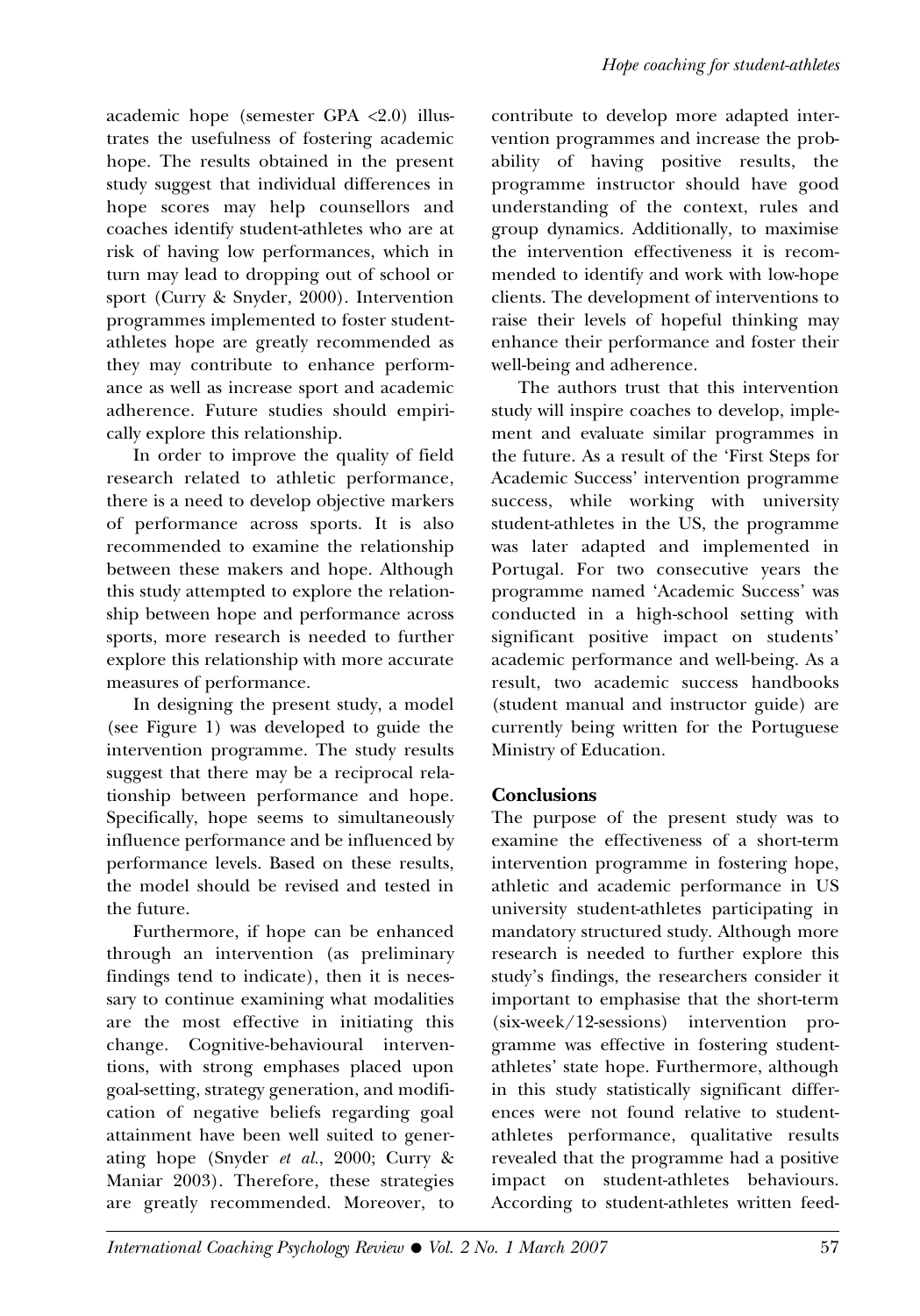back, the intervention contributed to facilitate their performances and fostered their well-being.

Student-athletes mentioned that, what they gained by being in the programme can be applied not only in academics and athletics, but also in other life domains. This is consistent with Snyder *et al.* (2002) when the authors say that fostering hopeful thinking has the potential to improve student-athletes' goal pursuits in all domains of their lives. These results provided evidence that supports existing research in general psychology (Snyder *et al.*, 1999; Snyder *et al.*, 2002) and sport psychology literature (Curry *et al.*, 1997; Curry & Maniar, 2003), in which intervention programmes successfully developed hope, increased performance and well-being in different contexts.

Measuring hopeful thinking can be a great tool for coaches, support staff and counsellors working with student-athletes, to identify individuals who are low in hope and whom may benefit from special assistance. The development, implementation and evaluation of programmes to develop hope are necessary as they may have a positive impact on performance, well-being and adherence.

While the intervention and research described here focuses on the studentathletes, we trust that readers can adapt the methodologies and techniques presented in this study and use them to coach executives or other high performers. Assessing and developing hopeful thinking is a great tool for coaching in general, as it may contribute to clients improved performance and wellbeing, the most often desired outcomes.

# **Acknowledgements**

This study was a doctoral dissertation carried out by the first author under the supervision of the second author in the Department of Exercise and Sport Science at the University of North Carolina, Greensboro, US.

A special thank you to the Sport Psychologist Dave de Haan for his assistance in editing this article.

#### **Correspondence Cristina Rolo**

Amato Lusitano de Castelo Branco. High-School Physical Education Tenured Professor. European Network for Young Specialists in Sport Psychology Applied Department Coordinator. Sport Psychology Professor and Performance Enhancement Consultant. Rua Medico Henrique de Paiva N4 R/C, 6000-249 Castelo Branco, Portugal. E-mail: rolocristina@hotmail.com

# **Daniel Gould**

Performance Enhancement Consultant. Professor and Director of the Institute for the Study of Youth Sports, Michigan State University, East Lansing, Michigan. College of Education/Department of Kinesiology. IM Sports Circle, East Lansing, MI 48824-1049, USA. E-mail: drgould@msu.edu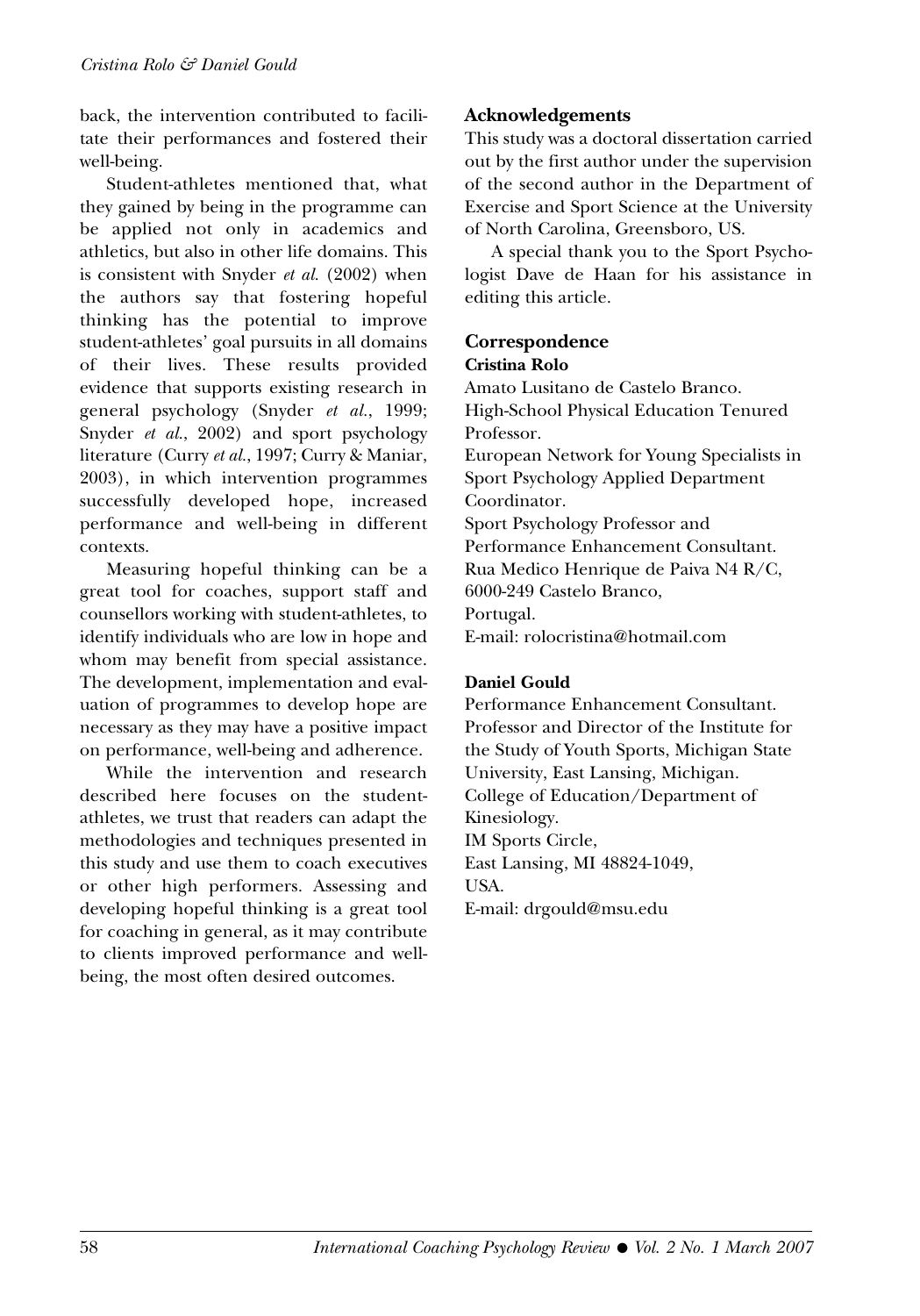#### **References**

- Babyak, M., Snyder, C.R. & Yoshinobu, L. (1993). Psychometric properties of the Hope Scale: A confirmatory analysis. *Journal of Research in Personality, 27*, 154–169.
- Broughton, E. & Neyer, M. (2001). Advising and counseling student athletes. In M. Howard-Hamilton & S. Watt (Eds.), *New directions for student services: Student services for athletes* (Vol. 93, pp.47-53). San Francisco, CA: Jossey-Bass Publishers
- Burton, D. (1993). Goal setting in sport. In R.N. Singer, M. Murphey & L.K. Tennant (Eds.), *Handbook on research in sport psychology* (pp.467–491). New York: Macmillan.
- Carodine, K., Almond, K. & Gratto, K. (2001). College student athlete success both in and out of the classroom. In M. Howard-Hamilton & S. Watt (Eds.), *New directions for student services: Student services for athletes* (Vol. 93, pp.19–33). San Francisco, CA: Jossey-Bass Publishers.
- Curry, L.A. & Maniar, S.D. (2003). Academic course combining psychological skills training and life skills education for university student-athletes. *Journal of Applied Sport Psychology, 15*, 270–277.
- Curry, L.A. & Snyder, C. R. (2000). Hope takes the field: Mind matters in athletic performances. In C.R. Snyder (Ed.), *Handbook of hope: Theory, measures and applications* (pp.243–260). San Diego, CA: Academic Press.
- Curry, L.A., Snyder, C.R., Cook, D.L., Ruby, B.C. & Rehm, M. (1997). Role of hope in academic and sport achievement. *Journal of Personality and Social Psychology, 73*, 1257–1267.
- Gould, D., Dieffenbach, K. & Moffett, A. (2002). Psychological characteristics and their development in Olympic champions. *Journal of Applied Sport Psychology, 14*(3), 172–204.
- Hill, K., Burch-Ragan, K. & Yates, D. (2001). Current and future issues and trends facing student athletes and athletic programmes. In M. Howard-Hamilton & S. Watt (Eds.), *New directions for student services: Student services for athletes* (Vol. 93, pp.65–75). San Francisco, CA: Jossey-Bass Publishers.
- Hilsman, R. & Garber, J. (1995). A test of the cognitive diathesis stress model of depression in children: Academic stressors, attributional style, perceived competence, and control. *Journal of Personality and Social Psychology, 69*(2), 370–380.
- Howard-Hamilton, M. & Sina, J. (2001). How college affects student athletes. In M. Howard-Hamilton & S. Watt (Eds.), *New directions for student services: Student services for athletes* (Vol. 93, pp.35–45). San Francisco, CA: Jossey-Bass Publishers.
- Irving, L.M., Cheavens, J., Snyder, C.R., Gravel, L., Hanke, J., Hilbert, P. & Nelson, N. (in press). The relationship between hope and outcome at the pre-treatment, beginning, and later phases of psychotherapy. *Journal of Psychotherapy Integration.*
- Lopez, J.L., Floyd, R.K., Ulven, J.C. & Snyder, C.R. (2000). Hope therapy: Helping clients build a house of hope. In C.R. Snyder (Ed.), *Handbook of hope: Theory, measures and applications* (pp.123–150). San Diego, CA: Academic Press.
- Lopez, S.J., Bouwkamp, J., Edwards, L.M. & Teramoto Pediotti, J. (2000). *Making hope happen via brief interventions.* Paper presented at the 2nd Positive Psychology Summit, Washington, DC, October.
- McDermott, D. & Snyder, C.R. (1999). *Making hope happen: A workbook for turning possibilities into reality.* Oakland, CA: New Harbinger Publications, Inc.
- Parham, W.D. (1993). The intercollegiate athlete: A 1990s profile. *Counselling Psychologist, 21*, 411–429.
- Person, D., Benson-Quaziena, M. & Rogers, A. (2001). Female student athletes and students of color. *New directions for student services: Student services for athletes, 93*, 55–63. M. Howard-Hamilton & S. Watt (Eds). San Francisco, CA: Jossey-Bass Publishers.
- Petrie, T.A. & Denson, E.L. (1999). *A student athlete's guide to college success: Peak performance in class and life.* Belmont, CA: Wadsworth Pub. Co.
- Rolo, C. & Kamphoff, C. (2003). *Examining college students' level of hope and optimism.* Unpublished manuscript, Student Academic Success, University of North Carolina at Greensboro.
- Scheier, M.F. & Carver, S.C. (1992). Effects of Optimism on psychological well-being: Theoretical overview and empirical support. *Cognitive Therapy and Research, 16*, 201–228.
- Schinke, R.J. & Peterson, C. (2002). Enhancing the hopes and performance of elite athletes through optimism skills. *Journal of Excellence, 6*, 36–47.
- Schneider, S.L. (2001). In search of realistic optimism: Meaning, knowledge, and warm fuzziness. *American Psychologist, 56*, 250–263.
- Seligman, M. & Csikszentmihalyi, M. (2000). Positive psychology. *American Psychologist, 55*, 5–14.
- Seligman, M.E.P., Nolen-Hoeksema, S., Thornton, N. & Thornton, K.M. (1990). Explanatory pattern as a mechanism of disappointing athetic performance. *Psychological Science, 1*, 143–146.
- Shatté, A.J., Guillham, J.E. & Reivich, K. (2000). Promoting hope in children and adolescents. In J.E. Gillham (Ed.), *The science of optimism and hope: Research essays in honour of Martin Seligman* (pp.215–234). Philadelphia, PA: Templeton Foundation.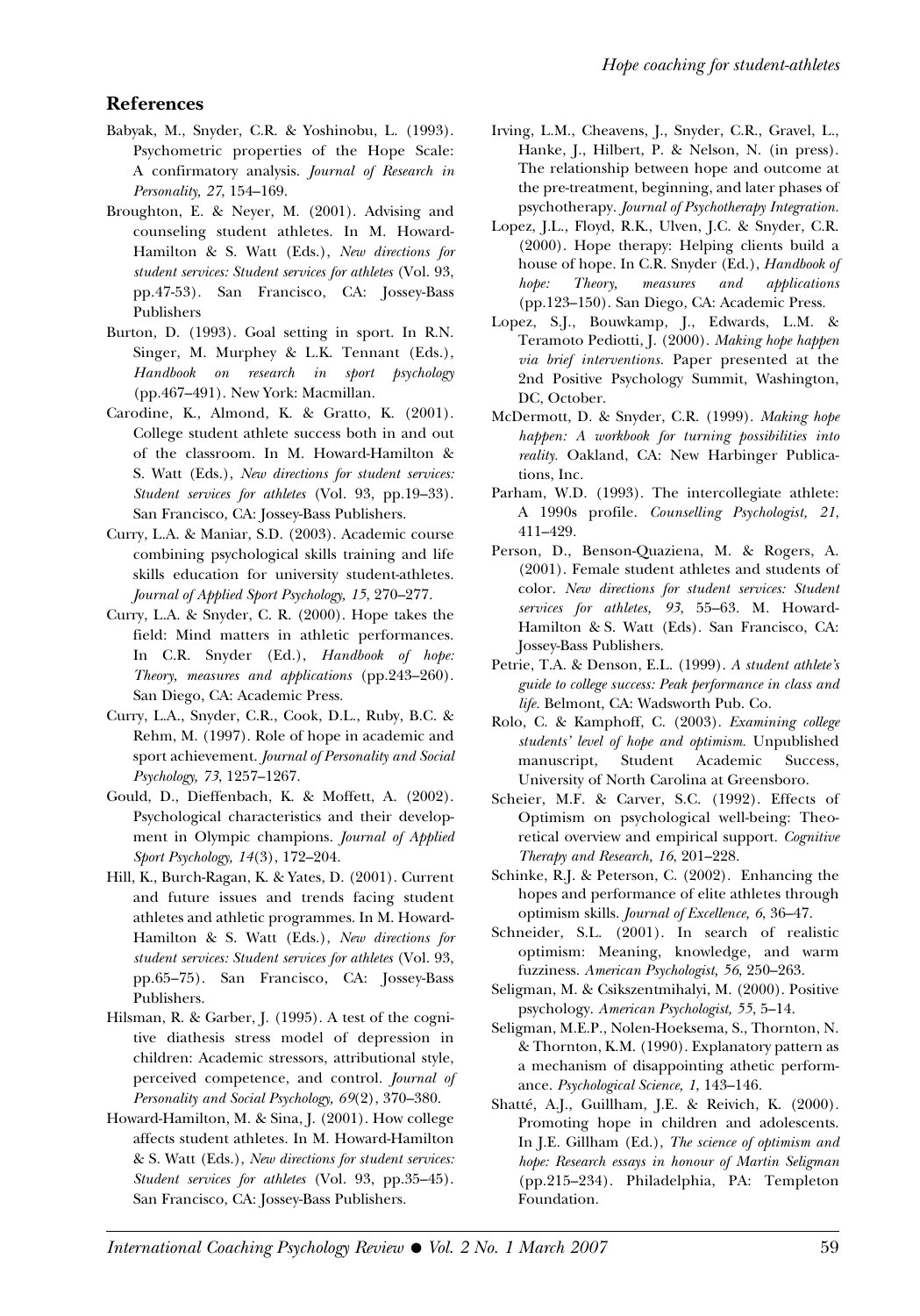- Silverman, S. & Solmon, M. (1998). The unit of analysis in field research: Issues and approaches to design and data analysis. *Journal of Teaching in Physical Education, 17*, 270–284.
- Snyder, C.R. (1994). Hope and optimism. In V.S. Ramachadran (Ed.), *Encyclopedia of human behaviour* (Vol. 2, pp.535–542). San Diego, CA: Academic Press.
- Snyder, C.R. (1994). Discovering hope. In C.R. Snyder (Ed.), *The psychology of hope: You can get there from here* (pp.1–27). New York: Free Press.
- Snyder, C.R. (1994). Measuring hope. In C.R. Snyder (Ed.), *The psychology of hope: You can get there from here* (pp.29–74). New York: Free Press.
- Snyder, C.R. (1994). The development of hope. In C.R. Snyder (Ed.), *The psychology of hope: You can get there from here* (pp.75–114). New York, NY: Free Press.
- Snyder, C.R. (1995). Current trends: Conceptualising, measuring, and nurturing hope. *Journal of Counseling and Development, 73*, 355–360.
- Snyder, C.R. (1996). To hope, to lose, and to hope again. *Journal of Personal and Interpersonal Loss, 1*, 1–16.
- Snyder, C.R. (1998). Hope. In H.S. Friedman (Ed.), *Encyclopedia of mental health* (Vol. 2, pp.421–431). San Diego, CA: Academic Press.
- Snyder, C.R. (1999). Hope, goal-blocking thoughts, and test related anxieties. *Psychological Reports, 84*, 206–208.
- Snyder, C.R. (2000). Genesis: The birth and growth of hope. In C.R. Snyder (Ed.), *Handbook of hope: Theory, measures and applications* (pp.25–38). San Diego: Academic Press.
- Snyder, C.R. (2000). Hypothesis: There is hope. In C.R. Snyder (Ed.), *Handbook of hope: theory, measures and applications* (pp.1–21). San Diego: Academic Press.
- Snyder, C.R. (2000). The hope of mandala: Coping with the loss of a loved one. In J.E. Guillham (Ed.), *The science of optimism and hope* (pp.129–142). Radnor, PA: Templeton Foundation Press.
- Snyder, C.R. (2000). The past and possible futures of hope. *Journal of Social and Clinical Psychology, 19*(1), 11–28.
- Snyder, C.R. (2000). Hypothesis: There is hope. In C.R. Snyder (Ed.), *Handbook of hope: Theory, measures and applications* (pp.1–21). San Diego, CA: Academic Press.
- Snyder, C.R. (2000). *Handbook of hope: theory, measures and applications.* San Diego, CA: Academic Press.
- Snyder, C.R. (2002). Hope theory: Rainbows in the mind. *Psychological Inquiry, 13*(4), 249–275.
- Snyder, C.R., Cheavens, J. & Michael, S.T. (1999). Hoping. In C.R. Snyder (Ed.), *Coping: The psychology of what works* (pp.205–231). New York: Oxford University Press.
- Snyder, C.R., Feldman, D.B., Taylor, J.D., Schroeder, L.L. & Adams, V., III. (2000). The roles of hopeful thinking in preventing problems and enhancing strengths. *Applied and Preventative Psychology, 15*, 262–295.
- Snyder, C.R., Harris, C., Anderson, J.R., Holleran, S.A., Irving, L.M., Sigmon, S.T., Yoshinobu, L., Gibb, J., Langelle, C. & Harney, P. (1991). The will and the ways: Development and validation of an individual-differences measure of hope. *Journal of Personality and Social Psychology, 60*, 570–585.
- Snyder, C.R., Ilardi, S., Michael, S.T. & Cheavens, J. (2000). Hope theory: Updating a common process for psychological change. In C.R. Snyder & Ingram (Eds.), *Handbook of psychological change: Psychotherapy processes and practices for the 21st century* (pp.128–153). New York: John Wiley & Sons.
- Snyder, C.R., Ilardi, S.S, Cheavens, J., Michael, S.T., Yamhure, L. & Sympson, S. (2000). The role of hope in cognitive behaviour therapies. *Cognitive Therapy and Research, 24*, 747–762.
- Snyder C.R., Irving, L.M. & Anderson, J.R. (1991). Hope and health. In C.R. Snyder & D.R. Forsyth (Eds.), *Handbook of social and clinical psychology: The health perspective* (pp.285–308). Elmsford, NY: Pergamon Press.
- Snyder, C.R. & McDermott, D. (1999). *Making hope happen: A workbook for turning possibilities into reality.* Oakland, CA: New Harbinger Publications, Inc.
- Snyder, C.R., McDermott, D., Cook, W. & Rapoff, M.A. (1997). *Hope for the journey: Helping children through good times and bad.* Boulder: Westview Press.
- Snyder, C.R., Michael, S. & Cheavens, J. (1999). Hope as a psychotherapeutic foundation for nonspecific factors, placebos and expectancies. In M.A. Huble, B. Duncan & S. Miller (Eds.), *Heart and soul of change* (pp.179–200). Washington, DC: American Psychological Association.
- Snyder, C.R., Odle, C. & Hackman, J. (1999). *Hope as related to perceived severity and tolerance of physical pain.* Paper presented at the American Psychological Association, Boston, August.
- Snyder, C.R., Taylor, J.D., Gum, A., Rand, K.L., Kahle, K.E., Brown, J. *et al.* (2001). *Hope and physical pain tolerance.* Unpublished manuscript, Department of Psychology, University of Kansas, Lawrence.
- Snyder, C.R., Shorey, H.S., Cheavens, J., Kimberly M.P., Adams III, V.H. &Wiklund, C. (2002). Hope and academic success in college. *Journal of Educational Psychology, 94*, 820–826.
- Snyder, C.R., Shorey, H.S. & Sympson, S. (2003). *Development and validation of the Domain Hope Scale – Revised.* Unpublished manuscript, University of Kansas, Lawrence, Kansas.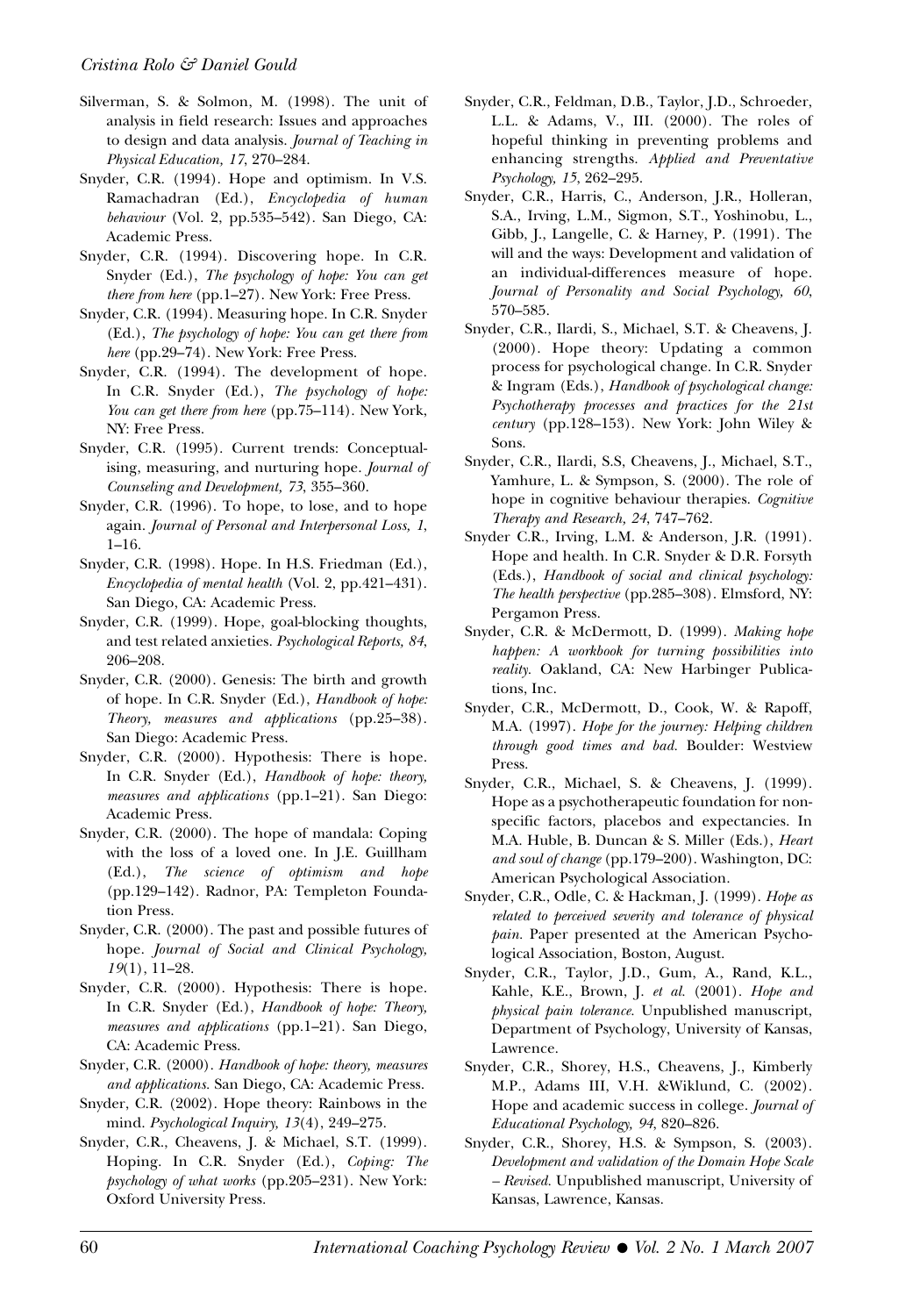- Snyder, C.R., Sympson, S.C., Michael, S.T. & Cheavens J. (2001). Optimism and hope constructs: Variants on a positive expectancy theme. In E. Chang (Ed.), *Optimism & pessimism: Implications for theory, research, and practice* (pp.101–123). Washington, DC: American Psychological Association.
- Snyder, C.R., Sympson, S.C., Ybasco, F.C., Borders, T.F., Babyak, M.A. & Higgins R.L. (1996). Development and validation of the State Hope Scale. *Journal of Personality and Social Psychology, 70*, 321–335.
- Snyder, C.R., Taylor, J.D., Gum, A., Rand, K.L., Kahle, K.E., Brown, J. *et al.* (2001). *Hope and physical pain tolerance.* Unpublished manuscript, Department of Psychology, University of Kansas, Lawrence, Kansas.
- Stark, K.D. & Boswell, J. (2000). Discussion of the Penn Optimism Program: Recognizing its strengths and considerations for enhancing the program. In J.E. Gillham (Ed.), *The science of optimism and hope: Research essays in honor of Martin Seligman* (pp.215–234). Philadelphia, PA: Templeton Foundation.
- Street, J.M. (1999). Self-efficacy: A tool for providing effective support services for student athletes. In S. Robinson (Ed.), *Gaining the competitive edge: Enriching collegiate experience of the new studentathlete.* Columbia: National Resource Center for the First Year Experience and students in Transition, University of South Carolina, 1999.
- Sympson (1999). *Validation of the Domain Specific Hope Scale.* Unpublished doctoral dissertation, Department of Psychology, University of Kansas, Lawrence, Kansas.
- Taylor, J.D., Feldman, D.B., Saunders, R.S. & Ilardi S.S. (2000). Hope theory and cognitivebehavioral therapies. In C.R. Snyder (Ed.), *Handbook of hope: Theory, measures and applications* (pp.109–122). San Diego: Academic Press.
- Tennen, H. & Affeck, G. (1999). Finding benefits in adversity. In C.R. Snyder (Ed.), *Coping: The psychology of what works* (pp.279–304). New York: Oxford University Press.
- Watt, S. & Moore, J. (2001). Who are student athletes? In M. Howard-Hamilton & S. Watt (Eds.), *New directions for student services: Student services for athletes* (Vol. 93, pp.7–18). San Francisco, CA: Jossey-Bass Publishers.
- Weinberg, R.S. (1994). Goal setting and performance in sport and exercise settings: A synthesis and critique. *Medicine and Sciences in Sport and Exercise, 26*, 469–477.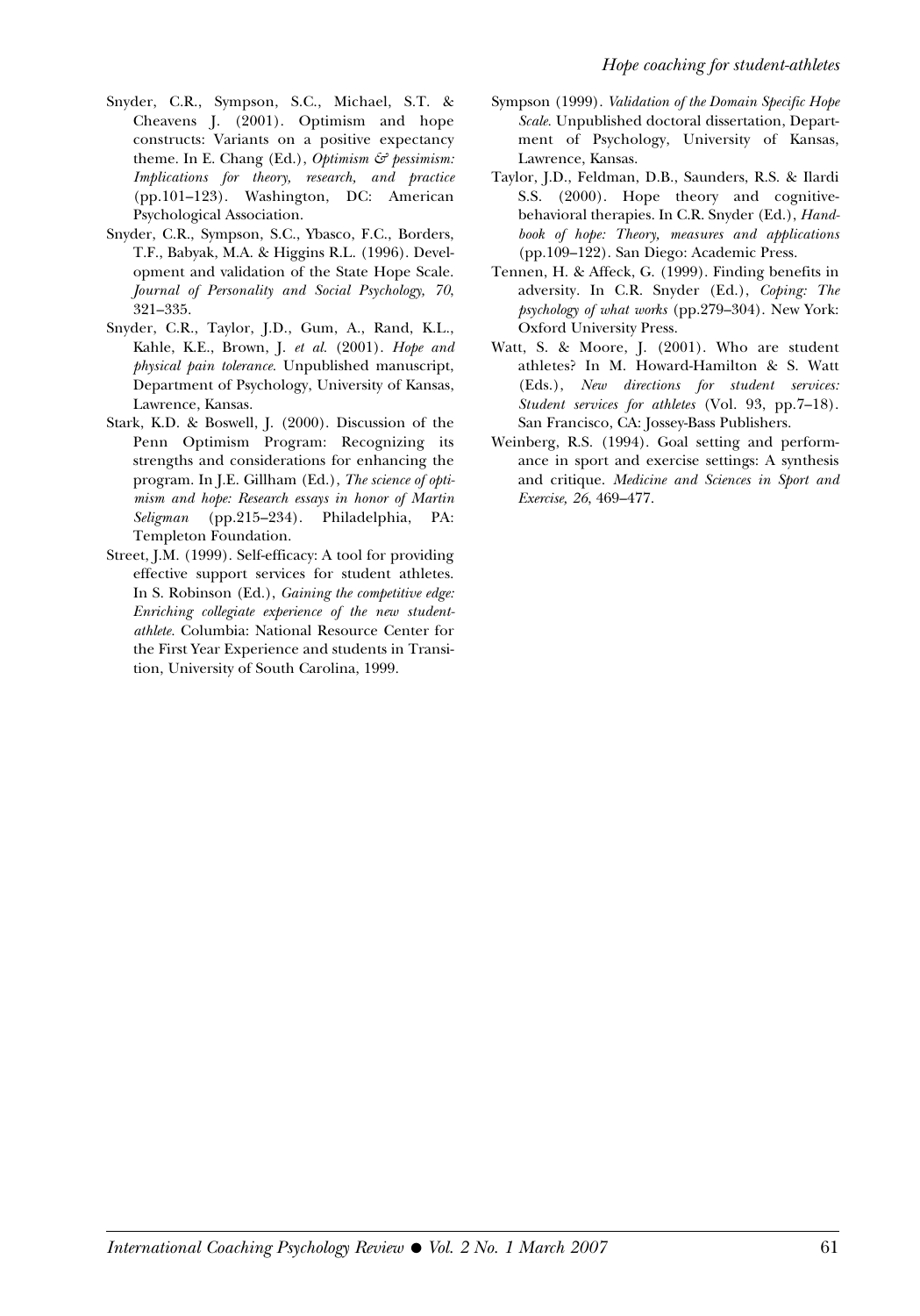# **Enhancing goal self-concordance through coaching**

# Daniel Burke & P. Alex Linley

**Objectives:** *Research shows that self-concordant goals are more readily pursued, better achieved, and their attainment can lead to increases in well-being. This study assesses whether executive coaching in turn affects self-concordance.* 

**Design:** *We hypothesised that the heightened awareness produced by coaching leads to changes in selfconcordance (type of motivation) and commitment (a measure of the amount of motivation). A single group design with repeated measures was used.* 

**Method:** *26 participants – all senior managers in business – identified three goals and then received a one-to-one coaching session focused on one goal, but received no coaching on the remaining goals.* 

**Results:** *The hypothesis was supported, with significant changes (increases) in self-concordance and commitment for the coached goal. There were also significant increases in self-concordance and commitment for some of the other non-coached goals.* 

**Conclusion:** *These results are discussed with reference to the goal attainment and coaching literature, and suggestions made for further research.*

OSITIVE PSYCHOLOGY (SELIGMAN,

**P**OSITIVE PSYCHOLOGY (SELIGMAN, 1999), aims to apply rigorous psychological science to the study of optimal functioning and positive characteristic in 1999), aims to apply rigorous psychological science to the study of optimal individuals and organisations – as opposed to dysfunction and pathology. Since its inception, research into positive psychology has grown rapidly with the publication of hundreds of research papers, journal special issues, and books dedicated to the topic (Linley, Joseph, Harrington & Wood, 2006). Like positive psychology, coaching is also an area enjoying rapid growth. Yet this is occurring without any substantial research basis – at least to date. This project was designed to provide one small step towards an understanding of the processes through which coaching may be effective.

Coaching may be defined as 'a solutionfocused, result-oriented systematic process in which the coach facilitates the enhancement of work performance and the self-directed learning and personal growth of the coachee' (Grant, 2001). Kauffman and Scoular (2004) reviewed coaching from a positive psychology perspective and found that many coaching methods could be traced to underlying psychological theory, (e.g. behavioural approaches, cognitive behavioural therapy, brief solution-focused therapy, etc.), but that despite the popularity and rapid growth of coaching, there was very little evidence of its efficacy. Grant (2001) examined peerreviewed journals in psychology and found 1435 citations to coaching, but of these only 17 represented actual scientific studies of adult coaching, and many of these 17 were single-participant studies.

While evidence is beginning to emerge that coaching is effective (e.g. Green, Oades & Grant, 2006; Spence & Grant, in press), less is known about the mechanisms or processes through which coaching may have its effects. The possible link between self-concordance and coaching has been postulated (Linley, 2004) but has to date not been empirically tested. When people change their goals, they typically do so towards goals which are more self-concordant, and consequently experience increases in well-being and goal attainment (Sheldon, Arndt & Houser-Marko, 2003). Joseph and Linley (2004, pp.356–357) suggested that this evidence is part of a growing body of evidence for the actualising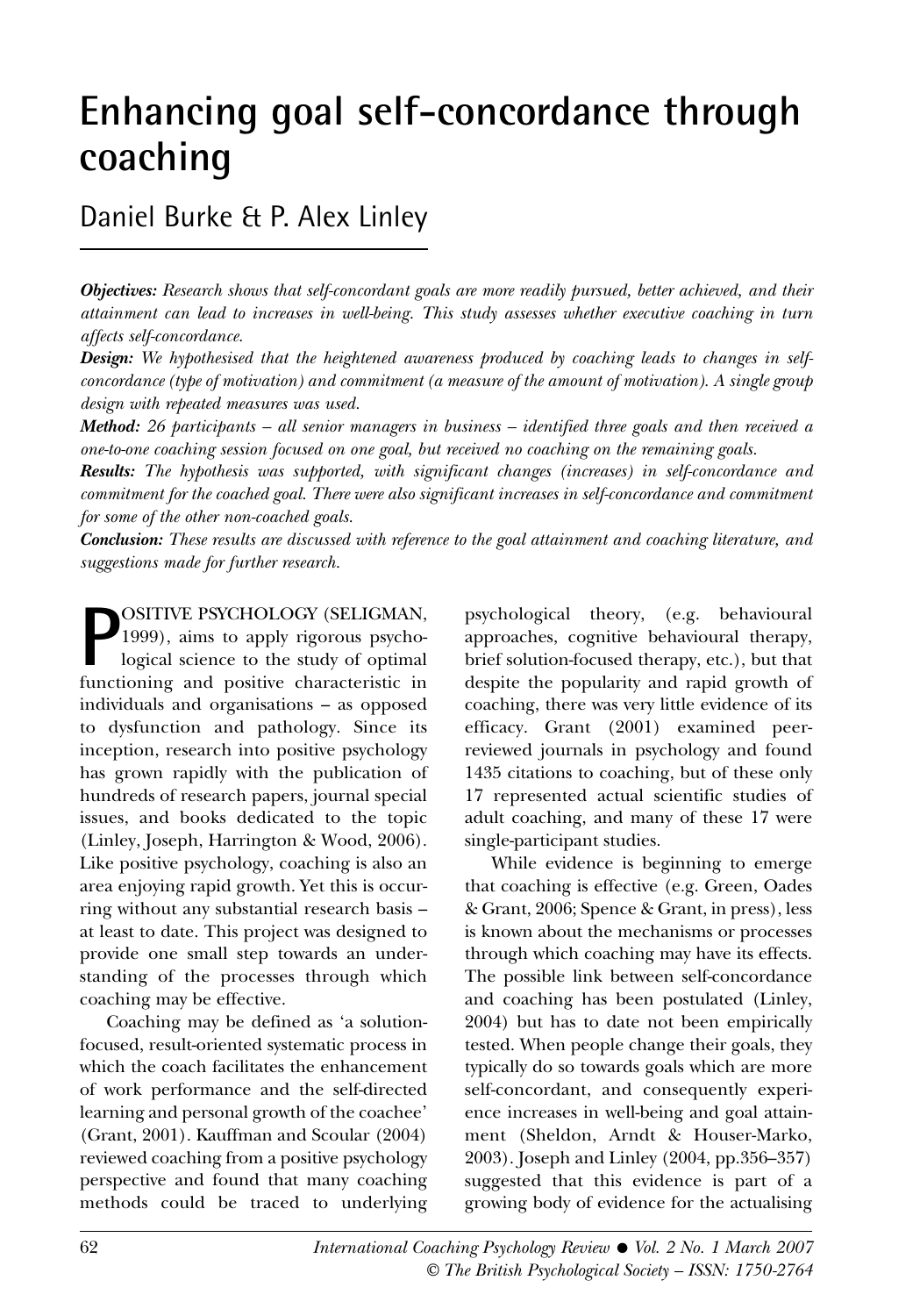tendency, and for the organismic valuing process (OVP) (Rogers, 1964). The actualising tendency implies that people can be trusted to know their own best directions in life, and the OVP refers to people's innate ability to know what is important to them and what is essential for a fulfilling life. From these premises, people are considered to be acting self-concordantly when they are pursuing the directions in life that are right and fulfilling for them. On the basis of the goal change literature (e.g. Sheldon *et al.*, 2003; Sheldon & Kasser, 1995), we hypothesised that one of the directions through which coaching may be effective is by enhancing intrinsic motivation and enabling people to follow more self-concordant goals.

The *Self-Concordance Model* of healthy goal striving and internalised motivation (Sheldon & Elliot, 1999) describes selfconcordant goals as those that are 'consistent with our developing interests and core values'. The self-concordance model posits that when pursuing self-concordant goals, success is achieved through the greater sustained effort put into achieving them, and the greater well-being which follows when we achieve them (enabled by the satisfaction of basic needs for autonomy, competence, and relatedness). In a series of studies, Sheldon and Elliot (1999) showed that their model provided a satisfactory fit to three longitudinal data sets and was independent of the effects of self-efficacy, implementation intentions, avoidance framing, and life skills. Hence, the self-concordance model would suggest that the more self-concordant a goal is, the more readily it will be pursued and achieved, and the more well-being will be experienced as a result. Given these apparent beneficial effects of (greater) selfconcordance, and since coaching is commonly applied to assist individuals in working towards and achieving their goals, the question arises as to how coaching might affect self-concordance.

Sheldon and Elliot (1999) concluded in their studies of self-concordance: '… along with Rogers (1961), we believe that individuals have innate developmental trends and propensities that may be given voice by an organismic valuing process occurring within them. This voice can be very difficult to hear, but the current research suggests that the ability to hear it is of crucial importance for the pusuit of happiness' (p.495). In other words, if people can be helped to hear their inner voice, they will be better able to make more concordant goal choices, or to increase their degree of concordance for existing choices – with the beneficial consequences alluded to above. A primary focus of this study is to ask whether coaching might lead to changes in self-concordance through allowing this inner voice to be heard.

This study brings together the recent positive psychology approaches noted above, and coaching. The specific one-to-one coaching approach used was the **GROW** model (Whitmore, 2002), in which the first author has extensive experience. This approach assumes the existence of an actualising tendency that the coach calls forth. Whitmore (2002) suggests that 'we are like an acorn, which contains within it all the potential to be a magnificent oak tree. We need nourishment, encouragement, and the light to reach toward, but the oaktreeness is already within' (p.9). This fundamental assumption of the GROW model is consistent with the central premises of the selfconcordance model and the actualising tendency view of human nature.

Within the context of an overall objective to raise awareness and reponsibility in the mind of a coachee, GROW is an acronym for the stages of the process: setting a clear **G**oal for the session; considering the current **R**eality; considering the **O**ptions thoroughly; and identifying what the coachee **W**ill do. This process, which is also characterised by following the interest of the coachee (and so allowing the inner voice to be heard), is intended to lead to a heightened level of awareness about the goals and their meaning and importance to the coachee, and specific actions to pursue them. This heightened awareness may lead to goals being changed or abandoned.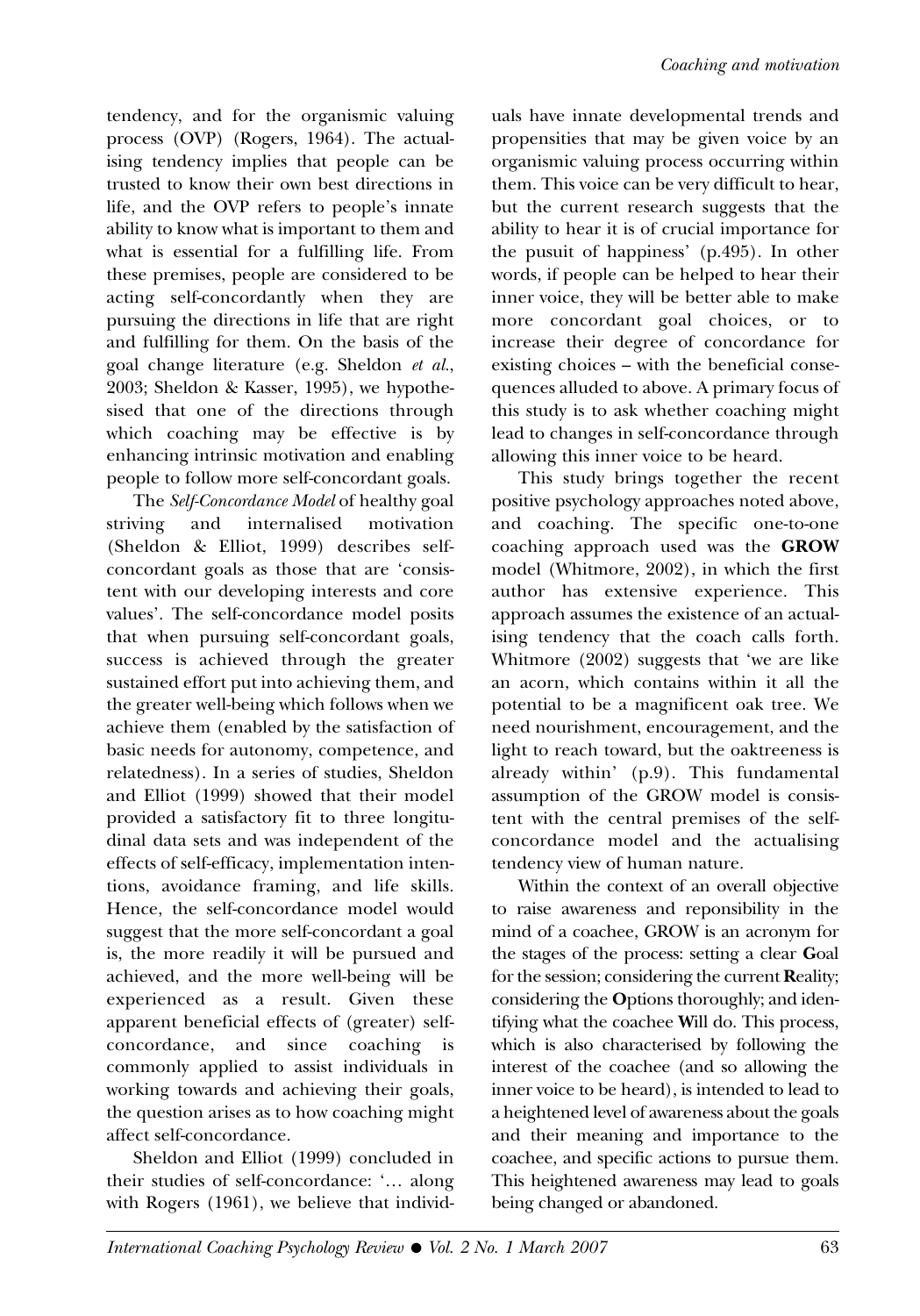This study focuses on the extent to which coaching changes certain aspects of motivation: our hypothesis is that the heightened awareness produced by coaching (using GROW) will result in changes in self-concordance (type of motivation). In addition, given the nature of the GROW process, it is expected that there will also be changes in commitment (a measure of the amount of motivation). The study covers new ground in examining the effects of coaching on selfconcordance. Drawing together these two promising new fields of research – selfconcordance and coaching – may enable more options in the coach's repertoire.

We hypothesised that there would be a significant change (either positive or negative) in self-concordance measures and commitment measures in the coaching condition. A positive change would be indicative of increases in self-concordance and commitment (becoming more intrinsically engaged with a goal) and a negative change would be indicative of decreases in self-concordance and commitment (ultimately to the point of withdrawing from the goal). The direction of this change was not considered fundamental to the current research question, because our focus was on the change itself (i.e. shifts in self-concordance and commitment facilitated by coaching), rather than the use of coaching to increase self-concordance.

We did not specify directional hypotheses for the non-coached goals, because there were two equally plausible scenarios that we wished to test. First, the non-coached goals may not show any significant shifts in selfconcordance and commitment, thus demonstrating the specific efficacy of coaching intervention. Second, the non-coached goals may show significant shifts in self-concordance and commitment, through the 'spillover' or practice effects of participants applying the coaching lessons from the coached goal to other goals in their lives.

# **Method**

# **Participants**

Participants were a convenience sample drawn from the business and personal network of the first author. Twenty-six individuals took part, all graduates or postgraduates, and all were senior managers in organisations of varying sizes. There were nine males and 17 females, with an age range of 27 to 84 years, with a mean age of 47.9 years for males and 39.3 years for females. (The 84-year-old was a male retired Chief Executive still with a number of active interests; the next oldest participant was aged 58 years.) Participants did not receive any incentive for participation other than contributing to research and gaining a oneto-one coaching session free of charge.

# **Measures**

*Self-concordance* was measured using the *Perceived Locus of Causality* (PLOC) (Sheldon & Elliot, 1999, following Ryan & Connell, 1989). This enabled participants to rate (using a seven-point scale anchored by 1='not at all' and 7='extremely') their reasons for pursuing each goal in terms of each of four reasons: external, introjected, identified, and intrinsic. The external reason was *'because somebody else wants you to or because the situation demands it'*. The introjected reason was *'because you would feel ashamed, guilty, or anxious if you didn't'*. The identified reason was *'because you really believe it's an important goal to have'*. The intrinsic reason was *'because of the fun and enjoyment that it provides you'*. Following Sheldon and Elliot (1999), a composite self-concordance variable was created by summing the identified and intrinsic scores, and subtracting the introjected and external scores.

*Alignment with Personal Values* was assessed using the same seven-point scale with the question *'To what extent do you think this goal reflects your personal values?'*. This measure was included to give an additional perspective on self-concordance.

*Commitment* was assessed using the sevenpoint scale with the question *'How committed are you to this goal?*'.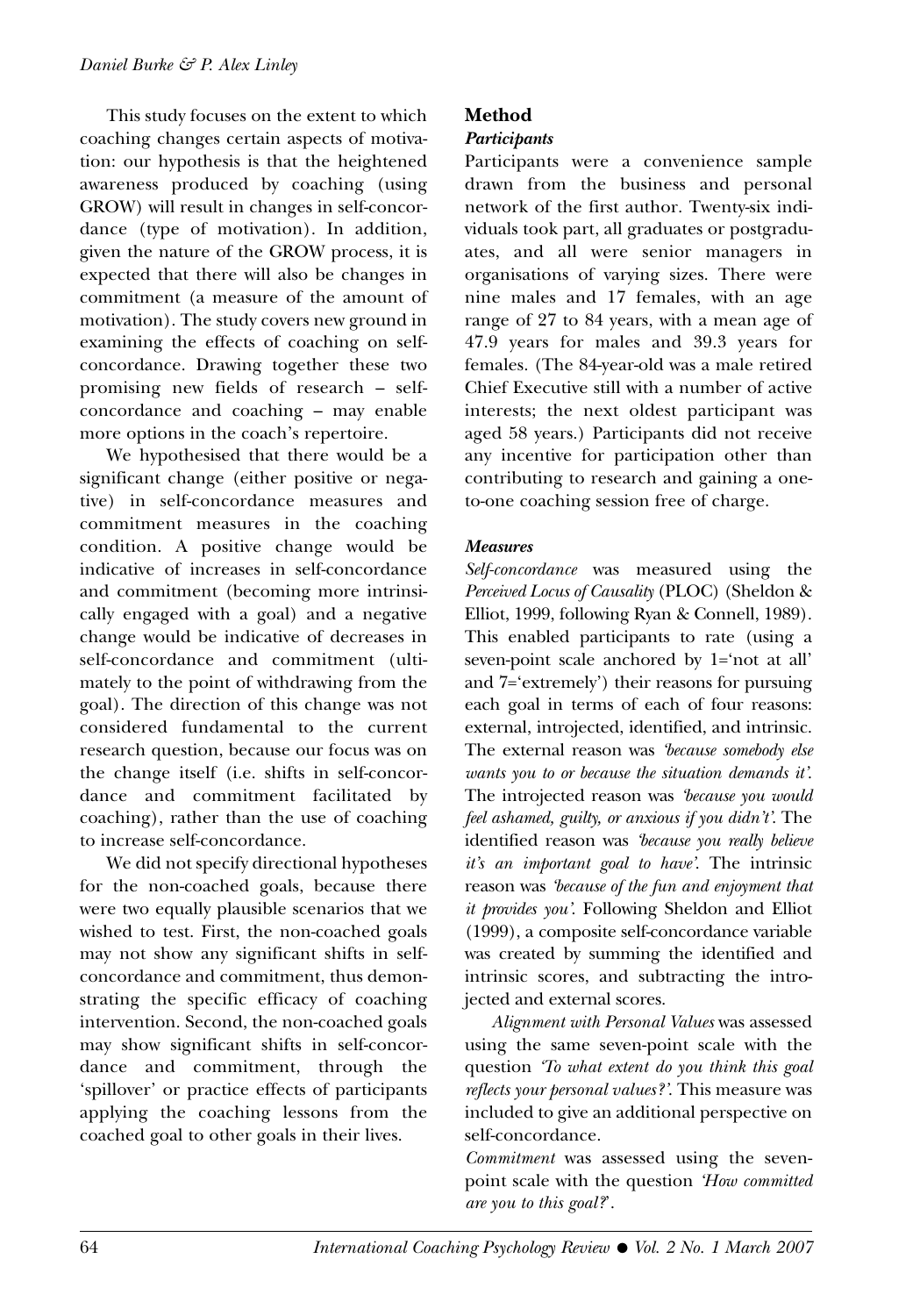#### **Design**

A single group pre-post design with repeated measures was used. The independent variable was the coaching condition which had two levels (A: one-to-one coaching, B: nocoaching). Participants identified three goals and then received a single one-to-one coaching session focused on one of the goals selected at random (condition A); but received no coaching on the other two goals (condition B). There was no specific intervention in respect of the two non-coached goals (apart from the fact that they belong to the same participant who was coached on the other goal). This raised the possibility of some spillover (or practice) effect onto the non-coached goals, which formed the focus of our second research question. All coaching sessions were conducted by the first author, who is a senior qualified coach.

Three dependent variables were measured before and immediately after the coaching session, for all three goals (i.e. for both conditions A & B): type of motivation (or *self-concordance*), *alignment with personal values*, and *commitment*.

#### **Procedure**

*Preliminary testing.* A trial run of the study with draft questionnaires was conducted by the first author, with a trained counsellor as a participant. This led to a number of refinements to the documentation and procedure. In particular, the number of goals was reduced from four to three, so that the coaching would be focused on one goal only (rather than two). This new format had the dual advantage of reducing the time spent on form filling for the participants, and also making the coaching process more realistic. In (real life) practice, coaching sessions are usually focused on a single goal.

*Preparation for coaching (participants)*. Participants were invited by a standardised email to take part in a study designed to examine the way in which executive coaching affects various aspects of motivation. The invitation offered a free one-to-one coaching session with a professional business coach, and also explained that the study would involve participants in setting goals, receiving coaching on one of them, and answering a few questions in connection with the goals at the session and on three occasions afterwards.

For the purposes of the study, a goal was described as being *'Something you think about, plan for, carry out, and sometimes (though not always) complete or succeed at'* (Little, 1993). The guidance note also explained that the goals selected should be not long-term or major life-changing endeavours, but *'the sort of thing you would normally expect to work towards over a period of two months or so'*. The guidance also contained examples of the sorts of goal that people might choose, and space to make an initial brainstorm list of possible goals. Participants were instructed to then select the goals that were most important to them, and for which they would potentially like to receive a coaching session. The coach then reviewed these goals to ensure that as far as possible they met the criteria for the study. This included a check to ensure that the goals were not simply restatements of each other.

The participant selected one of their three goals at random by selecting one of three folded Post-It notes on which were written (and hidden by the folding) the three numbers 1, 2, and 3 respectively, relating to their three goals. The coaching session followed, using the GROW model as a structure for the coaching, that is, employing a sensitive, considerate and client-centred ethos and checking with the participant on a couple of occasions that they were comfortable with the process and procedure so far, and that they were happy to continue.

The actual coaching sessions (all on a one-to-one basis) took place in a variety of locations including the offices of the participants, the office of the coach, and the homes of the participants. In all cases, the environment was appropriate for a confidential coaching discussion.

*Ethical considerations.* From an early stage of the study design, due consideration was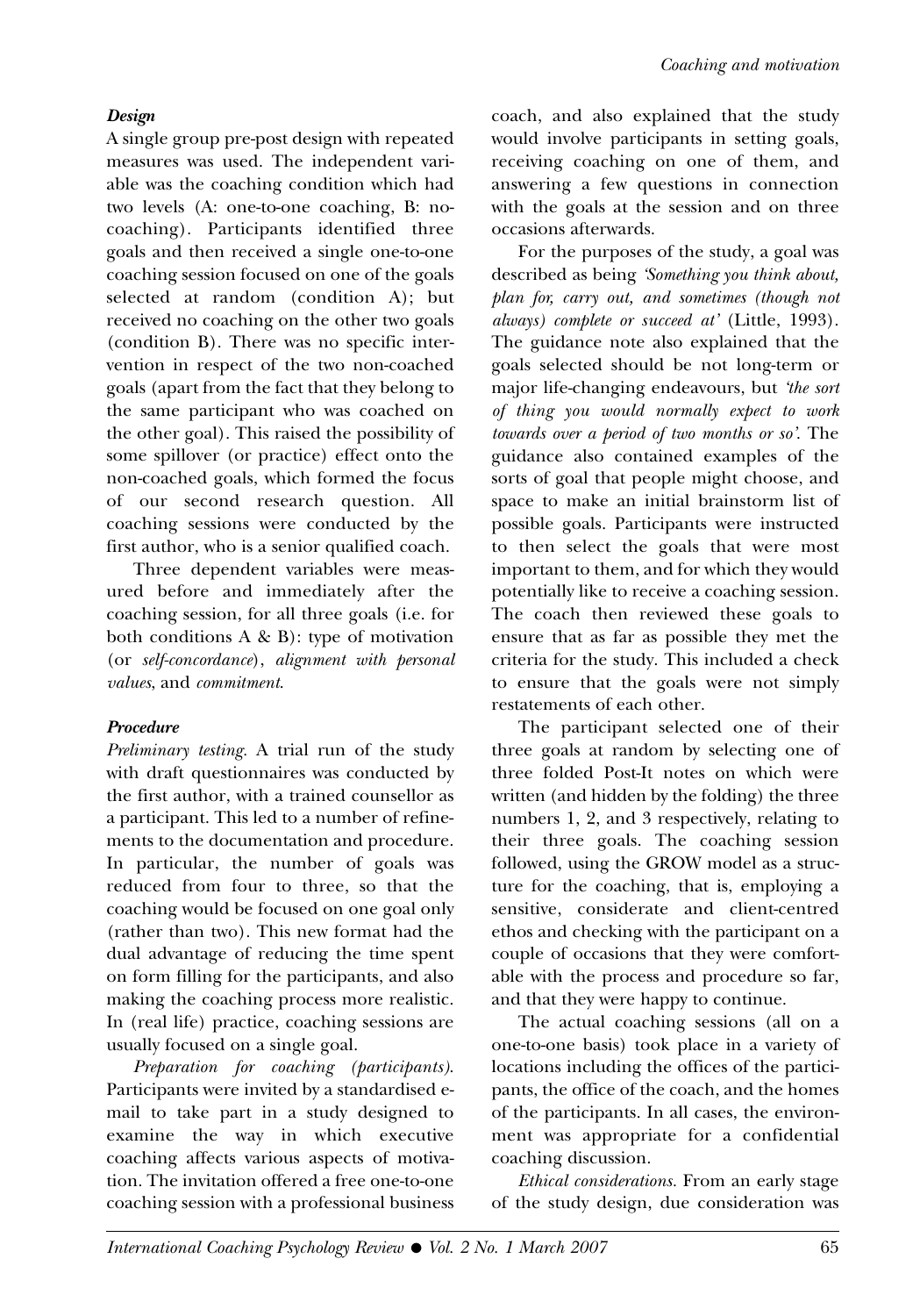given to the relevant ethical considerations, and in particular the need to minimise the potential risk inherent in coaching, namely that depending on the nature of the goal, thinking and talking about a goal might lead to distress. For example, the coaching might lead to a realisation that the motivation for, perceived ability for, or opportunity to pursue, a particular goal is low, which might lead to the goal being abandoned, possibly resulting in distress. (On the other hand, such realisations might also, depending on the goal, lead to relief and gratitude in the participant.) Accordingly, suitable guidance to ensure that as far as possible only suitable goals were chosen was provided. All of the relevant ethical guidelines per the British Psychological Society were observed appropriately. This included participants being asked for, and giving, their fully informed consent to be involved in the study.

#### **Results**

#### **Does coaching influence self-concordance?**

Table 1 shows the summary statistics for participants both before and after the coaching intervention, and also for the difference score ('after' minus 'before'), for each of goals 1, 2, and 3. For goal 1, the goal for which the participant received coaching, the mean scores for self-concordance, alignment with personal values, and commitment, all showed an increase following the coaching intervention. The same pattern emerged for goal 2 and goal 3. Of further note is that the difference scores for goal 1 (the coached goal) are greater than those for goals 2 and 3 (the non-coached goals).

Using a series of Wilcoxon Signed Rank Tests we examined the statistical significance of these differences. This conservative approach (rather than *t*-tests) was followed since scrutiny of the data suggested they did not fully meet the criteria required to use parametric tests. For *self-concordance* scores as measured before and after the coaching intervention: for goal 1, there was a significant increase (Z=–2.38, *p*<0.05, two-tailed test); for goal 2, there was also a significant increase  $(Z=-2.27, \cancel{p}0.05,$  two-tailed test); but for goal 3, the increase was not significant at the five per cent level (Z=–0.31, *p*>0.05, two-tailed test).

For *alignment with personal values* scores as measured before and after the coaching intervention: for goal 1, there was a significant increase  $(Z=-2.65, \cancel{p}0.01,$  two-tailed test); for goal 3, there was also a significant increase  $(Z=-2.14, \cancel{p}0.05,$  two-tailed test); but for goal 2, the increase was not significant at the five per cent level (Z=–1.79, *p*>0.05, two-tailed test).

For *commitment* scores as measured before and after the coaching intervention: for goal 1, there was a significant increase (Z=–3.58,  $p<0.001$ , two-tailed test); for goal 2, there was also a significant increase  $(Z=-2.01, \cancel{p}0.05,$ two-tailed test); but for goal 3, the increase was not significant at the five per cent level  $(Z=-1.80, \, \text{p}$  > 0.05, two-tailed test).

#### **Does coaching influence self-concordance? Qualitative responses**

Participants provided comments as to why they thought their self-concordance scores had changed after coaching. The following qualitative comments provide insights into how coaching served to influence self-concordance: *'I now 'own' the goal – note change of description. I'm choosing it, before I felt it was something worthwhile to do*'; *'I have realised that it [achieving the goal] would make me happier, rather than be a chore – it really will help'*; and *'I am now excited about this goal and realise how much fun it is going to be to do.'* However, as we had expected, not all shifts in self-concordance were in a positive direction. One person noted that they *'Realised the goal was wrong. Not about doing it more, but about doing it better and as natural part of my work.'*

#### **Correlations between measures**

In order to assess whether the effects for the dependent variables were simply a reflection of the variables measuring the same underlying construct, we conducted Pearson's correlations. For measures taken *before* the coaching intervention, self-concordance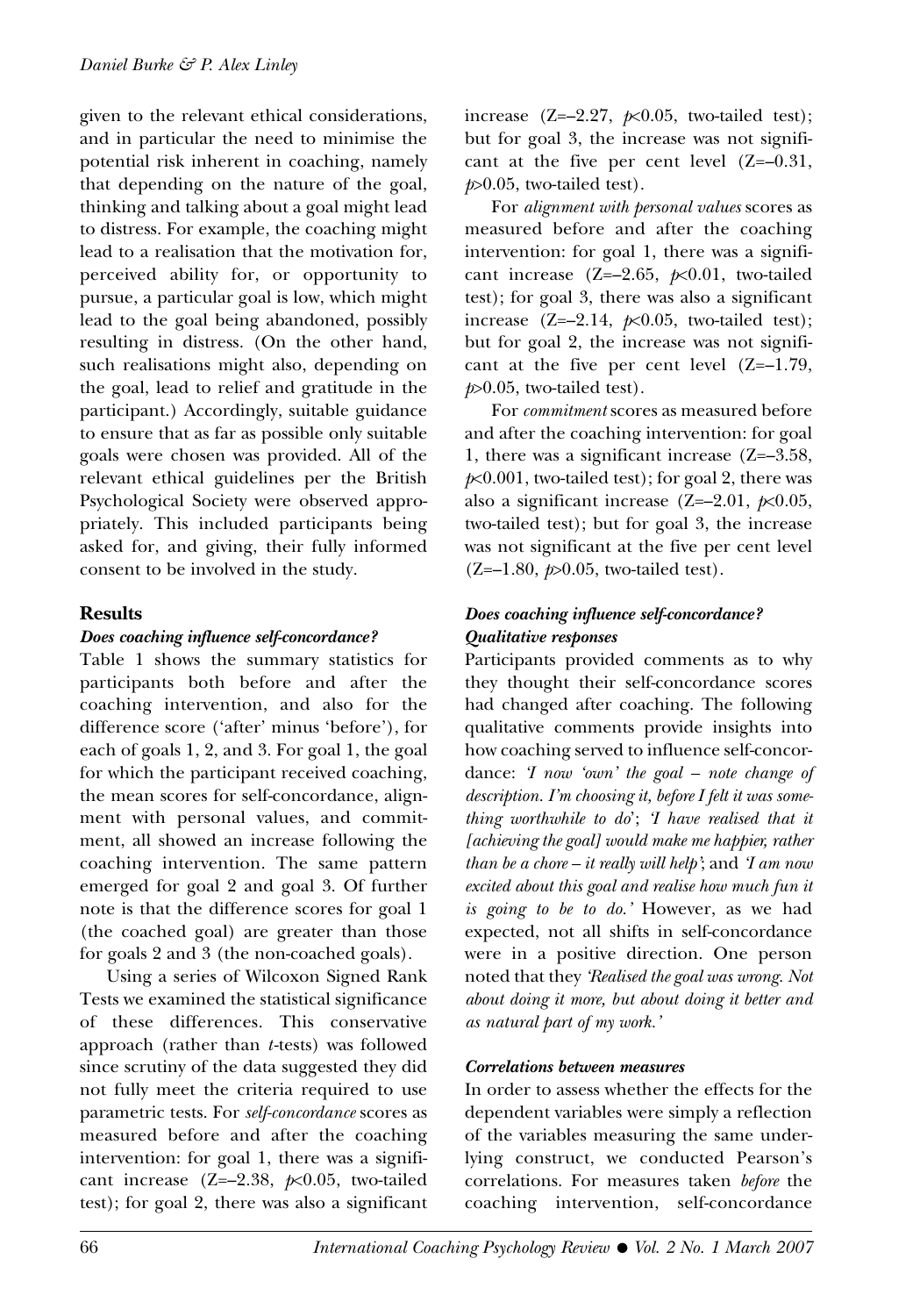|                  |               | Condition A -<br>Chosen Goal Condition |           |               |        |             |               |        |         |
|------------------|---------------|----------------------------------------|-----------|---------------|--------|-------------|---------------|--------|---------|
|                  |               | Goal 1                                 |           |               |        |             |               |        |         |
| Variable M (SD)  | <b>Before</b> | After                                  | Diff      | <b>Before</b> | After  | <b>Diff</b> | <b>Before</b> | After  | Diff    |
| Self-concordance | 2.58          | 4.15                                   | $1.58*$   | 1.62          | 3.00   | $1.38*$     | 3.58          | 3.81   | 0.23    |
|                  | (4.37)        | (3.95)                                 | (2.97)    | (5.25)        | (4.72) | (2.28)      | (4.37)        | (3.71) | (4.24)  |
| Personal values  | 5.19          | 5.65                                   | $0.46***$ | 4.77          | 5.15   | 0.38        | 5.42          | 5.85   | $0.42*$ |
|                  | (1.70)        | (1.20)                                 | (0.76)    | (1.45)        | (1.32) | (1.06)      | (0.90)        | (0.78) | (0.95)  |
| Commitment       | 5.23          | 6.35                                   | $1.12***$ | 5.15          | 5.73   | $0.58*$     | 5.77          | 6.12   | 0.35    |
|                  | (1.21)        | (0.85)                                 | (1.18)    | (1.43)        | (1.25) | (1.27)      | (1.07)        | (0.95) | (0.94)  |

**Table 1: Self-assessment scores for participants both before and after the coaching intervention.**

*Note:* Difference scores computed by subtracting 'before' scores from 'after' scores. \**p*<.05 \*\**p*<.01 \*\*\**p*<.001

correlated at  $r=.37$ ,  $\not\sim .01$  with alignment with personal values and at  $r=0.35$ ,  $p<0.01$ , with commitment. Alignment with personal values and commitment correlated at *r*=.27, *p*<.05. For measures taken *after* the coaching intervention, self-concordance correlated at  $r=0.37$ ,  $p<01$  with alignment with personal values and at  $r = .34$ ,  $p \times .01$ , with commitment. Alignment with personal values and commitment correlated at *r*=.41, *p*<.01. These findings indicate, first, that the variables were related but not substantially overlapping, and second, that the associations between variables were stable and consistent both pre- and post- the coaching intervention.

# **Gender differences**

Gender differences were not a focus of the study design. However, analysis of the selfconcordance scores (nine males, 17 females) revealed that the mean self-concordance score across all three goals, measured before the coaching intervention, was 3.29 (*SD*=4.54) for females and 1.78 (*SD*=4.76) for males. Although based on a small sample, these findings perhaps point to gender differences being a focus for future investigation.

# **Discussion**

Our findings suggest that one of the mechanisms through which coaching may be effective as a goal attainment support process is through raising people's levels of selfconcordance with their goals. Previous research has shown that self-concordant goals are more likely to be achieved and lead to better outcomes when they are achieved (Sheldon & Elliot, 1999; Sheldon *et al.*, 2003); these findings suggest that this may be at least one of the mechanisms of action of successful executive coaching.

Following a single one-to-one coaching session with a trained and experience executive coach, participants demonstrated significant overall increases in each of goal self-concordance, alignment with personal values, and commitment to the goal, in relation to the goal on which they were coached.

There were also spillover or learning effects that influenced the second and third non-coached goals. Scores for alignment with personal values increased for the third goal but not the second goal, and scores for commitment increased for the second goal but not the third goal. Given that the goals were randomly selected (in terms of which goal was coached), this pattern of findings is not meaningful, but does suggest that there are some spillover or practice effects of being coached even on a single goal, that then translate into effects on other, non-coached goals. However, we do note that the goals may not all have been fully independent of each other, which may to a degree mitigate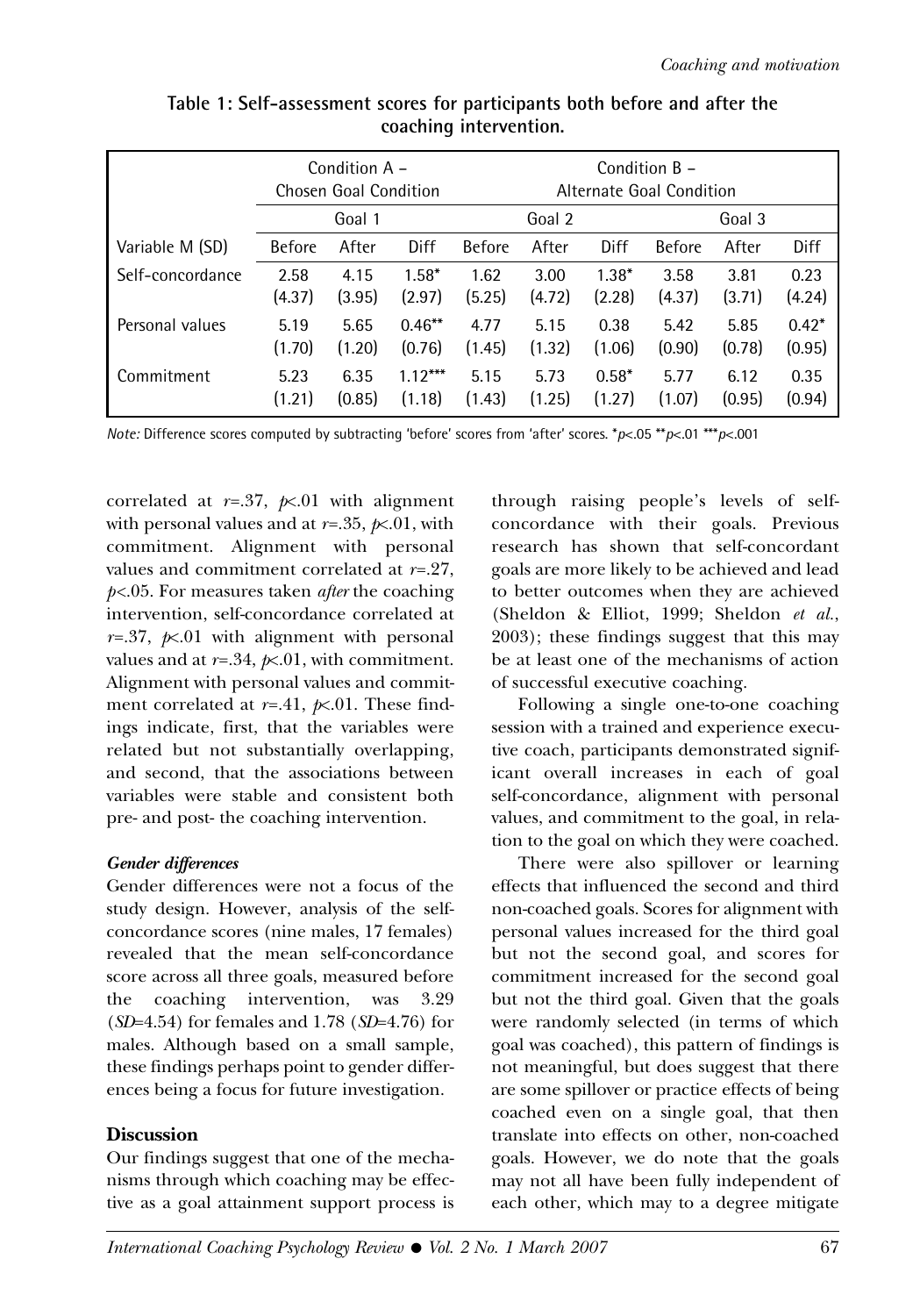the extent of these spillover effects. This finding, although preliminary and in need of replication, suggests that there is a potential generalisability effect for coaching; that is, the positive effects of coaching may extend beyond the specific foci of the coaching session. Qualitative participant comments suggest the possibility of this effect, for example: *'Might be slightly more motivated all round as a result of working successfully on other issue'* (case 12).

Another potential explanation for these effects is that the three goals were in some way linked to each other. The qualitative comments obtained from a number of participants made this point explicitly, for example: *'Being able to see that all three goals were linked'* (case 11); *'Realisation that all three goals that I identified were interlinked and that by clearly defining what I want to achieve I can deliver on all three'* (case 18).

Turning to limitations and future research directions, there are a number of ways in which the current study can be improved upon. The current sample size is relatively small for traditional social psychological research, but equally more than respectable when compared to much extant coaching research. The fact that we were able to detect significant effects with this small sample size is indicative of potentially large effect sizes in the population (Cohen, 1992), which is encouraging for future coaching and motivation research.

The present study used only one coaching session, and did not use a control group, whereas coaching is more typically carried out in a number of sessions conducted over a period. However, with significant findings as a result of a single coaching intervention, it is possible that more extended coaching interventions would demonstrate even stronger effects. This should be a focus of future research, especially in relation to the stability of selfconcordance over time. More fine-grained individual-level analyses of changes in selfconcordance that lead to either enhanced or decreased goal commitment and goal attainment are also warranted, since although our overall findings demonstrated that coaching enhanced self-concordance on the mean level, there was individual variability in this between participants. Research into the effects of coaching on less self-concordant goals (e.g. goals imposed by organisational employers rather than selected by participants themselves) are also warranted. There is also scope for exploring the effect of coaching on other aspects of concordance – for example, Sheldon and Houser-Marko (2001) found an 'upward spiral' effect of increased well-being. Future research may wish to consider how this effect may be accentuated through coaching, both in relation to executive coaching and to life coaching (e.g. Green *et al.*, 2006).

The results of this study provide preliminary support for the view that coaching using the GROW model can lead to changes in goal self-concordance, alignment with personal values, and goal commitment. These findings suggest that one of the mechanisms or processes through which coaching may be effective is through enhancing self-concordance of the goals that people are striving to achieve. These findings add to the small but growing body of research into the processes that may underlie coaching, and indicate fruitful avenues for further research.

# **Acknowledgement**

We thank Sarah Johnson for her assistance and input during this research. Part of this research was reported as a paper presentation at the Third European Conference on Positive Psychology, Portugal, 3–6 July, 2006.

# **Correspondence**

**Daniel Burke** Meyler Campbell, 5 Wigmore Place, London, W1U 2LR, England. E-mail: danielburke@meylercampbell.com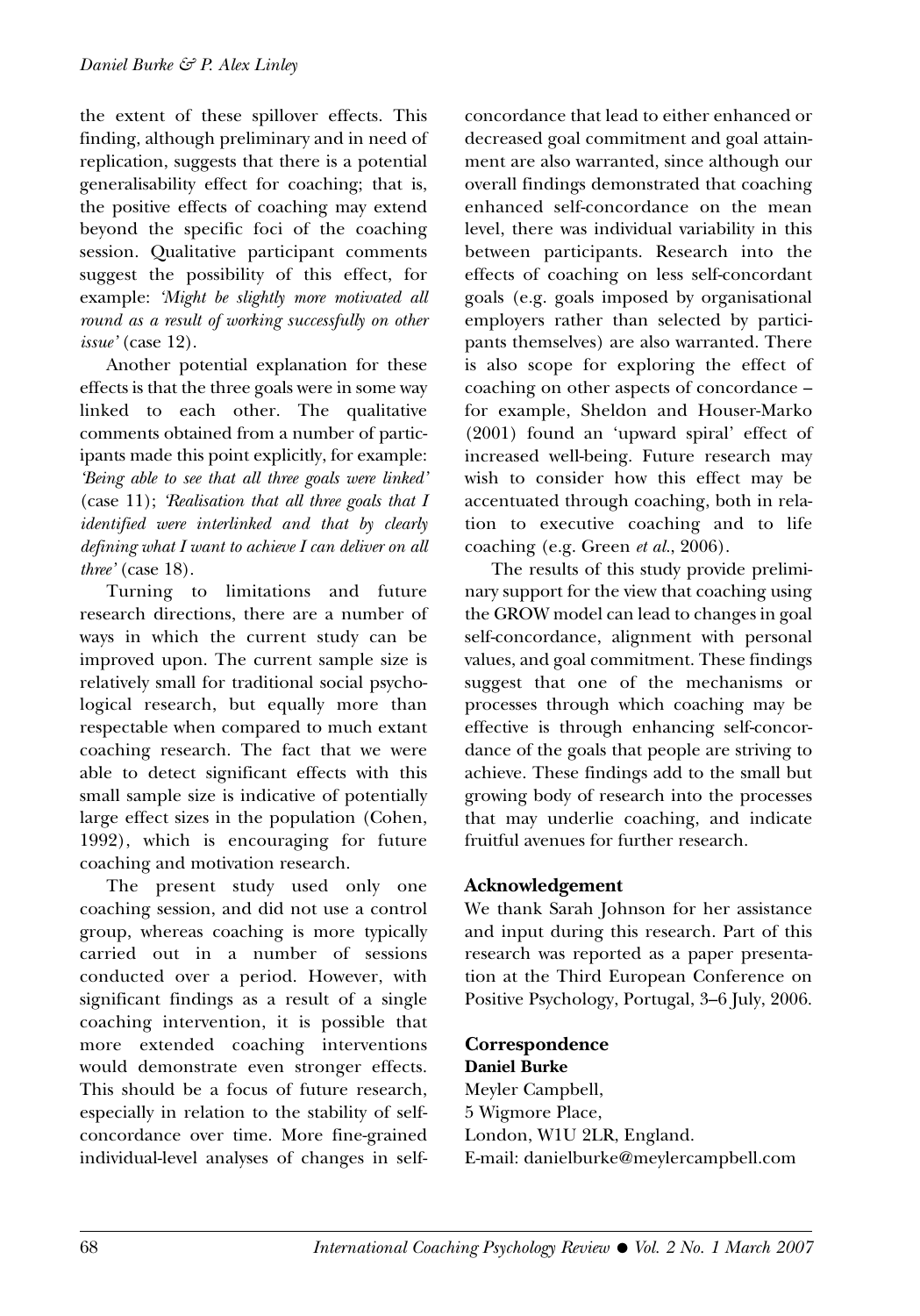#### **References**

- Cohen, J. (1992). A power primer. *Psychological Bulletin, 112*, 155–159.
- Grant, A.M. (2001). *Towards a psychology of coaching.* Unpublished manuscript. Coaching Psychology Unit, University of Sydney, Australia. Retrieved from: www.psychcoach.org.
- Green, L.S., Oades, L.G. & Grant, A.M. (2006). Cognitive-behavioural, solution-focused life coaching: Enhancing goal striving, well-being, and hope. *Journal of Positive Psychology, 1*, 142–149.
- Joseph, S. & Linley, P.A. (2004). Positive therapy: A positive psychological theory of therapeutic practice. In P.A. Linley & S. Joseph (Eds.), *Positive psychology in practice* (pp.354–368). Hoboken, NJ: Wiley.
- Kauffman, C. & Scoular, A. (2004). Toward a positive psychology of executive coaching. In P.A. Linley & S. Joseph (Eds.), *Positive psychology in practice* (pp.287–302). Hoboken, NJ: Wiley.
- Linley, P.A. (2004). *Business and executive coaching: A positive psychology perspective.* Paper presented at Meyler Campbell Business Coach Alumni Seminar, London.
- Linley, P.A., Joseph, S., Harrington, S. & Wood, A. M. (2006). Positive psychology: Past, present, and (possible) future. *The Journal of Positive Psychology, 1*, 3–16.
- Little, B.R. (1993). Personal projects and the distributed self: Aspects of a conative psychology. In J.M. Suls (Ed.), *The self in social perspective: Psychological perspectives on the self* (Vol. 4, pp.157–185). Hillsdale, NJ: Erlbaum.
- Rogers, C.R. (1961). *On becoming a person.* London: Constable.
- Rogers, C.R. (1964). Toward a modern approach to values: The valuing process in the mature person. *Journal of Abnormal and Social Psychology, 68*, 160–167.
- Ryan, R.M., & Connell, J.P. (1989). Perceived locus of causality and internalisation: Examining reasons for acting in two domains. *Journal of Personality and Social Psychology, 57*, 749–761.
- Seligman, M.E.P. (1999). The President's Address. *American Psychologist, 54*, 559–562.
- Sheldon, K.M. & Elliot, A.J. (1999). Goal striving, need satisfaction, and longitudinal well-being: The Self-Concordance Model. *Journal of Personality and Social Psychology, 76*, 482–497.
- Sheldon, K.M. & Houser-Marko, L. (2001). Selfconcordance, goal attainment and the pursuit of happiness: Can there be an upward spiral ? *Journal of Personality and Social Psychology, 80*, 152–165.
- Sheldon, K.M., Arndt, J. & Houser-Marko, L. (2003). In search of the organismic valuing process: The human tendency to move toward beneficial goal choices. *Journal of Personality, 71*, 835–869.
- Sheldon, K.M. & Kasser, T. (1995). Coherence and congruence: Two aspects of personality integration. *Journal of Personality and Social Psychology, 68*, 531–543.
- Spence, G.B. & Grant, A.M. (in press). Professional and peer life coaching and the enhancement of goal striving and well-being: An exploratory study. *Journal of Positive Psychology.*
- Whitmore, J. (2002). *Coaching for performance* (3rd ed.). London: Nicholas Brealey.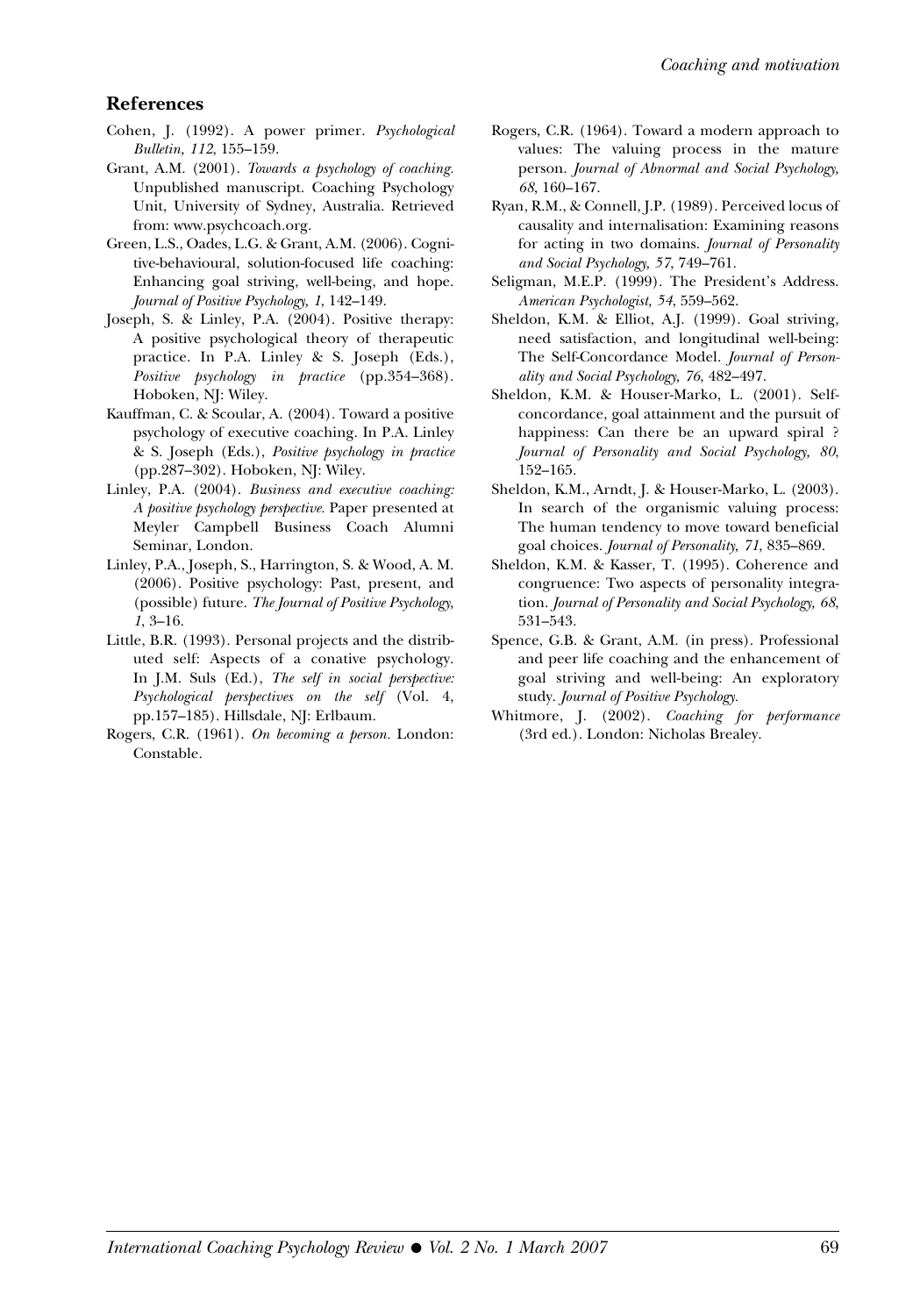# **Positive intervention self-selection: Developing models of what works for whom**

# Jordan Silberman

**Objective:** *To determine if self-selection is an effective way to match positive interventions to individuals.*  **Design:** *Each time a participant in the choice group selected one of four positive interventions, a depressionmatched yoked control participant was assigned the same intervention.*

**Method:** *Positive interventions and surveys were administered online. Happiness and depression were assessed at baseline, one week, and two weeks.* 

**Results:** *If participants could identify the positive intervention that was most suitable for them, then interventions should have been more effective for the choice group than for the yoked control group. This was not observed. Both groups experienced significantly increased happiness and decreased depression, but the magnitudes of these changes did not significantly differ between groups.*

**Conclusions:** *These data suggest that self-selection may not be a good way to identify well-suited positive interventions, and that other selection approaches should be investigated.* 

**Keywords:** Positive psychology, gratitude, happiness, depression, strengths.

**SELIGMAN, STEEN, PARK AND**<br> **SPETERSON** (2005) have suggested that<br>
there are at least 100 strategies for<br>
increasing happiness, a class of Positive ELIGMAN, STEEN, PARK AND PETERSON (2005) have suggested that there are at least 100 strategies for Psychology (PP) students identified more than 1000 happiness-increasing strategies, and an Amazon.com™ search for books about happiness yields more than 4000 hits. There is no shortage of advice on how to be happy. There is, however, a shortage of advice on choosing a strategy for being happy. Seligman *et al.* (2005) have begun an important step toward narrowing the list: randomised controlled trials of Positive Psychology interventions (also referred to as 'positive interventions' or 'PIs'). Determining how to best match PIs to unique individuals may be an important next step.

The processes through which coaches and clients select PIs are complex. Cognitive, affective, and behavioural patterns; environment; and socioeconomic status are a few of many variables that may inform the selection process. Considering issues addressed or goals sought through coaching may also help coaches select PIs. Unfortunately, very little research is available to guide the complex PI selection process. Some have speculated that person-activity fit may affect the relationship between activities and happiness changes (Lyubomirsky, Sheldon & Schkade, 2005), and evidence suggests that goal-person fit may affect relationships between goal achievement and happiness (e.g. Brunstein, Schultheiss & Grassman, 1998; Sheldon & Elliot, 1999). Researchers have also identified many traits that moderate the efficacy of traditional psychotherapeutic interventions (e.g. Beutler, 1991; Garfield & Bergen, 1986; Kiesler, 1996), though not of PIs. Person-PI fit has yet to be studied empirically.

It should not be assumed that people can identify the PI from which they will benefit most. Expected psychological effects of major life events often drastically differ from actual effects (e.g. Biswas-Diener & Diener, 2001; Brickman, Coates & Janoff-Bulman, 1978; Gilbert *et al.*, 1998). If people cannot accurately predict the effects of significant life events, we should not assume that they can accurately predict effects of PIs. This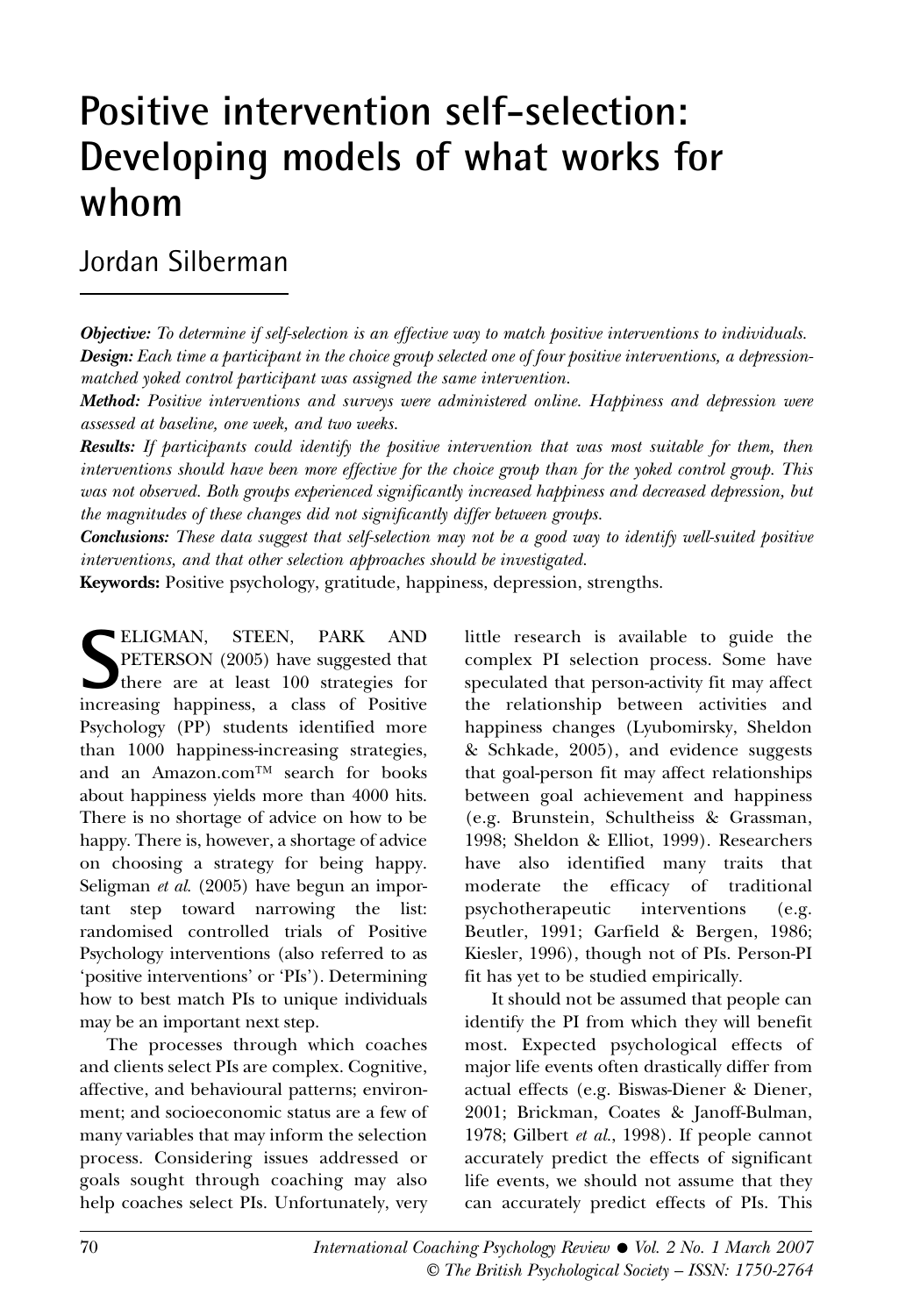work is a preliminary study to determine if people can identify the PIs from which they will benefit most.

# **The importance of careful PI selection**

There are several reasons that it is important for coaches to carefully consider which interventions they recommend to clients. Interventions that are generally inefficacious do work for some. The opposite is also true; generally efficacious interventions do not work for everyone. Without knowledge of person-PI fit, attempts to match people with PIs are constrained by overgeneralisation. Some may avoid generally inefficacious PIs, even if the PIs are well-suited for unique individuals. People may also use poorlysuited though generally efficacious PIs. Knowledge of person-PI fit may reveal when generally inefficacious PIs are likely to work, and when generally efficacious PIs may not.

Knowledge of person-PI fit may also motivate PI use. Tailoring all sorts of things may motivate people to utilise them. Yoga programs have been designed for pregnant women, diets are tailored to different blood types, shampoos are designed for different hair types, and many other products are customised for consumers' unique traits. This marketing strategy motivates purchasing behaviour by tailoring products to clients. The strategy may also apply to PIs; people may 'buy' tailored PIs more readily than generic PIs. This motivation is particularly important within PP because it does not focus on the psychological pain that often prompts people to seek mental health services.

The desire to use tailored interventions, of course, is not unwarranted. PIs that are carefully selected may work better than those that are not. Different interventions resonate with different individuals. More importantly, some interventions may have physical or psychological requirements that some do not meet. Atheists, for example, are unlikely to benefit from faith-based PIs that require belief in a God. Tailored PI selection may ensure that people are matched to wellsuited PIs and prevent people from using unhelpful or inappropriate PIs. Starting with poorly-suited PIs may cause several problems. Some may waste time that might otherwise be spent on PIs that suit them better. Others may try many PIs, preventing progression or depth within any one approach to happiness. Initially using a poorly-suited PI may also discourage people from trying other PIs, or even prompt people to abandon PIs altogether.

# **Approaches to PI selection**

Several PI selection approaches may be useful for coaches when they are considering different ways of working with different clients. People may try different PIs until they find one that works or is maximally beneficial (the 'test-drive' approach). Personality or other traits may also be used to select PIs (the trait-based approach). Some may benefit from the skill of a coach who, as previously mentioned, may use the knowledge they construct about the client to select interventions (the coach-selection approach). Others may simply select their own PIs (the self-selection approach). These approaches may of course be combined. For example, a coach and a client may work cooperatively, and may both consider traits, when selecting a positive intervention.

Each approach has pros and cons. The test-drive approach may be useful because early subjective experience with interventions may predict long-term effectiveness (Frisch, 2005, p.346). This approach, however, may also cause the aforementioned problems: wasted time, cursory engagement in many PIs rather than in-depth use of fewer PIs, and the 'PI attrition' that may occur when people cannot find a PI that works. The trait-based approach can be standardised, but is constrained by the countless number of trait-PI combinations. Even if many trait efficacy moderators are identified, there may always be unanticipated but selection-relevant considerations. Fortunately, skilled coaches can consider potentially significant traits, as well as many other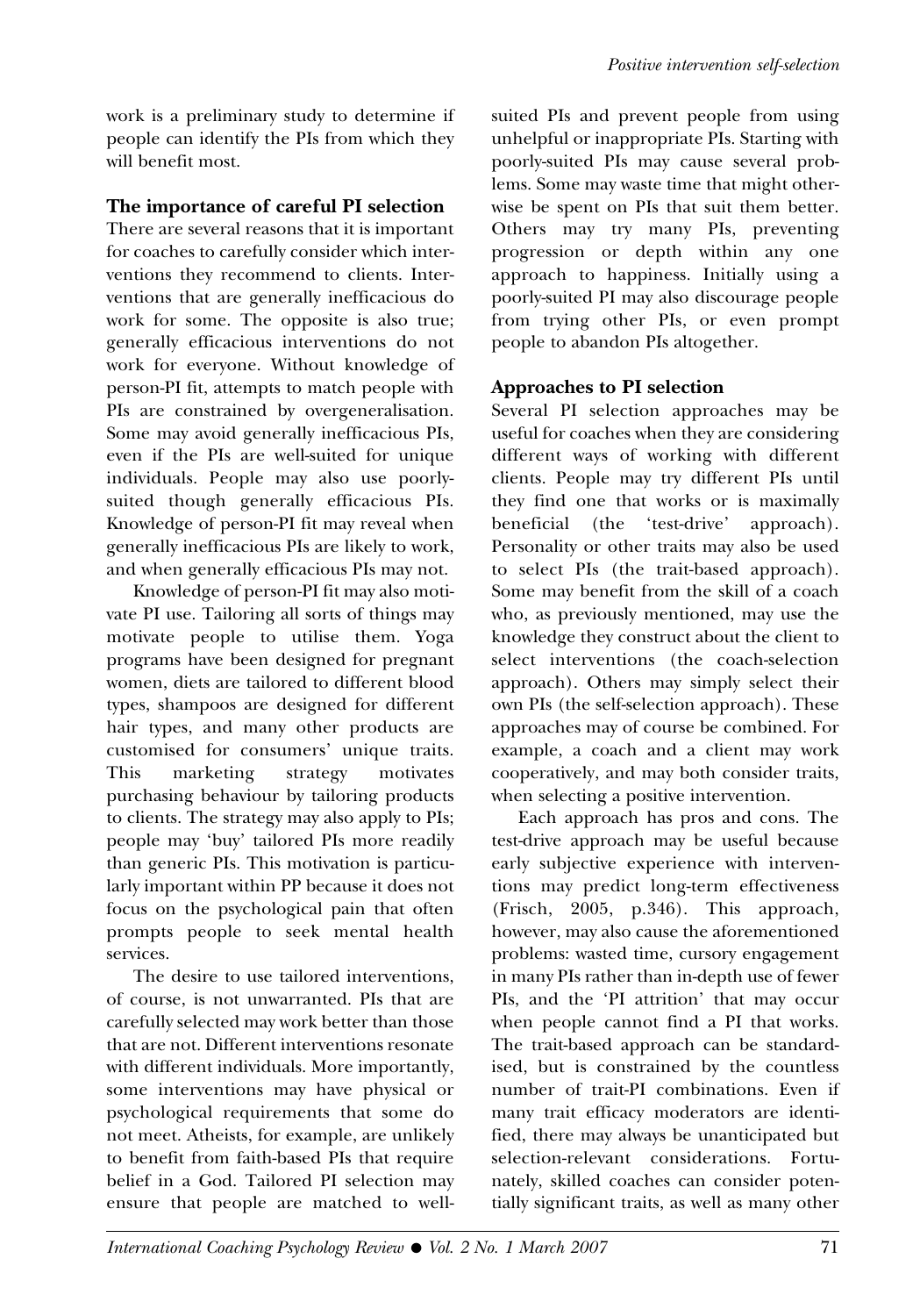potentially important factors, that have not been empirically investigated. Unfortunately, coaches can also sometimes be wrong. It is not yet clear which of these costto-benefit ratios is most desirable. A combination of approaches, and the use of different approaches in different circumstances, may ultimately prove most effective.

The self-selection approach was chosen as a starting place for several reasons. Selfselection is probably the most practical approach. It does not require experimentation with many PIs, nor does it require consultation with an expert. If effective, moreover, the self-selection approach may prevent the need to investigate other approaches. Complex selection procedures may not be necessary if the simplest approach is effective. Selecting one's own PI may also promote perceived autonomy, which itself enhances psychological well-being (e.g. Ryan & Deci, 2000). If people can effectively select their own PIs, finally, then this may allow positive psychologists to be descriptive. Seligman (2003) and others have suggested that PP should be descriptive rather than prescriptive. Positive psychologists should rigorously study happiness and character, and let others decide whether or not to use this information. If people can identify the most beneficial PIs for themselves, then positive psychologists may be more justified in a descriptive approach; they can encourage people to choose their own PIs, rather than 'prescribing' specific PIs.

# **Method**

Seventy-two undergraduates were recruited from psychology courses through lecture announcements and an electronic subject recruitment system. Forty-one per cent were male, and all were given course credit. Accounting for the attrition of two participants, the study had 87 per cent power to detect a moderate difference between choice and yoked groups at *p*=.05.

Participants completed the 20-item Center for Epidemiological Studies – Depression Scale (CES-D) symptom survey

(Radloff, 1977) and the 24-item Authentic Happiness Inventory (AHI). CES-D items included 'I felt depressed,' and 'I talked less than usual,' and responses ranged from 0 *(rarely or none of the time)* to 3 *(most or all of the time)*. AHI items required respondents to choose one of several statements on a scale from 1 (an extremely negative statement such as *'most of the time I am bored'*) to 5 (an extremely positive statement such as *'most of the time I am fascinated by what I am doing'*). The AHI is an updated version of the Steen Happiness Index that was first presented by Seligman *et al.* (2005). Cronbach's alphas for the three administrations of the CES-D were .73, .81, and .73; and those of the AHI were .93, .94, and .95. Surveys were administered online, a method that is probably no less rigorous than the traditional paper-andpencil approach (Gosling, Vazire, Srivastava & John, 2004; Seligman *et al.*, 2005).

Students were matched based on CES-D scores (the better validated of the two administered instruments). The pair-wise matching procedure involved randomly selecting a 'target participant,' identifying all participants with the same CES-D score, and randomly selecting one of these identicallyscoring participants (if there were more than one) as a 'matched participant.' If no participants had the same CES-D score as the target participant, the participants with the closest CES-D scores were identified, and one of them was randomly selected (again, if there were more than one) as the matched participant. This process was repeated until all participants had been assigned to a dyad. Finally, one participant per dyad was randomly selected to be in the choice group, and the other was assigned to the yoked group.

The mean CES-D scores of the choice and yoked groups were 14.1 (*SD*=8.9) and 15.0 (*SD*=9.9), respectively. Mean ages of the choice and yoked groups were 19.7 (*SD*=1.2) and 19.6 (*SD*=1.1). The choice group was 42 per cent male, and the yoked group was 40 per cent male. AHI-measured happiness was the only variable assessed that significantly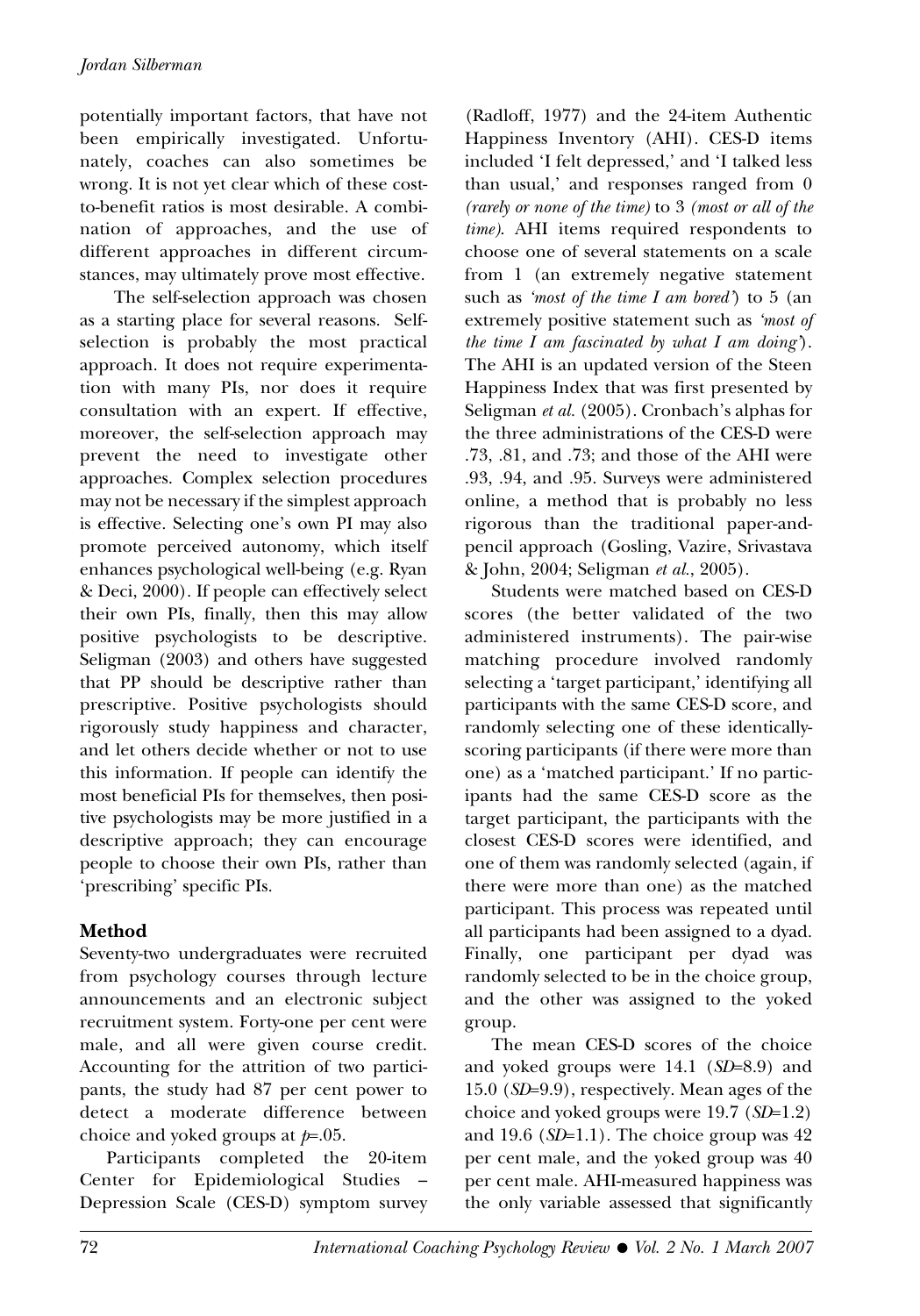differed between choice and yoked groups at baseline,  $F(1,68) = 3.97$ ,  $p = .05$ , with the choice group reporting lower baseline happiness (*M*=69.47, *SD*=12.21) than the yoked group (*M*=75.41, *SD*=12.74). This difference was controlled for in subsequent analyses.

Choice participants were given brief PI descriptions (see Appendix 1), and asked to select the activity that they expected to bring the most pleasure, engagement, and meaning into their lives. When a choice participant selected one of four PIs, a depression-matched yoked control participant was assigned the same PI (see Figure 1). If a choice participant with a CES-D score of 10 selected the Gratitude Visit, for example, a yoked participant with the same or a similar CES-D score would be assigned the Gratitude Visit.

Participants were then given more detailed PI instructions.\* They were encouraged to print instructions and store them in an accessible location. Participants got two email reminders early in the first week of the study. These e-mails described the PI they had chosen or been assigned, encouraged adherence, and asked that they contact the study co-ordinator (JS) if they had questions. Participants also got e-mails reminding them about follow-up assessments. These messages were sent on the day before and the day of follow-up assessments. After completing final

follow-ups and being assured that they would get extra credit regardless of involvement level, participants were asked if they had carried out the PI instructions.

#### **Results**

Seventy of 72 participants completed all follow-ups, and all 70 of these participants reported carrying out the PI instructions. Forty-four per cent of choice group participants completed the 'Three Good Things' PI, 25 per cent completed the 'Gratitude Visit' PI, 17 per cent completed the 'You at your Best' PI, and 14 per cent completed the 'Using your Signature Strengths' PI. Because a yoked participant was assigned a PI each time a choice participant chose that PI, these percentages are nearly identical for the yoked group. The slight between-groups difference in percentages of participants who did the Gratitude Visit was due to the attrition of a yoked participant. One yoked Three Good Things participant also dropped out of the study.

It was essential to verify that, as had been previously reported (Seligman *et al.*, 2005), the interventions were efficacious. If they were not, PI self-selection could not have been evaluated; between-groups differences in intervention efficacy could not have been assessed had PIs not worked for either group. Fortunately, this was not the case.





\* Detailed PI descriptions are available upon request.

*International Coaching Psychology Review* ● *Vol. 2 No. 1 March 2007* 73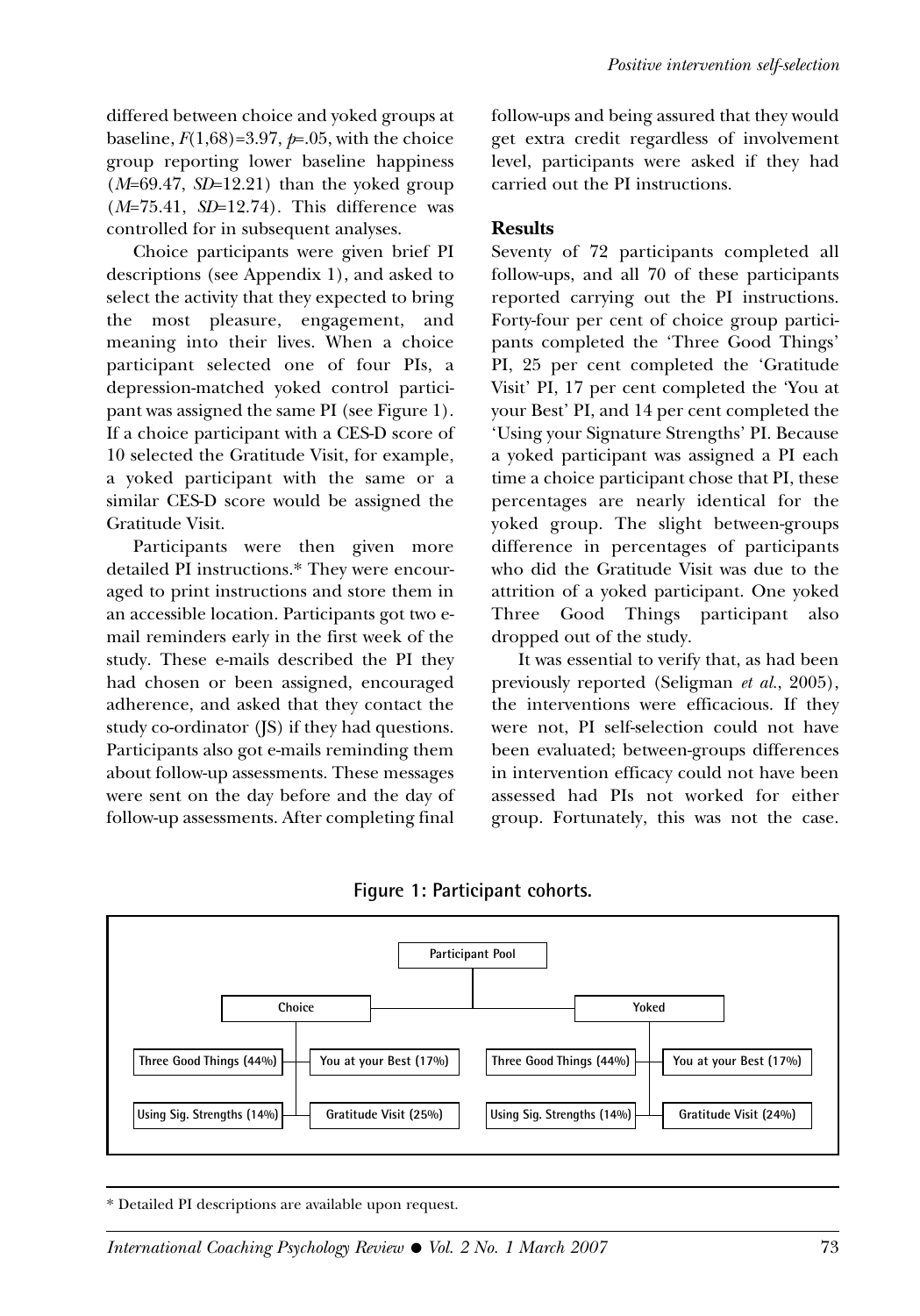Repeated measures ANOVAs using combined data from choice and yoked groups showed main effects of time for both happiness scores,  $F(1,69) = 28.34$ ,  $p \nless 01$ , and depression scores,  $F(1,68) = 4.04$ ,  $\cancel{\kappa}.05$  (see Figure 2). LSD comparisons (a statistical procedure used to determine which means significantly differed from which other means) revealed that depression dropped significantly between baseline (*M*=14.43, *SD*=9.40) and two weeks (*M*=12.00, *SD*=8.83), though depression at one week (*M*=12.77, *SD*=8.55) had not decreased sufficiently to reach significance. The depression decrease between one week and two weeks was also not significant. Happiness was significantly greater at one week (*M*=76.01, *SD*=12.63) than at baseline (*M*=72.36, *SD*=12.74), and significantly greater at two weeks (*M*=78.86, *SD*=13.98) than at one week. The percentages of participants who experienced increased happiness and decreased depression are shown in Tables 1 and 2.

Choice did not have significant effects on happiness or depression changes. ANCOVAs for happiness changes, with choice condition as a fixed factor and happiness as the dependent variable, revealed no significant effects of choice at one week, *F*(1,68)=.97, *p*>.05, or two weeks, *F*(1,68)=.40, *p*>.05. Again, the baseline happiness difference between choice and yoked groups was controlled for. ANOVAs for depression changes were conducted in the same manner (without any need to control for baseline differences), and also showed no significant effects of choice at one week,  $F(1,68)=.11$ ,  $p > .05$ , or two weeks, F(1,67)=3.36, *p*>.05 (see Figure 3).

**Figure 2: Overall efficacy of positive interventions. Significantly increased happiness and decreased depression were observed.** 



**Figure 3: Between-groups comparisons of intervention efficacy. There were no significant differences in the amounts that happiness increased or depression decreased between the choice and yoked groups; interventions appeared to be equally efficacious regardless of which choice condition participants were in.** 

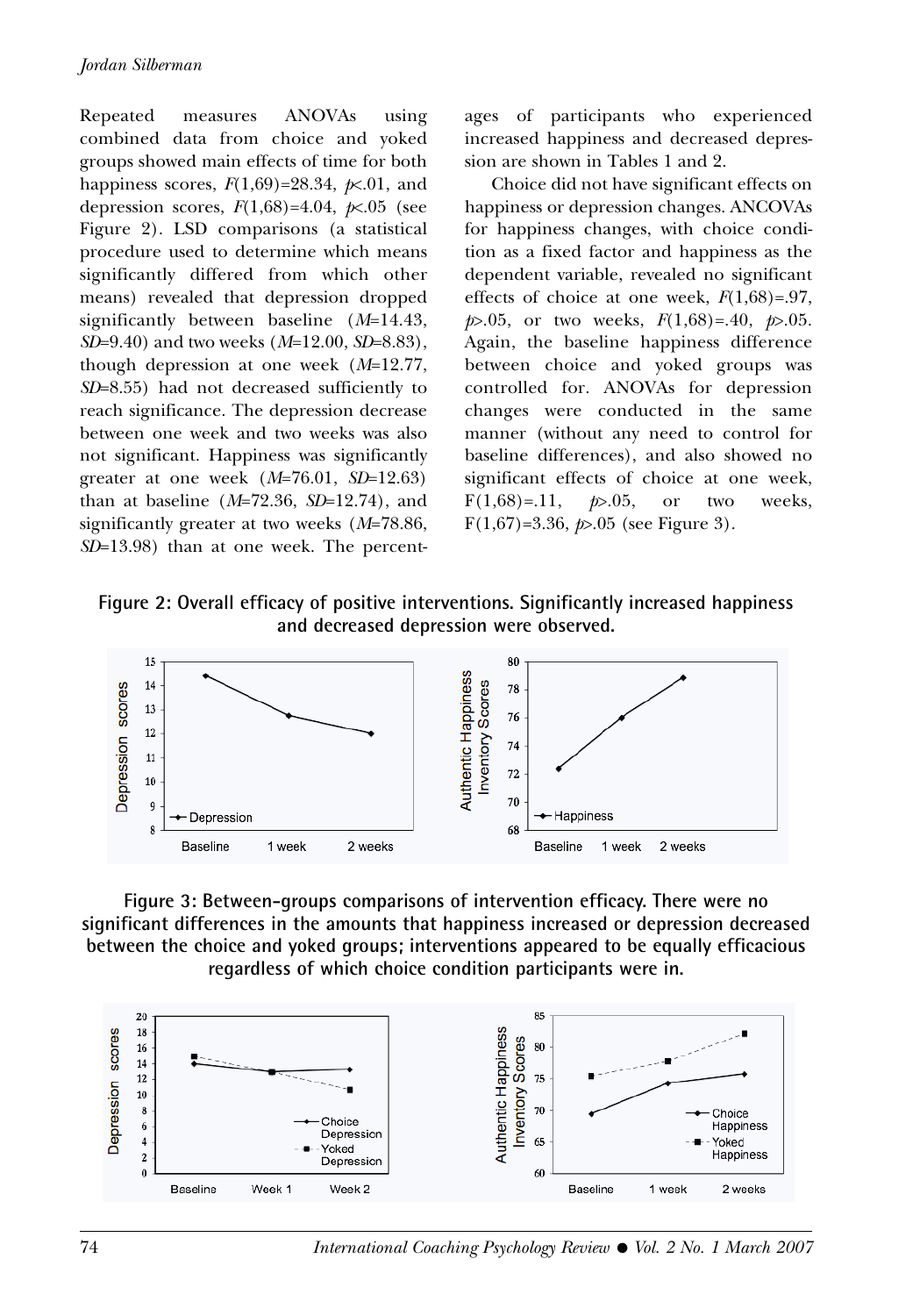|                           | Number of participants who experienced increased happiness between: |                    |                      |  |  |  |  |
|---------------------------|---------------------------------------------------------------------|--------------------|----------------------|--|--|--|--|
|                           | Baseline and 1 week                                                 | 1 week and 2 weeks | Baseline and 2 weeks |  |  |  |  |
| Three Good Things         | 22/31                                                               | 24/31              | 25/31                |  |  |  |  |
|                           | $(71.0\%)$                                                          | $(77.4\%)$         | $(80.6\%)$           |  |  |  |  |
| Gratitude Visit           | 8/17                                                                | 10/17              | 10/17                |  |  |  |  |
|                           | $(47.1\%)$                                                          | $(58.8\%)$         | $(58.8\%)$           |  |  |  |  |
| You at your Best          | 11/12                                                               | 8/12               | 10/12                |  |  |  |  |
|                           | $(91.7\%)$                                                          | $(66.7\%)$         | $(83.3\%)$           |  |  |  |  |
| Using Signature Strengths | 6/10                                                                | 7/10               | 9/10                 |  |  |  |  |
|                           | $(60.0\%)$                                                          | $(70.0\%)$         | $(90.0\%)$           |  |  |  |  |
| All Choice                | 26/36                                                               | 22/36              | 28/36                |  |  |  |  |
|                           | $(72.2\%)$                                                          | $(61.1\%)$         | $(77.8\%)$           |  |  |  |  |
| All Yoked                 | 21/34                                                               | 27/34              | 26/34                |  |  |  |  |
|                           | $(61.8\%)$                                                          | $(79.4\%)$         | $(76.5\%)$           |  |  |  |  |
| Total                     | 47/70                                                               | 49/70              | 54/70                |  |  |  |  |
|                           | $(67.1\%)$                                                          | (70.0%)            | $(77.1\%)$           |  |  |  |  |

#### **Table 1. Number of participants who experienced increased happiness.**

#### **Table 2. Number of participants who experienced decreased depression.**

|                           | Number of participants who experienced decreased depression between: |                    |                      |  |  |  |
|---------------------------|----------------------------------------------------------------------|--------------------|----------------------|--|--|--|
|                           | Baseline and 1 week                                                  | 1 week and 2 weeks | Baseline and 2 weeks |  |  |  |
| Three Good Things         | 17/31                                                                | 16/31              | 23/31                |  |  |  |
|                           | $(54.8\%)$                                                           | $(51.6\%)$         | $(71.0\%)$           |  |  |  |
| Gratitude Visit           | 11/17                                                                | 8/17               | 11/17                |  |  |  |
|                           | $(64.7\%)$                                                           | $(47.1\%)$         | $(64.7\%)$           |  |  |  |
| You at your Best          | 8/12                                                                 | 7/12               | 8/12                 |  |  |  |
|                           | $(66.7\%)$                                                           | $(58.3\%)$         | $(66.7\%)$           |  |  |  |
| Using Signature Strengths | 7/10                                                                 | 6/10               | 7/10                 |  |  |  |
|                           | $(70.0\%)$                                                           | $(60.0\%)$         | $(70.0\%)$           |  |  |  |
| All Choice                | 20/36                                                                | 14/36              | 19/36                |  |  |  |
|                           | $(55.6\%)$                                                           | (38.9%)            | $(52.8\%)$           |  |  |  |
| All Yoked                 | 23/34                                                                | 23/34              | 29/34                |  |  |  |
|                           | $(67.6\%)$                                                           | $(67.6\%)$         | $(85.3\%)$           |  |  |  |
| Total                     | 41/70                                                                | 37/70              | 48/70                |  |  |  |
|                           | $(61.4\%)$                                                           | (52.9%)            | $(68.6\%)$           |  |  |  |

# **Discussion**

Data suggest that those who chose PIs benefited no more than depression-matched participants who were assigned the same PIs. While both groups experienced significantly increased happiness and decreased depression, there were no significant betweengroups differences in the magnitudes of these changes. If people could identify the PI from which they would benefit most, then the choice group would have benefited more than the yoked group. This was not observed, suggesting that participants were unable to select the best-suited PI.

Although participants appeared unable to choose the PI that they would derive greatest benefit from, they tended to improve psychologically regardless of which PI they utilised. This suggests that randomly selecting an intervention of empirically-validated efficacy may not be a bad strategy. However, to match a person to the PI that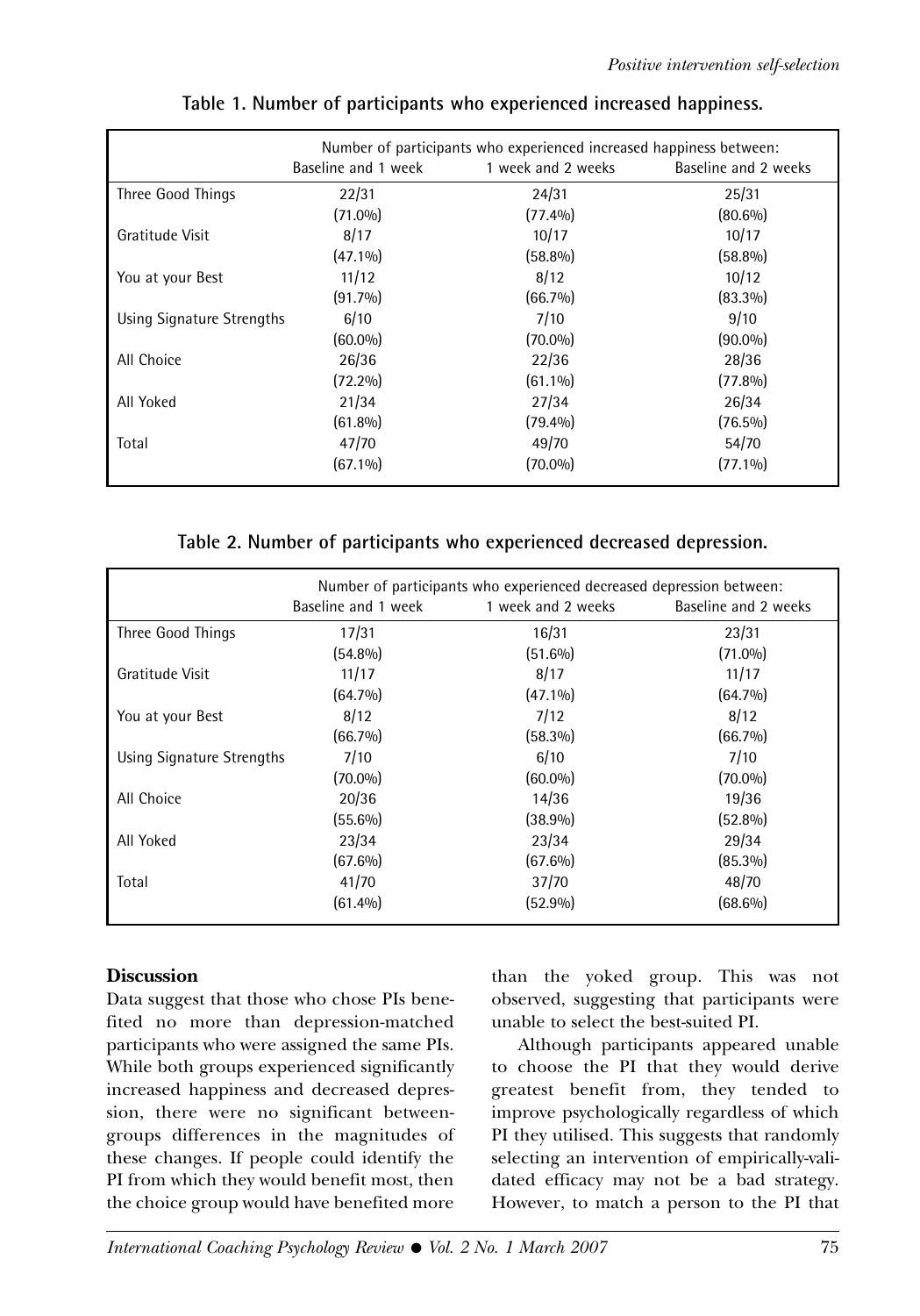will be *most* beneficial, it may be necessary to go one step further. A different approach to PI selection, perhaps involving the assistance of a skilled coach, may help achieve more optimal person-PI fit.

# **Study limitations**

Assessments were relatively short-term. The undergraduates studied, moreover, are not representative of other populations. Selfknowledge gained as people age, for example, may help older people choose PIs more effectively. Confounds, of course, are also possible. Like baseline AHI scores, variables that were not assessed may have been unevenly distributed across groups. Finally, a type II error is possible; the 87 per cent power may not have been sufficient to detect the effects of the choice variable.

# **Future directions and conclusion**

More research is needed to understand the long-term effects of PI self-selection, and to study PI self-selection in other populations. This study investigated just one of several PI selection approaches, and future research might also explore other approaches. The test-drive, trait-based, or coach selection approaches may be more effective than selfselection.

It is also noteworthy that all PIs investigated are generally efficacious (Seligman *et al.*, 2005), and that results may have differed had participants chosen from a group that included both efficacious and inefficacious PIs. People may be better at distinguishing 'good from bad' as opposed to 'good from better.' Future research might explore this possibility.

As more PIs are empirically studied, it will be useful to simultaneously investigate traits that may moderate intervention efficacy. This component of PI trials might be standardised just as pharmaceutical trials routinely investigate side effect moderators (e.g. analysing alcoholism as a moderator of adverse reactions). Models might then be developed for evidence-based PI selection. This would be more efficient than conducting separate studies to investigate PI efficacy and person-PI fit.

Enhancing our ability to match people with PIs may have numerous benefits. It may prevent overgeneralisations from directing people away from well-suited but generally inefficacious PIs, prevent overgeneralisations from directing people toward poorly-suited but generally efficacious PIs, motivate engagement in well-suited PIs, maximise benefits of utilised PIs, prevent people from wasting time with poorly-suited PIs, prevent cursory use of many poorly-suited PIs rather than in-depth use a well-suited PI, prevent the 'PI attrition' that may occur when people cannot find wellsuited PIs, and help coaches select PIs despite a lack of psychopathologies to use as selection criteria. Through these and other mechanisms, PI selection research may enhance the efficacy of positive interventions.

Increasing the 'tonnage of human happiness' (Seligman, 2004) is a primary aim of both Positive Psychology and coaching. Empirical validation of PI efficacy is an essential piece of this process; coaching psychologists and clients are likely to benefit from a broadened range of empirically validated interventions. Scientific PI trials, however, are only the first step of a vital journey. For the aforementioned reasons, PI selection research may be the next important step.

# **Acknowledgments**

Many thanks to Mike Maniaci, Nansook Park, James Pawelski, Christopher Peterson, and Martin Seligman, for their expertise and support.

#### **Correspondence Jordan Silberman**

Pediatric Generalist Research Group, Children's Hospital of Philadelphia, 3535 Market Street, Room 1525, Philadelphia, PA 19104. E-mail: jsilberm@sas.upenn.edu (585) 230-5480 (cell) (267) 426-5637 (office) (215) 590-0426 (fax)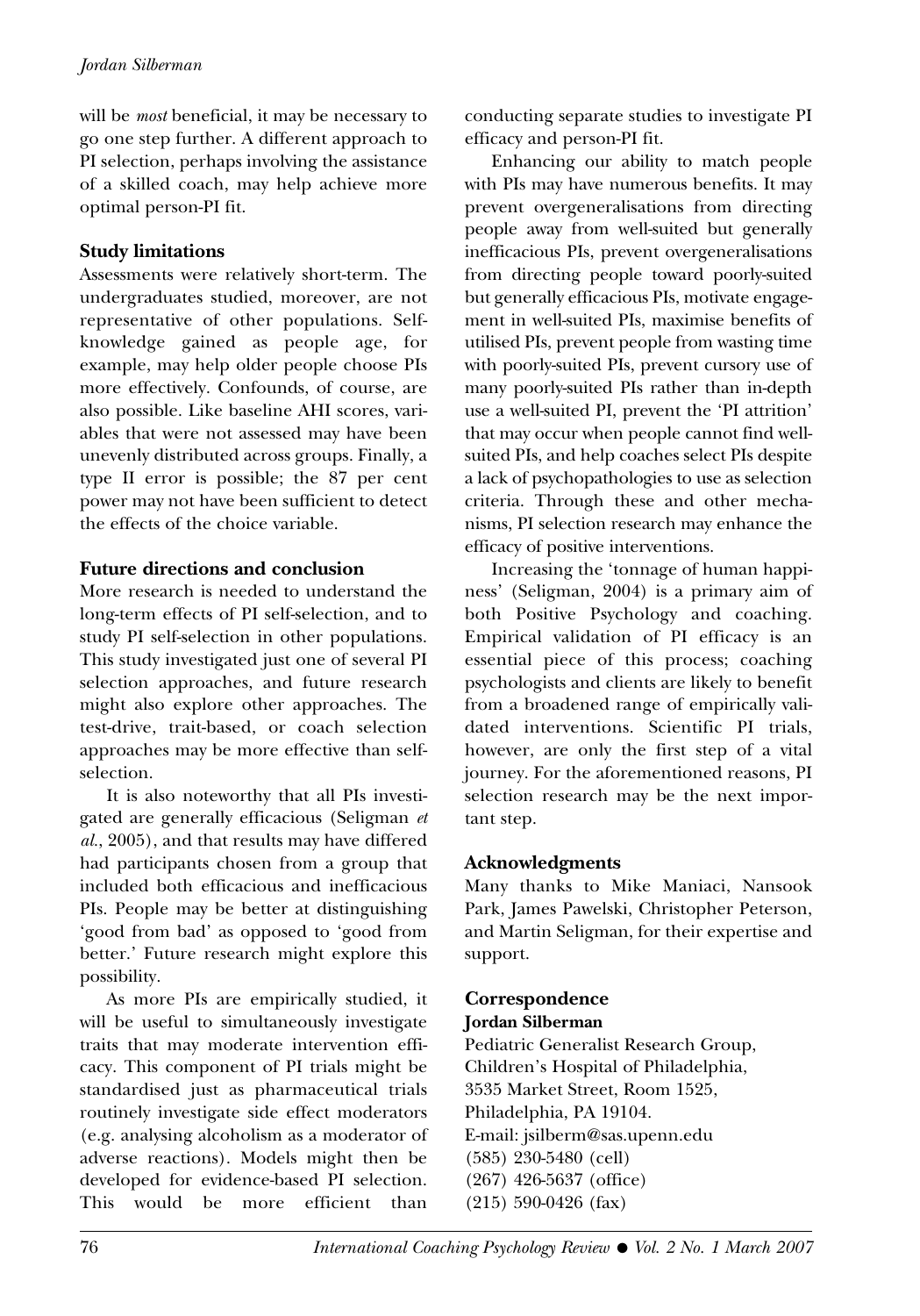#### **Appendix 1: Positive intervention descriptions. More detailed descriptions are available upon request.**

**Gratitude Visit:** Write and then deliver a letter of gratitude in person to someone who has been especially kind to you but whom you have never properly thanked.

**Three Good Things:** Write down three things that went well each day and their causes every night for one week. In addition, provide a causal explanation for each good thing.

**You at your Best:** Write about a time when you were at your best and then reflect on the personal strengths displayed in the story. Review the story once every day for a week and reflect on the strengths you identified.

**Using Signature Strengths in a New Way:** Complete the inventory of character strengths online at www.authentichappiness.org and receive individualised feedback about your top five ('signature') strengths. Use one of these top strengths in a new and different way every day for one week. You must be certain that your chosen activities are entirely safe, and that they entail no more risk of harm than your normal daily activities.

#### **References**

- Beutler, L. (1991). Have all won and must all have prizes? Revisiting Luborsky *et al.*'s verdict. *Journal of Consulting and Clinical Psychology, 59*(2), 226–232.
- Biswas-Diener, R. & Diener, E. (2001). Making the best of a bad situation: Satisfaction in the slums of Calcutta. *Social Indicators Research, 55*(3), 329–352.
- Brickman, P., Coates, D. & Janoff-Bulman, R. (1978). Lottery winners and accident victims: Is happiness relative? *Journal of Personality and Social Psychology, 36*, 917–927.
- Brunstein, J.C., Schultheiss, O.C. & Grassman, R. (1998). Personal goals and emotional well-being: The moderating role of motive dispositions. *Journal of Personality and Social Psychology, 75*,494–508.
- Frisch, M. (2005). *Quality of life therapy: Applying a life satisfaction approach to positive psychology and cognitive therapy.* Hoboken, NJ: Wiley.
- Garfield, S.L. & Bergin, A.E. (Eds.) (1986). *Handbook of psychotherapy and behaviour change.* (3rd ed.). New York: Wiley.
- Gilbert, D., Pinel, E., Wilson, T., Blumberg, S. & Wheatley, T. (1998). Immune neglect: A source of durability bias in affective forecasting. *Journal of Personality and Social Psychology, 75*, 617–638.
- Gosling, S.D., Vazire, S., Srivastava, S. & John, O.P. (2004). Should we trust web-based studies? A comparative analysis of six preconceptions about Internet questionnaires. *American Psychologist, 59*, 93-104.
- Kiesler, D. (1996). Some myths of psychotherapy research and the search for a paradigm. *Psychological Bulletin, 65*(2), 110–136.
- Lyubomirsky, S., Sheldon, K. & Schkade, D. (2005). Pursuing happiness: The architecture of sustainable change. *Review of General Psychology, 9*(2), 111–131.
- Radloff, L.S. (1977). The CES-D Scale: A self-report depression scale for research in the general population. *Applied Psychological Measurement, 1*, 385–401.
- Ryan, R.M. & Deci, E. (2000). Self-determination theory and the facilitation of intrinsic motivation, social development, and well-being. *American Psychologist, 55*(1), 68–78.
- Seligman, M.E.P. (2003). *Closing remarks.* Second International Positive Psychology Summit. Washington, DC, October.
- Seligman, M.E.P. (2004). *Positive interventions: More evidence of effectiveness.* Retrieved 17 July, 2006, from:

http://www.authentichappiness.sas.upenn.edu/ newsletter.aspx?id=45.

- Seligman, M.E.P., Steen, T., Park, N. & Peterson, C. (2005). Positive psychology progress: Empirical validation of interventions. *American Psychologist, 60*(5), 410–421.
- Sheldon, K.M. & Elliot, A.J. (1999). Goal striving, need-satisfaction, and longitudinal well-being: The self-concordance model. *Journal of Personality and Social Psychology, 76*, 482–497.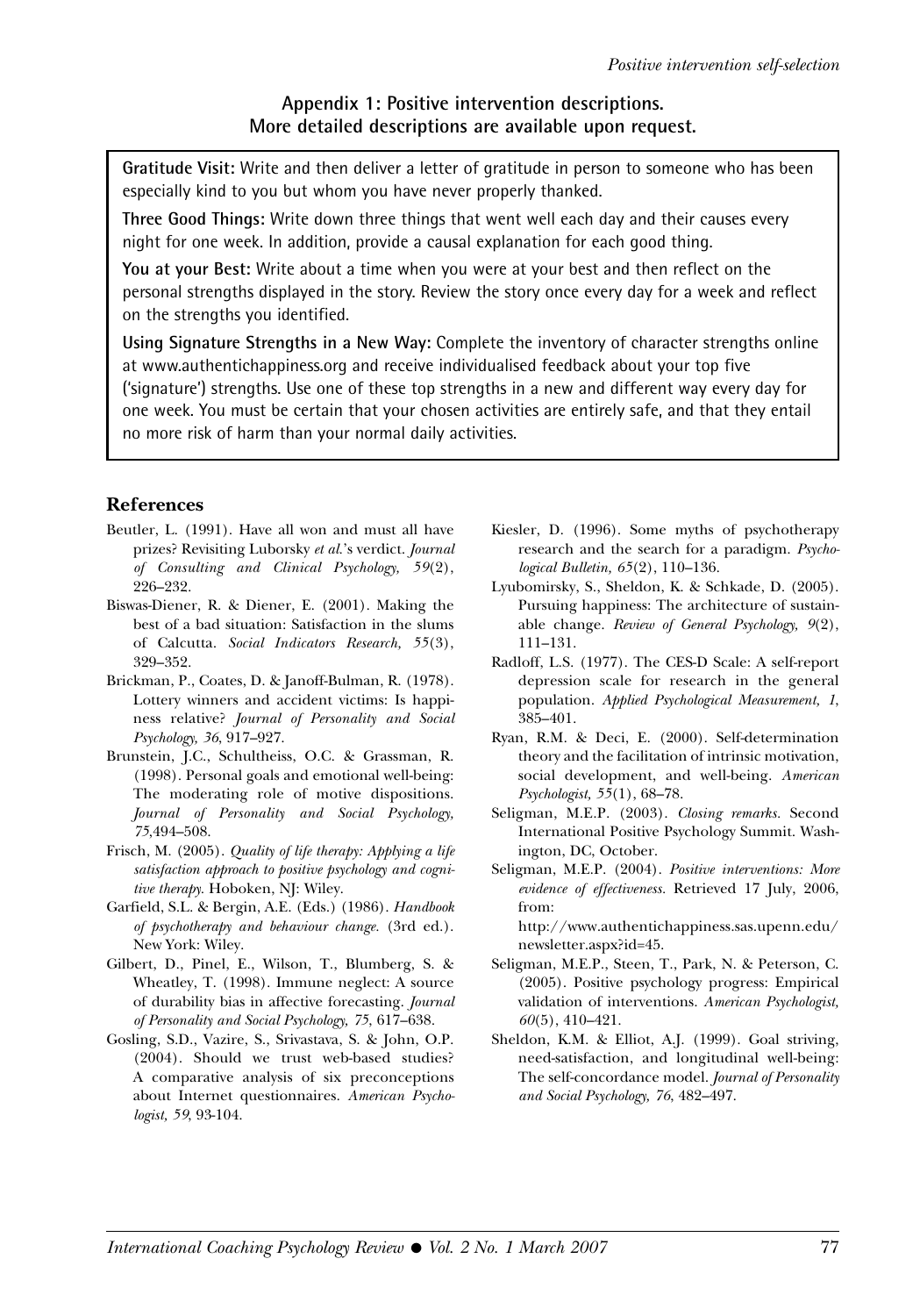# **Optimistic managers and their influence on productivity and employee engagement in a technology organisation: Implications for coaching psychologists**

Dana Arakawa & Margaret Greenberg

**Objectives:** *Executive coaches are often involved in working with executive managers. The objective of this study is to investigate whether teams are more engaged and productive when led by an optimistic manager. Furthermore, we hypothesise that optimistic managers embody positive leadership – employing a strengthsbased approach, maintaining a positive perspective, and frequently providing recognition and encouragement – which increases the engagement and productivity of their employees.* 

**Design:** *The study used a cross-sectional survey design at two time points.*

**Method:** *The researchers developed a survey to measure this concept of positive leadership. In addition, two measures were used: the Life Orientation Test Revised (LOT-R) to measure optimism and the Gallup Organisation's Q12 to measure engagement.* 

**Results:** *In a cross-sectional study of 86 employees and 17 managers in an Information Technology (IT) organisation, positive leadership correlated with employee optimism, engagement, and project performance. When we looked at a subset of this data prospectively, with 39 employees and 14 managers, manager optimism predicted project performance.* 

**Conclusions:** *Our data support the claim that positive leadership is correlated with employee engagement and performance, and further extends the importance of optimism in the workplace. Coaching implications are also discussed, in terms of exploring how coaching psychologists can work with executives to develop their managerial style.* 

N OPTIMISTIC EXPLANATORY style has been linked to a wide range of positive performance outcomes in **ANDELANATORY**<br>style has been linked to a wide range<br>of positive performance outcomes in<br>academic, athletic, and work domains (cf. Kamen & Seligman, 1985; Nolen-Hoeksema, Girgus, & Seligman, 1986; Peterson & Barrett, 1987; Peterson & Seligman, 1984). Researchers have found that an optimistic explanatory style significantly correlates with and predicts successful job performance (Seligman & Schulman, 1986). According to Tombaugh (2005, p.16), 'Optimistic leaders are more likely to see problems as challenges, exert greater effort for longer periods to reach their goals, and seek out and appreciate the positive aspects of difficult situations.' On an individual-level analysis, optimism clearly influences work performance. Given that an optimistic

explanatory style predicts and precedes a successful job performance, what role does a manager play in influencing employee performance, and how can coaching psychologists working with managers and executives use this knowledge?

According to Gallup researchers Krueger and Killham (2005), managers greatly influence employee well-being and engagement, which in turn play a significant role in organisational performance. Fredrickson's (1998) broaden-and-build theory of positive emotions provides an explanation of how managers might create more engagement in employees. In this model, positive emotions 'broaden an individual's momentary thought-action repertoire, which in turn has the effect of building that individual's physical, intellectual, and social resources' (Fredrickson, 1998, p.300).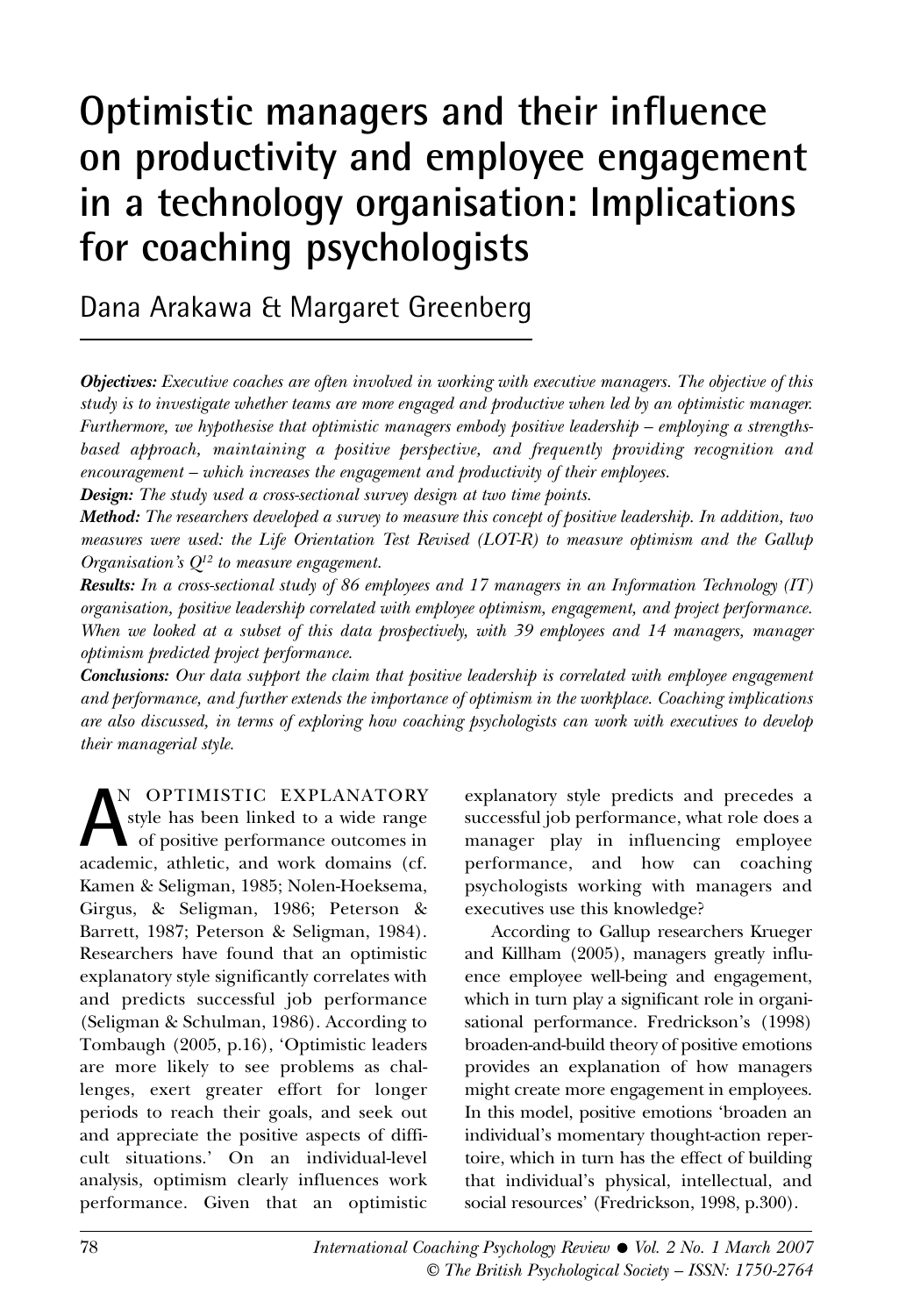Business schools have taken the lead in researching the effects of leadership style on employees. McColl-Kennedy and Anderson (2002) found that frustration and optimism fully mediate the relationship between leadership style and employee performance. This finding brings back the question of how managers can improve the productivity of their employees. We hypothesise that the manager's own optimism can engender employee engagement via positive emotion, which then positively influences work performance.

The importance of manager optimism is supported by Amit, Popper, Gal, Mishkal-Sinai and Lisak (2004), who found that optimism is one of three psychological capacities essential for leadership. Similarly, Humphrey (2002) argues that the emotional displays of leaders have a larger impact on employees than the content of their messages. How do optimistic managers influence the productivity of their teams? The growing body of research in Positive Organisational Scholarship suggests that authenticity is critical for people to feel empowered, engaged, and able to relate to others (Avolio & Luthans, 2003; Quinn, 2004). We hypothesise that optimistic managers embody a positive leadership approach, in which they are more likely to: employ a strengths-based approach to managing employees, maintain a positive perspective when difficulties arise, and provide frequent recognition of employee accomplishments.

The first component in our model of positive leadership is a strengths-based approach to managing. Over the last 30 years, The Gallup Organisation has taken the lead in investigating human talents and strengths. According to Clifton and Harter (2003, p.119), 'top-performing managers have an approach to management that focuses on developing the strengths of the individuals they manage.' From this research, we chose to investigate a strengthsbased approach as a key component of positive leadership. As Clifton and Harter (2003, p.119) surmise, 'top-performing managers have been ahead of their time in doing what is psychologically most efficient: they affect engagement and productivity by understanding and positioning individual differences in their employees.'

The second component of positive leadership we investigated is the manager's perspective during difficult times. According to Henry (2005), 'Individuals with a more positive explanatory style are better able to manage the uncertainty of change. This is because these individuals perceive that they have a higher level of control over their environment and implement more active coping strategies to dampen potential downsides. Also, they often reinterpret the negative event as an opportunity for growth.' These findings align with the work of Reivich and Shatte (2002) on resiliency, which includes other components of positive perspective such as de-catastrophising setbacks and appropriate disengagement. Taken together, positive perspective includes de-catastrophising setbacks, accuracy around perceptions of control, appropriate disengagement, emotional coping, solution-orientation, and positive interpretation of the problem.

The third component of positive leadership we investigated is the manager's style in providing recognition and encouragement. Kouzes and Posner (1999, p.4) found that 98 per cent of respondents answered 'yes' to the question, 'When you get encouragement, does it help you perform at a higher level?' Further emphasising the importance of providing encouragement, Losada and Heaphy (2004) discovered that teams of employees displaying more positive than negative interactions outperformed other teams. Building upon this work, Fredrickson and Losada (2005) found that the optimum ratio of positive to negative emotions is 3:1; however, performance declines when the ratio exceeds 11.6:1. In addition, Ryan and Deci (2000, p.70) found that 'positive performance feedback enhanced intrinsic motivation, whereas negative performance feedback diminished it.' Together, these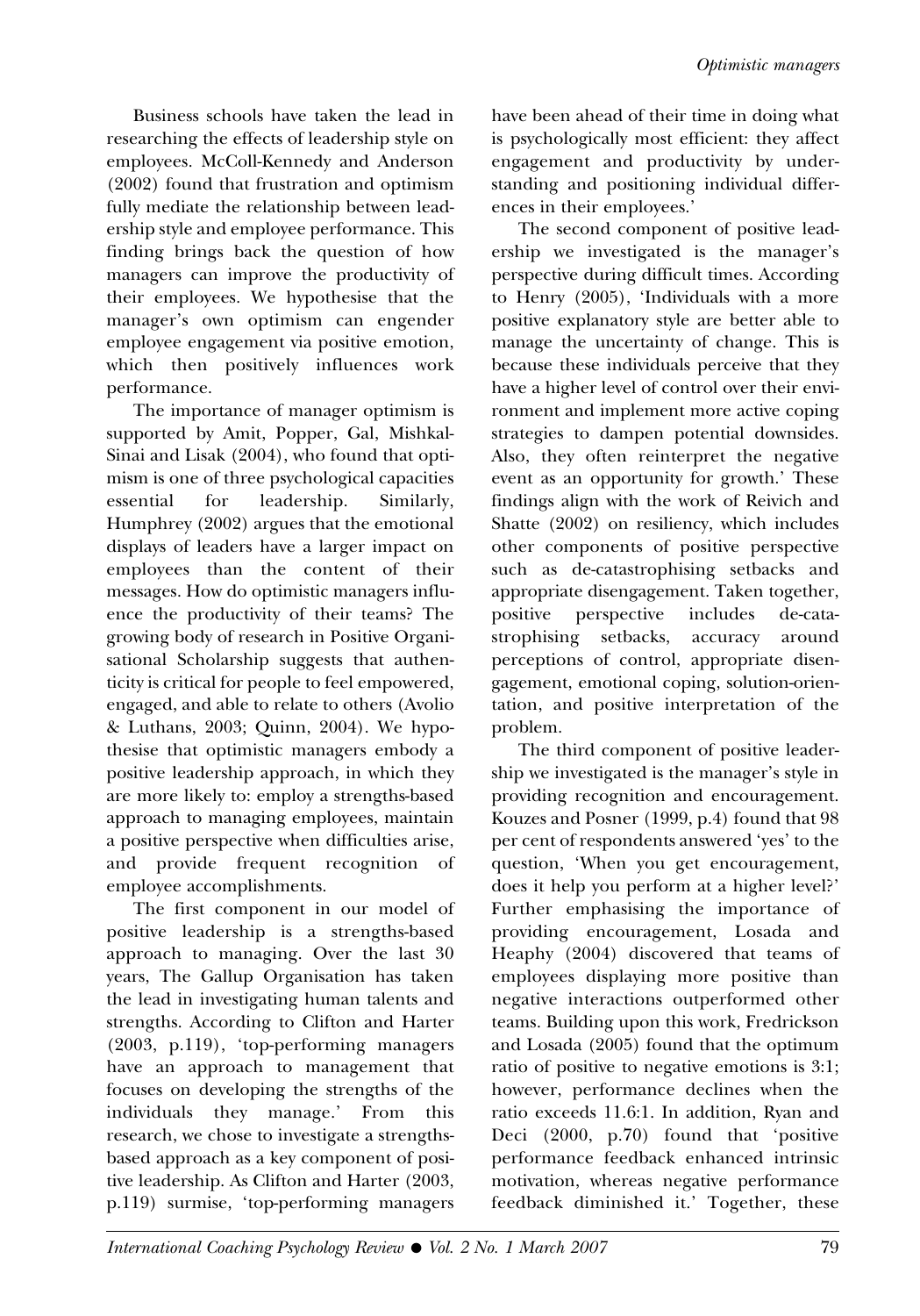findings support our hypothesis that an optimistic manager may affect employee productivity by providing frequent recognition and encouragement.

From this review of previous research, we chose to investigate the influence of manager optimism on team productivity and employee engagement in an IT Organisation. This study is driven by two primary research questions investigated through both retrospective and prospective correlational design: (1) Do teams produce better results when led by an optimistic manager? (2) Are employees more engaged at work when led by an optimistic manager? We hypothesise that the answers to both questions will be affirmative, leading us to our secondary research objective: discovering how optimistic managers influence the productivity of their teams. We hypothesise that managers embodying positive leadership – employing a strengths-based approach, maintaining a positive perspective, and frequently providing recognition and encouragement – increase the engagement and productivity of their employees. Related to the activities of coaching psychologists working with executives, this study explores some of the actions that managers can take to improve their leadership, and which may be amenable to change and development as part of a coaching relationship.

# **Method**

#### **Participants**

Participants in our study were recruited via email from a highly ranked property and casualty insurance company located in Worcester, Massachusetts. All participants are Information Technology (IT) professionals working on key IT projects within the technology Organisation. These employees represented various individual contributor and managerial roles such as Program and Project Managers, Business Analysts, Developers, and Architects.

The company selected projects with significant scope and duration and aligned employees with these projects in 2005 were identified as potential participants. This selected group was then sent an e-mail soliciting their participation. Toward the latter part of 2005 and early 2006, the technology Organisation underwent a restructuring. Consequently, only a subset of the employees aligned with the 2005 projects continued to be aligned with those same projects in 2006. A total of 155 people received the survey electronically and 117 actually completed the survey for a 75 per cent response rate.

#### **Demographics**

We assessed the following demographics on the survey: year of birth, location, gender, race/ethnicity, and length of employment with the company. Eighty-four per cent of the participants are Caucasian; 7.5 per cent Asian or Pacific Islander; 4.7 per cent Other or Unknown; 1.9 per cent Hispanic; and 0.9 per cent each of American Indian or Alaskan Native, Black (not of Hispanic origin). Ninety-seven per cent of the participants are located in the US. Fifty-four per cent are female and 46 per cent are male. Ages ranged from 25 to 59 with a mean age of 44 (*SD*=7.59). Fifty-five per cent have worked for the company 10 or more years, 20 per cent for one to five years, 20 per cent for five to 10 years, and five per cent worked for an outsourcing firm.

#### **Measures**

To measure optimism, engagement, and positive leadership, we constructed two electronic surveys, one for the employees and one for the managers, by combining three separate questionnaires.

The *Life Orientation Test Revised* (LOT-R). The LOT-R (Scheier, Carver & Bridges, 1994) is a 10-item scale designed to assess individual differences in generalised optimism versus pessimism. This measure is available in the public domain and its brevity made it an ideal measure for our project since two other measures were also being used. The LOT-R has demonstrated internal consistency, with a Cronbach's alpha of 0.78 and high test-retest reliability: 0.68 (four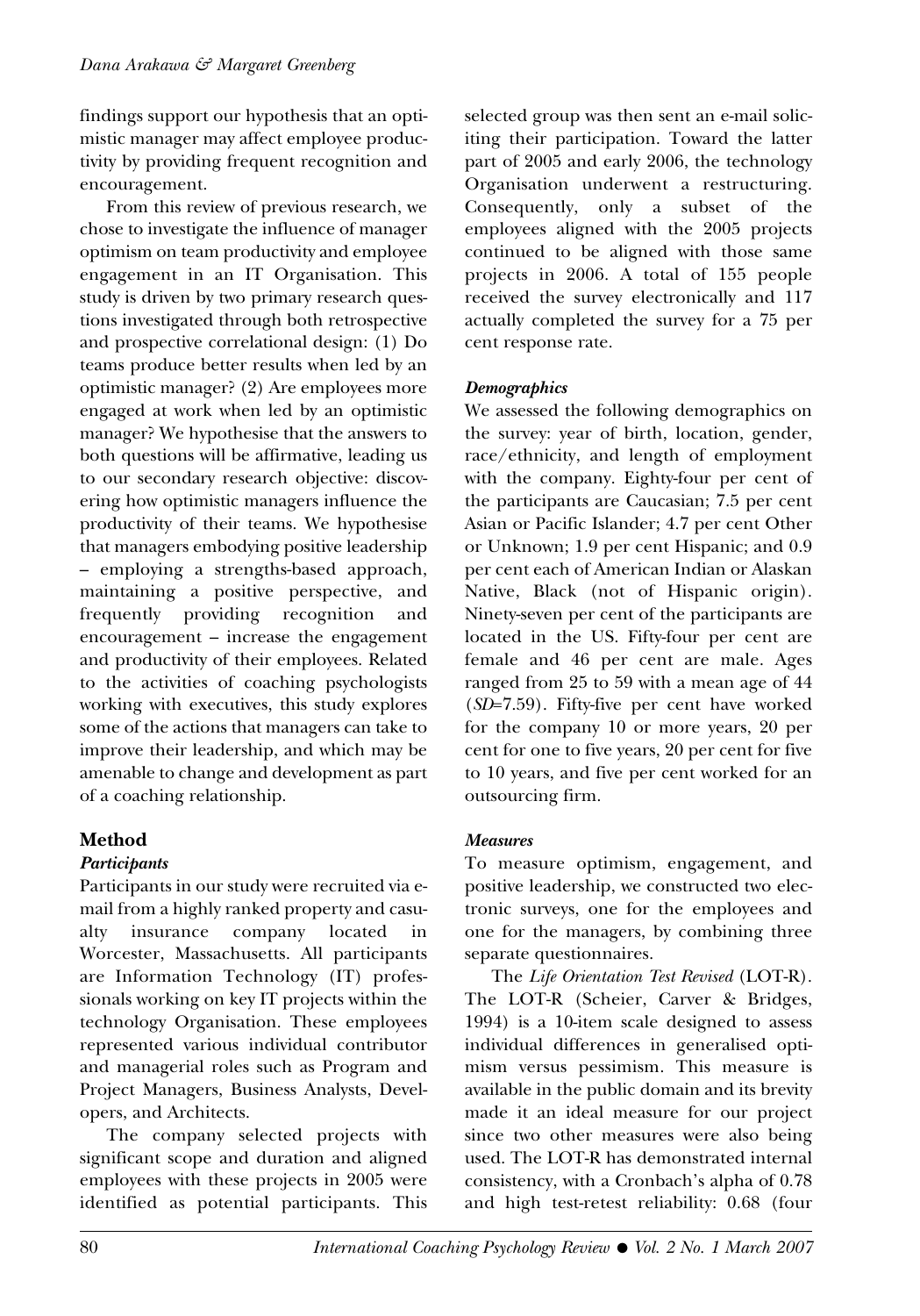months); 0.60 (12 months); 0.56 (24 months); 0.79 (28 months) (Scheier, Carver, Charles & Bridges, 1994).

The Gallup Organisation  $Q^{12}$  ( $Q^{12}$ ). The  $Q^{12}$  is a 12-item scale that measures engagement in the workplace. According to Rath (2006), over eight million employees worldwide have taken the  $O^{12}$ ; those with high  $O^{12}$ scores exhibit superior performance, such as lower turnover, higher sales growth, increased productivity, and better customer loyalty. Permission was granted by The Gallup Organisation to use the  $Q^{12}$  as part of our study.

*Positive Leadership*. We developed our own set of questions, both closed and open-ended, to investigate three components of positive leadership. Based upon our literature review we hypothesised that an optimistic manager may be more inclined to employ a strengthbased approach, have more perspective when difficulties arise, and provide more recognition than pessimistic managers.

*Strength-Based approach (STR).* We measured the degree to which the manager employs a strength-based approach to managing by taking the mean of all strength-based questions (as shown in Table 1) such as *'My Project Manager matches my talents to the tasks that need to be accomplished.'* Our definition of a strengths-based approach to management includes: appreciating employees' strengths, matching talents to tasks, and focusing on strengths more than weaknesses.

*Perspective (PER).* We measured the degree to which the manager maintains a positive perspective when difficulties arise by taking the mean of all perspective-based questions such as: *'When a problem crops up on my project, my Project Manager is able to help me come up with solutions.'* Our definition of positive perspective includes: de-catastrophising setbacks, accuracy around perceptions of control, appropriate disengagement, emotional coping, solution-orientation, and positive interpretation of the problem.

Recognition (REC). We measured the degree to which the manager provides recognition for employee's efforts and accomplishments by taking the mean of all recognition-based questions such as: *'My Project Manager regularly recognises project milestones.'* Our definition of recognition includes: frequently encouraging and rewarding employee accomplishments.

These questions form three psychometrically reliable scales, with Cronbach's alpha reliability scores above 0.8 and item-to-total correlations above 0.6 (see Table 1 overleaf).

To measure project performance (PP), nine key project attributes were examined. The first six attributes listed below are reviewed monthly by members of the senior leadership team and the Project Management Office (PMO); the next two are reviewed after the project is complete; and lastly, the Organisation considers project complexity and degree of difficulty as another attribute in measuring and comparing projects. The nine attributes used to measure Project Performance are:

- 1. Scope/Requirements Management requirements were managed throughout project life cycle.
- 2. Resources planned staffing and actual staffing closely aligned and managed throughout project life cycle.
- 3. Schedule key milestones met or exceeded throughout all life cycle phases, and implementation met scheduled date.
- 4. Budget actual project expenses were equal to or lower than planned project expenses.
- 5. Issue Management issues identified and managed throughout project life cycle.
- 6. Dashboard/Review Quality high degree of accuracy and quality in project performance data throughout life cycle.
- 7. Quality Defects Delivered level of defects delivered to baseline.
- 8. Client Satisfaction client or end-user satisfaction with product.
- 9. Degree of Difficulty project complexity and difficulty.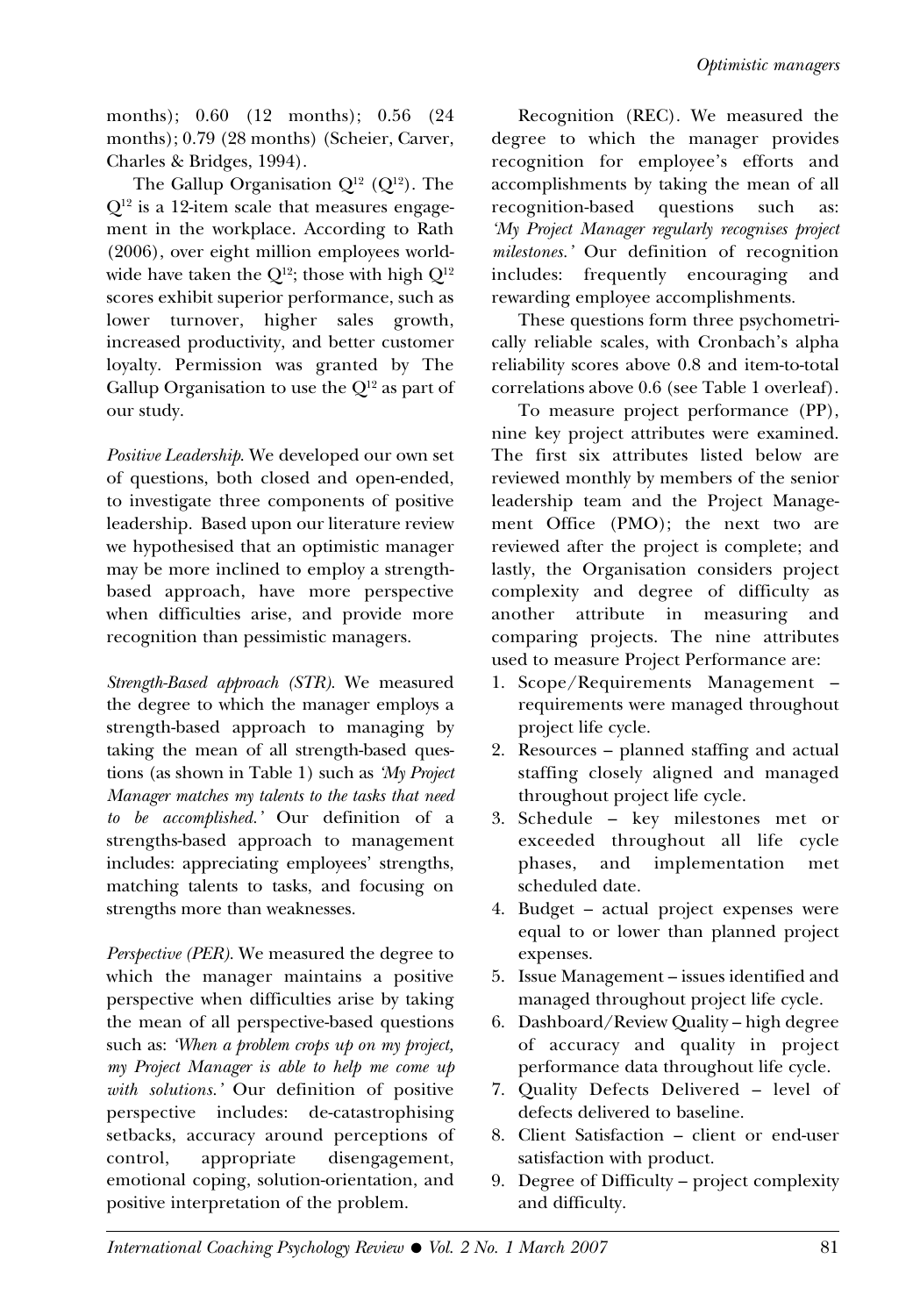|  |  | Table 1: Alpha and Item-Total Correlations for Positive Leadership Measure. |
|--|--|-----------------------------------------------------------------------------|
|--|--|-----------------------------------------------------------------------------|

| Item                                                                                                     | Item-Total<br>Correlations |
|----------------------------------------------------------------------------------------------------------|----------------------------|
| <b>Strengths-Based Approach</b>                                                                          | $\alpha = 0.858$           |
| 'My Project Manager spends more time focusing on my weaknesses than<br>focusing on my strengths.'        | 0.621                      |
| 'My Project Manager appreciates my strengths.'                                                           | 0.804                      |
| 'My Project Manager matches my talents to the tasks that need to be<br>accomplished!                     | 0.818                      |
| 'My Project Manager encourages high performance by helping me fix my<br>weaknesses.                      | 0.833                      |
| 'My Project Manager encourages high performance by building on my<br>strengths.                          | 0.868                      |
| Perspective                                                                                              | $\alpha = 0.805$           |
| 'When a problem crops up on my project, I usually go to my<br>Project Manager for help.                  | 0.772                      |
| 'When I have a problem, I avoid going to my Project Manager.'                                            | 0.769                      |
| 'When a problem crops up on my project, my Project Manager is able to<br>help me come up with solutions. | 0.813                      |
| 'My Project Manager can manage his/her emotions.'                                                        | 0.758                      |
| 'My Project Manager tells me to move on when a particular path<br>is a dead-end.                         | 0.632                      |
| Recognition                                                                                              | $\alpha = 0.887$           |
| 'My Project Manager recognises my accomplishments regularly.'                                            | 0.866                      |
| 'My Project Manager regularly recognises project milestones.'                                            | 0.638                      |
| 'I would describe my Project Manager as a 'cheerleader".                                                 | 0.759                      |
| 'My Project Manager notices even 'little' accomplishments.'                                              | 0.830                      |
| 'I know exactly what my Project Manager expects from me.'                                                | 0.615                      |
| 'I know that my Project Manager will recognise my hard work/devotion!                                    | 0.846                      |
| 'My Project Manager regularly provides encouragement to me.'                                             | 0.870                      |

A score between 1 and 5 was given to each of the nine attributes. The first eight attributes were scored as follows: 1=poor; 2=fair; 3=good; 4= very good; 5= excellent. The last attribute (Degree of Difficulty) was scored as follows: 1=very low; 2=low; 3=medium; 4=high; 5=very high. We calculated the mean for the first eight categories, and then multiplied this average by the Degree of Difficulty score for an overall score on Project Performance. If an employee worked on more than one project, a mean was taken

for all the projects worked on. We analysed the data at the individual employee level. If employees had more than one manager, we calculated mean scores on all measures for all managers who worked with that employee.

To control for suggestion effects we titled the survey 'Attitudes and Beliefs in the Workplace'. The LOT-R questions were titled 'Life in General'. The Gallup's Q12 questions were titled 'Workplace'. The positive leadership questions were titled 'Relationship with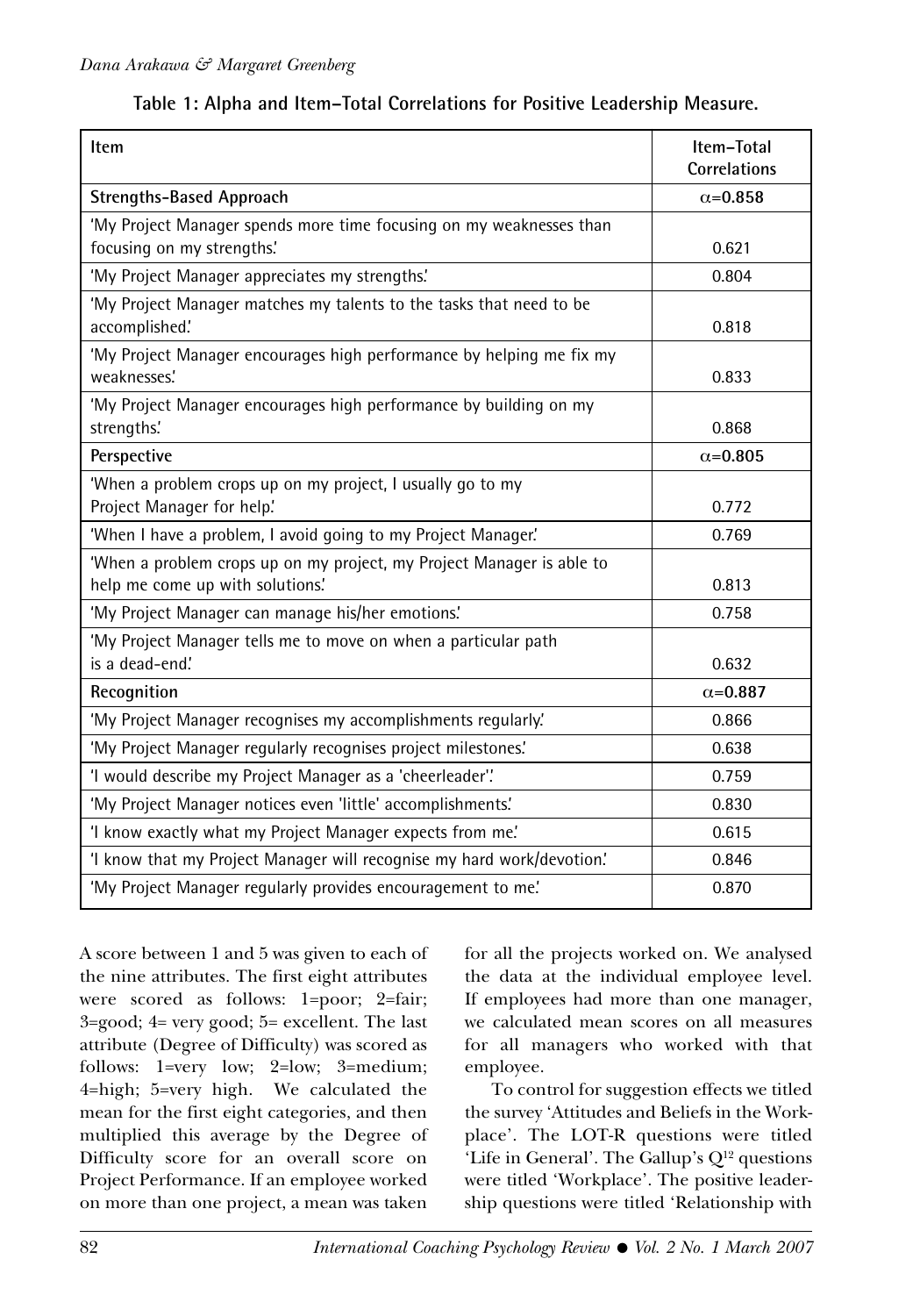Project Manager' for the employee survey and 'Relationship with Project Team Members' for the manager survey.

#### **Procedure**

We administered the survey during an 11-day period between 28 March and 7 April, 2006. To ensure a good response rate, targeted managers and employees received an email, a day before we launched the survey, from the Chief Information Officer (CIO) alerting them of our study and requesting their participation. In the letter he stressed that participation was optional and confidentiality would be assured.

These managers and employees then received an e-mail from us, which explained the purpose of the study and instructions for completing the survey online. They were informed that by clicking on the link to the survey, they would be granting their consent to participate in our study.

Managers and employees were given one week to complete the survey. A reminder by the CIO was distributed a day before the due date and an extension was granted for an additional three days. After participants completed the survey, we gained retrospective access to the company's internal performance data for key projects in 2005.

Between the time managers and employees completed the survey and the end of the quarter (April to June, 2006), performance data was collected prospectively on these same projects. In addition, prospective performance data were collected for the projects that participants had been reassigned to during the restructuring.

# **Results**

The primary questions of our research study were: (1) Do teams produce better results when led by an optimistic manager? and (2) Are employees more engaged at work when led by an optimistic manager? We hypothesised that manager optimism would positively correlate with project performance and employee engagement. Second, we were interested in the other relationships among manager optimism, manager engagement, employee optimism, employee engagement and project performance. Finally, we wanted to test our model of positive leadership.

To investigate these relationships, we ran the correlations between eight variables: Manager Optimism (MO), Manager Engagement (ME), Employee Optimism (EO), Employee Engagement (EE), Project Performance (PP), Strengths-Based approach (STR), Perspective (PER), and Recognition (REC). Although this was one study, we ran the set of inter-correlations twice: once with the retrospective project performance data from 2005 and once with the prospective project performance data from April to June, 2006.

#### **Retrospective: 2005**

The sample size for the retrospective data was comprised of 86 employees and 17 managers. See Table 2 (overleaf) for a comparison of means and standard deviations for the data collected in 2005; correlations are presented in Table 3 (overleaf).

Manager optimism correlated significantly with manager engagement, and this correlation is statistically moderate to large (Cohen, 1988). Manager engagement had a very large and significant correlation with project performance. Employee optimism correlated significantly with employee engagement, and employee engagement significantly correlated with project performance.

Managers who employ a strengths-based approach correlated significantly with manager engagement, employee optimism, employee engagement, project performance, perspective, and recognition.

The degree to which managers maintained a positive perspective correlated significantly with employee engagement, project performance, and recognition.

And, the degree to which managers who frequently provide recognition correlated significantly with employee optimism, employee engagement, and project performance.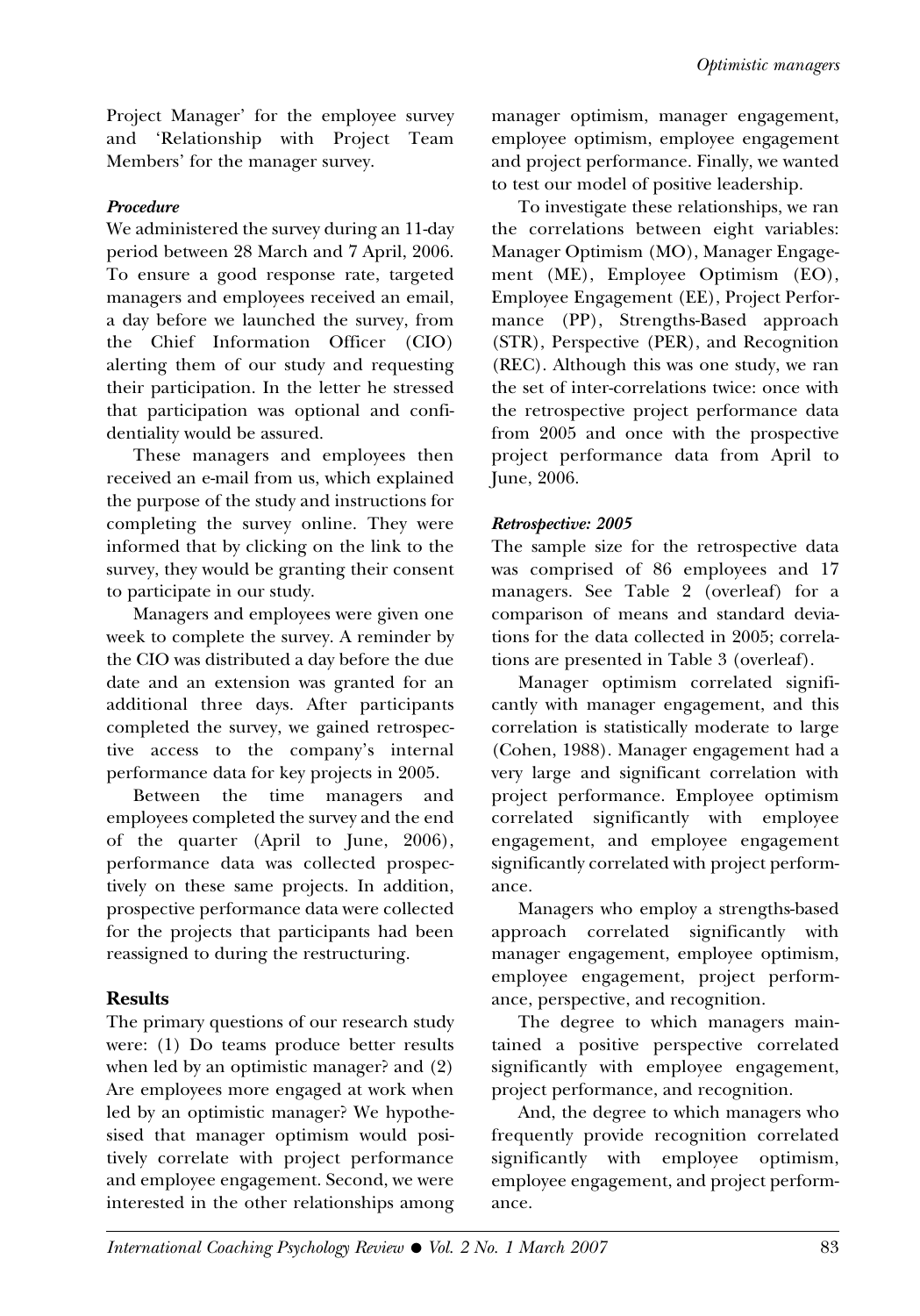#### *Dana Arakawa & Margaret Greenberg*

| Measure                      | м     | SD   |
|------------------------------|-------|------|
| Manager Optimism             | 20.58 | 3.22 |
| Manager Engagement           | 3.76  | 0.16 |
| Employee Optimism            | 17.08 | 4.46 |
| Employee Engagement          | 3.65  | 0.69 |
| Project Performance          | 9.40  | 5.00 |
| Manager leverages Strengths  | 3.61  | 0.86 |
| Manager has Perspective      | 3.73  | 0.85 |
| Manager provides Recognition | 3.40  | 0.90 |

**Table 2: Means and Standard Deviations for 2005 scores on Manager and Employee Optimism/Engagement, Project Performance, and Positive Leadership.**

#### **Table 3: 2005: Intercorrrelations for scores on Manager and Employee Optimism/Engagement, Project Performance, and Positive Leadership.**

| Measure                       | M0       | МE        | EО        | EE       | PP        | <b>STR</b> | <b>PER</b> | <b>REC</b> |
|-------------------------------|----------|-----------|-----------|----------|-----------|------------|------------|------------|
| Manager Optimism (MO)         |          |           |           |          |           |            |            |            |
| Manager Engagement (ME)       | $0.47**$ |           |           |          |           |            |            |            |
| Employee Optimism (EO)        | $-0.11$  | 0.00      |           |          |           |            |            |            |
| Employee Engagement (EE)      | 0.02     | $0.19+$   | $0.30**$  |          |           |            |            |            |
| Project Performance (PP)      | 0.07     | $0.82***$ | $-0.01$   | $0.30**$ |           |            |            |            |
| Manager uses Strengths (STR)  | 0.01     | $0.25*$   | $0.36***$ | $0.69**$ | $0.33***$ |            |            |            |
| Manager has Perspective (PER) | $-0.04$  | 0.15      | 0.20      | $0.26*$  | $0.26*$   | $0.57**$   |            |            |
| Recognition (REC)             | 0.08     | $0.20+$   | $0.31**$  | $0.59**$ | $0.27*$   | $0.80**$   | $0.63**$   |            |
|                               |          |           |           |          |           |            |            |            |

Note: MO=Manager score on Life Orientation Test - Revised; ME=Manager score on Gallup's Q<sup>12</sup> survey;

EO=Employee score on Life Orientation Test – Revised; EE=Employee score on Gallup's  $Q^{12}$  survey;

PP=Organisation's rating of the project's performance; STR=Employees' rating of whether manager uses a 'strengthsbased approach'; PER=Employees' rating of manager's perspective; REC=Employees' rating of how frequently manager provides recognition.

† .05< p<.10 \*p<.05 \*\*p<.01

However, in 2005, manager optimism did not correlate with either employee engagement or project performance, as originally hypothesised.

#### **Prospective: 2006**

The prospective data were comprised of 39 employees and 14 managers: a subset of the original data with a different alignment. These data came from the same sample as the retrospective data; however, the prospective sample is smaller because some people went to different projects and could not be lined up. See Table 4 for a comparison of means and standard deviations in 2006 and Table 5 for inter-correlations.

Manager engagement significantly correlated with project performance and employee optimism. Employee optimism significantly correlated with employee engagement, and employee engagement significantly correlated with project performance.

Managers who employ a strengths-based approach correlated significantly with employee optimism, employee engagement, project performance, perspective and recognition.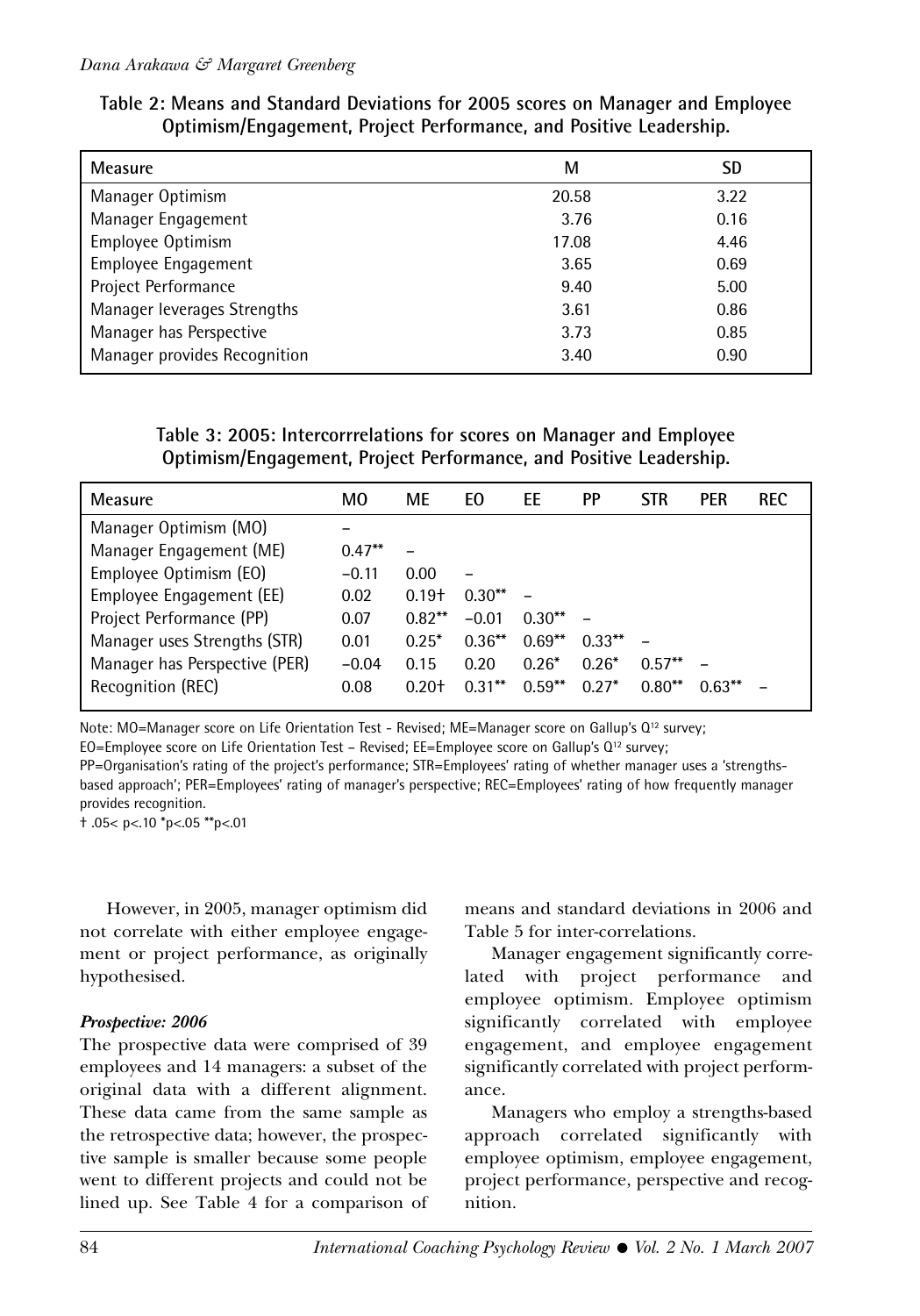| Measure                      | м     | SD   |
|------------------------------|-------|------|
| Manager Optimism             | 17.42 | 2.66 |
| Manager Engagement           | 3.84  | 0.35 |
| Employee Optimism            | 17.18 | 4.53 |
| Employee Engagement          | 3.71  | 0.68 |
| Project Performance          | 14.96 | 6.59 |
| Manager leverages Strengths  | 3.77  | 0.89 |
| Manager has Perspective      | 3.83  | 0.77 |
| Manager provides Recognition | 3.51  | 0.94 |

**Table 4: Means and Standard Deviations for 2006 scores on Manager and Employee Optimism/Engagement, Project Performance, and Positive Leadership.**

**Table 5: 2006: Intercorrrelations for scores on Manager and Employee Optimism/Engagement, Project Performance, and Positive Leadership.**

| Measure                       | M <sub>0</sub> | МE       | EO       | ЕE       | <b>PP</b> | <b>STR</b> | <b>PER</b> | <b>REC</b> |
|-------------------------------|----------------|----------|----------|----------|-----------|------------|------------|------------|
| Manager Optimism (MO)         |                |          |          |          |           |            |            |            |
| Manager Engagement (ME)       | $-0.18$        |          |          |          |           |            |            |            |
| Employee Optimism (EO)        | 0.06           | $0.35*$  |          |          |           |            |            |            |
| Employee Engagement (EE)      | 0.13           | $0.28 +$ | $0.39*$  |          |           |            |            |            |
| Project Performance (PP)      | $0.42***$      | $0.42**$ | 0.26     | $0.37*$  |           |            |            |            |
| Manager uses Strengths (STR)  | 0.25           | 0.08     | $0.46**$ | $0.64**$ | $0.33**$  |            |            |            |
| Manager has Perspective (PER) | 0.24           | $0.27+$  | $0.41*$  | $0.31 +$ | $0.35*$   | $0.70**$   |            |            |
| Recognition (REC)             | 0.26           | 0.12     | $0.49**$ | $0.63**$ | $0.36*$   | $0.91**$   | $0.65***$  |            |

Note: MO=Manager score on Life Orientation Test - Revised; ME=Manager score on Gallup's Q<sup>12</sup> survey;

EO=Employee score on Life Orientation Test – Revised; EE=Employee score on Gallup's  $Q^{12}$  survey;

PP=Organisation's rating of the project's performance; STR=Employees' rating of whether manager uses a 'strengthsbased approach'; PER=Employees' rating of manager's perspective; REC=Employees' rating of how frequently manager provides recognition.

† .05< p<.10 \*p<.05 \*\*p<.01

The degree to which managers maintain a positive perspective correlated significantly with employee optimism, project performance, and recognition, and, managers who frequently provide recognition correlated significantly with employee optimism, employee engagement, and project performance.

In 2006, manager optimism did not correlate with employee engagement, but it did have a moderate to large significant correlation with project performance, as originally hypothesised.

#### **Discussion**

The primary questions of our research study were: (1) Do teams produce better results when led by an optimistic manager? and (2) Are employees more engaged at work when led by an optimistic manager? In 2005, manager optimism did not result in more engaged employees and better project performance as we expected. This finding could be due to the complexity of aligning individual employees with only one manager in a highly matrixed Organisation typical of today's technology industry. According to Bell (2004), 'Many employees now report to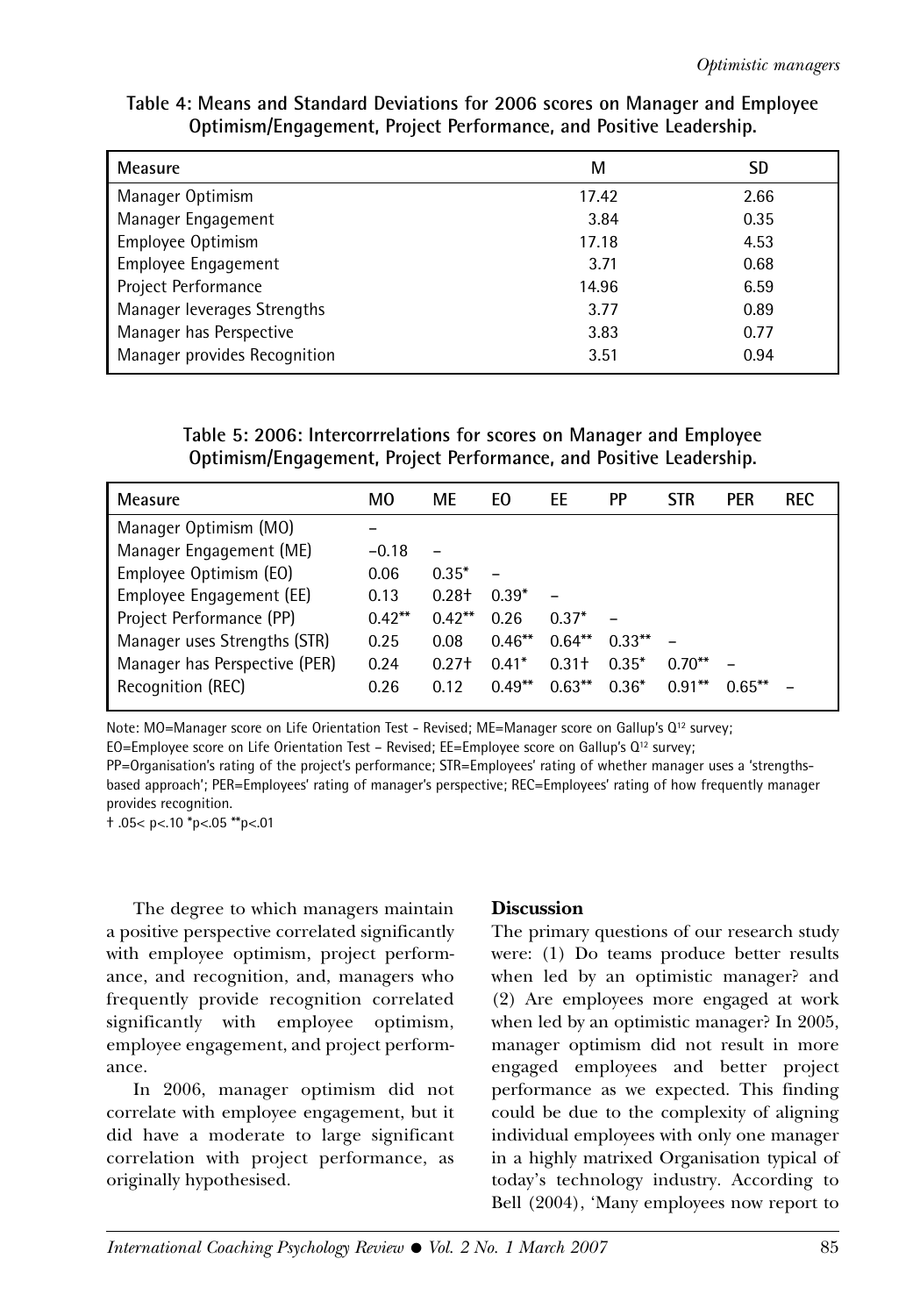multiple bosses, team leaders, or process owners.' In 2005, employees worked with up to nine managers on as many as five projects, whereas in 2006, no one worked with more than two managers or on more than two projects. The high amount of overlap in 2005 is evident; the mean number of managers is almost triple the number in 2006.

#### **Optimism and engagement**

In 2006, we did find that manager optimism significantly correlated with project performance, but not employee engagement. Although our sample in 2006 was smaller than in 2005, there was less overlap on the number of projects and subsequent number of managers each employee reported to. Only five employees worked on more than one project; no one worked with more than three managers. In comparison, in 2005, employees in our sample worked on an average of three projects with two managers.

We were also interested in the other relationships among manager optimism, manager engagement, employee optimism, employee engagement and project performance. In 2005 we found that manager optimism was significantly correlated with manager engagement, which in turn significantly correlated with project performance – this correlation was also evident in the prospective data. This finding suggests that managers who are more engaged in their work are more likely to manage teams that produce better results. Our findings are consistent with prior research by Krueger and Killham (2005) and Fredrickson (1998) on the link between engagement and productivity.

In both 2005 and 2006 employee optimism was correlated with employee engagement, which in turn was correlated with project performance. Although it is difficult to determine causality, this finding suggests a link between optimism, engagement, and results, consistent with the findings of Tombaugh (2005) and Seligman and Schulman (1986). We also looked at the role the manager plays in influencing employee engagement: in both our retrospective and prospective data a statistically small to moderate trend emerged between manager and employee engagement.

# **Positive leadership**

Finally, we were curious about how leadership style influences optimism, engagement, and project performance, based on previous research by McColl-Kennedy and Anderson (2002), and Amit, Popper, Gal, Mishkal-Sinai and Lisak (2004). We selected three components of positive leadership closely linked with optimism: strengths-based approach, positive perspective, and recognition. All three measures strongly correlated with each other in both the retrospective and prospective data. The large to very large correlations may suggest that these measures are in fact capturing one single component – perhaps an aggregate of leadership effectiveness.

Assuming that a strength-based approach, perspective, and recognition are all qualities of positive leadership, in both years we found that optimistic and engaged employees were more likely to report to a manager that valued their strengths, had a positive perspective and frequently provided recognition. Positive leadership also predicted higher project performance in both years. Our findings support previous research related to strengths-based leadership by The Gallup Organisation; positive perspective by Reivich and Shatte (2002) and Henry (2005); and recognition by Kouzes and Posner (1994). With a larger sample size, path analysis might discover that managers who employ a positive leadership style actually facilitate employee engagement, leading to higher performance.

This finding would suggest that managers who currently embody positive leadership are contributing to the effectiveness of not only their employees, but also the Organisation as a whole. Managers who do not currently value employee strengths, nor maintain a positive perspective, and fail to provide frequent recognition and encouragement, might benefit from positive leadership training and development. Future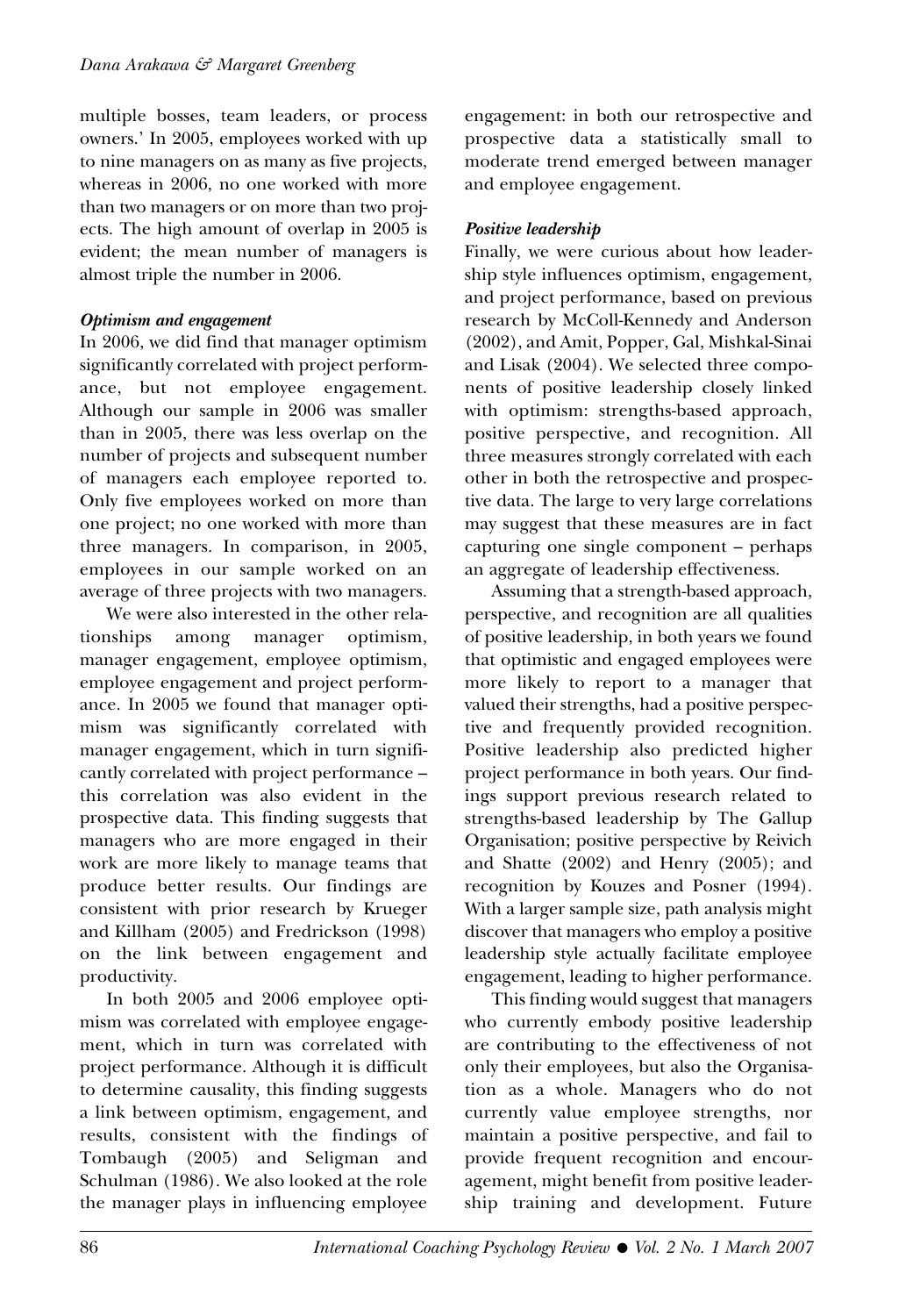research could look at the efficacy of interventions targeting these three components. Karl (1992) found that a training program, focusing on optimism, increased outcome expectations, self-efficacy, motivation, learning, and transfer, when compared to standard training. As one of our participants expressed in the open-ended section of the survey, *'I work with many project managers and each has a different philosophy around how they recognise, reward, or show appreciation. Some are very good while others fail miserably.'* Our research suggests that managers who employ a positive leadership style will have more engaged employees and produce better results.

#### **Study limitations and future research**

The main limitation in our study was overlap. It was difficult to isolate which manager the employee was thinking of when he or she completed the survey. In the retrospective 2005 data, there was a large amount of overlap between the number of managers and projects aligned with each employee. Thus, mean scores were used to calculate manager optimism, manager engagement, and project performance. Although the sample size of our prospective 2006 data is smaller, there was less overlap

Due to the highly complex nature of a matrixed Organisation, it was difficult to align an individual employee with just one manager. If this study was replicated, we recommend collecting a larger sample and using more sophisticated data analysis techniques to take into account the non-independence and hierarchal Organisation of the data. With a larger sample size it would be ideal to conduct a Hierarchical Linear Modelling analysis, in addition to simple inter-correlations, to see how different levels of management affect engagement, optimism, and productivity.

#### **Conclusion**

According to Seligman (2002, p.83), 'optimism and hope cause better resistance to depression when bad events strike, better

performance at work, particularly in challenging jobs, and better physical health.' In today's rapidly changing and uncertain business environment, managers and employees need optimism more than ever before to not only cope, but to innovate and flourish.

Organisations typically rely on streamlining processes to improve productivity and often overlook the gains that can be made by focusing on sound leadership practices, such as the ones defined in the researcher's Positive Leadership model. As this study shows, managers have more influence on employee performance, engagement, and optimism than perhaps they realise. The good news is, if optimism and the behaviours outline in this Positive Leadership model do not come naturally to a manager, they can be learned. Executive coaches can help a manager become more aware of his or her leadership style, through the use of self and 360 assessment instruments. Leadership development programmes can also teach specific skill sets. Development programmes that also utilise coaches can help a manager apply and hone these practices until they become natural. Not only will the manager benefit from learning and applying these practices, but so will his or her employees and the Organisation at large. Through combining the work of the coaching psychologist with empirically validated interventions to build manager capability, Organisations can enhance manager performance to drive organisational performance, thereby helping to build a further business case for the role of executive coaching in the workplace. The findings of this study offer some initial indications in that direction.

#### **Authors' note**

This paper is based on a research study we performed in 2006 as part of our degree programme (Master of Applied Positive Psychology) at the University of Pennsylvania. We would like to express our gratitude to the following people for their support to various aspects of the study: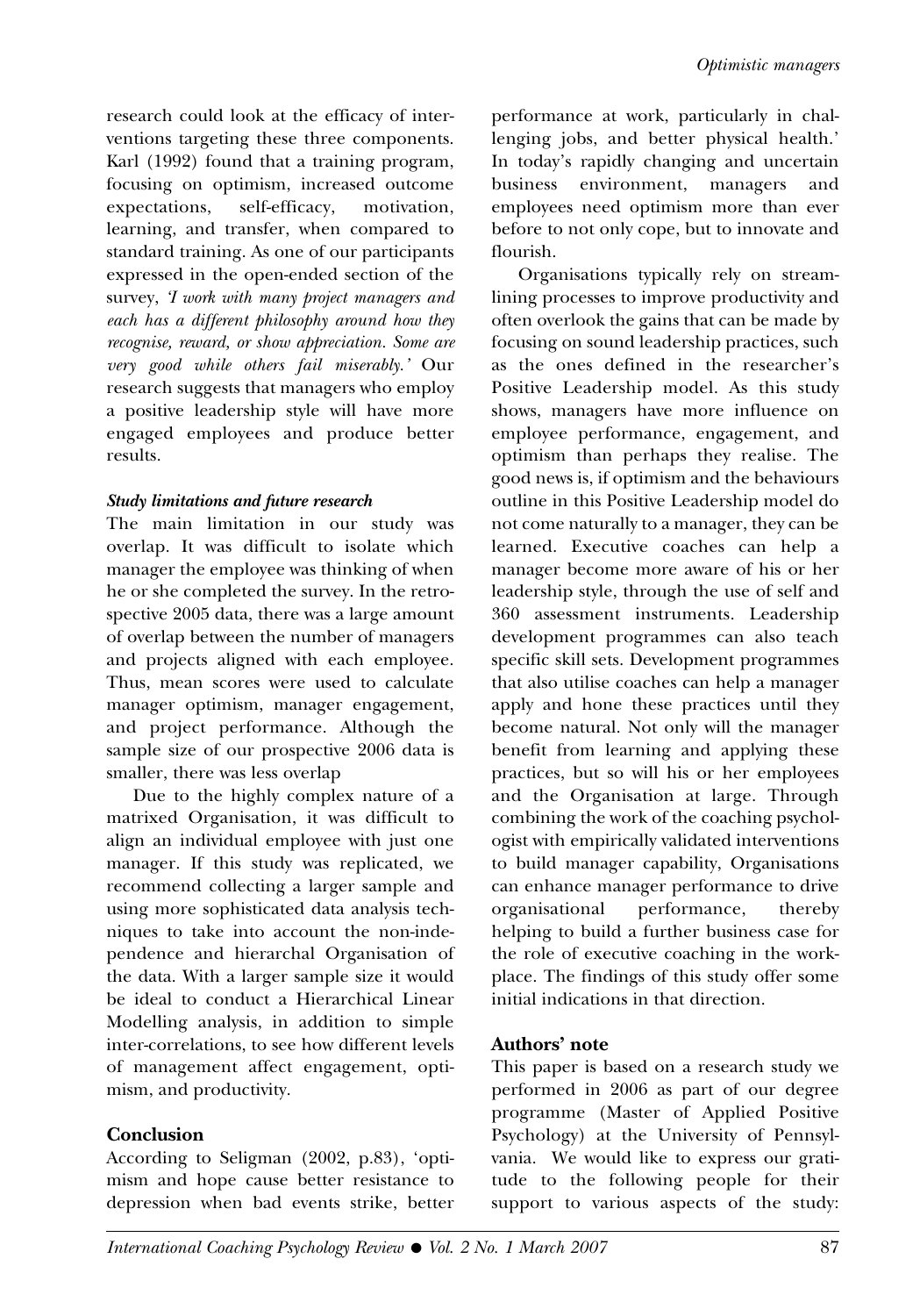Mike Maniaci, Emily Killham, Tom Rath, Greg Tranter, Karen Craft, Jean Dalbec, Karen Facteau, Linda McGowan, Kathleen Mills, Chris Peterson, James Pawelski, Karen Reivich, Marty Seligman, Bill Robertson, Debbie Swick, Jaime Hernandez, Neal Greenberg, and our MAPP (Master in Applied Positive Psychology) classmates, especially Gordon Parry and Doug Turner. Also to all the employees and managers of the Hanover Insurance Group who took the time to complete our survey.

**Dana Arakawa** is now a Programme Associate at the John Templeton Foundation in West Conshohocken, Pennsylvania.

**Margaret Greenberg** is President of The Greenberg Group – an executive coaching/ organisational effectiveness practice in Andover, Connecticut.

They both completed the Master of Applied Positive Psychology Program at the University of Pennsylvania and both are monthly contributors to Positive Psychology News Daily (www.pos-psych.com).

# **References**

- Amit, K., Popper, M., Gal, R., Miskal-Sinai, M. & Lissak, A. (2006). The potential to lead: The difference between 'leaders' and 'non-leaders'. *Megamot, 44*, 277–296.
- Avolio, B. & Luthans, F. (2003). Authentic leadership development. In K.S. Cameron, J.E. Dutton & R.E. Quinn (Eds.), *Positive organisational scholarship: Foundations of a new discipline* (pp.241–258). San Francisco: Berrett-Koehler Publishers.
- Bell, M.A. (2004). Leading and managing in the virtual matrix organisation [electronic version]. *Gartner Research*, ID Number: R-22-1959, 4. 11 March.
- Clifton, D.O. & Harter, J.K. (2003). Investing in strengths. In K.S. Cameron, J.E. Dutton & R.E. Quinn (Eds.), *Positive organisational scholarship: Foundations of a new discipline* (pp.111–121). San Francisco: Berrett-Koehler Publishers.
- Cohen, J. (1988). *Statistical power analysis for the behavioural sciences* (2nd ed.). Hillsdale, NJ: Lawrence Erlbaum Associates.

#### **Correspondence**

Correspondence concerning this article should be addressed to:

#### **Dana Arakawa**

117 N. 15th Street, #1406, Philadelphia, Pennsylvania, 19102. E-mail: dana.arakawa@gmail.com

#### **Margaret Greenberg**

43 Jurovaty Road, Andover, Connecticut, 06232. E-mail: margaret@thegreenberggroup.org

- Fredrickson, B.L. (1998). What good are positive emotions? *Review of General Psychology, 2*, 300–319.
- Fredrickson, B.L. & Losada, M.F. (2005). Positive affect and the complex dynamics of human flourishing. *American Psychologist, 60*, 678–686.
- Henry, P.C. (2005). Life stresses, explanatory style, hopelessness, and occupational class. *International Journal of Stress Management, 12*(3), 241–256.
- Humphrey, R.H. (2002). The many faces of emotional leadership. *Leadership Quarterly, 13*, 493–504.
- Kamen, L.P. & Seligman, M.E.P. (1985). *Explanatory style predicts college grade point average.* Unpublished manuscript, University of Pennsylvania, Philadelphia.
- Karl, K.A. & Ungsrithong, D. (1992). Effects of optimistic versus realistic previews of training programmes on self-reported transfer of training. *Human Resource Development Quarterly, 3*, 373–384.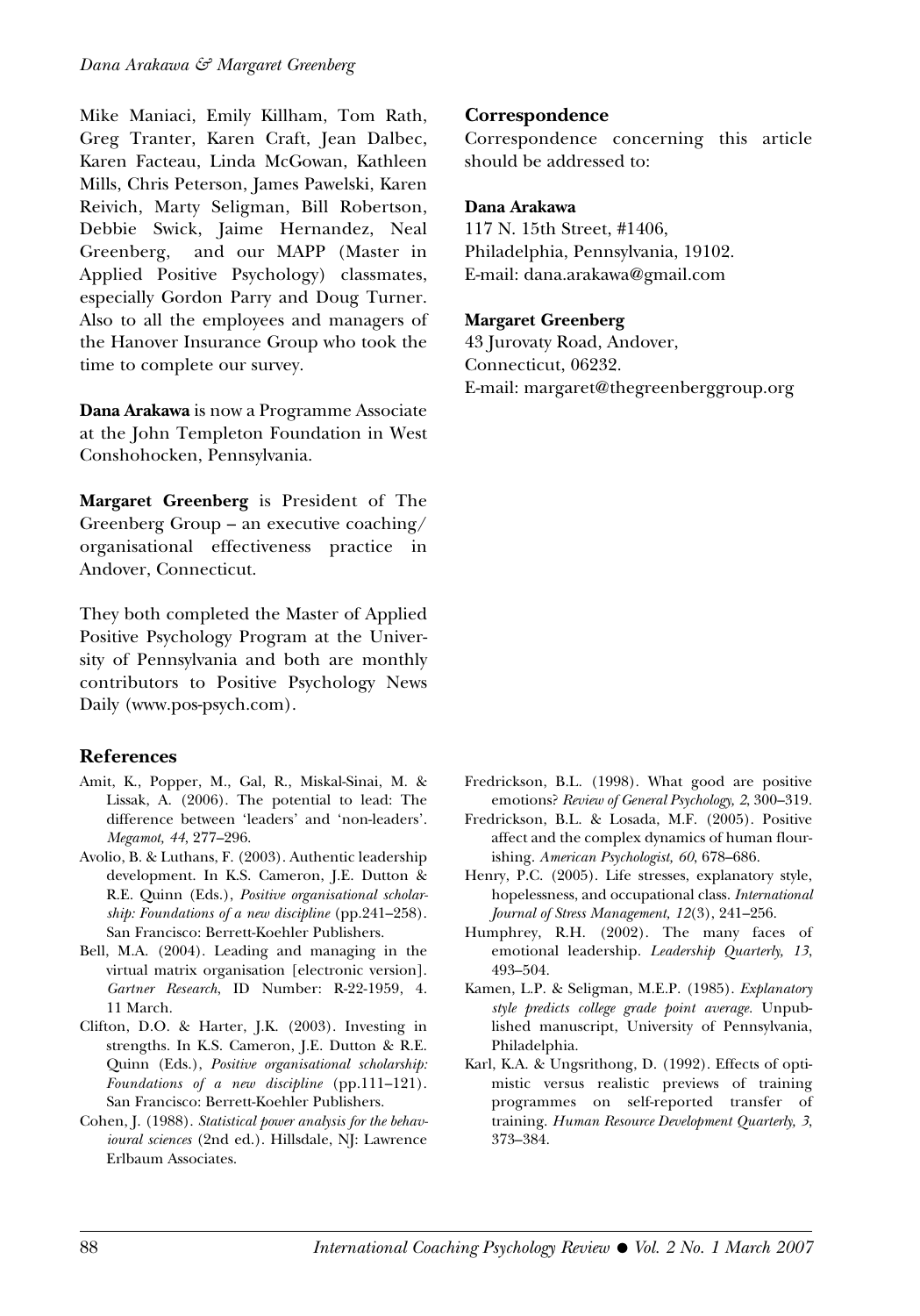- Kouzes, J.M. & Posner, B.Z. (2003). *Encouraging the heart: A leader's guide to rewarding and recognising others.* San Francisco: Jossey-Bass.
- Krueger, J. & Killham, E. (2005). At work, feeling good matters: Happy employees are better equipped to handle workplace relationships, stress, and change, according to the latest GMJ survey. *Gallup Management Journal.* Retrieved 9 February, 2006, from http://gmj.gallup.com
- Losada, M. & Heaphy, E. (2004). The role of positivity and connectivity in the performance of business teams: A nonlinear dynamics model. *American Behavioural Scientist, 47*, 740–765.
- McColl-Kennedy, J.R. & Anderson, R.D. (2002). Impact of leadership style and emotions on subordinate performance. *Leadership Quarterly, 13*, 545–559.
- Nolen-Hoeksema, S., Girgus, J.S. & Seligman, M.E.P. (1986). Learned helplessness in children: A longitudinal study of depression, achievement, and explanatory style. *Journal of Personality and Social Psychology, 51*, 435–442.
- Peterson, C. & Barrett, L.C. (1987). Explanatory style and academic performance among university freshman. *Journal of Personality and Social Psychology, 53*, 603–607.
- Peterson, C. & Seligman, M.E.P. (1984). Causal explanations as a risk factor for depression: Theory and evidence. *Psychological Review, 91*, 347–374.
- Quinn, R.E. (2004). *Building the bridge as you walk on it: A guide for leading change.* San Francisco: Jossey-Bass.
- Rath, T. (2006). *Vital friends.* New York: Gallup Press.
- Reivich, K. & Shatte, A. (2002). *The resilience factor.* New York: Broadway Books.
- Ryan, R.M. & Deci, E.L. (2000). Self-determination theory and the facilitation of intrinsic motivation, social development and well-being. *American Psychologist, 55*, 68–78.
- Scheier, M.F., Carver, C.S. & Bridges, M.W. (1994). Distinguishing optimism from neuroticism (and trait anxiety, self-mastery, and self-esteem): A re-evaluation of the life orientation test. *Journal of Personality and Social Psychology, 67*, 1063–1078.
- Seligman, M.E.P. (2002). *Authentic happiness.* New York: Free Press.
- Seligman, M.E.P. & Schulman, P. (1986). Explanatory style as a predictor of productivity and quitting among life insurance sales agents. *Journal of Personality and Social Psychology, 50*, 832–838.
- Tombaugh, J.R. (2005). Positive leadership yields performance and profitability: Effective organisations develop their strengths. *Development and Learning in organisations, 19(3)*, 15–17.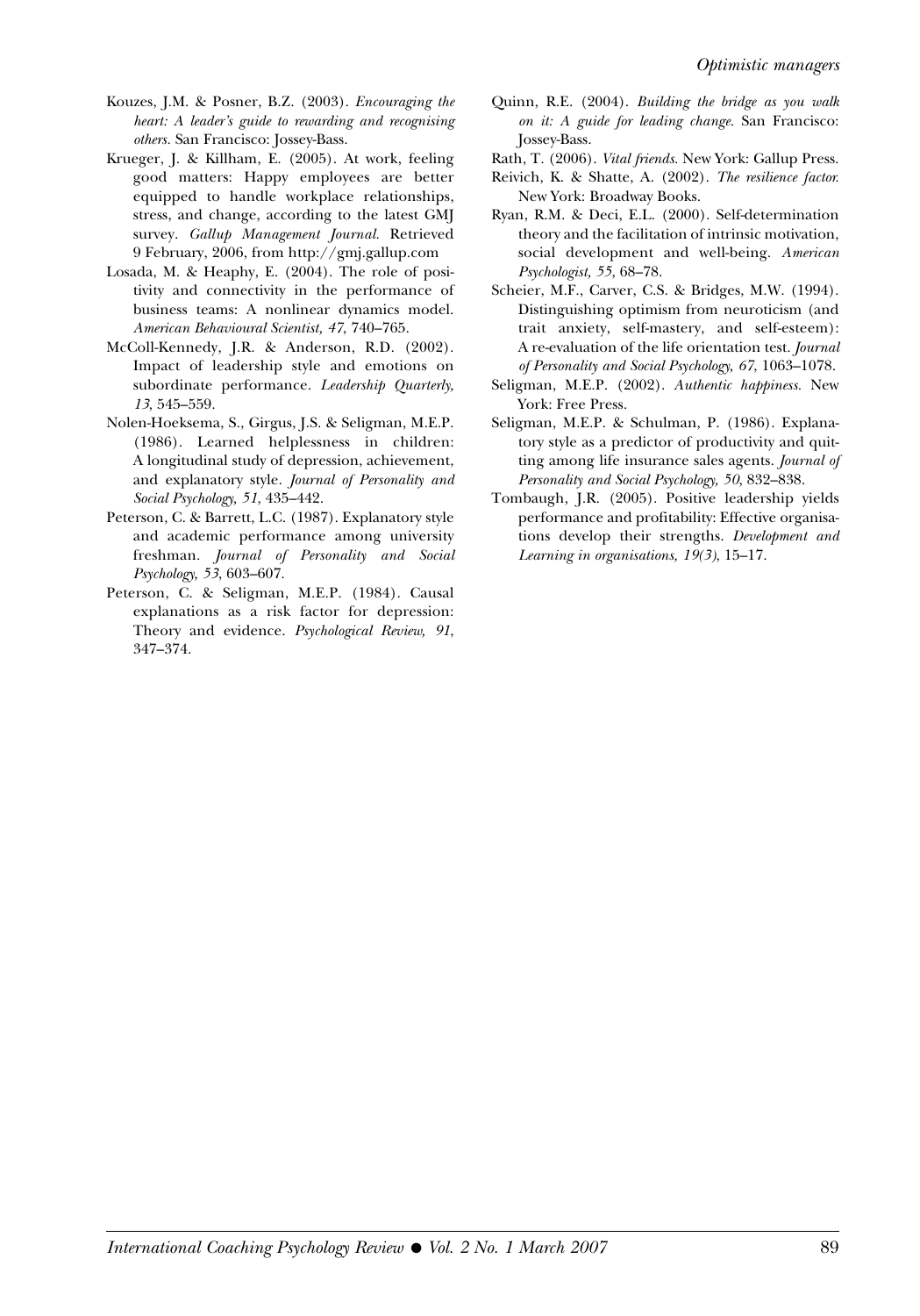# **The meeting of the minds: Positive psychology and coaching psychology**

# Carol Kauffman & P. Alex Linley

As part of this special issue of the *International Coaching Psychology Review*, Carol Kauffman and Alex Linley sought the views of some leading figures in positive psychology about how they saw a positive coaching psychology. Here is what they had to say.

# **What are your thoughts about applying Positive Psychology to Coaching Psychology?**

#### **Ilona Boniwell**

With a shared focus on strengths, well-being and optimal performance, coaching and positive psychology are natural allies. Coaching serves as a perfect testing ground for the theories and scholarly ideas of positive psychology, which, in turn, can provide coaching with a much needed empirical base.

#### **Chris Peterson**

Coaching is one of the areas that I call a natural home for positive psychology. Excellence is recognised, celebrated, and encouraged. That is what positive psychology is all about. Also, coaching (from my outsider perspective) seems to be area in need of theory and empirical grounding, and positive psychology can provide both.

#### **Shane Lopez**

Positive psychology theory and research has a great deal to contribute to people living better lives. My concern about applying positive psychology to coaching is that only the best coaches take the time to learn the indepth aspects of positive psychology science. Applying popularised notions of positive psychological principles do little to improve the lives of people.

#### **Robert Biswas-Diener**

I think it is important for coaches to understand the strengths and limitations of work based on positive psychology. On the one hand, positive psychology is a dynamic new science with lots of promise and is an easy fit with coaching. On the other hand, positive psychology is, at present, essentially a basic science rather than an applied science.

When Martin Seligman championed the idea of focusing on strengths he looked around the profession of psychology and cobbled together researchers who were working in positive areas. People like Dean Simonton who studies genius, Ed Diener who studies happiness, and Paul Baltes who studies wisdom. Each of these scientific giants is primarily interested in investigating the inner workings of positive human psychology. My hunch though, is that they are motivated by a strong curiosity rather than an eagerness to see their research results applied. As positive psychology enters its next stage we are seeing a shift toward more applications and interventions. In fact, I believe that the field will move strongly toward application in the near future. In 10 years I see positive psychology as still being around, but as being largely about application.

The one cautionary note I would include is that, while we ought to be creative with our application of positive psychology research, we should also not get too far-fetched. I have heard of coaches talking about using positive psychology to get through the holidays and to improve parenting. While both of these are certainly worthwhile pursuits there is a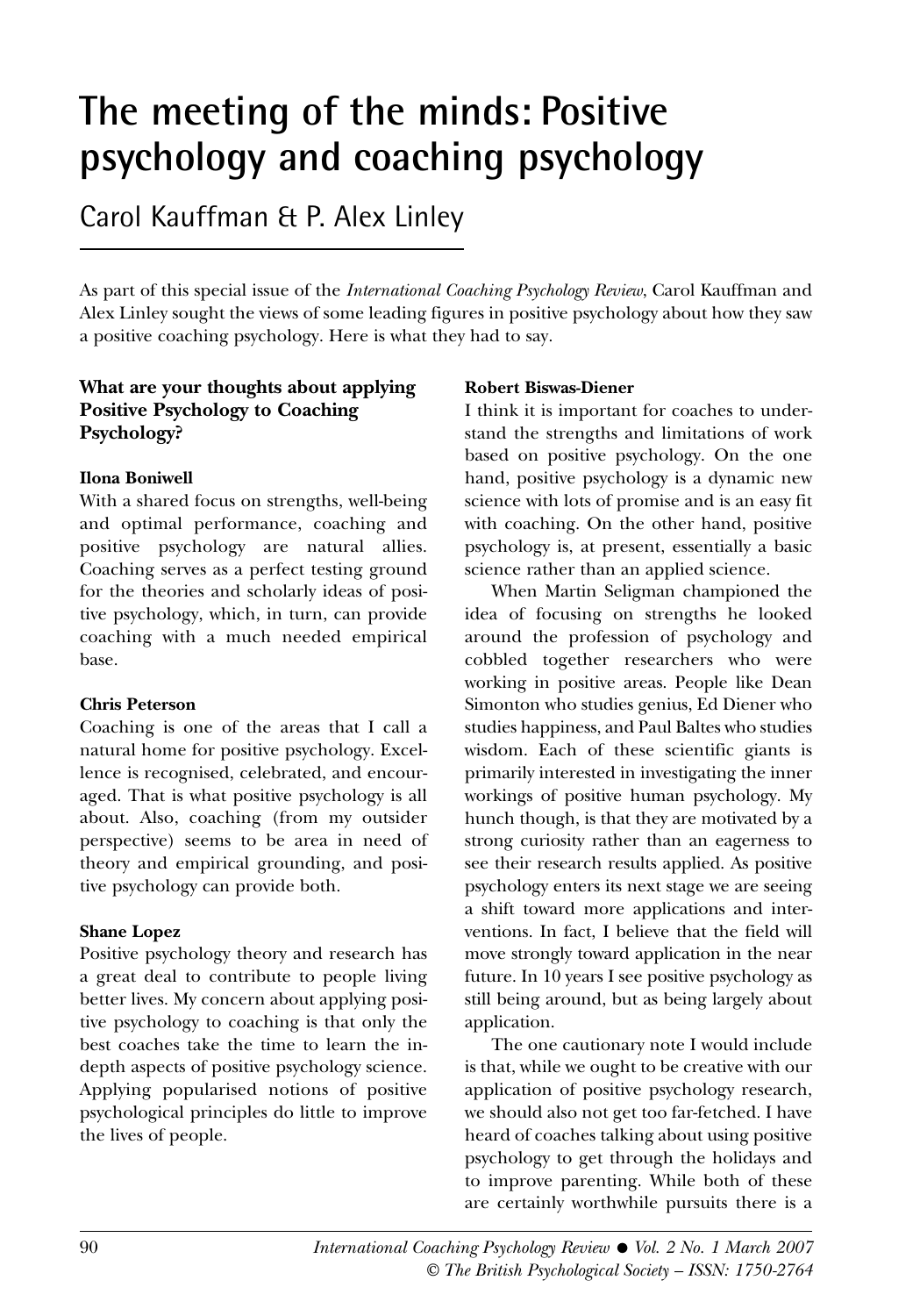large jump from basic research on strengths, happiness, and optimism to specific discipline techniques for your three year old or what guests to invite for Christmas dinner. To the extent that coaches have a solid knowledge of the background research, and understand the limits and advantages of positive psychology, I believe both fields will benefit. If, however, coaches make wild claims about the power of positive psychology I think both coaching and positive psychology could suffer.

# **Stephen Joseph**

Positive psychologists have said that for too long mainstream psychology has focused on the negative side of life at the expense of the positive side. There seems to be two competing perspectives on the implications of this.

First, there is the idea that we should now be interested in the full spectrum of functioning, both the negative and the positive, and the hope is that this way of thinking will permeate all existing branches of psychology. So we can see a future in which all psychologists eventually become positive psychologists. For example, the clinical psychologist no longer just thinks about the alleviation of depression, but also the facilitation of happiness. Over time the term positive psychology simply withers away, because positive psychology is what everyone does.

Second, there is the idea that positive psychology is separate from existing branches of psychology. For example, the clinical psychologist is interested in depression, and the positive psychologist is interested in happiness. From this perspective, the negative and the positive are two separate domains of enquiry.

My view is that the first perspective is more intellectually sound. The negative and the positive are not separate domains of enquiry. We understand one in relation to the other.

The implication of the first perspective is that we think about coaching psychology across the spectrum of human functioning. Just because other branches of applied psychology such as clinical have traditionally focused on the negative doesn't mean that coaching has to now only focus on the positive. Coaching psychology is about facilitating optimal functioning, but this should not be arbitrarily confined to those who are already well functioning. What can coaching psychology offer to those who are less than fully functioning, in educational settings, clinical and health care settings?

Inevitably, boundaries between the different branches of applied psychology become blurred when we think from the first perspective, and the implication is that the face of applied psychology will radically change in the long term, but that's potentially a very good thing.

#### **Why do you think Positive Psychology and Coaching Psychology have grown so quickly?**

#### **Ilona**

Both have identified a gap in the scienceand practice-as-usual and managed to successfully address it. Rather than operating within a medical or disease paradigm, both positive psychology and coaching have placed an explicit emphasis on fulfilment, achievement and performance. The 'right place, right time' formula seems to have worked for both, not mentioning the right name.

# **Chris**

In the US in particular … (we should not) underestimate the teleconferencing partnering of Ben Dean and Marty Seligman, which introduced the two fields to one another.

# **Robert**

Positive psychology has grown because it resonates with people. We live in an upbeat culture (don't let anyone tell you different) but in the midst of troubled times. People are eager for a hopeful message and positive psychology supplies one. It is a re-imagined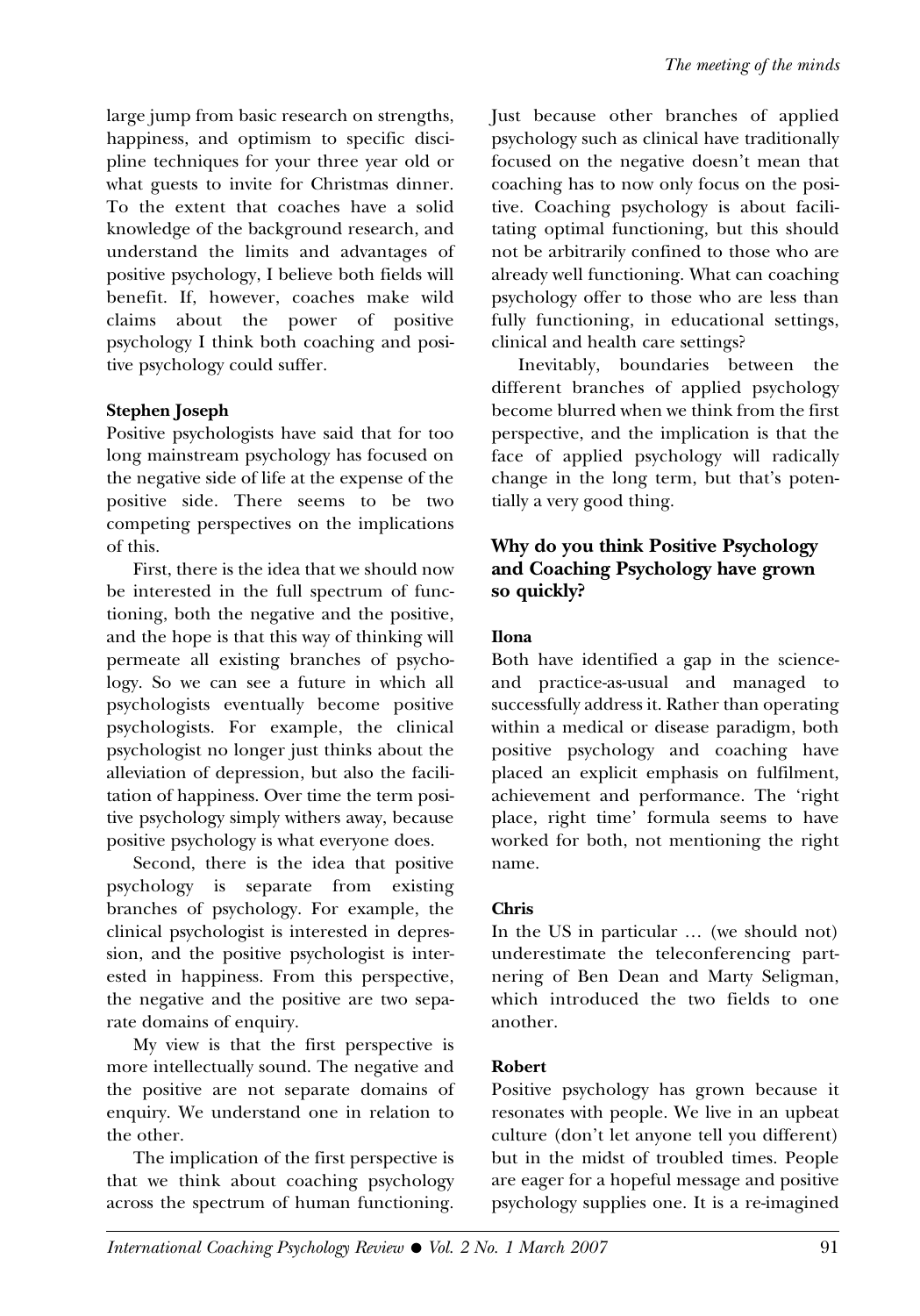self-help movement, only with academic teeth and scientific backbone. At its heart, positive psychology is a philosophy that says 'Hey! No matter what problems or setbacks you have faced, you are also resourceful and have experienced success.' It is about directing folks' attention back to virtues, wisdom, and hope. I think many segments of society have reached a place of comfort wherein they can turn their attention toward developing themselves or working toward the betterment of their communities, and I believe they would largely prefer scientifically proven routes for doing so.

#### **Stephen**

I suspect that for many of us we have always been positive psychologists in how we think and practice, and in that sense the positive psychology movement provided a new umbrella for a range of researchers and practitioners who were already there, as well as offering something which seemed new and exciting to younger researchers and practitioners. But as indicated above the question for me is whether positive psychology is a temporary movement that will transform and reconfigure mainstream psychology, or whether it will become permanent as a separate branch of psychology.

#### **What coaching psychology research would you most like to see?**

#### **Ilona**

I'd like to see several rigorous randomised control trial studies carried out, comparing the outcomes of coaching psychology with those of counselling and various forms of personal development training.

# **Chris**

Basic outcome research – effectiveness and efficacy.

# **Shane**

All approaches to teaching and practice need to be evidence-based. Coaching research needs to generate Principles of Empirically Supported Applications and agree on a common set of positive outcomes to be pursued by coaches and clients.

# **Robert**

I am very excited that there are established journals for coaching psychology research and believe that an empirical foundation for understanding and practicing coaching psychology is in everyone's best interest. That said, I would love to see more research with non-executive populations, especially because coaching is evolving toward a much wider client base. I would also like to see more efficacy research, both studies aimed at proving coaching effectiveness and those geared toward understanding how specific interventions might be used with various client types or presenting problems.

# **Stephen**

One of the most important light bulb moments for me as a psychologist was the understanding that research findings are not instructions for practice. How we perceive the link between research and practice is a social construction. I'd like to see more emphasis given to scholarly reflection on our role in society, and the philosophical underpinnings of coaching practice. One of the things that I've been interested in is the extent to which coaching psychology has implicitly adopted the medical model. Maybe the medical model is appropriate for coaching psychology, but the profession needs to make explicit what its underlying philosophical underpinnings actually are. An alternative to the medical model is the person-centred model of coaching psychology, and I'd like to see more research which investigated the intrinsic motivation of clients toward optimal functioning and client-centred coaching.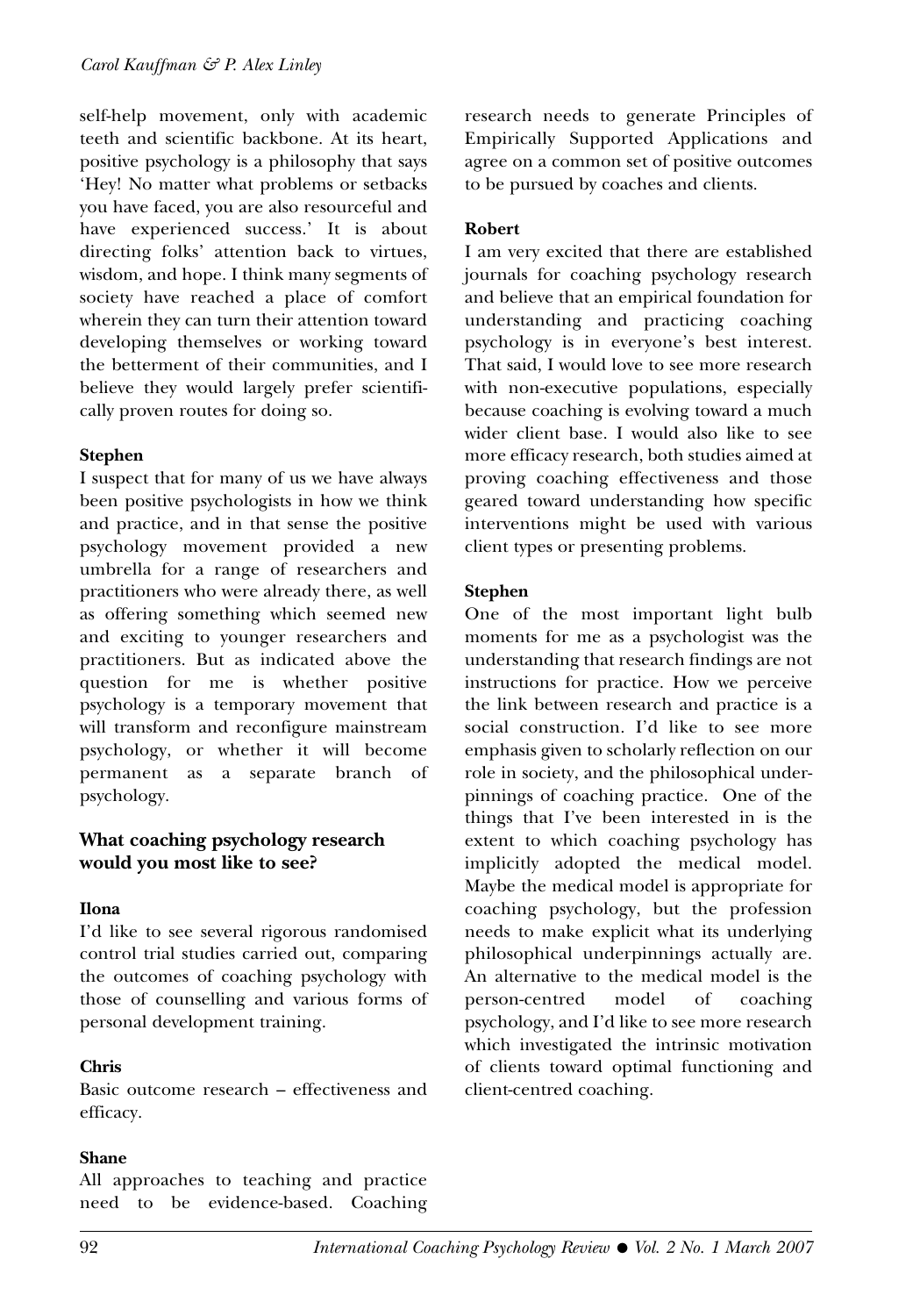# **What applied positive psychology research would you most like to see?**

# **Ilona**

The number of positive psychology interventions keeps increasing, yet apart from a few papers, we still have very limited empirical evidence of their effectiveness. I would like to see many more studies addressing these issues.

# **Chris**

Linking positive psychology constructs to hard outcome measures – e.g. performance and health—and not just self-reported wellbeing.

# **Shane**

Applied positive psychology research needs to examine the positive outcomes associated with strengths identification and interventions.

# **Robert**

The truth is, there are very few empirically tested interventions, and we do not know exactly when they are best used, or with which types of clients. First, there are the tested interventions: savouring, positive reminiscence, using signature strengths, and counting blessings. Then, there are the assessments: the VIA classification of strengths can be useful with clients, as can established measures of hope and optimism. I often bring up a specific study or relevant result to my clients and ask them what they think about it, how they might apply it to their own lives, or what lesson they can take away from it. For example, when a client is feeling pessimistic about future success I might introduce them to Rick Snyder's Hope Theory. Rick says that hope is based on self-confidence (the belief you can accomplish your goal) and pathways thinking (the ability to find alternate avenues toward success when a roadblock presents itself). For most clients, this helps them reframe the challenge ahead in easy-tounderstand terms. 'Oh,' they say, 'It's just a matter of believing in myself and looking for creative solutions. Let's get to work!' To my mind, those two activities are largely what coaching is all about. My clients love it.

# **Stephen**

I'd like to see research embrace the notion that positive psychology is about changing mainstream practice so I'd like to see positive psychology research that focuses on traditional topics, and asks questions such as what is the positive psychology understanding of trauma, for example. I'd also like us to develop a better understanding of traditional conceptions of mental health such as anxiety and depression and their relationship with positive psychological conceptions such as relaxation and happiness. Are these dichotomous, or are they continuous dimensions?

# **What is the biggest thing each could learn from the other?**

# **Ilona**

Coaching can learn from positive psychology about research and scientific rigour. Both can put to test, through either research or practice, new techniques and interventions suggested within their respective fields.

# **Chris**

Coaching can learn about the need for empirical validation (and maybe the prudence of not sounding like an infomercial – as you see on some coaching websites), and psychology can learn about the importance of studying 'real' people as opposed to college students.

# **Shane**

Partnerships could result in the development of empirically supported treatments.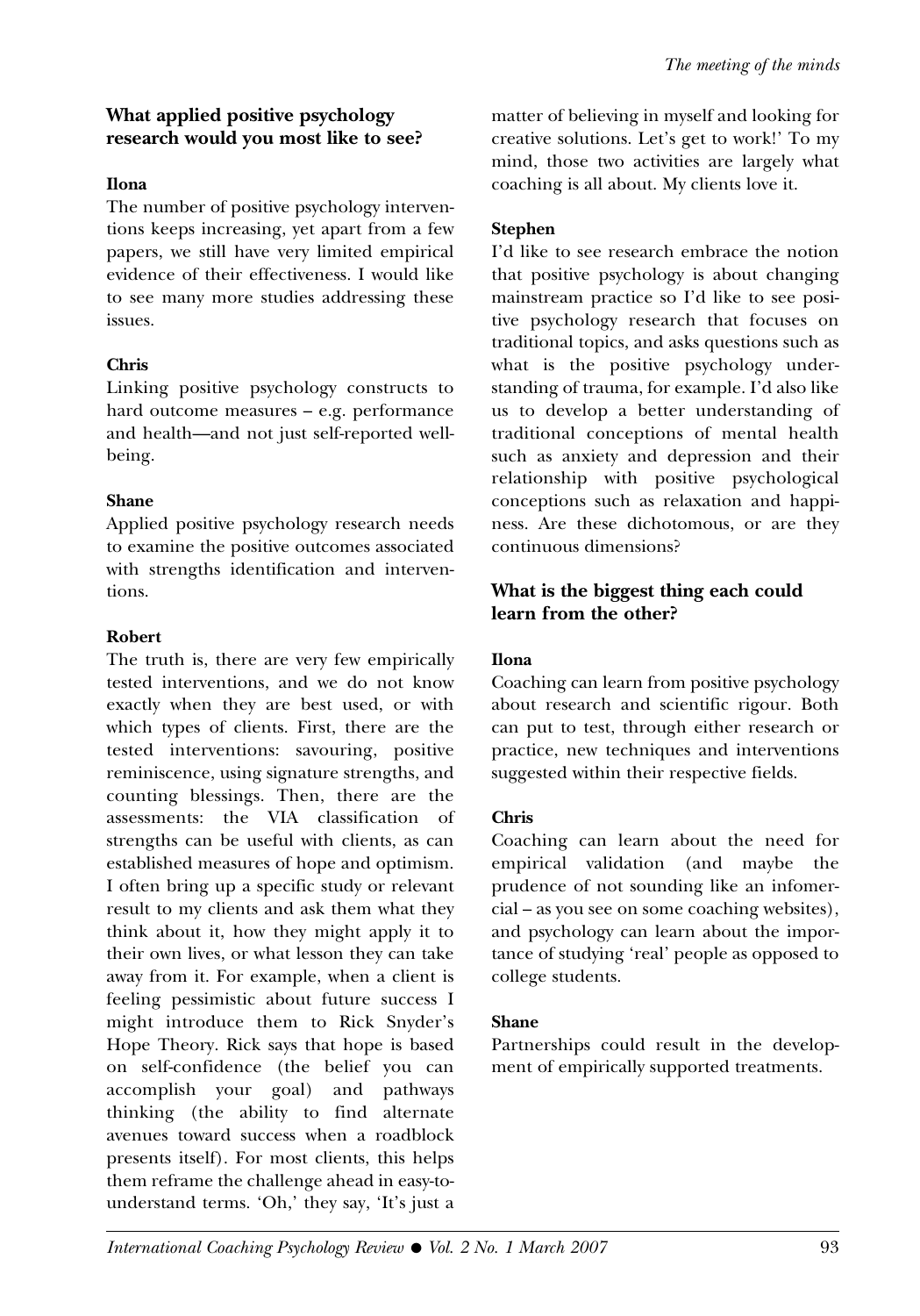# **What key breakthroughs do you see on the horizon?**

#### **Ilona**

I expect that both coaching psychology and positive psychology would penetrate the existing approaches to science and practice, changing psychology as we know it, though possibly losing their identity as a result. It is possible that coaching might merge with other one-to-one helping-by-talking approaches, thus offering clients a complete package. Positive psychology, on the other hand, is likely to expand beyond the boundaries of psychology as a discipline, setting the foundations for a positive science.

# **Shane**

Meditation appears to have an important role in cultivating positive emotions. Given the potential here, coaches may want to consider extensive training in mindfulness meditation.

# **Robert**

There are new assessments and interventions emerging all the time. Michael Frisch just developed a useful online measure called the Quality of Life Inventory, and Seligman and his team are batting around ideas about 'positive portfolios' and other promising applications. There are also high schools adopting a positive psychology curriculum in both the US and Australia.

As positive psychology moves more toward becoming an applied science I foresee a flood of candidate interventions, and a deeper understanding of how and when to best use them. In part, I see coaches, trainers, and similar professionals as being integral to this process. For instance, I recently discussed 'forgiveness' with Sandra Foster, from Korn/Ferry, and she cautioned me that forgiveness interventions can be, in her experience, too emotionally laden to be used effectively in an executive setting. Although forgiveness is associated with wellbeing in the research literature, it is only through in-the-trenches experience that we can fully appreciate the strengths and limitations of such interventions.

#### **Stephen**

The breakthrough on the horizon is that positive psychology succeeds in transforming and reconfiguring the face of mainstream psychology. But I am rather pessimistic about that because I think that many now perceive positive psychology simply as a new separate branch of psychology rather than a bigger vision for psychology as a whole.

However, the future lies in the hands of those in traditional branches of psychology and the extent to which they become attracted to topics associated with positive psychology.

For example, in my own field of trauma we are beginning to see the topic of posttraumatic growth and positive change following adversity become a mainstream topic among clinical and health psychologists. The best mainstream journals on trauma and clinical psychology now regularly publish on this topic. Clinical psychology trainees often choose it for their thesis topic. So, in certain areas I'm more optimistic of breakthrough.

Perhaps what we will see is that some topics will become mainstream and practice in those areas becomes reconfigured, while the spotlight of positive psychology will narrow to some core topics. We are walking in the early footsteps of humanistic psychology. It too had a grand vision for transforming and reconfiguring the whole of psychology, but what happened is that it became a minority interest with its own specialist journals, and relatively little impact on mainstream psychological practice.

Coaching psychology can draw on positive psychology research, but I think coaching psychology should be wary of becoming seen as the applied arm of positive psychology. Coaching psychology is simply the application of all psychological knowledge to the facilitation of optimal functioning.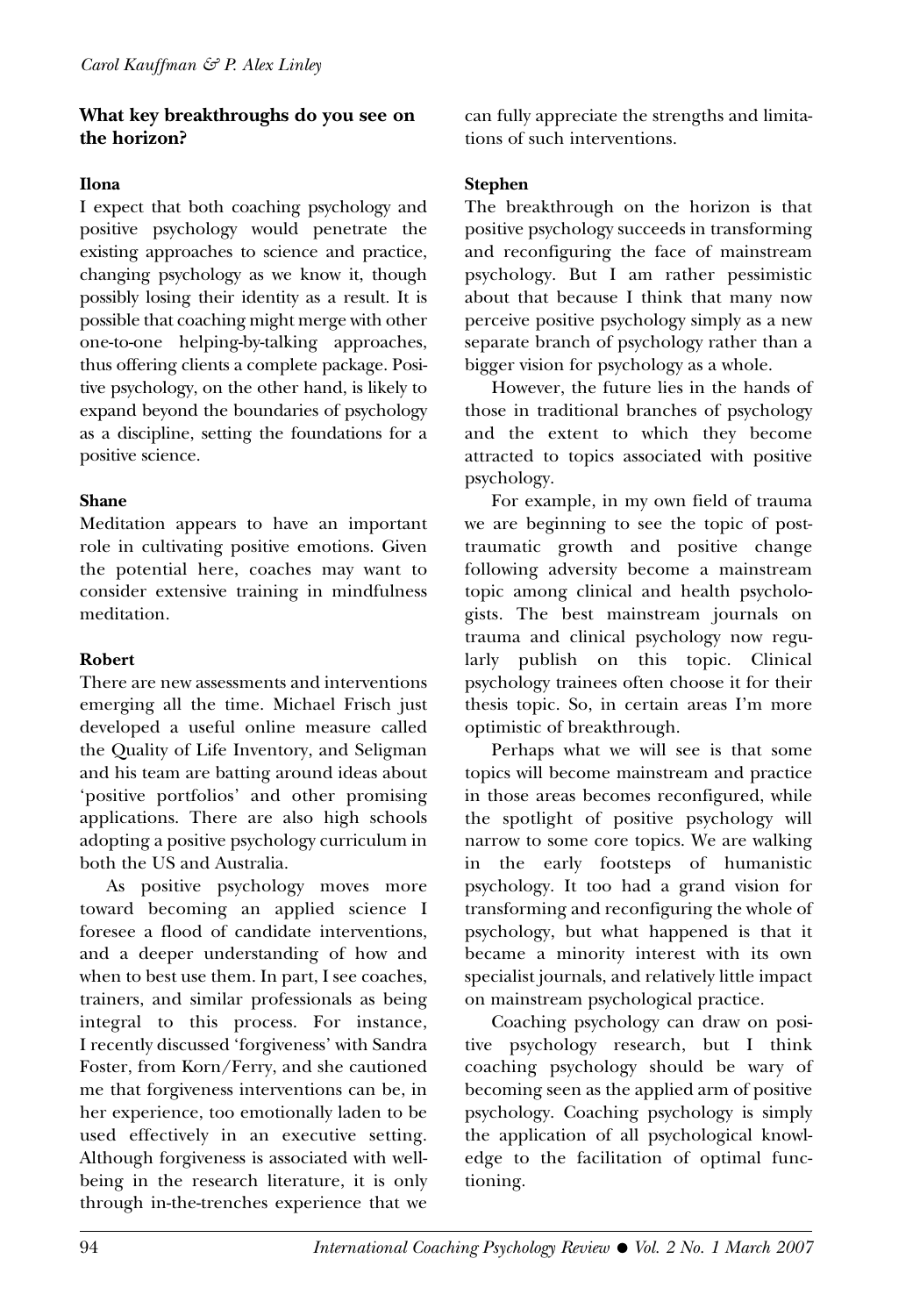# **What Positive Psychology Coaching Interventions have the most promise?**

# **Ilona**

There are several interventions that deserve a mention here, including, for instance, mindfulness meditation, drawing a pyramid of priorities, applying one's strengths in a novel way and putting the learned optimism principles into practice. I personally like a 'Positive Portfolio' exercise, because it facilitates the development of a past-positive temporal perspective that is conducive to well-being, and enables one to re-visit their life values.

# **Chris**

My view is that strengths-based interventions have the most promise.

# **Robert**

I think we are at the beginning stages of creating and understanding positive psychology interventions. There is a set of established, standard interventions such as the gratitude exercise and using memorabilia to enhance positive reminiscing. These are terrific, but I think there is much more to positive psychology than this. I see the structure of the coaching session itself as a kind of intervention, a place where coaches and clients are free to break from social norms around modesty and own their strengths. I particularly like positive introductions – in which strangers speak about their unique talents and virtues – as a way of establishing the culture of the coaching session as a positive one. I try to work this into my intake sessions to set the stage for later work. I also like a concept I pulled from the savouring research literature. The idea is that when you have a success you not only enjoy it, but intentionally take a mental snap shot of the experience with the knowledge that you will go back and savour it later. Coaches can encourage their clients who are facing a likely or predictable win to be prepared to take note of details for later savouring. As we learn more about human cognition, and the relationship between cognition and emotion, I think fascinating new interventions will emerge

# **Stephen**

I think those interventions grounded in the person-centred philosophy developed by Carl Rogers have the most promise. But person-centred psychology doesn't always fit with the needs of contemporary society which wants quick fixes. People often say to me that person-centred psychology is a good idea but we have to be practical. I agree, but I think we have to be practical in a way that keeps us directed towards our ideals. What that means is that there may be a limit to how practical we can be without losing sight of our ideals.

#### **What can practicing coaches do to further research in positive and coaching psychology?**

# **Ilona**

I think the best way forward is the collaboration between practicing coaches and academic positive psychologists. This way both sides would play to their strengths, advancing both the science of positive psychology and the practice of coaching.

# **Chris**

Just do it. Maybe partner with research psychologists. I have had a devil of a time in my own research getting access to 'real' people in 'real' settings. I run into the brick wall of HR gatekeepers. Maybe coaches with access could help

# **Shane**

Practicing coaches must systematically collect data on their clients and share it with researchers. Hit and miss outcome data will not do.

# **Robert**

I think the collaboration of coaches and positive psychology researchers could be much stronger. The two professions seem to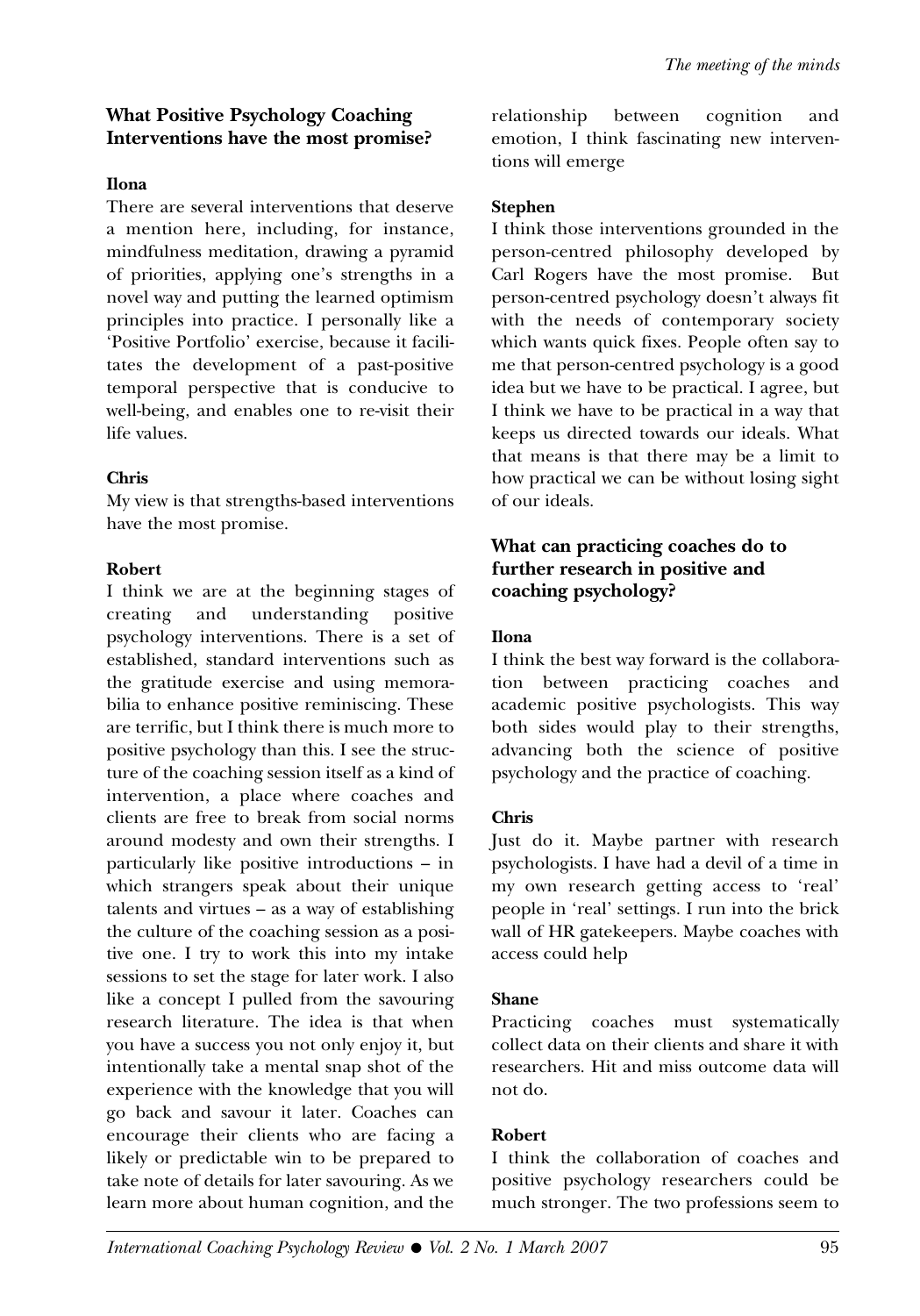only now be meeting one another. Coaches are a terrific resource for researchers as they have the clients needed for efficacy research and the practical experience to test interventions. At the profession-wide level I would like to see coaches becoming more familiar with psychological techniques, and at the individual level I would like to see coaches establishing working relationships with researchers so that both can benefit from the other's expertise.

#### **About the contributors**

**Ilona Boniwell** is Programme Leader, MSc Applied Positive Psychology, at the University of East London, and author of *Positive Psychology in a Nutshell: A Balanced Perspective on the Science of Optimal Functioning* (PWBC, 2006).

**Chris Peterson** is Professor of Psychology at the University of Michigan, where he is the director of clinical training. He is a major thought leader in positive psychology and lead author, with Martin Seligman of: *Character Strengths and Virtues: A Handbook and Classification* (Oxford University Press, 2004)

**Shane Lopez** is an Associate Professor at the Counselling Psychology Program at the University of Kansas. He is second author, with C.R. Snyder, of the classic: *Handbook of Positive Psychology* (Oxford University Press, 2002) and lead author, with C.R. Snyder, of *Positive Psychological Assessment: A Handbook of Models and Measures* (American Psychological Association, 2003)

**Robert Biswas-Diener** is an author and coach who applies positive psychology research to people's lives and work. Robert has worked with clients from England, Australia, Canada, and the US, on issues ranging from professional development, to improving relationships, to philanthropy. Robert is co-author of the book *Positive Psychology Coaching: Putting the Science of Happiness to Work for your Clients* (Wiley, 2007).

**Stephen Joseph** is Professor of Psychology, Health, and Social Care at the University of Nottingham. He was co-editor of the special issue of *The Psychologist* on positive psychology, and of the volume *Positive Psychology in Practice* (Wiley, 2004). He has published in both *The Coaching Psychologist* and the *International Coaching Psychology Review*.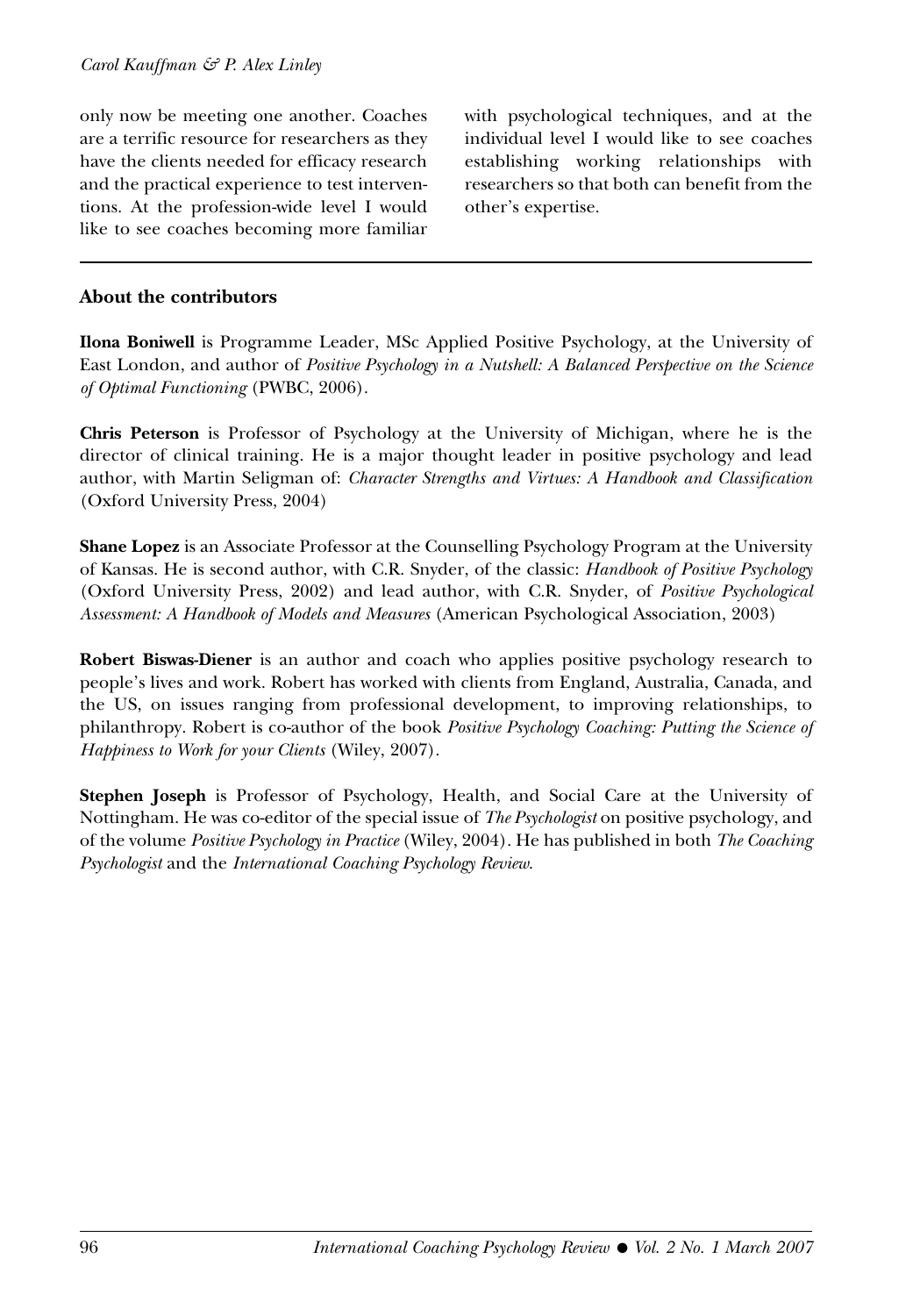# **A pragmatic perspective: Putting positive coaching psychology into action**

Carol Kauffman & P. Alex Linley

LTHOUGH THE SENIOR AUTHOR has many professional roles, her primary endeavour is coaching. As **ALTHOUGH THE SENIOR AUTHOR**<br>has many professional roles, her<br>primary endeavour is coaching. As<br>such, she wanted to ensure that this special Positive Psychology issue of the *International Coaching Psychology Review* offered practical tools that readers could translate into coaching acumen; each article had to pass the 'so what?' test. The six empirical studies and one review paper will expand your toolbox of evidence-based coaching practices.

Today, or this week, or the next time you are in sessions, you might take a moment to consider if something from this issue might be useful. We hope these articles will help broaden your theory base, expand your coaching toolbox, and enhance your coaching skills. To do this we must tap into our creativity and synthesis skills, and sense how each article might inspire evidencedbased action. We offer just a few possibilities herein, and it is up to Coaching Psychologists to take this work further. If you make progress or encounter barriers as you strive to apply this or other novel information, consider writing a case study to broaden the knowledge base for fellow coaches. Your work might be suitable for future issues of this or other coaching journals. In addition, notice if the work you create might be studied in a qualitative or quantitative manner with pre and post measures you might use to translate your practice into research. To help you, free sessions with research mentors are available, contact the senior author or the non-profit institute: TheFoundationofCoaching.org.

We will now discuss each article presented in this issue. First, we will provide a detailed description of how this information might be applied, using the first article for illustrative purposes. After discussing application of the first article in some depth, we will discuss application of subsequent articles with less detail.

**Choong and Britton's** 'Character strengths and type' is chock full of potential coaching applications. First, their work underscores that more people -- both clients and coaches -- might benefit from completing the Values in Action (VIA) Institute Signature Strengths Questionnaire. Thanks to the generosity of The Mayerson Foundation, creators of the VIA Institute, the VIA Questionnaire is available for free at www.viastrengths.org. The instrument is a powerful pathway to greater self-awareness of strengths.

Relationships between MBTI types and VIA strengths suggest that we explore how these instruments can complement one another. Each provides information that may inform coaching style and help coaches choose what material is offered to the client. The MBTI measure of mental preferences is a fairly pure process instrument. The VIA questionnaire, in contrast, provides a bit more content, measuring cognitive, emotional, interpersonal, civic regulatory, and transcendent domains.

Choong and Britton suggest that we use these tests in tandem to 'tailor client action requests' and explore how people can capitalise on their preferences and strengths. A client of the lead author provides a good example. This senior executive is an ISTP ('I' and 'T' are particularly strong), and her top VIA strengths are: open mindedness, curiosity, persistence, love of learning, and kindness. A large portion of her job involves public speaking and training. Despite brilliance and productivity, her boss was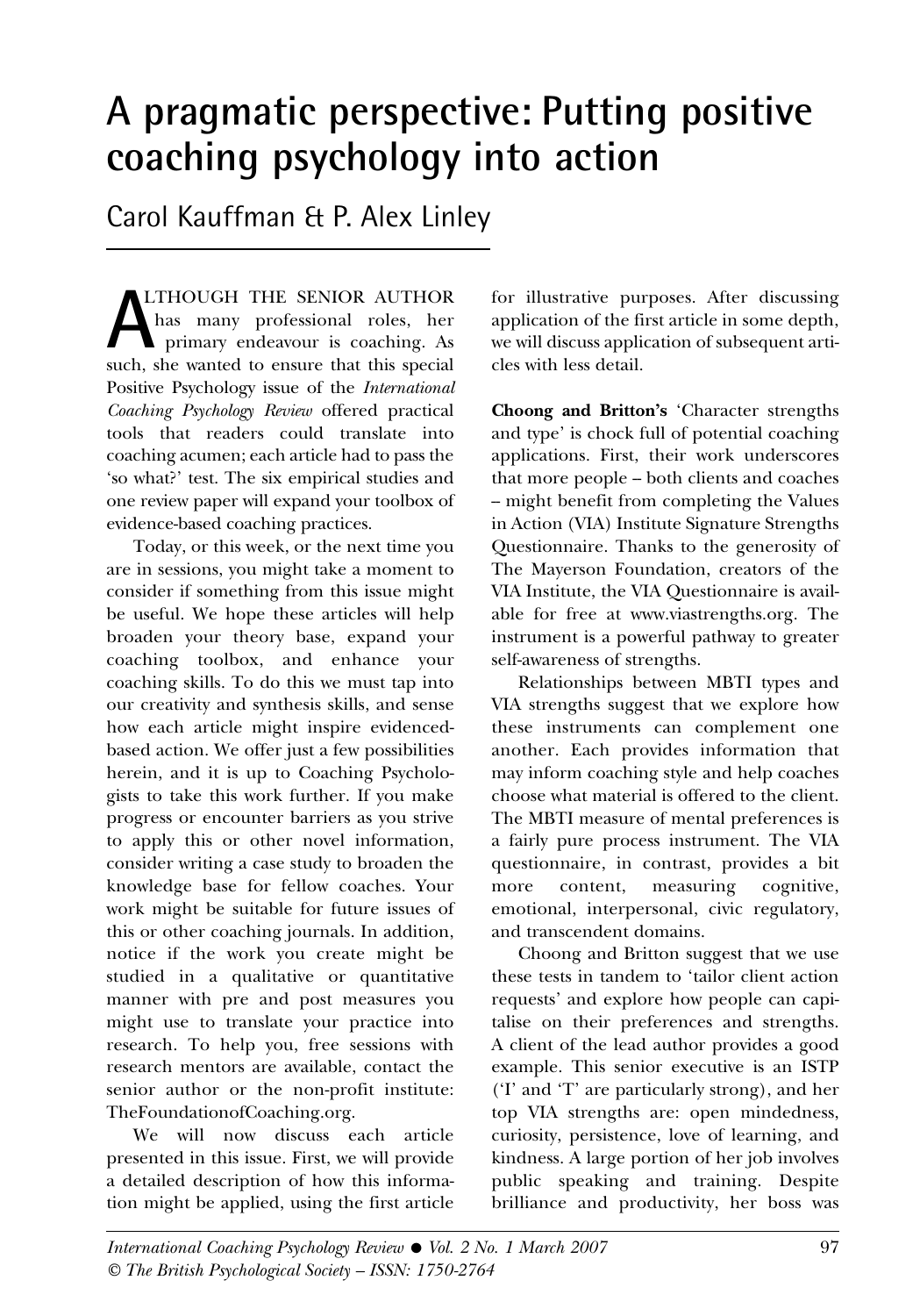dissatisfied with her speaking skills. Her combination of cognitive strengths led her to give talks that exhausted audiences. Her boss wanted her to 'lighten up, be funny, and talk more off the cuff.' These suggestions may have been easily-achieved through her boss's strengths, but they were difficult for the client given her psychological constitution. Being asked to lead with her weaknesses, the client felt her energy drain away.

What could she do? What can we learn from the work of Choong and Britton that might help us effectively intervene?

The coaching process began by considering the 'lighten up and be funny' advice in greater depth. It seemed that the client's boss wanted her to connect more with the people she was training, and to keep trainees more engaged. The client explored how she could use her strength of kindness (her only interpersonal strength in the top 10). The coach helped the client to consider how this strength had developed over the years. As the client spoke, the coach anchored and augmented positive things she had to say about herself, asking how it might be possible to bring previous experiences relating to kindness into the present. This unlocked something special almost immediately.

Once the client viewed her training as an outlet for her strength of kindness, her behaviour changed. Being kind to trainees, rather than forcing trainees to learn everything, helped the client establish greater connections with her audiences. The client began to notice when audiences could not keep up with her. In response she slowed down, added more question and answer sessions, and ended on time (none of which were suggested by the coach). Training evaluations rose, the client felt more satisfied with this aspect of her work, and her boss was quite pleased with the improvement!

Choong and Britton's work may help coaches find ways to work through the plethora of information they receive, and to use knowledge of the client's MBTI types and VIA strengths to make sense of the client's experiences. This can reveal ways to tweak the client's task or task perceptions, and help them discover how they can capitalise on their personality type and character strengths.

**Green, Grant and Rynsaardt's** article on life coaching for students also expands our repertoire of assessments and interventions. The first important implication of their work is to suggest it may be helpful for coaches to assess clients' hardiness and hope and to become familiar with standardised as well as informal instruments to do so. Data presented in this article showed that normal high school students increased in hardiness and hope as a result of coaching. Yet, if we met these students, we might not have immediately thought that raising hardiness and hope would be an immediate goal, they might have looked as if they were doing quite well. In a similar vein we should remember that despite how competent our high level executives are, they may also be well served by our coaching them toward goals of building reserves in these areas. The measures of hardiness also provide a relatively available pre – post outcome measure of how our clients are doing, and offer valuable data that accumulated over time might provide good outcome data. On one hand it could be good feedback to assess if changing coaching strategies might be useful. Alternatively if one accumulates enough data it could form the basis of a pragmatic evidence based research paper.

The research of Green, Grant and Rynsaardt also suggests that hardiness and hope are buffers for stress, and many dozens of other studies support this assertion. This suggests an alternative pathway to stress management. Rather than tackling stress 'head-on,' one can build hope and hardiness – as well as other positive attributes – that may buffer stress in the future. Clients may appreciate being able to choose between these strategies.

**Wesson and Boniwell's** article on coaching for flow builds on 30 years of research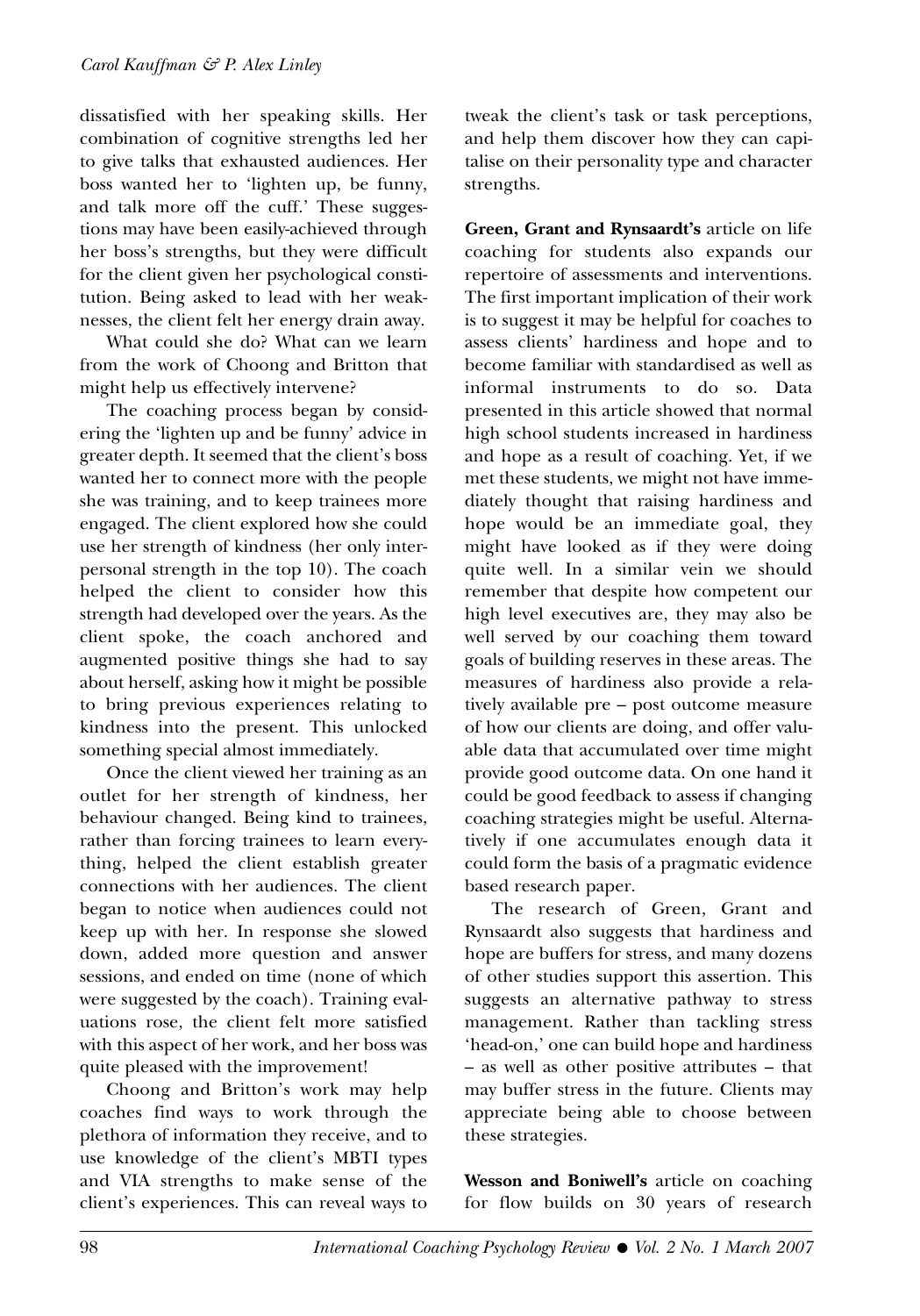conducted by Mihaly Csikszentmihalyi. The authors nicely integrate this work with numerous well known interventions, and we recommend keeping Wesson and Boniwell's 'Table 1,' which catalogues methods for facilitating flow, close at hand. Since this entire article is on coaching applications of flow theory we will focus on one facet of the work they present.

One aspect of the large body of work they reviewed focuses on the issue that an optimal balance of challenge and skill is crucial for optimal performance. There are numerous ways to apply this knowledge when working with a client. Coaches can decrease perceived challenge levels by helping clients to break their goals into smaller pieces, or by exploring how the client might lower the bar. In contrast, if perceived challenge is too low, then the client may feel uninspired. The coach might then encourage the client to raise the bar or help them infuse the task with a larger vision. Coaches are often wellversed in these skills, but many may not be aware of the theory underlying these coaching practices.

In addition to modifying challenges, one can also ask questions, make observations, or provide suggestions regarding skill level. Although skills can certainly be lacking, the client's perception of skill level is often the primary obstacle. Fortunately, Wesson and Boniwell provide interventions for changing perceptions of skill level. Clients' perceptions of their own skills might also shift if they begin focusing on their character strengths (as suggested by Choong & Britton), or by using Solution Focused Coaching to build hardiness and hope (as suggested by Green, Grant & Rynsaardt). A list of additional interventions developed by Seligman *et al.*, which can help clients increase positive emotion and awareness of their skills, is available (Kauffman, 2006).

The work of Wesson and Boniwell, and that of Green, Grant and Rynsaardt, offer complementary ideas on how one might coach for flow and peak performance. Increasing hardiness and hope can relieve stress, freeing up psychological energy to do the more nuanced work of balancing challenge and skill. And, as one helps a client to balance challenge and skill, self-efficacy may increase, yielding increased hope and hardiness. This positive spiral, of course, is hypothetical; future research investigating this possibility may be fruitful.

Examining peak performance in greater detail, **Rolo and Gould** explored hope coaching for athletes. Like the work of Green, Grant and Rynsaardt, this study underscores the importance of assessing hope and having hope-increasing interventions in our tool boxes. Rolo's thorough literature review and citations can lead coaches to find out more about the specifics of coaching for hope.

More complex lessons stem from how the authors used hope theory to tailor interventions for college athletes. The authors developed group coaching that included games, activities, regular debriefings, and other components, in accordance with the sports culture of the institution. Most readers will not work with college athletes, but this study is relevant nevertheless; it exemplifies how psychological theories can be used to develop evidence-based interventions, and how assessments can gauge the effectiveness of coaching interventions. In addition, these alterations in usual hope coaching practice can serve as a model for those interested in coaching children for increases in hope and school performance.

The athletes in Rolo and Gould's sample were all under pressure to perform, and an optimal balance of challenge and skill level would be helpful for them. These athletes did not have the option to lower the levels of their challenges. Athletes did, however, learn about goal deconstruction, and identify action steps that helped break overwhelming goals into manageable pieces. Skills were also built through time management training and other programme components. As a result at the least, their perception of their performance went up.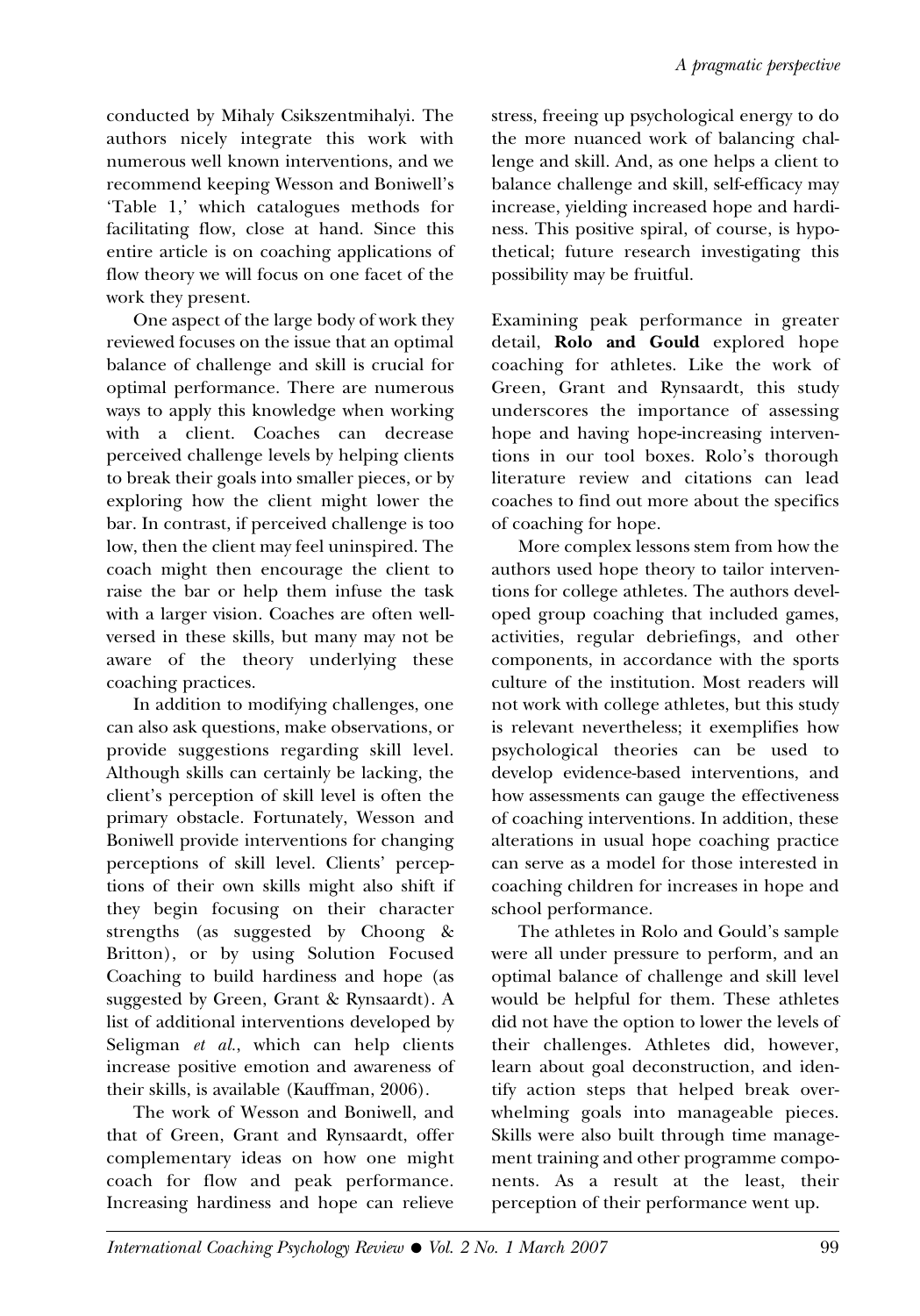Though not spelled out in detail, careful reading Rolo and Gould's work suggests that it was not just the content of the interventions that was helpful. The athletes qualitative feedback data suggested that the experience of feeling cared about was important to them. Implicit as well is the extent to which the authors had spent years in the institution developing trust of the administration, and how they were able to honour the culture within which their work is embedded. These kinds of processes are clearly congruent with the kinds of challenges executive coaches face regularly, even form the backbone of much of the work. Yet, the myriad of choices coaches make to create these optimal institutional connections are rarely elucidated or studied empirically

Next we turn to **Burke and Linley's** study, which explored how a single coaching session could enhance motivation through self-concordant thinking. The study elucidates how coaching techniques can help the client to listen through the static of multiple competing demands, and tune in to their clear 'inner voice.' As a result, they are more able to remind themselves of what they really want, and bring their goals into greater alignment with their core self and subsequently be more motivated and able to reach their goals. To achieve these ends, the authors used well-known coaching methods, including the GROW model (Goal, Reality, Options, and Will-do) to achieve these goals.

One way to build our own coaching skills from reading this article is to add selfconcordance coaching to the tool box if it is not already there. Simply using the PLOC (perceived locus of causality measure), or translating that instrument into coaching questions to help clients explore their goals and priorities, could be of great value.

In essence their paper is a successful attempt to unite academia and coaching. The paper reveals how the science of positive and coaching psychology allows us to dive into the depths of human experience in a scientifically reliable and valid manner. Though the study is preliminary, it exemplifies how masterful coaches can derive hypotheses from theories, apply evidencebased interventions, conduct empirical pilot analyses, and offer major contributions to the field. The Burke and Linley team  $-$  a practicing executive coach (DB) and an academic positive psychologist  $(AL)$  – help bring together the ivory tower and the real world. More partnerships like this may guide scientists to rich fields of inquiry. Coaches can play a pivotal role in inspiring dissertations and other research, and can help academic positive psychologists study topics that are relevant to their daily coaching practice.

**Silberman's** study is quietly radical in it's questioning of the exact assumptions Burke and Linely explore above. In his sample of college students, he assessed their abilities to self-select positive interventions from a pool of evidence supported self-coaching exercises. The idea was – would well-being improve more that the group who picked their own interventions, or those that did not have a choice. The results were equal. What is not clear is how well these students really tuned into their inner voice prior to choosing their interventions. However, his results are an important reminder to us, as coaches, to question some of our automatic assumptions. As researchers, we need more basic research about coaching processes.

While Silberman's paper focused on whether choice increases efficacy a more crucial set of results fades into the background -- all of these very simple positive psychology interventions made a difference in the wellbeing of the participants. (Longer descriptions of the interventions are available from Silberman, and are also described in Kauffman (2006). This alone is worth noting, and many of us would be well served by putting some of these exercises in our coaching toolbox. While in the US it isn't unusual to present an actual exercise to a client (a try this …) one can also deliver these interventions in a more conversational manner, or offer them as inquiries.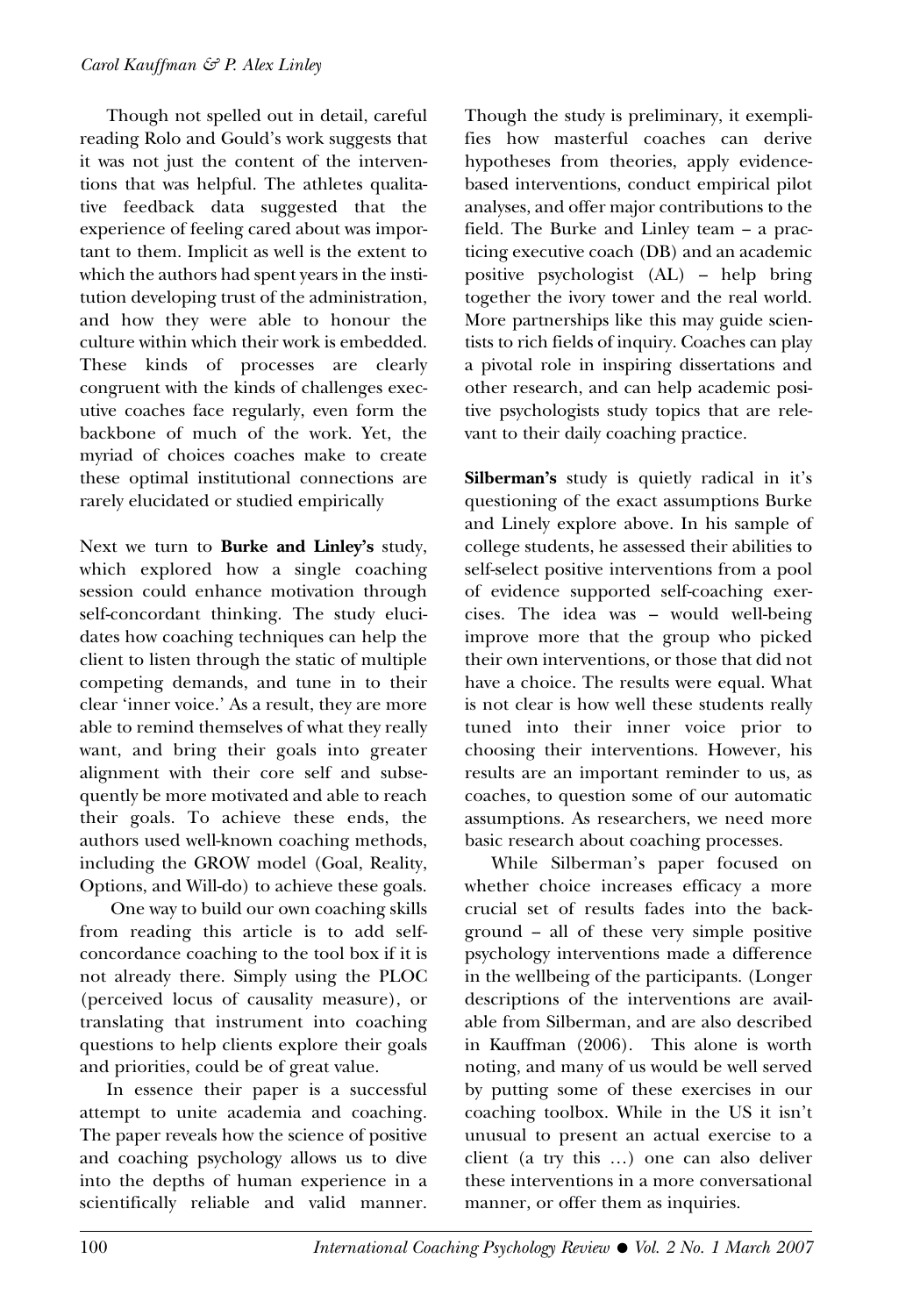Last and certainly not least, is the remarkable paper on the impact of positive management on the morale and performance. **Arakawa and Greenberg's** study of how manager optimism influences productivity and engagement. Their work is a phenomenal example of how practicing coaches can translate their theories of good management into identifiable behaviours that can then be studied over time.

The first contribution is their clear operationalisation of what they consider to be positive management: Positive Leadership was divided into three clear behaviours (orienting around strengths, being positive during stress and actively recognising and praising worker behaviour. The authors also provide us, as executive coaches, with an additional set of tests and instruments that we can use to assess these dimensions. These could be added to 360 assessments or translated into more open-questions we ask during coaching sessions.

What is also important is that there is evidence that these positive qualities, that can often seem intangible (Positive Leadership) were not only measured reliably, but were connected to performance outcome measures that corporations value. Showing clear pathways to improving these factors suggests a clear ROI that supports coaches offering these services. Lastly, while positive leadership was defined and shown to connect to ROI the authors make the important point that data shows these skills are 'coachable' and not just talent based.

These results, and those from many of the studies presented in this special issue bode well for all of seeking to bring evidence based practices to the real world of coaching.

# **Postlogue**

Stepping back for a moment, let's look once more at the connections between positive and coaching psychology. The definition proposed by Shelly Gable and Jonathan Haidt seems most relevant (2005). 'Positive Psychology is the study of the conditions and processes that contribute to the flourishing or optimal functioning of people, groups, and institutions.'

It seems to us, that the client-coach relationship can create exactly these kinds of conditions and processes. As coaches we can co-create with our clients ideal and empowering contexts that allow them and their institutions to flourish. Echoing the words of Christopher Peterson in Meeting of the Minds, 'coaching is a natural home for Positive Psychology'.

We hope that the intertwining of fields continues, with Positive Psychology providing more theory and research to ground our work in science. Coaching Psychology, as it has evolved and distinguished itself from clinical psychology, has shifted the way practitioners and clients work together and connect with one another (e.g. Peterson, Stober & Kauffman, 2006). Many coaches now believe that clients are whole (or at least potentially so); and that clients will attempt to co-create an optimal working relationship, identify tangible or intangible goals, and use their strengths to overcome obstacles. These foundations of coaching are highly concordant with the foundations of Positive Psychology.

#### **Correspondence Carol Kauffman**

Coaching Psychology Institute: Positive Psychology in Action.

Harvard Medical School, 22 Mill Street, Suite 405, Arlington, Massachusetts, 02476, USA. E-mail: Carol@PositivePsychologyCoaches.com

# **P. Alex Linley**

Centre for Applied Positive Psychology, Barclays Venture Centre, University of Warwick Science Park, Coventry CV4 7EZ, UK.

E-mail: alex@cappeu.org www.cappeu.org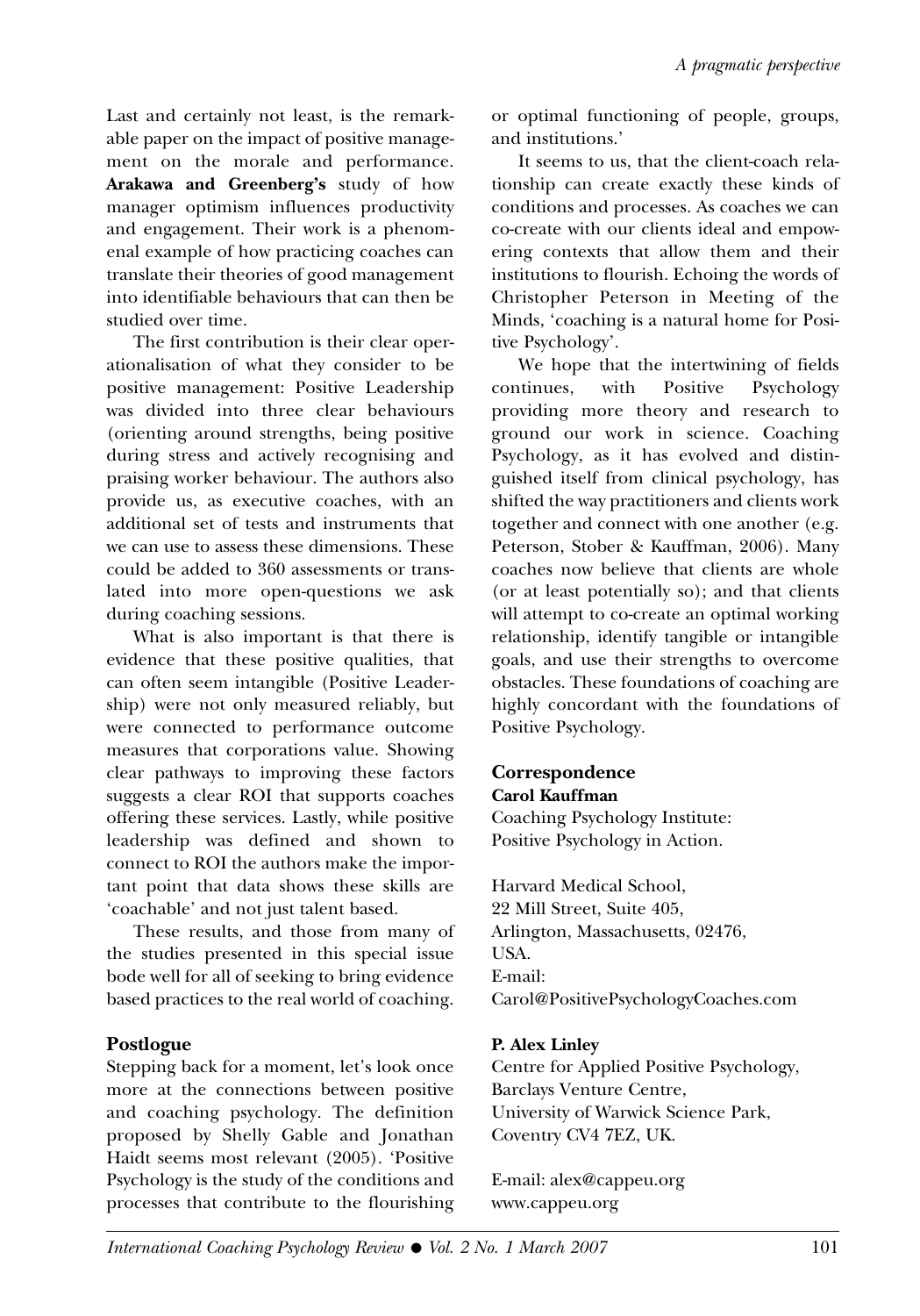#### **References**

- Gable, S. & Haidt, J. (2005). What (and why) is positive psychology? *Review of General Psychology, 9*, 103–110.
- Kauffman, C. (2006). Positive psychology: Science at the heart of coaching. In D. Stober & A. Grant (Eds.), *Evidence-based coaching handbook.* New York: J Wiley and Sons.
- Peterson, D., Stober, D. & Kauffman, C. (2006). *The coaching relationship: Examining theory and practice.* Half-day workshop presented at the American Psychological Association Annual Conference, New Orleans, August.

**Correction:** The title of the Whybrow and Palmer article in the last issue of *ICPR* was incorrect (see Vol. 1, No. 2, 75–85). It should be: **Shifting perspectives: One year into the development of the British Psychological Society Special Group in Coaching Psychology in the UK.**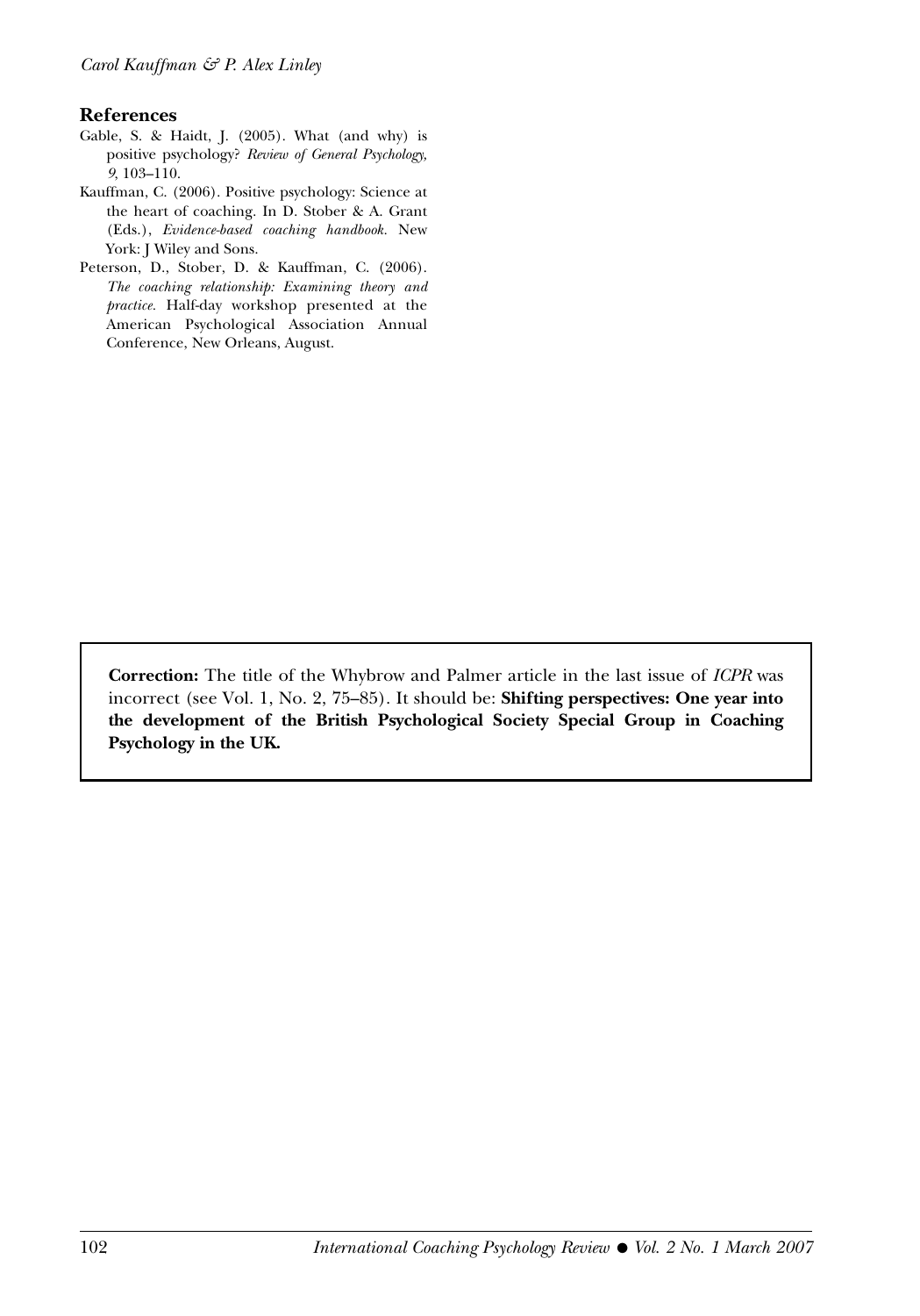# **Book Reviews**

**Where coaching psychology and positive psychology meet: Positive psychology coaching.**

**Positive Psychology Coaching: Putting the Science of Happiness to Work for Your Clients. Robert Biswas-Diener & Ben Dean** Hoboken, NJ: Wiley. 288 pages. £24.99

#### **Reviewed by P. Alex Linley**

There has been much talk about positive psychology and coaching psychology, and how each may inform the other. This special issue of the *International Coaching Psychology Review* is, of course, dedicated to providing some answers to that question. But at the time of writing (January, 2007) there is not an accessible source to which the coaching psychologist with an interest in applying positive psychology in their coaching practice can readily turn. And what might coaching psychologists be looking for in a book that purports to do this? An understanding of the scientific backbone of positive psychology? Ready applications to coaching psychology practice? Top tips and recommendations for applying positive psychology in the coaching psychology engagement to leverage strengths, enhance well-being, and drive performance? Or all of the above?

The coaching psychology community is fortunate to count Robert Biswas-Diener and Ben Dean amongst its numbers. For not only have they created and delivered a book that ticks all of these boxes, they have done so in a way that makes it a joy to read and an education in itself. They are uniquely qualified to do so. Robert has literally travelled to the furthest corners of the globe in his quest to understand subjective well-being and character strengths across hugely diverse cultures, including Greenland (where he worked with traditional hunters), Calcutta (where he worked with prostitutes), Israel

(where he studied empathy in the West Bank), Kenya<br>
(where he  $(where$ worked with Maasai tribal people), and the



American heartland (where he worked with the Amish). Ben developed and delivered the hugely successful Authentic Happiness Coaching programme with positive psychology founder Martin E.P. Seligman, as well as running his own coach training organisation, MentorCoach, for over a decade. Their combined experience, expertise, and insight are apparent throughout the book.

*Positive Psychology Coaching* begins by taking a look at the coaching paradox (coaching has not yet reached its own full potential, despite helping others to achieve theirs) and the positive psychology solution (positive psychology can provide more of the theoretical, empirical, and conceptual maps that it is argued coaching needs to achieve its potential). It then explores happiness, positioning it as the goal that we rarely talk about but the pursuit of which we all engage in. The next two sections examine the two major foundations of positive psychology coaching: happiness and character strengths. Chapters 3 and 4 examine the core factors that influence happiness, as well as what we can do to cultivate them more, before considering specific tried-and-tested happiness interventions that readily lend themselves to the coaching psychology engagement. Chapters 5, 6 and 7 examine the application and use of strengths within coaching, dividing the focus between social strengths (fairness, social intelligence) and personal strengths (curiosity, optimism, creativity). The closing two chapters dive down into focusing on how coaches can help clients craft a perfect job before taking a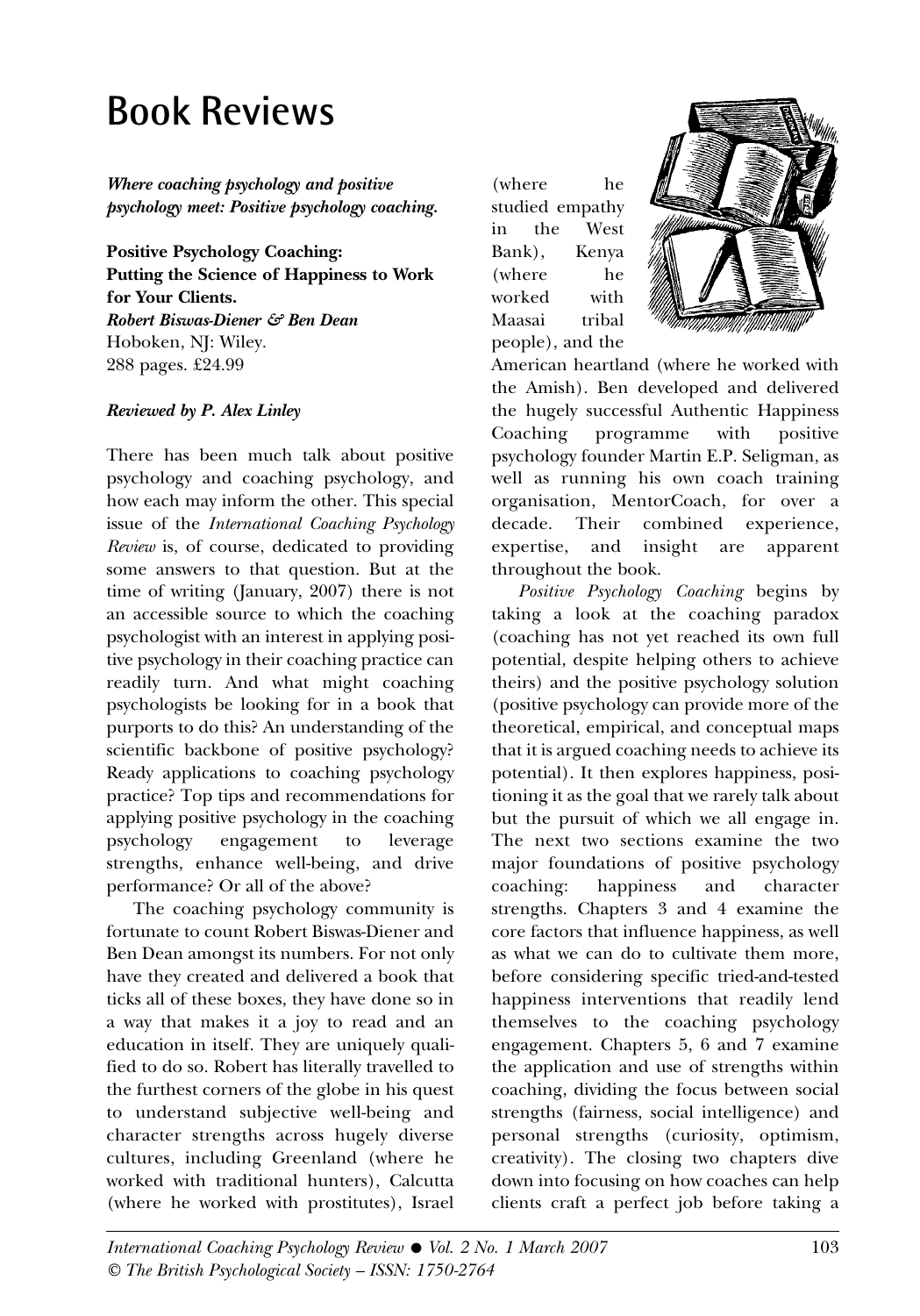bird's eye view of what the future of positive psychology coaching might hold.

Throughout, the book is replete with gems and insights that any coaching psychologist could use on any day of the week in any coaching psychology assignment. One of my favourites is reframing the family/work/ exercise trade-off (i.e. I find it difficult to exercise because it takes time out of being with family or being at work) to a family/ work/health trade-off (i.e. exercise enhances health, and health means we are better with our families and at work), making them complementary rather than competitive. On a personal level, that one really worked for me!

*Positive Psychology Coaching* is also seeded with the experiences and perspectives of positive psychology authorities from around the world, with the authors selecting key quotes from interviews conducted with these people to enhance the reader's understanding of what positive psychology coaching is all about and why it works. And periodically throughout, we are offered boxed review points for easy reference, and top tips for applications in our coaching work. This makes the book a valuable quick reference resource while preparing for a coaching session, as much as a volume to be read through. The Appendix sets out a variety of ideas and offerings that can be tailored to individual coaching psychologists' needs and preferences for designing and delivering positive psychology coaching sessions, including strengths-based conversations, appreciative questioning, and the use of positive psychology assessments.

While 10 positive psychologists would likely provide 10 different answers as to what should be included in a consideration of positive psychology and coaching psychology, it would be churlish to criticise the book on these grounds. It doesn't include a section on flow, but it does address time orientation. It doesn't examine wisdom, but it does explore savouring. What is most important though, is how Biswas-Diener and Dean weave such a smooth narrative from the first page to the last. When starting reading, one is left feeling as if you are joining Robert on one of his famous journeys, and by the conclusion we not only arrive where we set out to be, but we have seen some fantastic things – and learned some important lessons – along the way. *Positive Psychology Coaching* is simply the best resource for coaching psychologists who want to introduce more of the positive into their practice.

**Alex Linley** *is Director of the Centre for Applied Positive Psychology (see www.cappeu.org). He can be contacted by e-mail to alex@cappeu.org*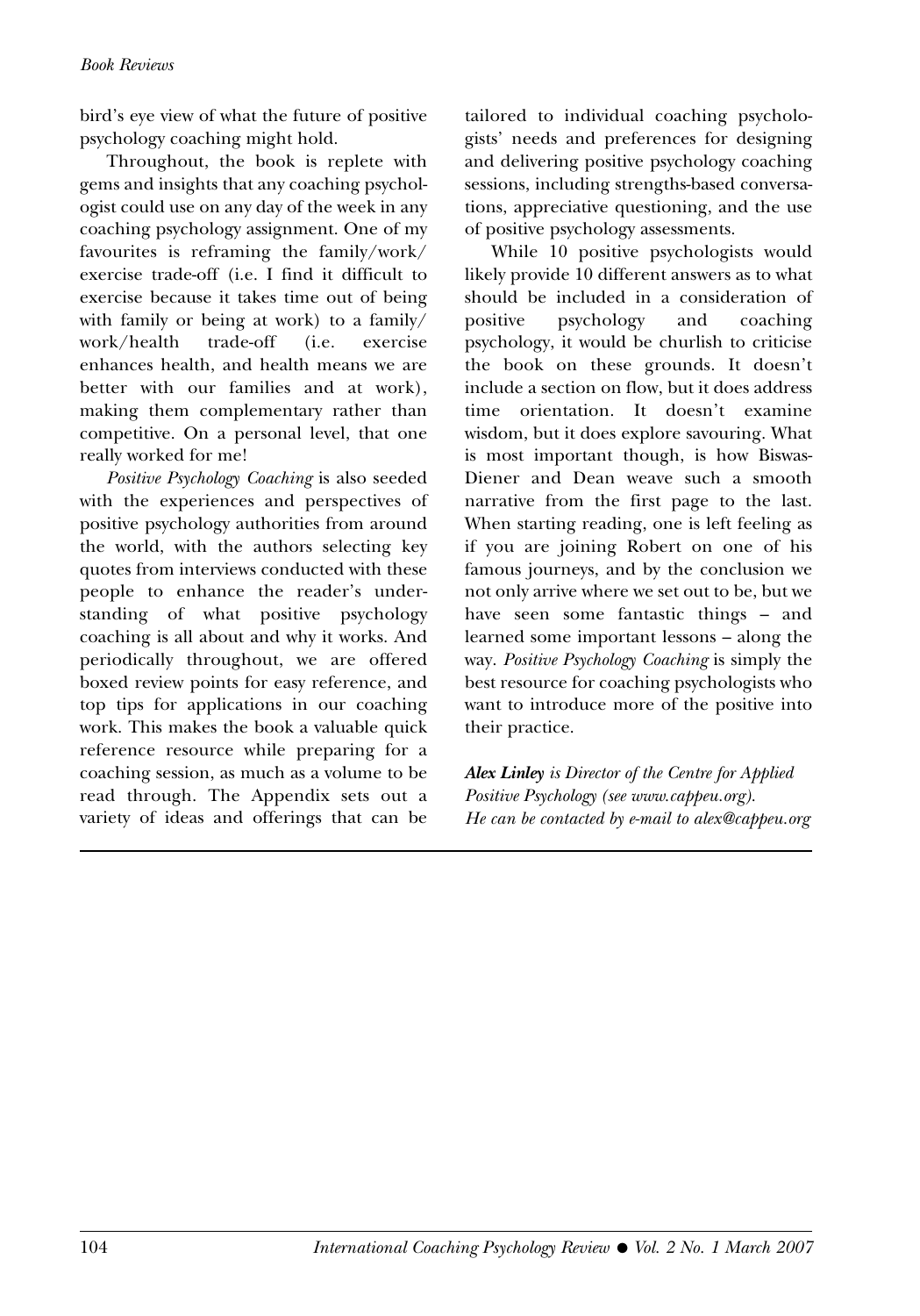**A positive psychology primer: Short, sweet but packs a punch!**

**Positive Psychology in a Nutshell: A Balanced Introduction to the Science of Optimal Functioning. Ilona Boniwell** London: PWBC. 111 pages. £7.99.

# **Reviewed by Carol Kauffman**

Do not judge this paperback book by its cover, or maybe just a little. At first glance one sees a playful shining sunny-faced figure stretching out its little stick arms, having just popped open the nutshell that previously encased it. Weighing in at a mere 111 pages of text (the book is seven millimetres thick) it is a fraction of the size and cost of most positive psychology primers. Crack open this book, however, and one finds a surprisingly powerful addition to the positive psychology library.

*Positive Psychology in a Nutshell: A Balanced Introduction to the Science of Optimal Functioning*, is a comprehensive, user friendly, thoughtful introduction and critique of the field. Simply put, it is the best overview out there that can be read in a couple of sittings. Those with no psychology background find it fascinating and informative, those with serious credentials find it to be a credible overview and critique of the field. With 232 footnotes tucked out of sight in the back of the book, it is chock full of empirical studies that the more serious reader can use as a guide to find original data.

The areas covered in the tiny text are covered in 14 short chapters. Each includes an introduction, walk through the related research, tables, diagrams and lots of 'tips and tools' boxes with pithy application comments. What can easily escape the casual reader is that each of these chapters is, in fact, a somewhat frothy-appearing version of a very serious literature review and incisive critique of the field.

*Positive Psychology in a Nutshell* begins with an orientation on the definition of positive psychology and an introduction to the theories behind the benefits of positive affect. Following this, Boniwell explores the more cognitive theories and sums up the latest research on optimism and hope, provides tips and tools as well as quizzes (a.k.a. research instruments). The next chapter provides a quick trip through 20 years of research on flow states, including the nine conditions that foster optimal performance, tips and critique of the theory.

In chapters 5 and 6, the book steps back and examines the components of subjective well-being, and takes a more serious look at the pros and cons of feeling good and some of the problems the field faces along with a comparison of emotional happiness and the contrasting perspective of eudaimonic well being. This is an application of Aristotle's concept of living in congruence with one's potentialities (daimon = true nature), and leads to a slightly different concept, psychological well-being. From here on the book includes more of a focus on applications of these ideas including examining issues such as self determination theory, intrinsic motivation and values. From this flows a discussion of goal setting and a theoretically based look at how we use time. Then focus shifts to how to harness the tenets of positive psychology to grapple with complexities of life, making choices with work and in relationships as well as identifying our character strengths and an initial foray into coaching and organisational psychology.

Most of the chapters flow fairly well into one another. The organisation is concept driven rather than divided by how people might put it into practice. At times the topic changes seem a bit choppy, but making them smooth would have doubled the size of the book. In addition, the balance of its small size and large scope does not allow this book to be an in-depth study. The chapters often make you want more than they can offer. The latter is also the strength of the book. One can read it as a first foray into the field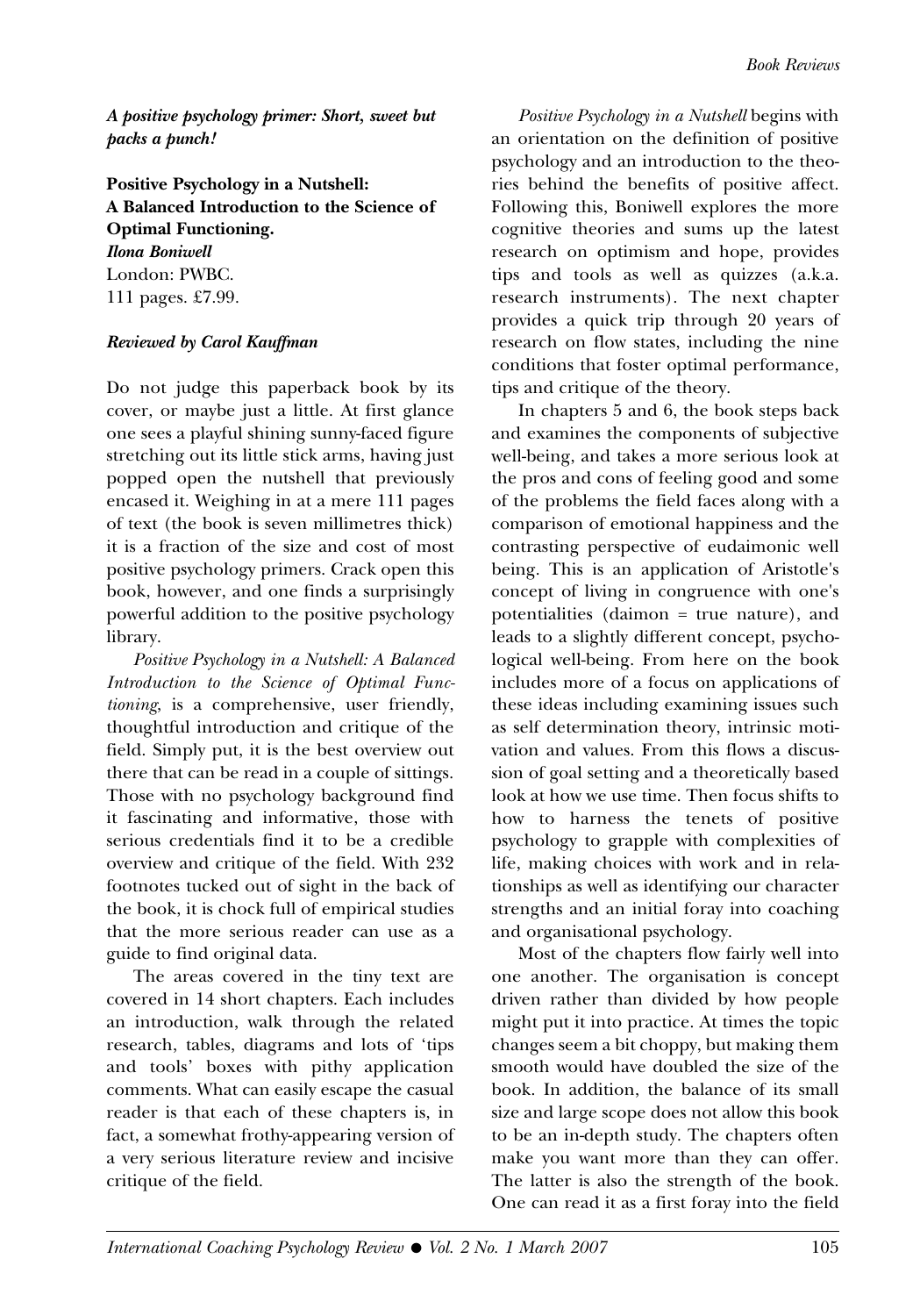to see if one would like to explore the classic tomes of *Positive Psychology in Practice* (Linley & Joseph, 2004) or Snyder and Lopez's *Handbook of Positive Psychology* (2002), or their newest text on *Positive Psychology* (2006). These weigh in at about a stone.

As the reviewer I should acknowledge that I have given a half-dozen copies of this book to clients and potential donors to the non-profit Coaching Psychology Institute at Harvard Medical School. These individuals were able to absorb the information with little background in psychology and found it quite useful.

And because as reviewer I get the last word, I have to end where we began, at the cover. Dr. Boniwell, can you have your publisher put out a second edition of the *Nutshell*, with a bit more sober accoutrements? You know – with no smiley face, more serious illustrations? Then I can give this book to my executive coaching clients without a five-minute explanation how it really is a very serious book.

#### **Partitioning Positive Psychology**

**Positive Psychology: The Science of Happiness and Human Strengths. Alan Carr** Brunner-Routledge. 388 pages. \$29.00.

**An Introduction to Positive Psychology. William Compton** Thomson-Wadsworth. 276 pages. \$23.00.

#### **Reviewed by Kennon M. Sheldon**

Although positive psychology has made large strides in the few years since its inception, it is still in the process of defining itself. Is it really a new area of scientific inquiry, or is it just 'old wine in new bottles?' Does it offer a genuinely novel definition and conception of human nature, or is it mainly a marketing

#### **References**

- Linley, P.A., & Joseph, S. (Eds.). (2004). *Positive psychology in practice.* Hoboken, NJ: Wiley.
- Snyder, C.R. & Lopez, S.J. (Eds.). (2002). *Handbook of positive psychology.* New York: Oxford University Press.
- Snyder, C.R. & Lopez, S.J. (2006). *Positive psychology: The scientific and practical explorations of human strengths.* Thousand Oaks, CA: Sage.

tool, a label which ultimately adds little to what we were already doing before it came along? Can any researcher become a positive psychologist, simply by declaring him/herself to be one, or simply by labelling his/her explanatory constructs in positive (rather than negative) terms? If so, perhaps positive psychology is just a fad, or a biased set of naming conventions. Furthermore, what, exactly, should count as a 'positive' phenomenon? Although the remediation of depression and the alleviation of trauma are certainly positive outcomes, these topics would not typically come under the positive psychology umbrella -- why not? Because of lingering questions such as these, some researchers are still on the fence about the significance, value, and staying power of positive psychology (see Lazarus, 2003; Ryff, 2003; Tennen & Affleck, 2003).

This explains why the recent appearance of two positive psychology textbooks is of such potential importance. In any field, but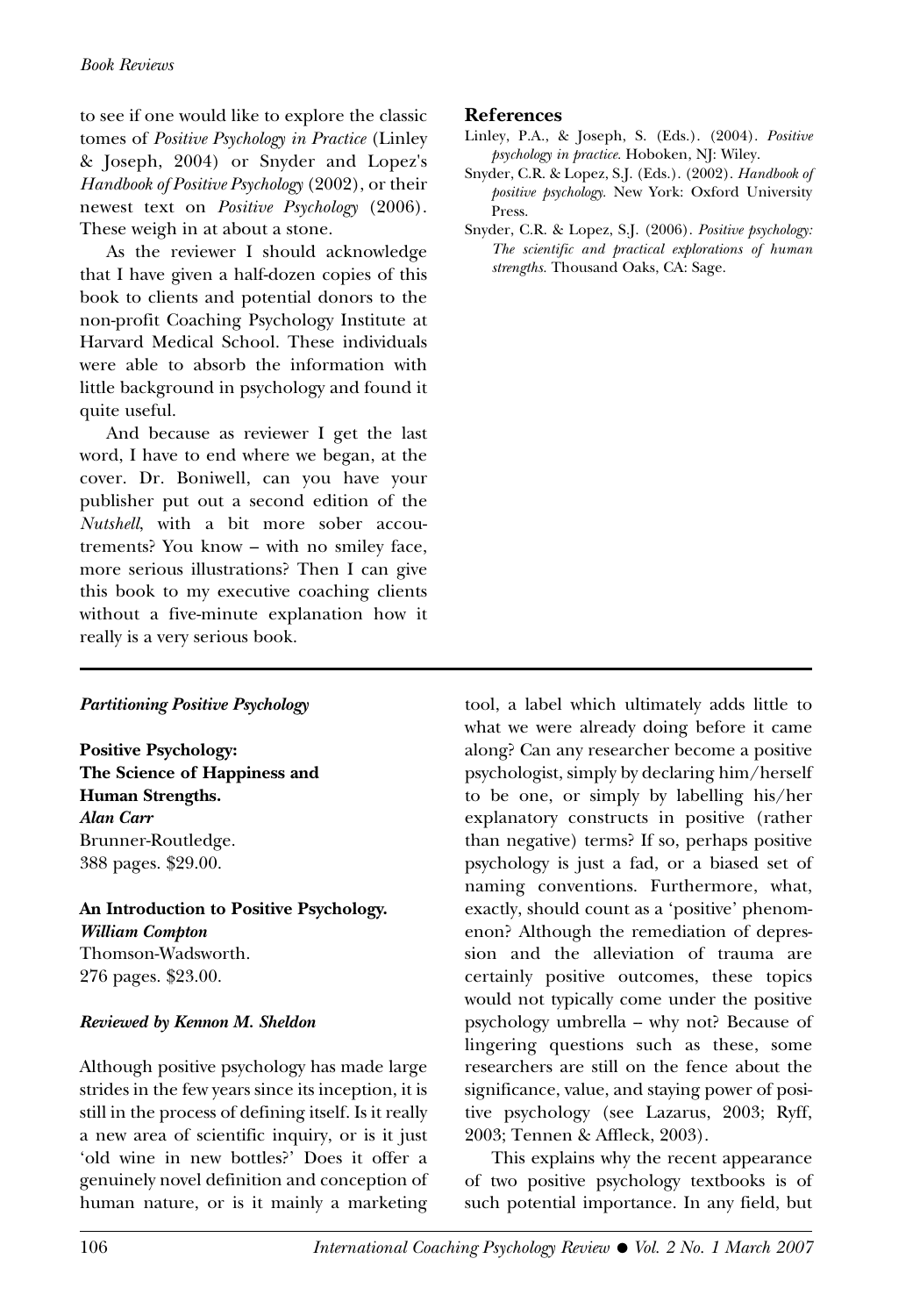perhaps especially in new and emerging fields, introductory textbooks can play a crucial role. First, textbooks define the basic assumptions and approaches of the field. What is the field about, and what is it trying to do? Second, by their organisation, textbooks help crystallise a set of discrete subdisciplines within that field. What are the basic topics and phenomena of the field? Third, textbooks produce a short-list of the leading theories in the field, focusing at the writer's discretion upon just a few of the theoretical perspectives available (although considerable omission is of course necessary). Such decisions help to crystallise the field, for both established researchers and for the emerging new generation of researchers.

To illustrate the conundrums faced by initial textbook writers within a new field, consider chapter titles and topics. How should they be partitioned and organised? In a positive psychology textbook, should there be chapters on emotions, cognitions, traits, selves, and cultures? Beliefs, attitudes, motives, and goals? Intelligences, skills, strengths, and competencies? Micro-system, meso-system, and macro-system? Should chapters focus on major theories of personality and social psychology (i.e. Big 5 theory, terror-management theory, self-determination theory), or upon nested functional systems (as addressed by Carver and Scheier's control theory, Bronfenbrenner's ecological systems theory, Ford's developmental systems theory), or upon distinct domains and roles within life (i.e. child, parent, friend, life-partner, and worker)? Should chapters focus on distinct positive outcomes to be understood (i.e. happiness, creativity, longevity, relationship quality), or upon the positive processes thought to lead to these outcomes (i.e. genius, well-being interventions, positive coping)? Should 'negative' topics (i.e. depression, self-handicapping, personal conflict) be entirely excluded from the book, or should such topics be incorporated after all, to lend a necessary balance to the discussion? Again, the textbook writer decides all this.

Interestingly, both Carr's *Positive Psychology: The Science of Happiness and Human Strengths* (2004) and Compton's *An Introduction to Positive Psychology* (2005) take a similar approach to organising the field. To illustrate: Carr's book has nine chapters, which in order concern happiness; flow; hope and optimism; emotional intelligence; giftedness, creativity and wisdom; positive traits and motives; positive self; positive relationships; and positive change. Compton's 12 chapter book has an introductory chapter, followed by chapters on emotions and motivation; subjective well-being; leisure, optimal experience, and peak performance; love and well-being; wellness, health psychology, and positive coping; excellence, aesthetics, creativity, and genius; thriving and flourishing; well-being interventions; religion, spirituality, and well-being; work, community, culture, and well-being; and a look towards the future.

Obviously, Compton's chapter titles are wordier than Carr's (as is true of the entire book; more on this below). Still, both authors decided to focus their chapters on various positive phenomena, grouped primarily by semantic similarity (i.e. creativity, aesthetics, and genius are grouped together; hope and optimism are grouped together) rather than by conceptual scheme. Although this approach is some ways a reasonable one, it may also reinforce an image of positive psychology as a mere smorgasbord of unconnected topics, most of which were already being investigated before it came along. Furthermore, this approach tends to segregate topics that might better be considered together (i.e. subjective well-being, thriving/ flourishing, and wellness/positive coping are considered separately in three different chapters of Compton's book, despite their apparent conceptual overlap). Finally, by ignoring 'the negative' (i.e, by not making at least some connections to psychopathology and clinical psychology), both books may ignore important aspects of life without which 'the positive could not exist' (Tennen & Affleck, 2003).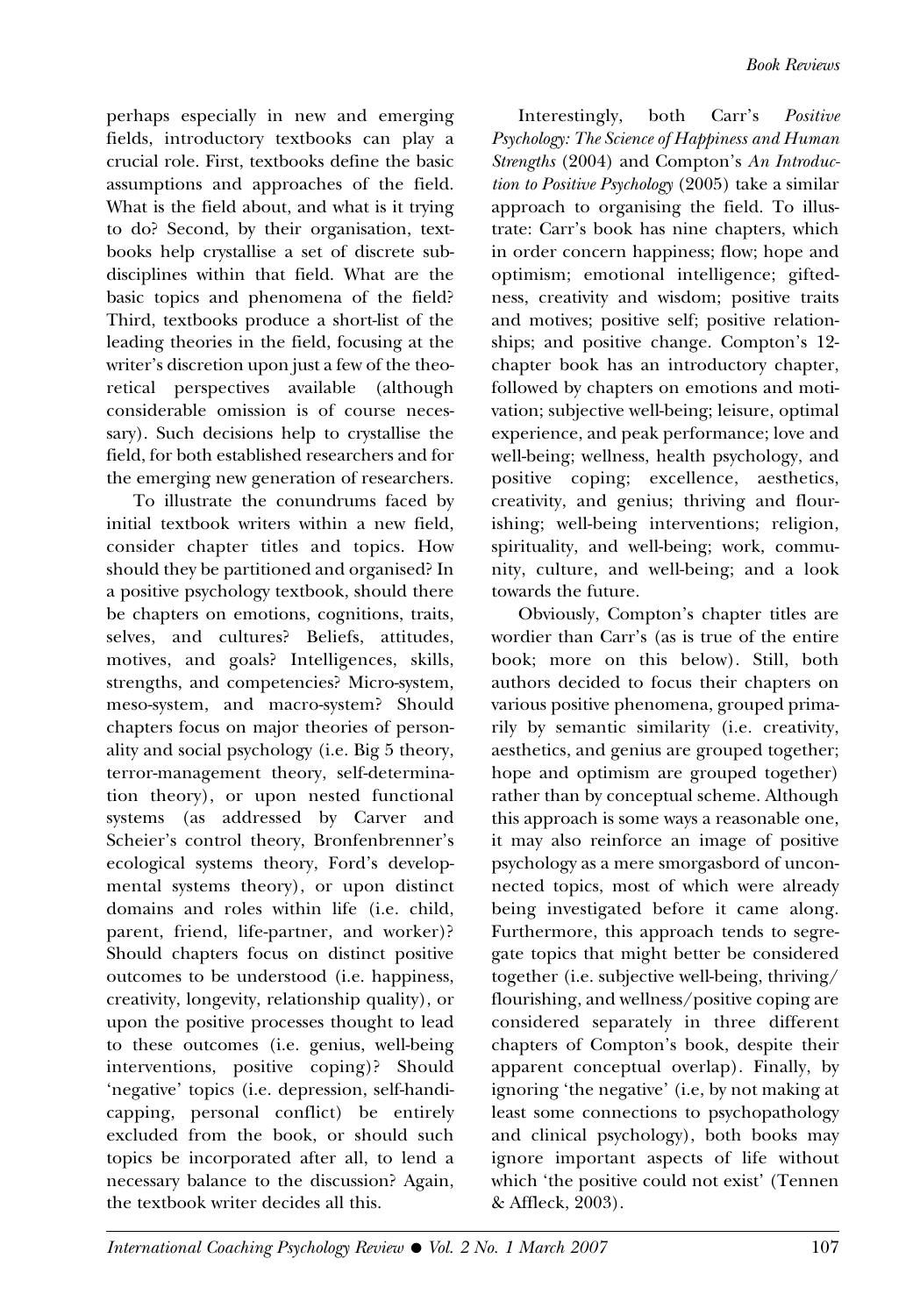Overall, Carr's text is more open to the smorgasbord critique than Compton's, as it may be guilty of considerable oversimplification (as Carr himself suggests in his foreword). No introductory chapter is provided, and there is no real attempt to characterise positive psychology as a movement within a historical context. A typical chapter visits many different concepts and terms, devoting only a single brief paragraph or two to many of them (although many sections are considerably longer). New concepts are often introduced in isolation, without being discussed in terms of the concepts immediately preceding. Thus, many possible connections are left out or ignored.

Still, Carr's book does a good job in its short descriptions -- they are clear and accurate depictions of the theories being discussed. Also, the chapter summaries do a good job of beginning to tie things together. The 'controversies' section at the end of each chapter aptly (if sometimes telegraphically) describes major debates within that topic area, such as those concerning skill-vs. trait models of emotional intelligence, the effects of rewards upon intrinsic motivation, and the proper definition of well-being. Thus, armed with this book and a teacher receptive to questions, a curious young student could learn a large amount about psychology. Students not ready or able to question so deeply could still take away many potentially useful chunks of information, because of the book's easily digestible format. Together, these features suggest that Carr's book may be the better choice for high school or lower-division classes. Notably, however, it could also serve as a useful glossary of terms and concepts for upper-level students and researchers.

In contrast, Compton's book is written at a considerably higher level. There is an introductory chapter that nicely introduces positive psychology, locating it within a historical context and showing 'why it is necessary' (Sheldon & King, 2001). Throughout the book, thoughtful connections are drawn to past movements and zeitgeists within psychology, and the words of many past thinkers are shown to have contemporary relevance (i.e. Allport, Dewey, James, Mead). Compton also provides numerous stories and anecdotes that help to bring the topics to life. Thus, for the most part, the book is more fun to read. Furthermore, Compton is more serious about comparing and integrating the various theories and topics discussed. As new concepts are introduced they are discussed in terms of the previous concepts, enabling the reader to weave the ideas together. In addition, many more complex questions and issues are entertained. For example, in his chapter 12, Compton provides a discussion of system perspectives upon positive functioning, showing why the many superficially different topics that characterise positive psychology may have to be considered together for an adequate accounting. This kind of systems thinking can help combat the 'topic-ism' or smorgasbord approach that seemingly pervades the new field (Sheldon, 2004).

Of course there is also a risk to including much history, subtlety, and complexity within an introductory textbook – simply, that it may be too much too soon for beginning students. Indeed, Compton's book is quite wordy throughout, and in some places teeters on pedantry. Furthermore, it is not always easy to follow the thread that is being developed. Overall, however, the book does a fine job of introducing positive psychology in a thoughtful and integrative way. Together, these features suggest that Compton's book is probably better for upper-division or even graduate-level classes. However, it could also serve as a stimulating text in a lower-level course consisting of able and motivated students.

The suggestion that the Carr text is more suitable for young or beginning students, and that the Compton text is more suitable for older or more advanced students, is reinforced by some differences in pedagogical tools. Carr begins each chapter with an outline, and also a set of learning objectives; in contrast, Compton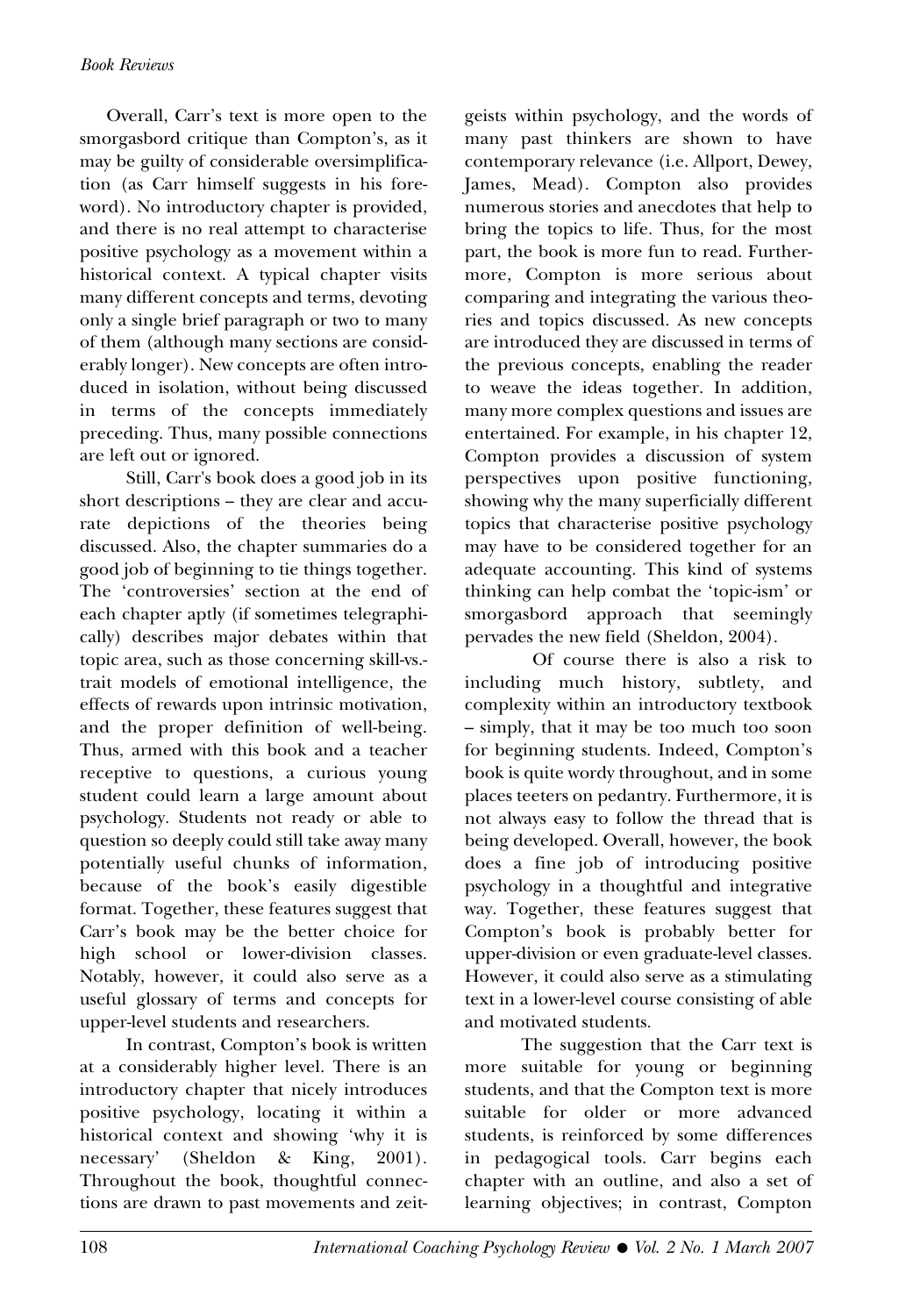introduces each chapter only with a quote. Thus, Carr may do a better job of preparing inexperienced students to learn. Still, the books are quite similar in their end-ofchapter resources; both provide chapter summaries, terms/glossaries, references for further reading, and exercises/questions for personal exploration. Compton also provides web resources at the end of each chapter, whereas Carr does not. However, a noteworthy feature of the Carr text is that it presents many contemporary scales and measures throughout the book, with complete items and instructions to the participant. Although too little guidance is provided to the beginning student about how to use, score, and interpret these scales, the measures themselves could be a valuable resource for more advanced students and beginning researchers.

In conclusion, both of these textbooks do a reasonably good job of introducing the field of positive psychology, to somewhat different audiences. Both may suffer from a 'smorgasbord' problem, in which the presentation is organised around unconnected topic-areas instead of being organised around connected theories, systems, hierarchies, or life-domains. However, in this aspect, the two texts are little different from the emerging field as a whole, in which researchers are still jostling to get their preferred phenomena positioned within the positive psychology pantheon. Compton's book does a better job of pointing to the kind of integrative new thinking that needs to be done in order to get beyond such topicism, whereas Carr's book does a better job of distilling the field into digestible chunks for the new student.

### **Kennon M. Sheldon**

*University of Missouri-Columbia*

*Note:* This book review was originally published in the January, 2006, edition of the *Journal of Positive Psychology, 1*, 53–55. Reproduced by kind permission of Kennon M. Sheldon and Taylor and Francis.

#### **References**

- Lazarus, R.S. (2003). Does the positive psychology movement have legs? *Psychological Inquiry, 14*(2), 93–109.
- Ryff, C. D. (2003). Corners of myopia in the positive psychology parade. *Psychological Inquiry, 14*(2), 153–159.
- Sheldon, K.M. (2004). *Optimal human being: An integrated multi-level perspective.* Hillsdale, NJ: Erlbaum.
- Sheldon, K.M. & King, L.K. (2001). Why positive psychology is necessary. *American Psychologist, 56*, 216–217.
- Tennen, H. & Affleck, G. (2003). While accentuating the positive, don't eliminate the negative or Mr. in-between. *Psychological Inquiry, 14*(2), 163–169.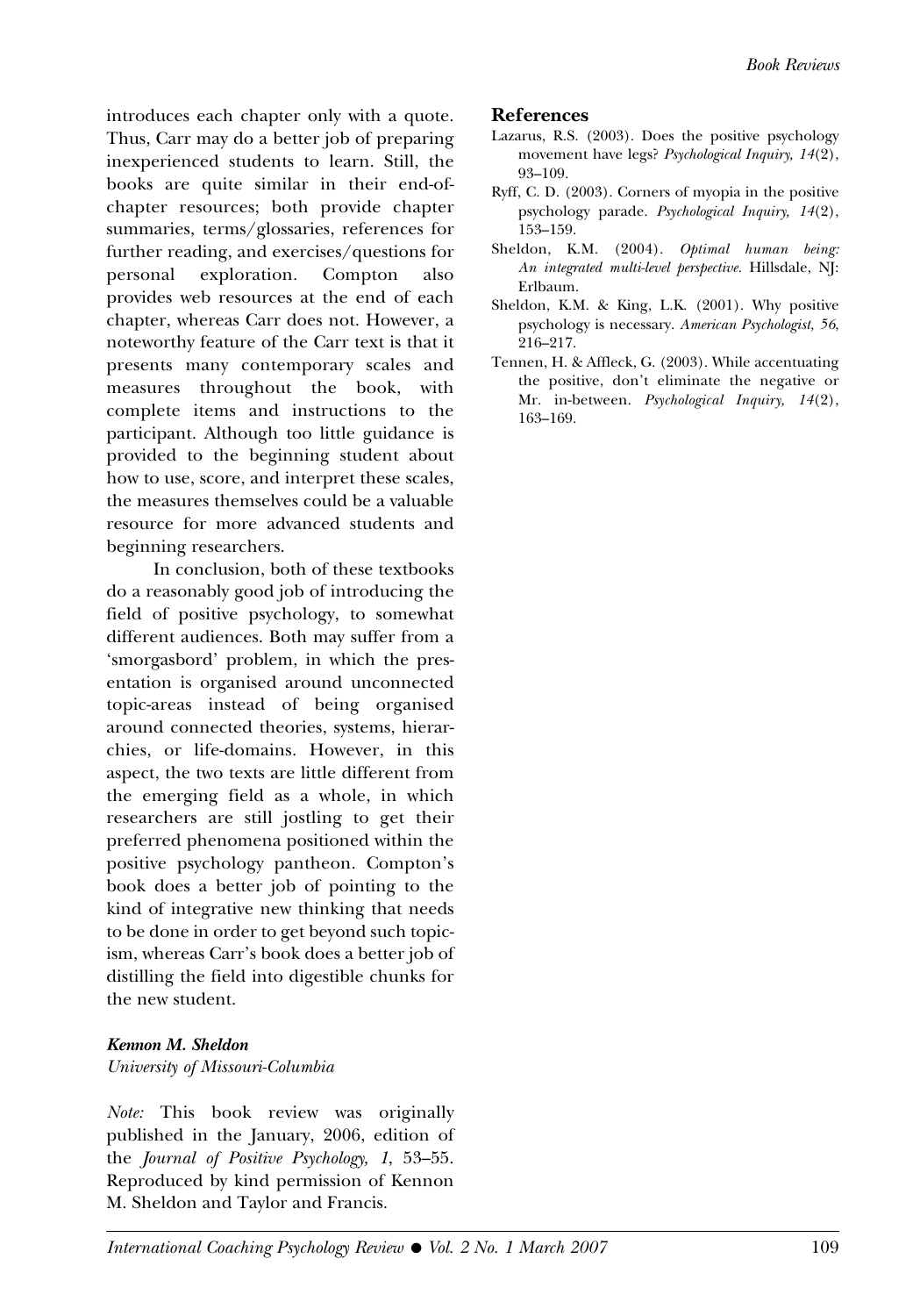



### **British** Psychological Society

# **The Special Group in Coaching Psychology**

**We are pleased to present further details of our 2007 Event Programme. These events will offer opportunities for further training and development in topics which have been carefully selected to complement coaching psychology. We really look forward to seeing you at one or more events.** 

### **21st June 2007:**

**'Solution Focused Coaching in Coaching Psychology: Solutions Focus is What it Says on the Tin'.** 

Facilitator: Carey Glass, CPsychol.

This one-day event will be held at the BPS London Office.

## **30th July 2007:**

### **'Using Cognitive, Imaginal and Relaxation Techniques in Health Coaching: A Skills Based Workshop'**

Facilitator: Prof Stephen Palmer, PhD CPsychol CSci

This half-day event will be held at The Scots Club, Edinburgh.

For registration information and further details about these events see the 'News Page' of the SGCP website on: http://www.sgcp.org.uk. For booking information please contact: Tracy White, Email: tracy@virtuallyorganised.com

**Further details will soon be announced on the following one-day workshop:** 

• **Using Appreciative** I**nquiry in Coaching Psychology & Researching Personal Coaching Relationships: Analysis of Qualitative Data** 

*A Tele-event programme is also planned including national & international speakers on a variety of topics related to coaching psychology.* 

The 2007 membership fee to join SGCP is £3.50. SGCP membership benefits include membership rates at our events and free copies of the 'International Coaching Psychology Review' and 'The Coaching Psychologist'.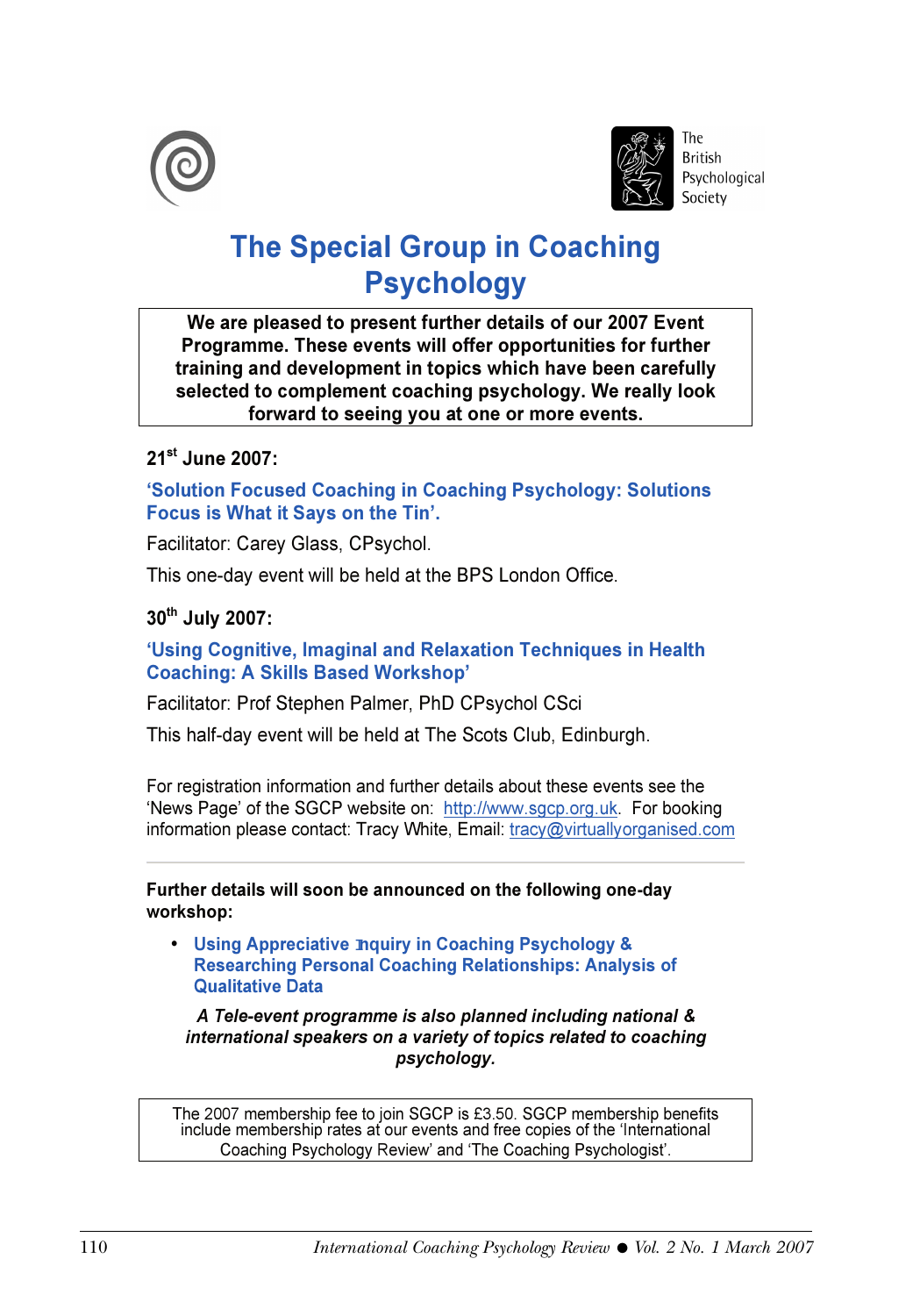**Notes**